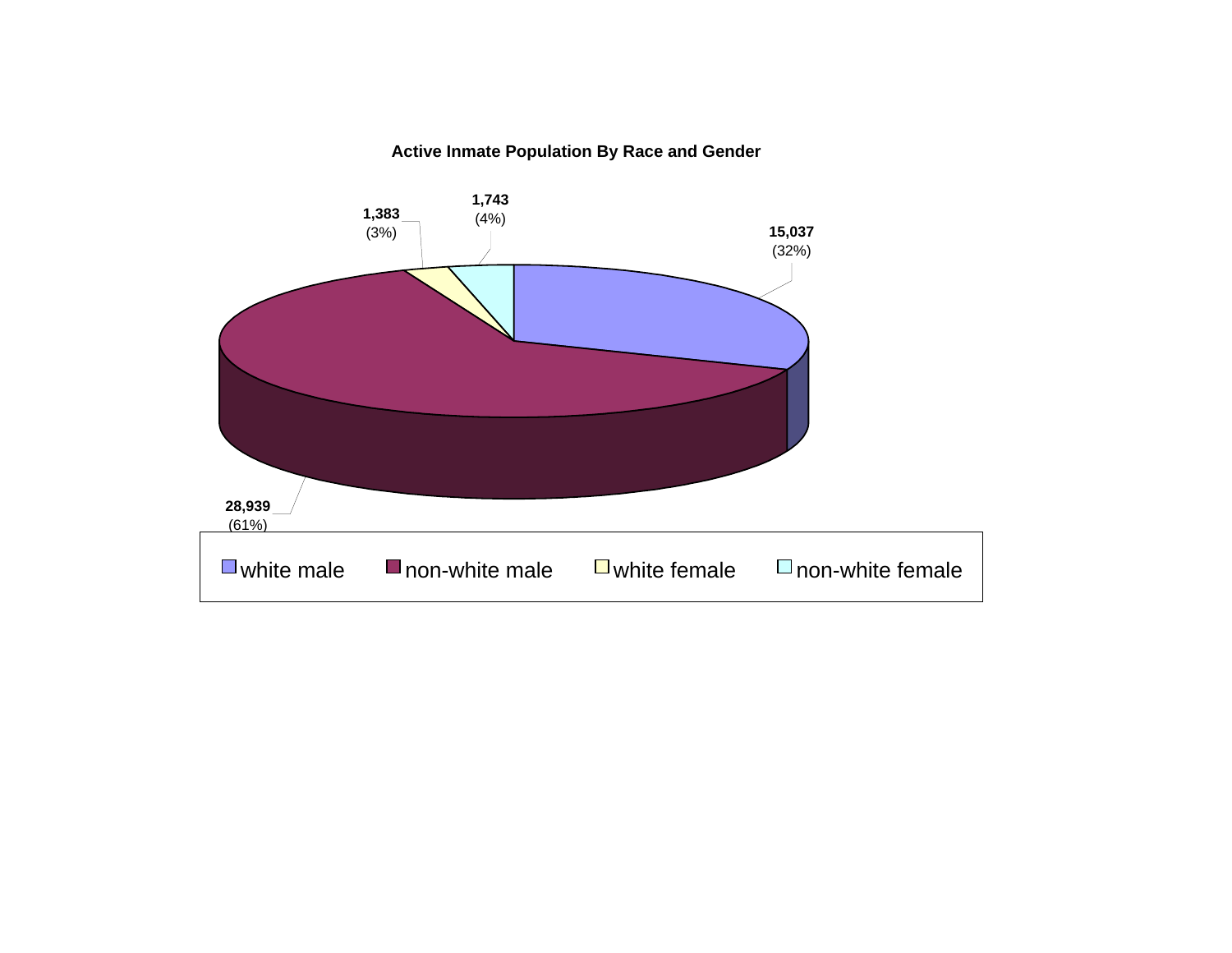

**Active Inmates By Security Status**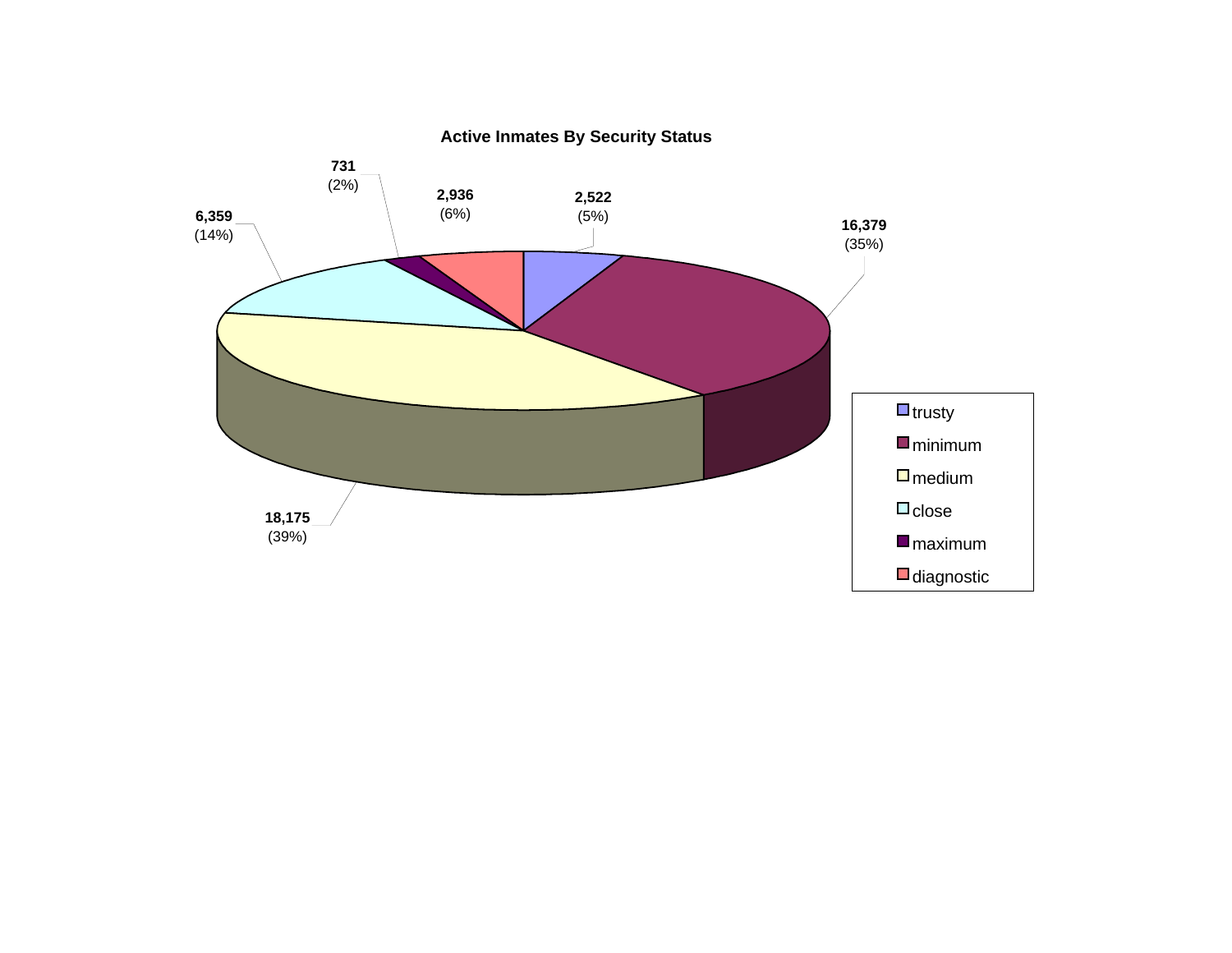

#### **Active Inmates Prison Sentence In Years**

**Number of Inmates**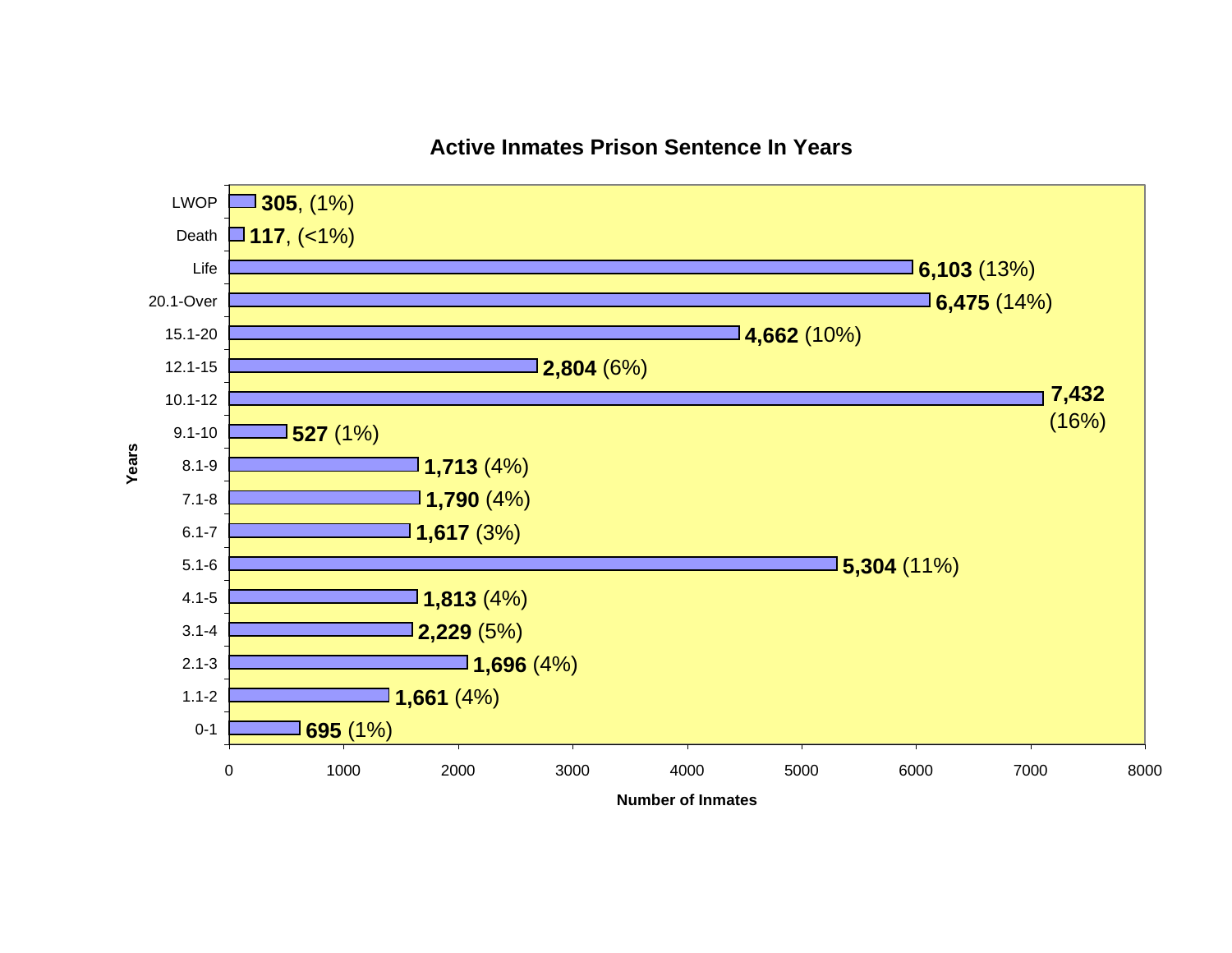**Active Inmates Who Have Probation To Follow Prison**

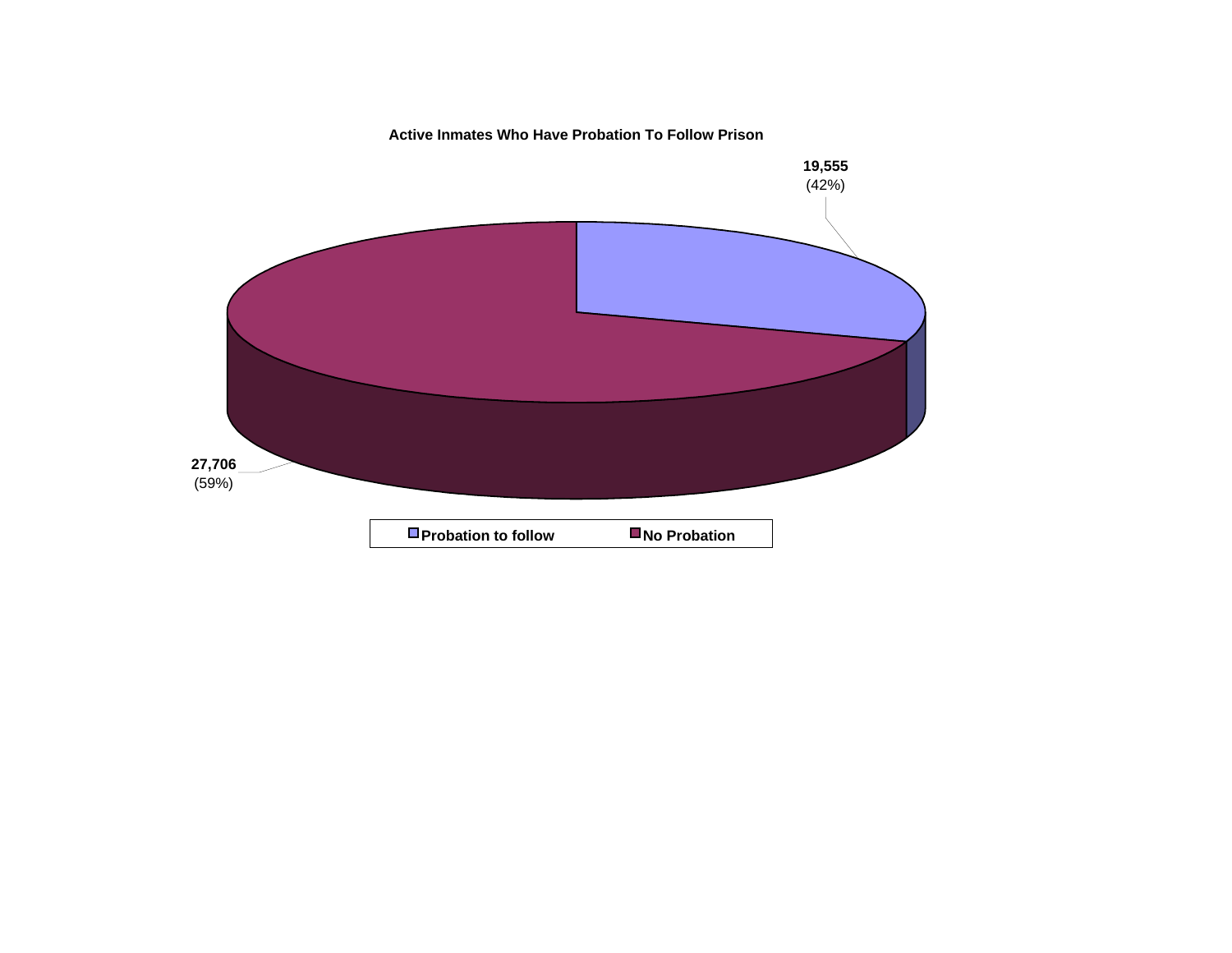**Active Inmates Grouped By Institution**

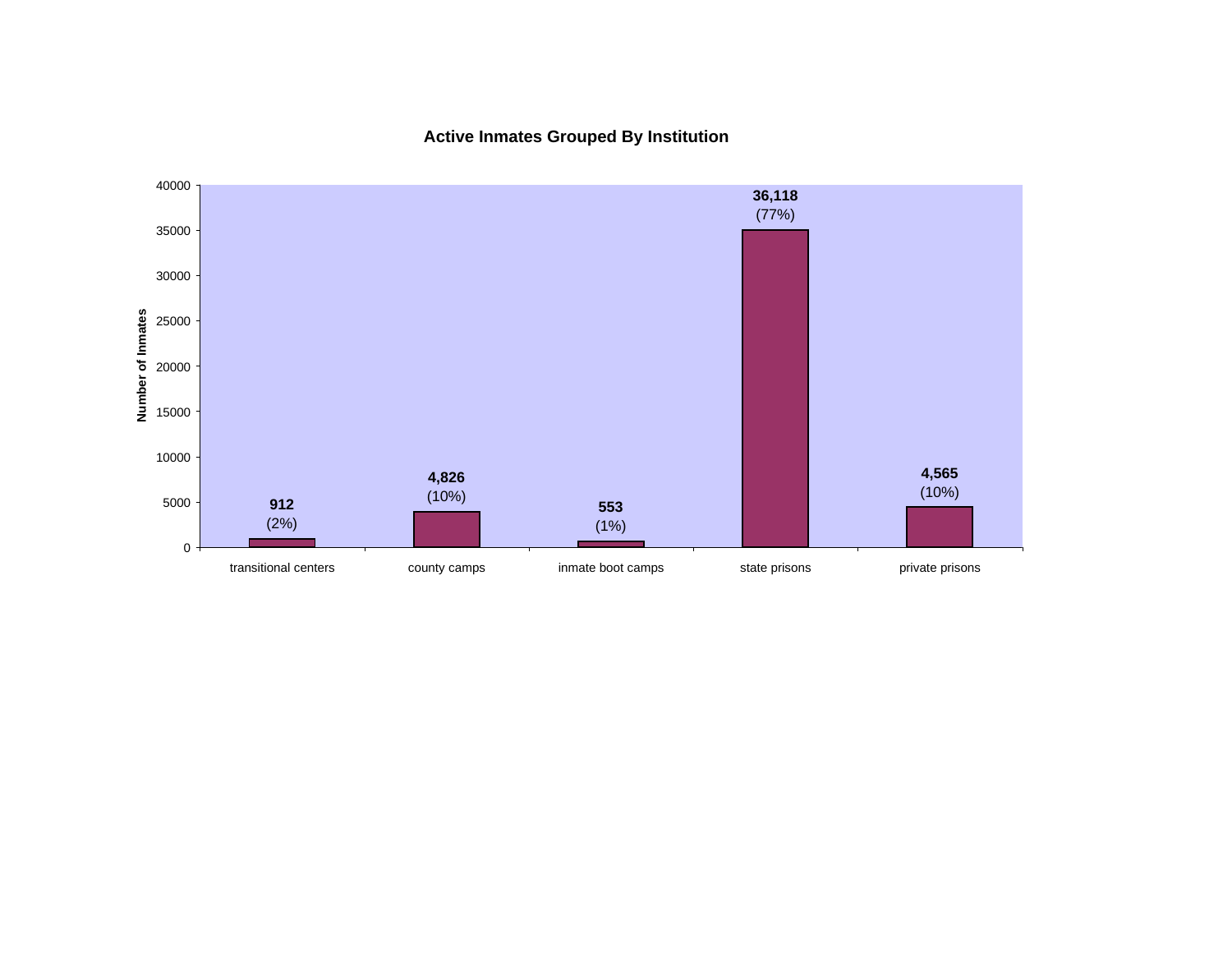#### **Active Inmates By Most Serious Crime Type**

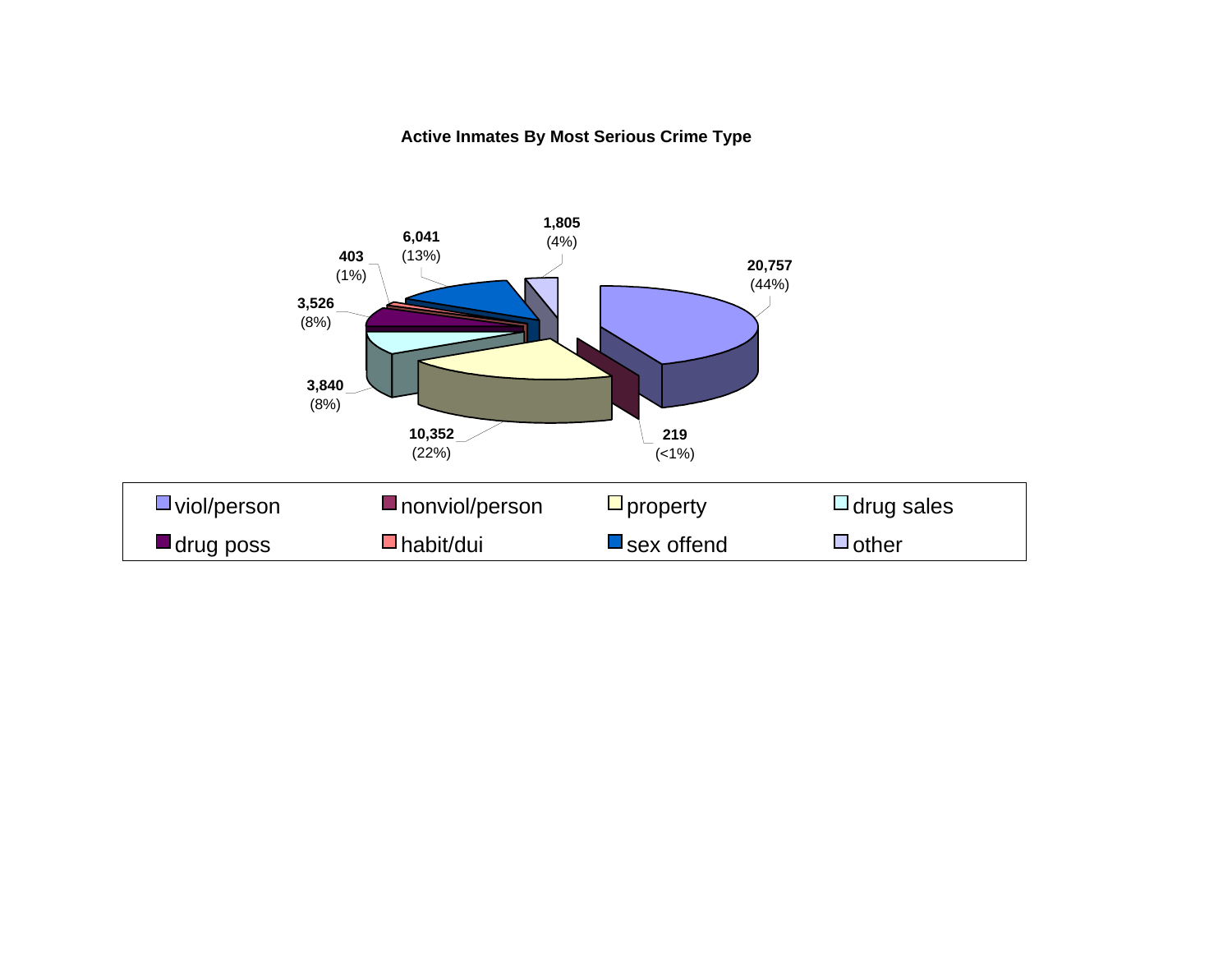Georgia Department of Corrections Page 1 Run 09/17/02 17:21 pm Decision Support

#### Inmate statistical profile

TABLE OF CONTENTS FOR ACTIVE PRISONERS EXCLUDING JAIL

Title PAGE ----- ---- RACE AND SEX............................ 2 Culture Fair IQ Scores.................. 3 Self-Rpt Socioeconomic Class............ 4 Self-Rpt Environment To Age 16.......... 5 Self-Rpt Education Level................ 6 Functional Reading Level (WRAT Scores).. 7 Functional Math Level (WRAT Scores)..... 8 Functional Spelling Level (WRAT Scores). 9 Self-Rpt Guardian Status To Age 16......10 Self-Rpt Employment Status Before Prison11 Self-Rpt Marital Status At Admission....12 Self-Rpt Number Of Children At Admission13 Self-Rpt Religious Affiliation..........14 Self-Rpt Family Behavior Patterns \*.....15 Inmate Diagnostic Behavior Problem \*....16 Physical Profile (General Condition)....17 Security Status............................18 Number Of Sentences.....................19 Number Of Disciplinaries................20 Number Of Escapes........................21 Number Of Prior Georgia Incarcerations \*22 Number Of Transfers.....................23 County Of Conviction....................24 Circ Of Conviction......................29 Home County................................31 Prison Sentence In Years................36 Probation To Follow Prison..............37Admission Type.............................38 Release Type...............................39 Inst By Group.............................40 Institution...............................41 Misdemeanors And Felonies...............44 Crimes By Group...........................45 Most Serious Offense....................46 Most Serious Crime Type.................52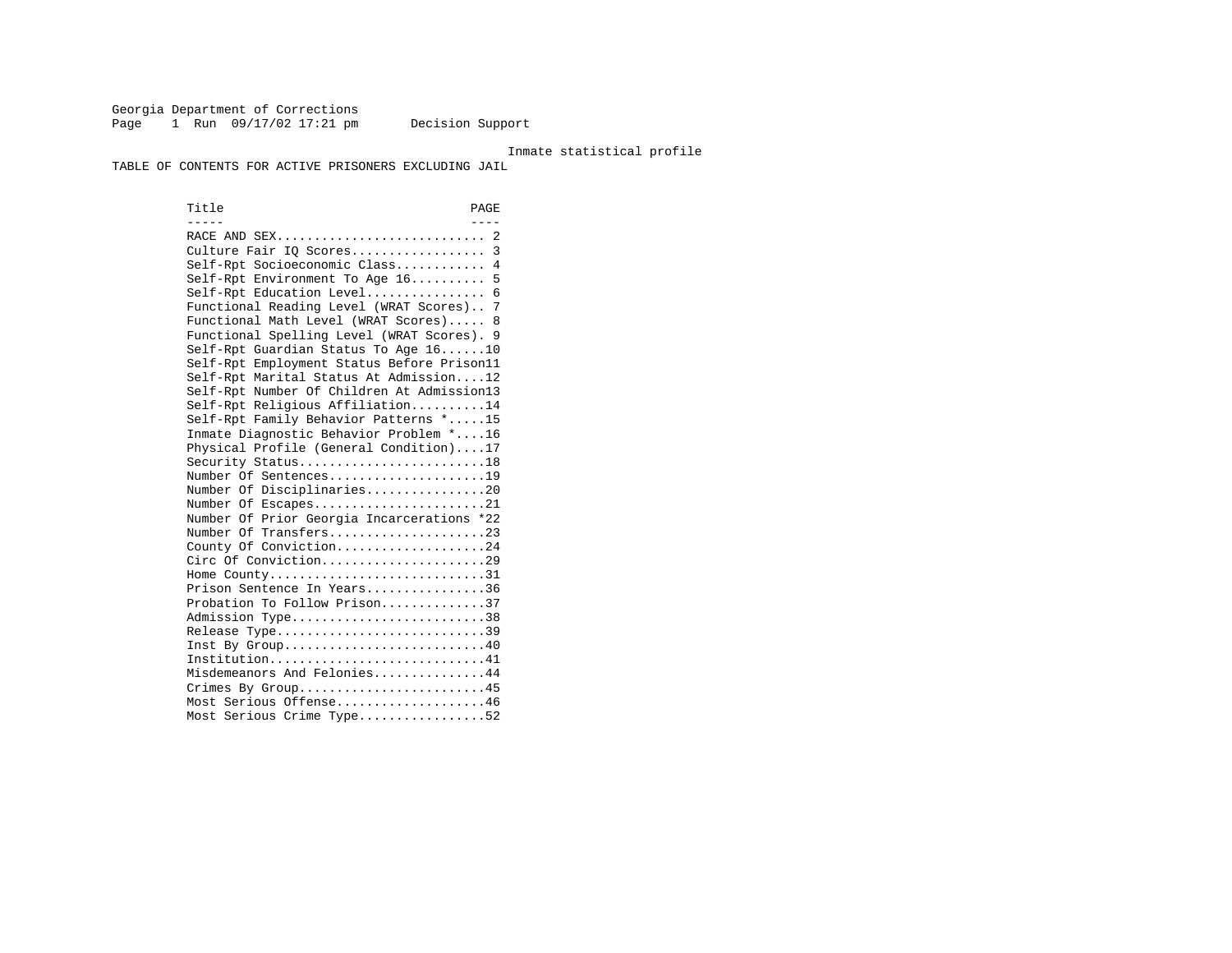Page 2 Run 09/17/02 17:21 pm

#### Inmate statistical profile

Sample: ACTIVE PRISONERS EXCLUDING JAIL **Requestor: DECISION SUPPORT** Active inmates 09/17/2002

RACE AND SEX by current age & sex

|                  |              |                                                                   |           |                | M E N       |                |                  |                |              |          |              |       |                  |       | W O M E N        |         |                  |        |             |               |             |       |
|------------------|--------------|-------------------------------------------------------------------|-----------|----------------|-------------|----------------|------------------|----------------|--------------|----------|--------------|-------|------------------|-------|------------------|---------|------------------|--------|-------------|---------------|-------------|-------|
|                  | Age          |                                                                   | Age       |                | Age         |                | Age<br>$ 55-99 $ |                | Men          | ွေ       | Age          |       | Age<br>$ 22-39 $ |       | Age<br>$ 40-54 $ |         | Age<br>$ 55-99 $ |        | Women       | $\frac{8}{3}$ | Grand       |       |
| RACE AND SEX     | $00 - 21$    |                                                                   | $ 22-39 $ |                | $ 40-54 $   |                |                  |                | % Total      |          | $00 - 21$    |       |                  |       |                  |         |                  |        | % Total     |               | Total %     |       |
| WHITE MALE       | 960          | 28                                                                | 8326      | 31             | 4668        | 39             | 1083             |                | 57 15037     | 34       | $\Omega$     |       |                  |       | 0                |         |                  |        |             |               | 15037       | 32    |
| NON WHITE MALE   | 2427         |                                                                   | 72 18360  | 69             | 7330        | 61             | 822              |                | 43 28939     | 66       | $\mathbf 0$  | 0     | $\overline{0}$   | 0     | 0                | 0       | $\mathbf 0$      |        | 0           | 0             | 28939       | 61    |
| WHITE FEMALE     | $\Omega$     |                                                                   | $\Omega$  | $\overline{0}$ | $\mathbf 0$ | 0              | $\Omega$         | $\Omega$       | $\Omega$     | $\Omega$ | 74           | 45    | 860              | 44    | 404              | 45      | 45               | 55     | 1383        | 44            | 1383        | 3     |
| NON WHITE FEMALE | $\mathbf{0}$ | $\mathbf{0}$                                                      | 0         | 0              | $\mathbf 0$ | $\overline{0}$ | 0                | 0 <sup>1</sup> | $\mathbf{0}$ | 0        | 91           | 55    | 1117             | 56    | 498              | 55      | 37               | 45     | 1743        | 56            | 1743 4      |       |
| Total reported   |              |                                                                   |           |                |             |                |                  |                |              |          | 165 100      |       | 1977 100         |       |                  | 902 100 |                  | 82 100 | 3126 100    |               | 47102 100   |       |
| Percent reported |              | 3387 100 26686 100 11998 100 1905 100 43976 100<br>100.0<br>100.0 |           |                |             | 100.0          |                  | 100.0          |              | 100.0    |              | 100.0 |                  | 100.0 |                  | 100.0   |                  | 100.0  |             | 100.0         |             | 100.0 |
| NOT REPORTED     | 0            | 0                                                                 |           |                | $\mathbf 0$ |                | $\mathbf 0$      |                | 0            |          | $\mathbf{0}$ |       | $\Omega$         |       | $\mathbf 0$      |         | $\mathbf 0$      |        | $\mathbf 0$ |               | $\mathbf 0$ |       |
| Total            | 3387         |                                                                   | 26686     |                | 11998       |                | 1905             |                | 43976        |          | 165          |       | 1977             |       | 902              |         | 82               |        | 3126        |               | 47102       |       |
|                  |              |                                                                   |           |                |             |                |                  |                |              |          |              |       |                  |       |                  |         |                  |        |             |               |             |       |
| AVERAGE AGE      | 19.93        |                                                                   | 30.11     |                | 45.18       |                | 60.40            |                | 34.75        |          | 20.03        |       | 31.14            |       | 44.64            |         | 59.78            |        | 35.20       |               | 34.78       |       |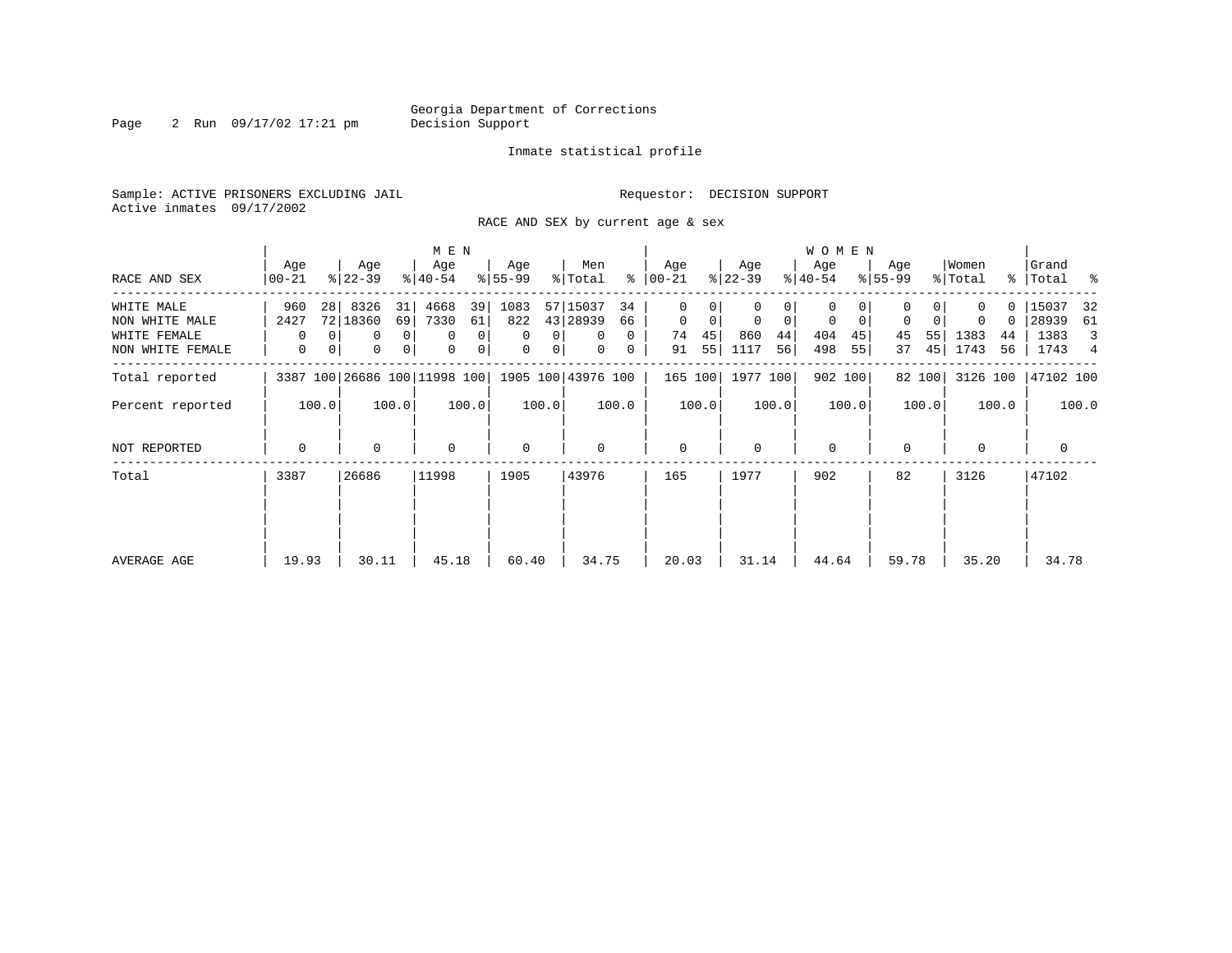Page 3 Run 09/17/02 17:21 pm

#### Inmate statistical profile

Sample: ACTIVE PRISONERS EXCLUDING JAIL **Requestor: DECISION SUPPORT** Active inmates 09/17/2002

Culture Fair IQ Scores by current age & sex

|                           |                  |                              | M E N                                        |                           |                          |                      |                         | <b>WOMEN</b>             |                      |                         |                        |
|---------------------------|------------------|------------------------------|----------------------------------------------|---------------------------|--------------------------|----------------------|-------------------------|--------------------------|----------------------|-------------------------|------------------------|
| IQ Score                  | Age<br>$00 - 21$ | Age<br>$ 22-39 $             | Age<br>$ 40-54 $                             | Age<br>$8155 - 99$        | Men<br>ႜ<br>% Total      | Age<br>$ 00-21 $     | Age<br>$ 22-39 $        | Age<br>$ 40-54 $         | Age<br>$8 55-99$     | Women<br>% Total        | Grand<br>%   Total %   |
| LESS THAN 70<br>70 AND UP | 85<br>3132       | 857<br>97   24657            | 3 <sup>1</sup><br>846<br>7<br>97 10444<br>93 | 113<br><b>7</b>  <br>1598 | 1901<br>5<br>93 39831 95 | 5<br>3 <br>146<br>97 | 182<br>10<br>1689<br>90 | 198<br>23<br>654<br>77 I | 27<br>36<br>64<br>48 | 412<br>14<br>2537<br>86 | 2313<br>-5<br>42368 95 |
| Total reported            |                  | 3217 100 25514 100 11290 100 |                                              |                           | 1711 100 41732 100       | 151 100              | 1871 100                | 852 100                  | 75 100               | 2949 100                | 44681 100              |
| Percent reported          | 95.0             | 95.6                         | 94.1                                         | 89.8                      | 94.9                     | 91.5                 | 94.6                    | 94.5                     | 91.5                 | 94.3                    | 94.9                   |
| <b>NOT REPORTED</b>       | 170              | 1172                         | 708                                          | 194                       | 2244                     | 14                   | 106                     | 50                       | 7                    | 177                     | 2421                   |
| Total                     | 3387             | 26686                        | 11998                                        | 1905                      | 43976                    | 165                  | 1977                    | 902                      | 82                   | 3126                    | 47102                  |
|                           |                  |                              |                                              |                           |                          |                      |                         |                          |                      |                         |                        |
|                           |                  |                              |                                              |                           |                          |                      |                         |                          |                      |                         |                        |
| AVERAGE IQ                | 99.63            | 100.14                       | 96.23                                        | 94.52                     | 98.81                    | 99.07                | 95.60                   | 85.72                    | 78.72                | 92.49                   | 98.39                  |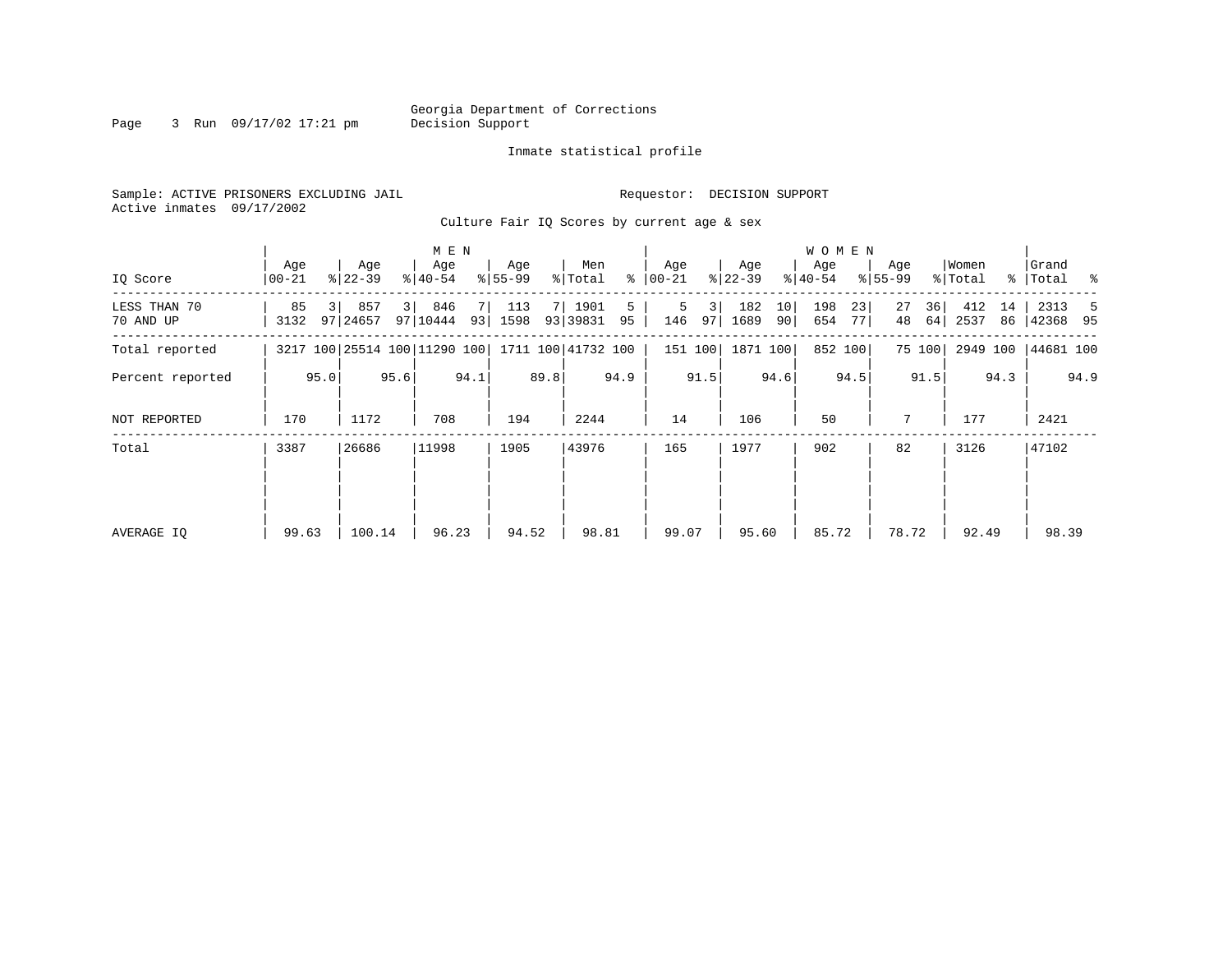Page  $4$  Run  $09/17/02$  17:21 pm

#### Inmate statistical profile

Sample: ACTIVE PRISONERS EXCLUDING JAIL **Requestor: DECISION SUPPORT** Active inmates 09/17/2002

Self-Rpt Socioeconomic Class by current age & sex

|                     |          | M E N          |                              |      |           |                |             |      |                    |      |            |      |           |      | <b>WOMEN</b> |      |             |        |          |             |           |      |
|---------------------|----------|----------------|------------------------------|------|-----------|----------------|-------------|------|--------------------|------|------------|------|-----------|------|--------------|------|-------------|--------|----------|-------------|-----------|------|
|                     | Age      |                | Age                          |      | Age       |                | Age         |      | Men                |      | Age        |      | Age       |      | Age          |      | Age         |        | Women    |             | Grand     |      |
| Socioeconomic Class | $ 00-21$ |                | $8 22-39$                    |      | $8 40-54$ |                | $8155 - 99$ |      | % Total            | ៖    | $ 00 - 21$ | ៖    | $22 - 39$ |      | $ 40-54 $    |      | $8155 - 99$ |        | % Total  | $\approx$ 1 | Total     | ႜ ⊱  |
| WELFARE             | 332      | 10             | 2096                         | 8    | 826       |                | 97          | 5    | 3351               | 8    | 26         | 16   | 273       | 14   | 97           |      |             |        | 397      | 13          | 3748      | 8    |
| OCC EMPLOY          | 251      | 8              | 1949                         | 8    | 528       | 5 <sup>1</sup> | 49          | 3    | 2777               |      | $\Omega$   | 0    | 11        |      | 5            |      |             |        | 17       |             | 2794      | 6.   |
| MINIMUM STD         | 1443     | 46             | 10915                        | 42   | 5045      | 43             | 877         | 48   | 18280              | 43   | 46         | 28   | 565       | 29   | 326          | 36   | 45          | 58     | 982      | 32          | 19262     | -42  |
| MIDDLE              | 1089     |                | 34 10743                     | 41   | 5114      | 44             | 792         | 43   | 17738              | 42   | 88         | 54   | 1052      | 54   | 446          | 50   | 28          | 36     | 1614     | 52          | 19352     | 42   |
| OTHER               | 51       | 2 <sub>1</sub> | 219                          |      | 86        |                | 14          |      | 370                |      | 3          | 2    | 52        | 3    | 20           |      | 3           | 4      | 78       | 3           | 448       |      |
| Total reported      |          |                | 3166 100 25922 100 11599 100 |      |           |                |             |      | 1829 100 42516 100 |      | 163 100    |      | 1953 100  |      | 894 100      |      |             | 78 100 | 3088 100 |             | 45604 100 |      |
| Percent reported    |          | 93.5           |                              | 97.1 |           | 96.7           |             | 96.0 |                    | 96.7 |            | 98.8 |           | 98.8 |              | 99.1 |             | 95.1   |          | 98.8        |           | 96.8 |
| NOT RPTD            | 221      |                | 764                          |      | 399       |                | 76          |      | 1460               |      | 2          |      | 24        |      | 8            |      | 4           |        | 38       |             | 1498      |      |
| Total               | 3387     |                | 26686                        |      | 11998     |                | 1905        |      | 43976              |      | 165        |      | 1977      |      | 902          |      | 82          |        | 3126     |             | 47102     |      |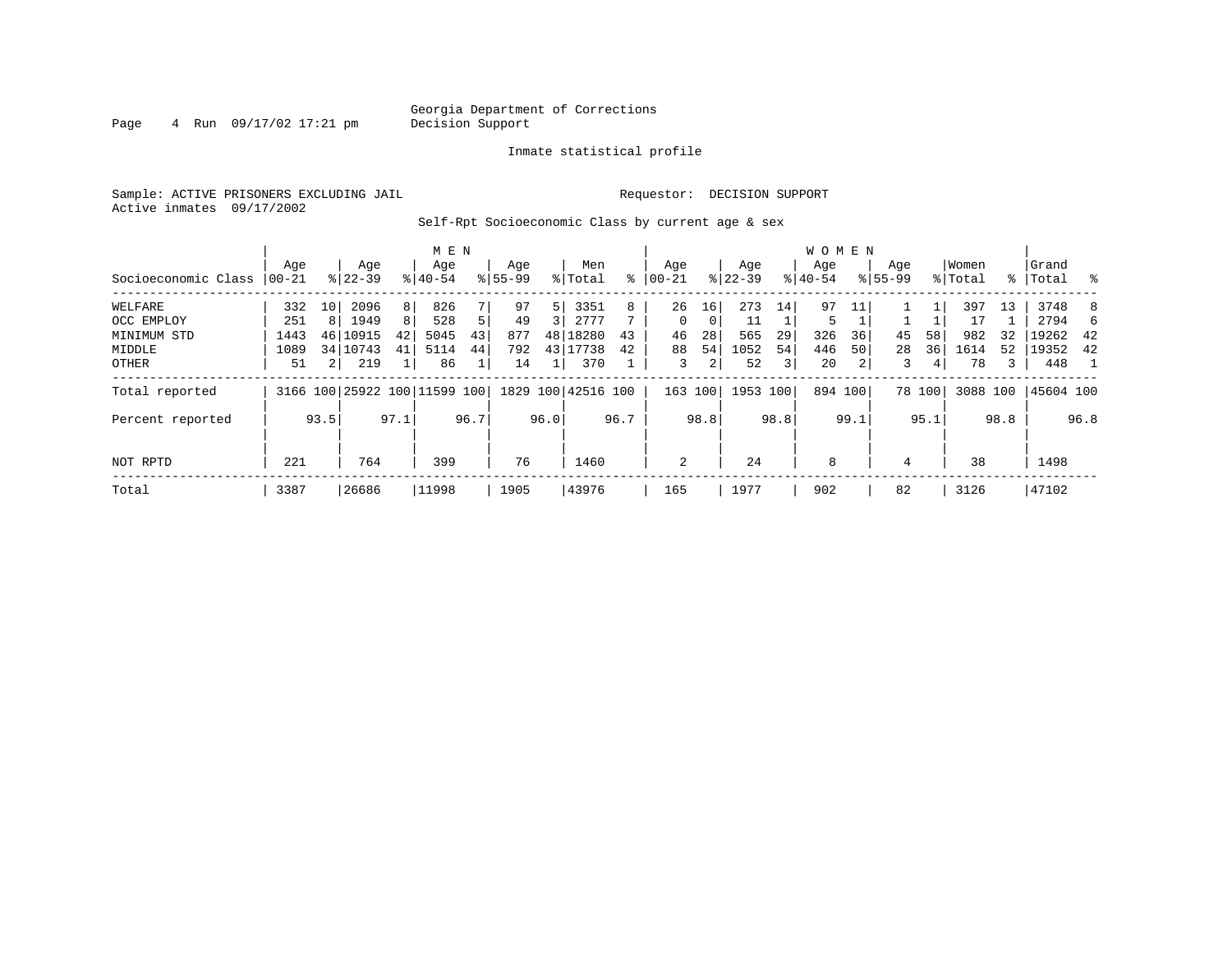Page 5 Run 09/17/02 17:21 pm

#### Inmate statistical profile

Sample: ACTIVE PRISONERS EXCLUDING JAIL **Requestor: DECISION SUPPORT** Active inmates 09/17/2002

Self-Rpt Environment To Age 16 by current age & sex

|                  |                  |      |                  |                | M E N                        |      |                    |                 |                    |      |                  |      |                  |      | <b>WOMEN</b>     |      |                    |        |                  |      |                 |      |
|------------------|------------------|------|------------------|----------------|------------------------------|------|--------------------|-----------------|--------------------|------|------------------|------|------------------|------|------------------|------|--------------------|--------|------------------|------|-----------------|------|
| Environment      | Age<br>$00 - 21$ |      | Age<br>$8 22-39$ |                | Age<br>$8140 - 54$           |      | Age<br>$8155 - 99$ |                 | Men<br>% Total     | ႜ    | Age<br>$00 - 21$ |      | Age<br>$ 22-39 $ |      | Age<br>$8 40-54$ |      | Age<br>$8155 - 99$ |        | Women<br>% Total | ႜၟ   | Grand<br> Total | ႜ    |
| RURAL/FARM       | 38               |      | 562              | $\overline{2}$ | 684                          | 6    | 309                | 17              | 1593               | 4    | 0                | 0    | 48               | 2    | 43               | 5    | 14                 | 18     | 105              | 3    | 1698            |      |
| RURAL/NFARM      | 88               |      | 1389             | 5              | 768                          |      | 141                | 8 <sup>1</sup>  | 2386               | 6    | 30               | 19   | 287              | 15   | 103              |      | 8                  | 10     | 428              | 14   | 2814            | 6    |
| S.M.S.A          | 1077             | 33   | 9191             | 35             | 3931                         | 34   | 518                |                 | 28 14717           | 34   | 20               | 12   | 257              | 13   | 150              | 17   | 13                 | 17     | 440              | 14   | 15157           | -33  |
| URBAN            | 816              | 25   | 5235             | 20             | 2080                         | 18   | 242                | 13 <sup>1</sup> | 8373               | 19   | 71               | 44   | 750              | 38   | 343              | 38   | 22                 | 29     | 1186             | 38   | 9559            | -21  |
| SMALL TOWN       | 1232             | 38   | 9686             | 37             | 4188                         | 36   | 634                |                 | 34   15740         | 37   | 40               | 25   | 600              | 31   | 255              | 28   | 19                 | 25     | 914              | 30   | 16654           | 36   |
| OTHER            | 20               |      | 148              |                | 59                           |      | 9                  | 0 <sup>1</sup>  | 236                |      |                  |      | 11               |      | 3                | 0    |                    |        | 16               |      | 252             |      |
| Total reported   |                  |      |                  |                | 3271 100 26211 100 11710 100 |      |                    |                 | 1853 100 43045 100 |      | 162 100          |      | 1953 100         |      | 897              | 100  |                    | 77 100 | 3089 100         |      | 46134 100       |      |
| Percent reported |                  | 96.6 |                  | 98.2           |                              | 97.6 |                    | 97.3            |                    | 97.9 |                  | 98.2 |                  | 98.8 |                  | 99.4 |                    | 93.9   |                  | 98.8 |                 | 97.9 |
| NOT RPTD         | 116              |      | 475              |                | 288                          |      | 52                 |                 | 931                |      | 3                |      | 24               |      | 5                |      | 5                  |        | 37               |      | 968             |      |
|                  |                  |      |                  |                |                              |      |                    |                 |                    |      |                  |      |                  |      |                  |      |                    |        |                  |      |                 |      |
| Total            | 3387             |      | 26686            |                | 11998                        |      | 1905               |                 | 43976              |      | 165              |      | 1977             |      | 902              |      | 82                 |        | 3126             |      | 47102           |      |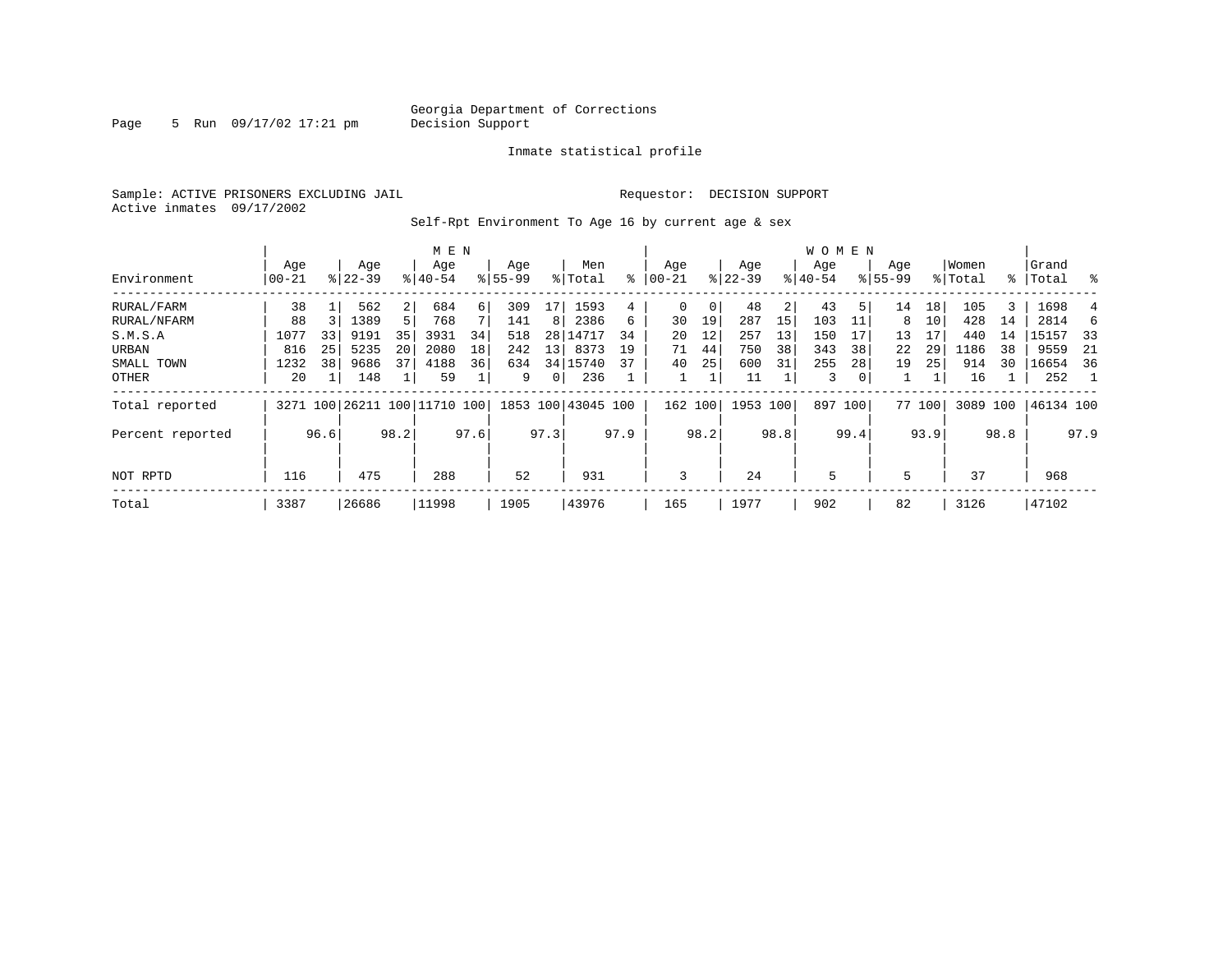#### Georgia Department of Corrections<br>Decision Support

Page 6 Run  $09/17/02$  17:21 pm

#### Inmate statistical profile

Sample: ACTIVE PRISONERS EXCLUDING JAIL **Requestor: DECISION SUPPORT** Active inmates 09/17/2002

Self-Rpt Education Level by current age & sex

|                     | M E N                                           |                               |       |      |       |      |                  |      |                |      |                  |      |                  |      | WOMEN            |         |                  |        |                  |      |                    |      |
|---------------------|-------------------------------------------------|-------------------------------|-------|------|-------|------|------------------|------|----------------|------|------------------|------|------------------|------|------------------|---------|------------------|--------|------------------|------|--------------------|------|
| Education Level     | Aqe<br>  00-21                                  | Age<br>$ 22-39 $<br>$8 40-54$ |       |      |       |      | Aqe<br>$8 55-99$ |      | Men<br>% Total | ႜ    | Aqe<br>$ 00-21 $ |      | Aqe<br>$ 22-39 $ |      | Aqe<br>$ 40-54 $ |         | Aqe<br>$ 55-99 $ |        | Women<br>% Total |      | Grand<br>%   Total | ႜ    |
| LESS THAN GRADE 7   | 57                                              |                               | 525   | 2    | 471   |      | 334              | 18   | 1387           | 3    |                  |      | 18               |      | 20               |         | 11               | 14     | 50               | 2.   | 1437               |      |
| GRADE 7             | 85                                              | 3                             | 592   | 2    | 356   |      | 145              | 8    | 1178           |      |                  | 4    | 46               | 2    | 26               |         | 3                | 4      | 82               | 3    | 1260               |      |
| GRADE 8             | 479                                             | 15                            | 2283  | 9    | 1007  |      | 212              | 11   | 3981           | 9    | 21               | 13   | 159              |      | 70               |         | 8                | 10     | 258              |      | 4239               | 9    |
| GRADE 9             | 870                                             | 27                            | 4236  | 16   | 1523  | 13   | 170              | 9    | 6799           | 16   | 38               | 23   | 261              | 14   | 86               | 10      | 5                | 6      | 390              | 13   | 7189               | - 16 |
| GRADE 10            | 914                                             | 28                            | 5801  | 22   | 1943  | 17   | 178              | 10   | 8836           | 20   | 34               | 21   | 313              | 16   | 112              | 13      | 13               | 16     | 472              | 16   | 9308               | 20   |
| GRADE 11            | 658                                             | 20<br>5381<br>20<br>5004<br>5 |       | 1602 | 14    | 146  | 8                | 7787 | 18             | 35   | 22               | 307  | 16               | 112  | 13               | 6       | 8                | 460    | 15               | 8247 | 18                 |      |
| GRADE 12            | 175                                             |                               |       | 19   | 2913  | 25   | 363              | 20   | 8455           | 20   | 14               | 9    | 327              | 17   | 172              | 20      | 17               | 21     | 530              | 17   | 8985               | 19   |
| MORE THAN GRADE 12  | 34                                              | 1                             | 2428  | 9    | 1913  | 16   | 309              | 17   | 4684           | 11   | 12               |      | 484              | 25   | 278              | 32      | 17               | 21     | 791              | 26   | 5475 12            |      |
| Total reported      | 3272 100 26250 100 11728 100 1857 100 43107 100 |                               |       |      |       |      |                  |      |                |      | 162 100          |      | 1915 100         |      |                  | 876 100 |                  | 80 100 | 3033 100         |      | 46140 100          |      |
| Percent reported    |                                                 | 96.6                          |       | 98.4 |       | 97.7 |                  | 97.5 |                | 98.0 |                  | 98.2 |                  | 96.9 |                  | 97.1    |                  | 97.6   |                  | 97.0 |                    | 98.0 |
| NOT REPORTED        | 115                                             |                               | 436   |      | 270   |      | 48               |      | 869            |      | 3                |      | 62               |      | 26               |         | 2                |        | 93               |      | 962                |      |
| Total               | 3387                                            |                               | 26686 |      | 11998 |      | 1905             |      | 43976          |      | 165              |      | 1977             |      | 902              |         | 82               |        | 3126             |      | 47102              |      |
|                     |                                                 |                               |       |      |       |      |                  |      |                |      |                  |      |                  |      |                  |         |                  |        |                  |      |                    |      |
| AVG EDUCATION LEVEL | 9.70<br>10.91                                   |                               |       |      | 11.47 |      | 10.22            |      | 10.94          |      | 10.93            |      | 13.42            |      | 14.08            |         | 11.69            |        | 13.43            |      | 11.10              |      |

\* NOTE: THE FIELD LABLED "LESS THAN GRADE 7" WAS CORRECTED IN MARCH 1989: MISSING DATA FOR INMATES STILL IN DIAGNOSTICS NOW HAS BEEN REMOVED FROM THIS FIELD AND IDENTIFIED AS "NOT REPORTED" INFORMATION.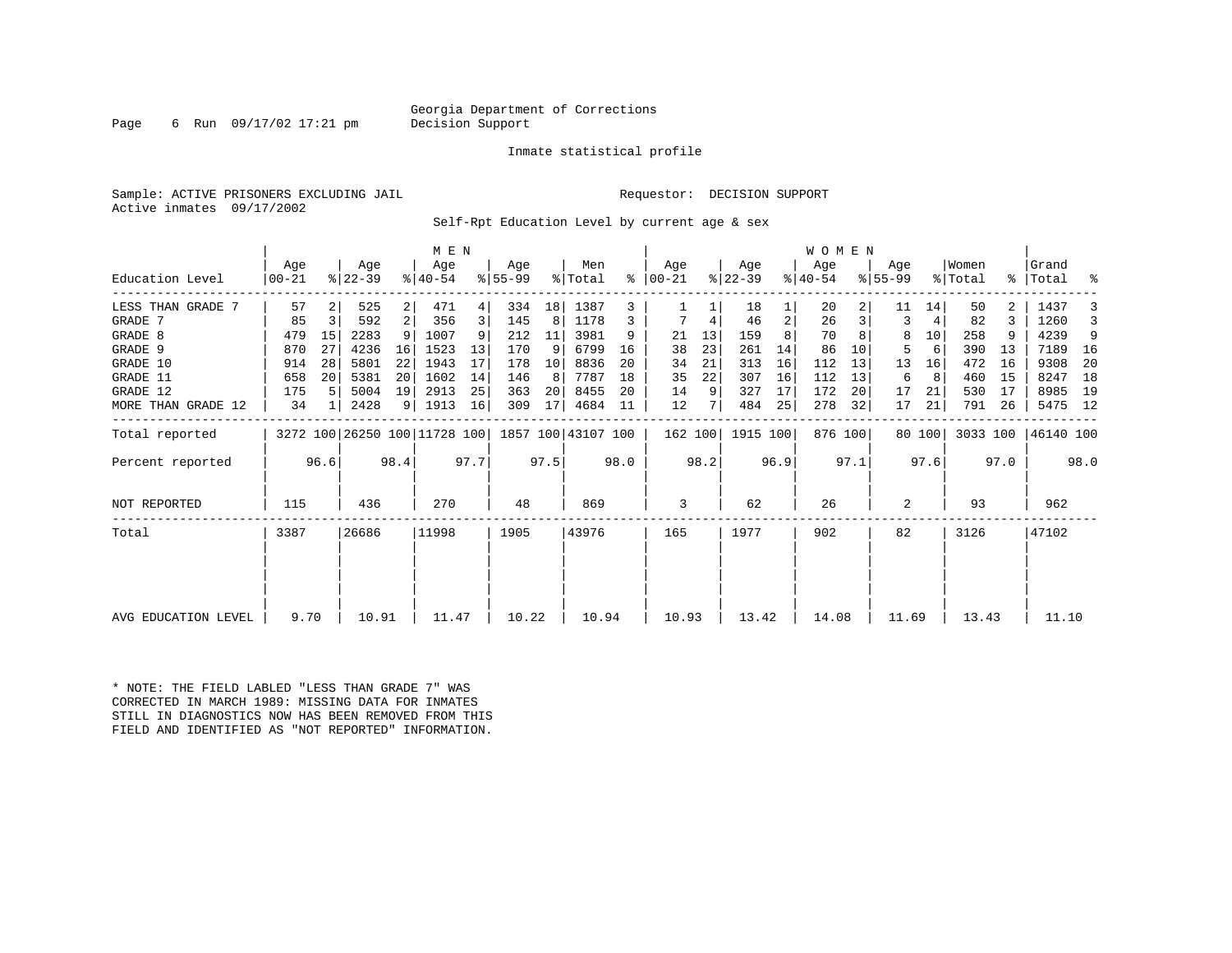Inmate statistical profile

Sample: ACTIVE PRISONERS EXCLUDING JAIL **Requestor: DECISION SUPPORT** Active inmates 09/17/2002

Functional Reading Level (WRAT Scores) by current age & sex

|                     |                                                                 | M E N           |                  |       |                  |      |                 |                 |                |      |                  |      |                  |      | <b>WOMEN</b>     |         |                    |        |                  |       |                    |                |
|---------------------|-----------------------------------------------------------------|-----------------|------------------|-------|------------------|------|-----------------|-----------------|----------------|------|------------------|------|------------------|------|------------------|---------|--------------------|--------|------------------|-------|--------------------|----------------|
| WRAT Reading Score  | Age<br>$ 00-21$                                                 |                 | Age<br>$ 22-39 $ |       | Age<br>$ 40-54 $ |      | Aqe<br>$ 55-99$ |                 | Men<br>% Total | ႜ    | Age<br>$00 - 21$ |      | Age<br>$ 22-39 $ |      | Age<br>$ 40-54 $ |         | Age<br>$8155 - 99$ |        | Women<br>% Total |       | Grand<br>%   Total | ႜ              |
| LESS THAN GRADE 6   | 1254                                                            | 39              | 9409             | 37    | 4937             | 44   | 809             |                 | 47 16409       | 39   | 31               | 21   | 455              | 24   | 251              | 29      | 29                 | 38     | 766              | 26    | 17175              | 38             |
| 6TH THRU 8TH GRADE  | 764                                                             | 24              | 5810             | 23    | 2442             | 22   | 314             | 18 <sup>1</sup> | 9330           | 22   | 40               | 26   | 331              | 18   | 156              | 18      | 14                 | 18     | 541              | 18    | 9871               | 22             |
| GRADE 9             | 286                                                             | 9               | 2282             | 9     | 782              |      | 127             |                 | 3477           | 8    | 20               | 13   | 155              | 8    | 59               |         | 5                  |        | 239              |       | 3716               | 8              |
| GRADE 10            | 151                                                             |                 | 1153             |       | 413              |      | 57              | 3               | 1774           |      | 10               |      | 82               | 4    | 36               |         | 3                  |        | 131              |       | 1905               | 4              |
| GRADE 11            | 147                                                             |                 | 1081             |       | 429              |      | 53              | 3               | 1710           |      |                  |      | 91               |      | 31               |         |                    |        | 126              |       | 1836               | $\overline{4}$ |
| GRADE 12            | 404                                                             |                 | 3798             | 15    | 1719             | 15   | 304             | 18              | 6225           | 15   | 13               | 9    | 165              | 9    | 59               |         | 8                  | 11     | 245              |       | 6470 14            |                |
| MORE THAN GRADE 12  | 221                                                             | 13<br>2054<br>8 |                  | 556   | 5                | 63   | 4               | 2894            |                | 36   | 24               | 592  | 32               | 259  | 30               | 14      | 18                 | 901    | 31               | 3795  | 8                  |                |
| Total reported      |                                                                 |                 |                  |       |                  |      |                 |                 |                |      | 151 100          |      | 1871 100         |      |                  | 851 100 |                    | 76 100 | 2949 100         |       | 44768 100          |                |
| Percent reported    | 3227 100 25587 100 11278 100 1727 100 41819 100<br>95.3<br>95.9 |                 |                  |       |                  | 94.0 |                 | 90.7            |                | 95.1 |                  | 91.5 |                  | 94.6 |                  | 94.3    |                    | 92.7   |                  | 94.3  |                    | 95.0           |
| <b>NOT REPORTED</b> | 160                                                             |                 | 1099             |       | 720              |      | 178             |                 | 2157           |      | 14               |      | 106              |      | 51               |         | 6                  |        | 177              |       | 2334               |                |
| Total               | 26686<br>3387                                                   |                 |                  | 11998 |                  | 1905 |                 | 43976           |                | 165  |                  | 1977 |                  | 902  |                  | 82      |                    | 3126   |                  | 47102 |                    |                |
|                     |                                                                 |                 |                  |       |                  |      |                 |                 |                |      |                  |      |                  |      |                  |         |                    |        |                  |       |                    |                |
|                     |                                                                 |                 |                  |       |                  |      |                 |                 |                |      |                  |      |                  |      |                  |         |                    |        |                  |       |                    |                |
| AVG READING SCORE   | 7.82<br>7.62                                                    |                 |                  |       | 7.17             |      | 6.92            |                 | 7.59           |      | 9.05             |      | 9.30             |      | 8.80             |         | 7.79               |        | 9.10             |       | 7.69               |                |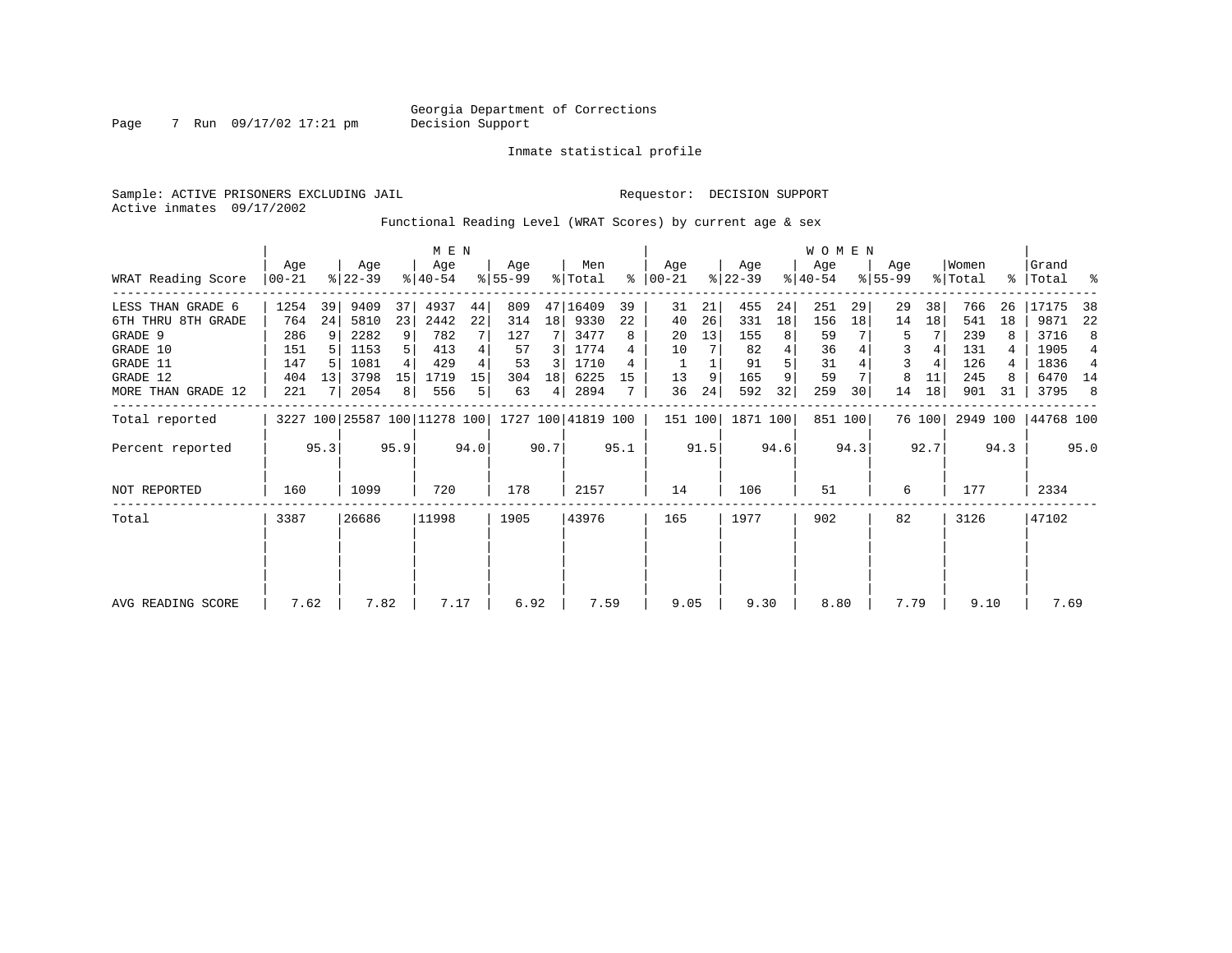Page 8 Run 09/17/02 17:21 pm

Inmate statistical profile

Sample: ACTIVE PRISONERS EXCLUDING JAIL **Requestor: DECISION SUPPORT** Active inmates 09/17/2002

Functional Math Level (WRAT Scores) by current age & sex

|                    |                                              | M E N                  |                  |                |                  |      |                  |       |                    |     |                      |      |                  |     | WOMEN            |         |                    |        |                  |       |                      |    |
|--------------------|----------------------------------------------|------------------------|------------------|----------------|------------------|------|------------------|-------|--------------------|-----|----------------------|------|------------------|-----|------------------|---------|--------------------|--------|------------------|-------|----------------------|----|
| WRAT Math Score    | Age<br>$00 - 21$                             |                        | Age<br>$ 22-39 $ |                | Age<br>$8 40-54$ |      | Aqe<br>$ 55-99 $ |       | Men<br>% Total     |     | Aqe<br>$8   00 - 21$ |      | Age<br>$ 22-39 $ |     | Age<br>$ 40-54 $ |         | Age<br>$8155 - 99$ |        | Women<br>% Total |       | Grand<br>%   Total % |    |
| LESS THAN GRADE 6  | 1067                                         | 33                     | 7577             | 30             | 4492             | 40   | 831              |       | 48 13967           | 33  | 31                   | 21   | 414              | 22  | 313              | 37      | 39                 | 51     | 797              | 27    | 14764                | 33 |
| 6TH THRU 8TH GRADE | 1636                                         |                        | 51 12632         | 49             | 4598             | 41   | 504              |       | 29 19370           | 46  | 80                   | 53   | 903              | 48  | 350              | 41      | 19                 | 25     | 1352             | 46    | 20722                | 46 |
| GRADE 9            | 249                                          | 8                      | 2423             | 9              | 835              |      | 119              |       | 3626               | 9   | 21                   | 14   | 221              | 12  | 62               |         | 5                  |        | 309              | 10    | 3935                 | 9  |
| GRADE 10           | 151                                          |                        | 1406             | 5 <sup>1</sup> | 608              |      | 102              | 6     | 2267               |     | 12                   | 8    | 172              |     | 58               |         | 6                  |        | 248              |       | 2515                 | 6  |
| GRADE 11           | 70                                           | 864<br>2 <br>38<br>481 |                  |                | 382              |      | 73               | 4     | 1389               |     | 3                    | 2    | 99               |     | 31               |         | 4                  |        | 137              | 5.    | 1526                 | 3  |
| GRADE 12           |                                              |                        |                  |                | 300              | 3    | 77               | 4     | 896                |     | 2                    |      | 24               |     | 14               |         | 0                  |        | 40               |       | 936                  | 2  |
| MORE THAN GRADE 12 | 16                                           | 0                      | 208              |                | 73               |      | 21               |       | 318                |     | 2                    |      | 38               | 2   | 24               | 3       | 3                  |        | 67               | 2     | 385                  | -1 |
| Total reported     |                                              |                        |                  |                |                  |      |                  |       | 1727 100 41833 100 |     | 151 100              |      | 1871 100         |     |                  | 852 100 |                    | 76 100 | 2950 100         |       | 44783 100            |    |
| Percent reported   | 3227 100 25591 100 11288 100<br>95.3<br>95.9 |                        |                  |                | 94.1             |      | 90.7             |       | 95.1               |     | 91.5                 |      | 94.6             |     | 94.5             |         | 92.7               |        | 94.4             |       | 95.1                 |    |
| NOT REPORTED       | 160                                          |                        | 1095             |                | 710              |      | 178              |       | 2143               |     | 14                   |      | 106              |     | 50               |         | 6                  |        | 176              |       | 2319                 |    |
| Total              | 3387<br>26686                                |                        |                  | 11998          |                  | 1905 |                  | 43976 |                    | 165 |                      | 1977 |                  | 902 |                  | 82      |                    | 3126   |                  | 47102 |                      |    |
|                    |                                              |                        |                  |                |                  |      |                  |       |                    |     |                      |      |                  |     |                  |         |                    |        |                  |       |                      |    |
| AVG MATH SCORE     | 6.84                                         |                        | 7.11             |                | 6.70             |      | 6.40             |       | 6.95               |     | 7.52                 |      | 7.62             |     | 6.97             |         | 6.14               |        | 7.39             |       | 6.98                 |    |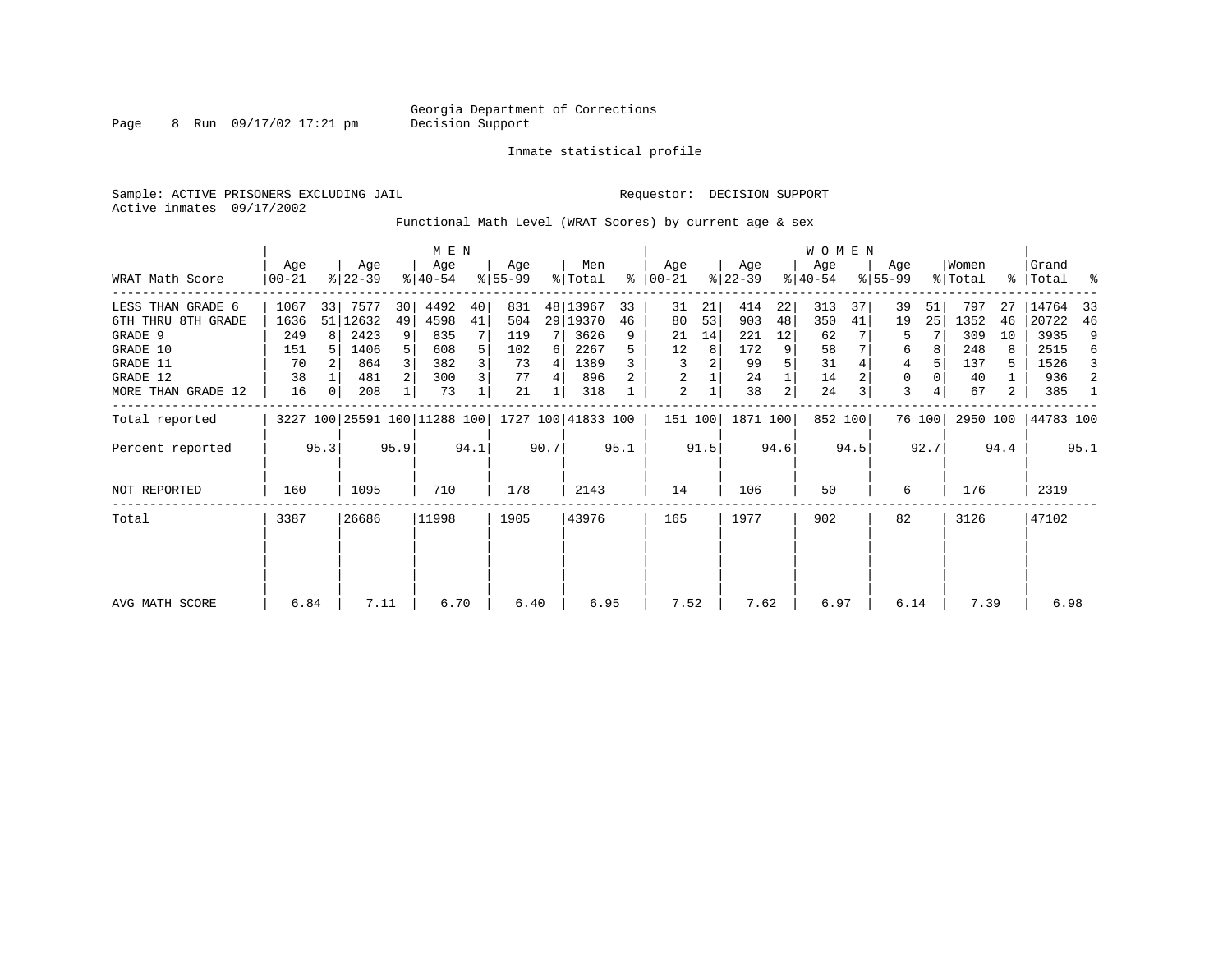Page 9 Run 09/17/02 17:21 pm

Inmate statistical profile

Sample: ACTIVE PRISONERS EXCLUDING JAIL **Requestor: DECISION SUPPORT** Active inmates 09/17/2002

Functional Spelling Level (WRAT Scores) by current age & sex

|                     |                                                                 | M E N |                  |       |                  |      |                 |       |                |      |                  |      |                  |      | <b>WOMEN</b>     |         |                  |        |                  |       |                    |                |
|---------------------|-----------------------------------------------------------------|-------|------------------|-------|------------------|------|-----------------|-------|----------------|------|------------------|------|------------------|------|------------------|---------|------------------|--------|------------------|-------|--------------------|----------------|
| WRAT Spelling Score | Age<br>$ 00-21$                                                 |       | Age<br>$ 22-39 $ |       | Age<br>$ 40-54 $ |      | Aqe<br>$ 55-99$ |       | Men<br>% Total | ⊱    | Age<br>$00 - 21$ |      | Age<br>$ 22-39 $ |      | Age<br>$ 40-54 $ |         | Age<br>$8 55-99$ |        | Women<br>% Total |       | Grand<br>%   Total | ႜ              |
| LESS THAN GRADE 6   | 1366                                                            |       | 42 10663         | 42    | 6169             | 55   | 1030            |       | 60 19228       | 46   | 27               | 18   | 405              | 22   | 253              | 30      | 33               | 43     | 718              | 24    | 19946              | 45             |
| 6TH THRU 8TH GRADE  | 1019                                                            | 32    | 7614             | 30    | 2651             | 23   | 353             |       | 20 11637       | 28   | 56               | 37   | 564              | 30   | 262              | 31      | 22               | 29     | 904              | 31    | 12541              | 28             |
| GRADE 9             | 266                                                             | R I   | 1980             | 8     | 586              | 5    | 70              | 4     | 2902           |      | 18               | 12   | 188              | 10   | 68               |         | 6                |        | 280              | 9     | 3182               |                |
| GRADE 10            | 222                                                             |       | 1847             |       | 525              |      | 61              | 4     | 2655           | 6    | 22               | 15   | 196              | 10   | 62               |         |                  |        | 281              | 10    | 2936               | 7              |
| GRADE 11            | 112                                                             |       | 955              |       | 303              |      | 41              | 2     | 1411           |      |                  | 5    | 125              |      | 33               |         | 3                |        | 168              | 6     | 1579               | 4              |
| GRADE 12            | 159                                                             |       | 1724             |       | 799              |      | 146             | 8     | 2828           |      | 6                |      | 100              |      | 35               |         | 2                |        | 143              | 5     | 2971               | 7              |
| MORE THAN GRADE 12  | 83                                                              |       | 803              | 3     | 248              | 2    | 25              |       | 1159           | 3    | 15               | 10   | 293              | 16   | 139              | 16      | 9                | 12     | 456              | 15    | 1615               | $\overline{4}$ |
| Total reported      |                                                                 |       |                  |       |                  |      |                 |       |                |      | 151 100          |      | 1871 100         |      |                  | 852 100 |                  | 76 100 | 2950 100         |       | 44770 100          |                |
| Percent reported    | 3227 100 25586 100 11281 100 1726 100 41820 100<br>95.3<br>95.9 |       |                  |       |                  | 94.0 |                 | 90.6  |                | 95.1 |                  | 91.5 |                  | 94.6 |                  | 94.5    |                  | 92.7   |                  | 94.4  |                    | 95.0           |
| <b>NOT REPORTED</b> | 160                                                             |       | 1100             |       | 717              |      | 179             |       | 2156           |      | 14               |      | 106              |      | 50               |         | 6                |        | 176              |       | 2332               |                |
| Total               | 3387<br>26686                                                   |       |                  | 11998 |                  | 1905 |                 | 43976 |                | 165  |                  | 1977 |                  | 902  |                  | 82      |                  | 3126   |                  | 47102 |                    |                |
|                     |                                                                 |       |                  |       |                  |      |                 |       |                |      |                  |      |                  |      |                  |         |                  |        |                  |       |                    |                |
| AVG SPELLING SCORE  | 6.88                                                            |       | 6.96             |       | 6.06             |      | 5.68            |       | 6.66           |      | 8.53             |      | 8.64             |      | 8.09             |         | 6.60             |        | 8.42             |       | 6.78               |                |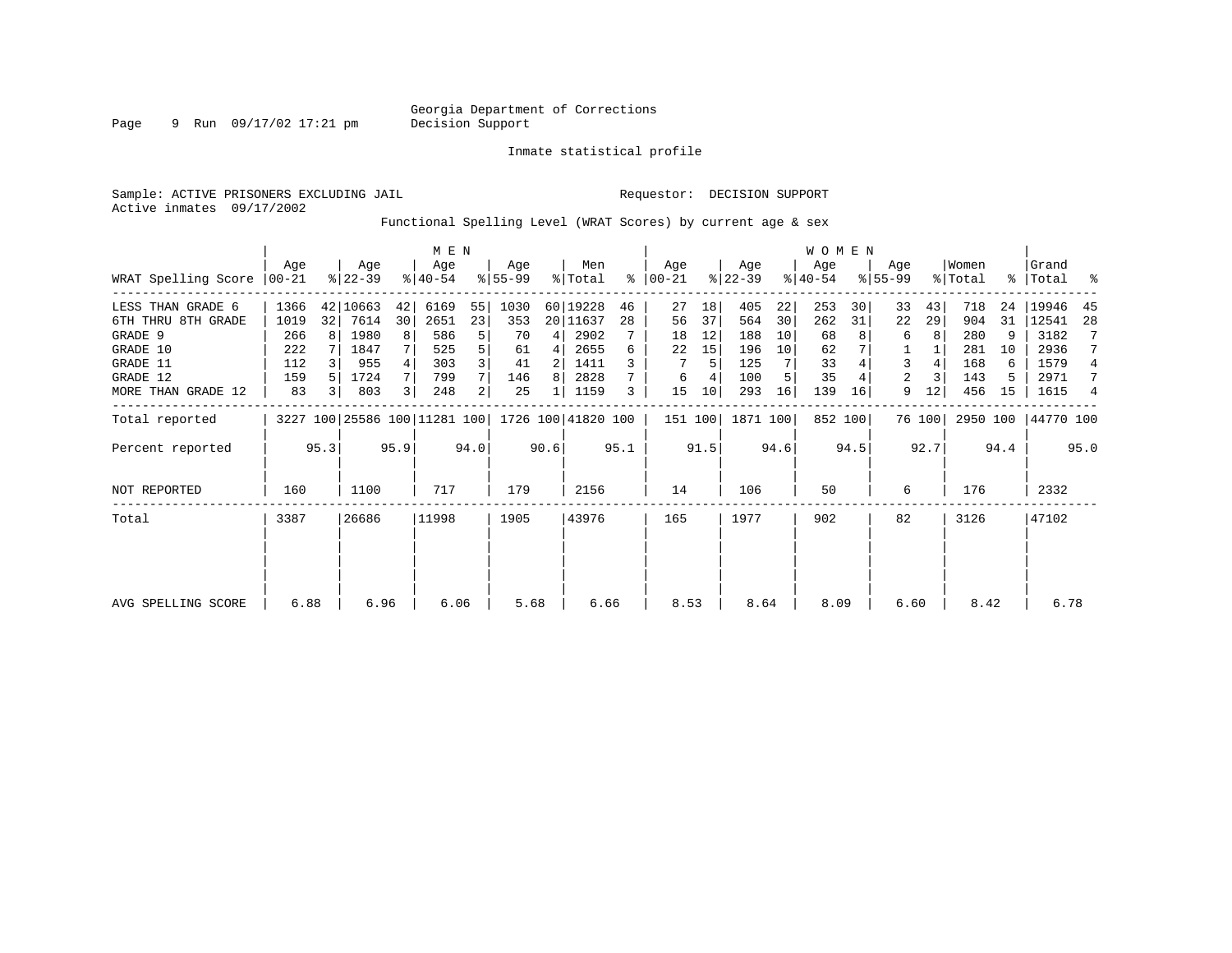Page 10 Run 09/17/02 17:21 pm

#### Inmate statistical profile

Sample: ACTIVE PRISONERS EXCLUDING JAIL **Requestor: DECISION SUPPORT** Active inmates 09/17/2002

Self-Rpt Guardian Status To Age 16 by current age & sex

|                  |                   |          |                              |      | M E N              |      |                 |      |                    |      |                 |      |                  |                | W O M E N       |      |                    |        |                  |          |                |      |
|------------------|-------------------|----------|------------------------------|------|--------------------|------|-----------------|------|--------------------|------|-----------------|------|------------------|----------------|-----------------|------|--------------------|--------|------------------|----------|----------------|------|
| Guardian Status  | Age<br>$ 00 - 21$ |          | Age<br>$ 22-39 $             |      | Age<br>$8140 - 54$ |      | Age<br>$ 55-99$ |      | Men<br>% Total     | ႜ    | Age<br>$ 00-21$ |      | Age<br>$ 22-39 $ |                | Age<br>$ 40-54$ |      | Age<br>$8155 - 99$ |        | Women<br>% Total | န္       | Grand<br>Total | ႜ    |
| ORPHANAGE        | 2                 | 0        | 28                           | 0    | 24                 | 0    | 10              |      | 64                 | U    | 0               | 0    |                  | $\Omega$       |                 |      |                    | 0      |                  | 0        | 66             |      |
| FATHER ONLY      | 131               |          | 722                          | 3    | 317                | 3    | 34              | 2    | 1204               |      | 4               | 2    | 51               |                | 22              |      |                    | 5      | 81               | 3.       | 1285           |      |
| FTR MTR HD       | 219               |          | 1572                         | 6    | 780                |      | 96              | 5    | 2667               | б    | 15              | 9    | 106              |                | 63              |      |                    |        | 185              | 6        | 2852           | 6    |
| MOTHER ONLY      | 1693              |          | 52 11897                     | 45   | 3861               | 33   | 415             | 22   | 17866              | 41   | 71              | 44   | 739              | 38             | 268             | 30   | 23                 | 29     | 1101             | 36       | 18967          | 41   |
| MTR FTR HD       | 701               | 21       | 7881                         | 30   | 5099               | 43   | 1044            |      | 56 14725           | 34   | 38              | 23   | 736              | 38             | 433             | 48   | 40                 | 50     | 1247             | 40       | 15972          | 35   |
| OTH FEMALE       | 73                |          | 550                          | 2    | 271                | 2    | 58              | 3    | 952                | 2    |                 | 2    | 45               | 2              | 23              |      | 3                  |        | 75               |          | 1027           |      |
| OTH MALE         | 23                |          | 101                          |      | 47                 | 0    | 9               | 0    | 180                |      | $\Omega$        |      |                  |                | 4               |      | $\Omega$           |        | 8                | $\Omega$ | 188            |      |
| STEP-PARNTS      | 31                |          | 419                          |      | 163                |      | 25              |      | 638                |      | $\Omega$        | 0    | 6                | O              | 3               |      | $\Omega$           |        | 9                | 0        | 647            |      |
| FOSTER HOME      | 36                |          | 269                          |      | 117                |      | 25              |      | 447                |      | 6               | 4    | 37               | $\overline{2}$ | 13              |      |                    |        | 57               | 2        | 504            |      |
| GRAND PRNTS      | 302               | <b>q</b> | 2266                         | 9    | 792                | 7    | 115             | 6    | 3475               | 8    | 23              | 14   | 220              | 11             | 60              |      | 6                  | 8      | 309              | 10       | 3784           |      |
| OTHER            | 70                | 2        | 572                          | 2    | 273                | 2    | 28              | 2    | 943                | 2    | 2               |      | 12               |                | 4               |      | 2                  | 3      | 20               |          | 963            |      |
| Total reported   |                   |          | 3281 100 26277 100 11744 100 |      |                    |      |                 |      | 1859 100 43161 100 |      | 163 100         |      | 1957 100         |                | 894 100         |      |                    | 80 100 | 3094 100         |          | 46255 100      |      |
| Percent reported | 96.9              |          |                              | 98.5 |                    | 97.9 |                 | 97.6 |                    | 98.1 |                 | 98.8 |                  | 99.0           |                 | 99.1 |                    | 97.6   |                  | 99.0     |                | 98.2 |
| NOT RPTD         | 106<br>409        |          |                              |      | 254                |      | 46              |      | 815                |      | 2               |      | 20               |                | 8               |      | $\overline{2}$     |        | 32               |          | 847            |      |
| Total            | 3387<br>26686     |          |                              |      | 11998              |      | 1905            |      | 43976              |      | 165             |      | 1977             |                | 902             |      | 82                 |        | 3126             |          | 47102          |      |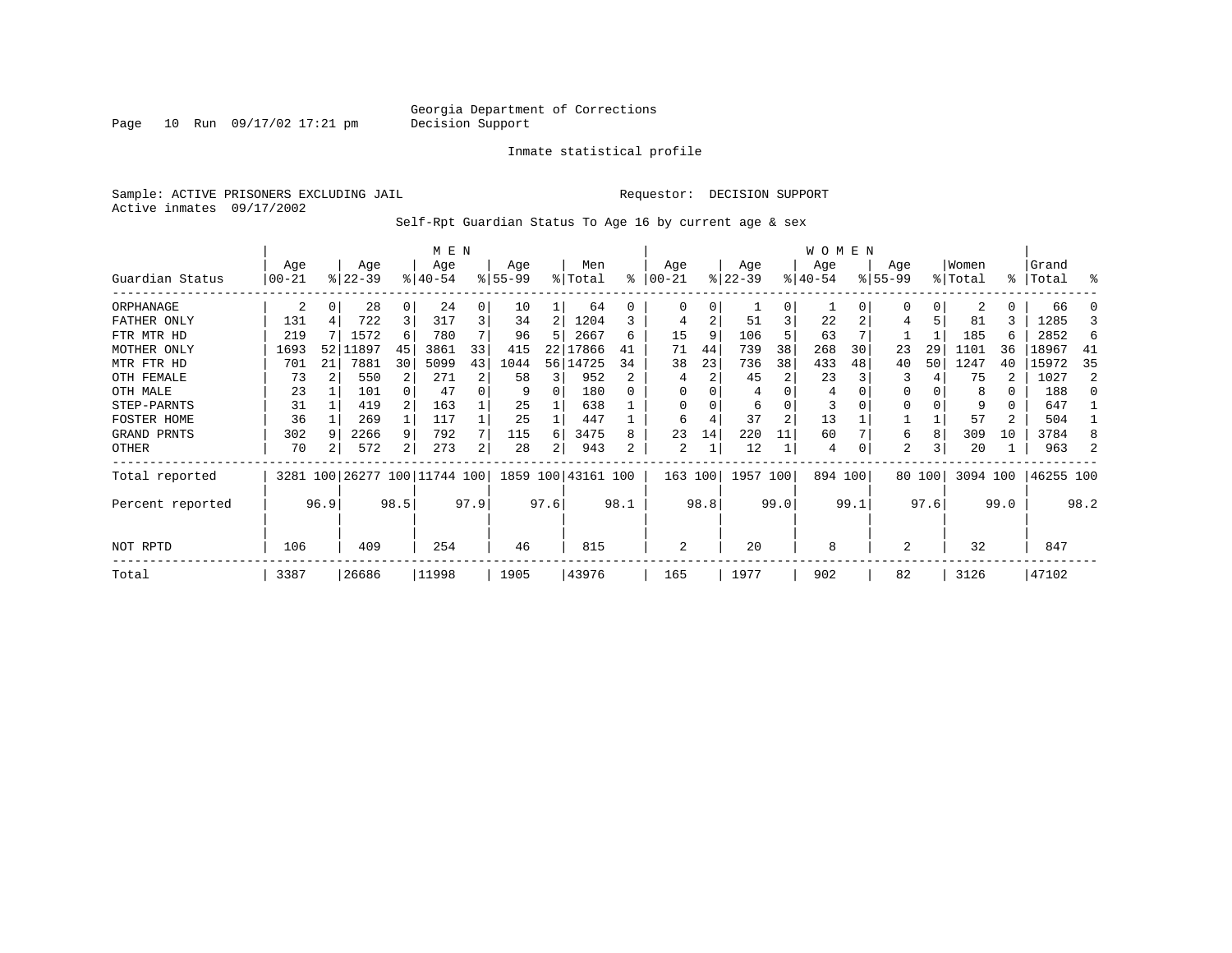#### Georgia Department of Corrections<br>Decision Support

Page 11 Run  $09/17/02$  17:21 pm

Inmate statistical profile

Sample: ACTIVE PRISONERS EXCLUDING JAIL **Requestor: DECISION SUPPORT** Active inmates 09/17/2002

Self-Rpt Employment Status Before Prison by current age & sex

|                  |                 |      |                  |      | M E N                        |      |                 |      |                    |      |                 |         |                  |      | W O M E N        |         |                    |        |                  |      |                    |      |
|------------------|-----------------|------|------------------|------|------------------------------|------|-----------------|------|--------------------|------|-----------------|---------|------------------|------|------------------|---------|--------------------|--------|------------------|------|--------------------|------|
| Employment       | Age<br>$ 00-21$ |      | Age<br>$ 22-39 $ |      | Age<br>$8 40-54$             |      | Age<br>$ 55-99$ |      | Men<br>% Total     | ៖    | Age<br>$ 00-21$ |         | Age<br>$ 22-39 $ |      | Age<br>$ 40-54 $ |         | Age<br>$8155 - 99$ |        | Women<br>% Total |      | Grand<br>%   Total | ိ    |
|                  |                 |      |                  |      |                              |      |                 |      |                    |      |                 |         |                  |      |                  |         |                    |        |                  |      |                    |      |
| FULL TIME        | 872             | 28   | 13205            | 53   | 6256                         | 56   | 774             | 45   | 21107              | 52   | 52              | 37      | 755              | 45   | 304              | 39      | 17                 | 24     | 1128             | 43   | 22235              | -51  |
| PART TIME        | 471             | 15   | 2483             | 10   | 747                          |      | 104             | 6    | 3805               | 9    | 9               | 6       | 98               | 6    | 38               | 5       |                    |        | 146              | 6    | 3951               | 9    |
| UNEMPL < 6M      | 335             | 11   | 3004             | 12   | 1205                         | 11   | 168             | 10   | 4712               | 12   | 16              | 11      | 192              | 12   | 100              | 13      | 11                 | 15     | 319              | 12   | 5031               | - 12 |
| UNEMPL > 6M      | 353             | 11   | 3681             | 15   | 2003                         | 18   | 354             | 21   | 6391               | 16   | 13              | 9       | 308              | 18   | 168              | 22      | 16                 | 22     | 505              | 19   | 6896               | 16   |
| NEVER WORKD      | 916             | 30   | 1738             |      | 161                          |      | 11              |      | 2826               |      | 36              | 26      | 185              | 11   | 39               |         | 5                  |        | 265              | 10   | 3091               |      |
| <b>STUDENT</b>   | 119             | 4    | 215              |      | 14                           |      | 2               | 0    | 350                |      | 11              | 8       | 9                |      | 2                | 0       | $\Omega$           | 0      | 22               |      | 372                |      |
| INCAPABLE        | 13              | 0    | 470              | 2    | 755                          |      | 292             | 17   | 1530               |      | 4               |         | 120              |      | 119              | 15      | 22                 | 31     | 265              | 10   | 1795               |      |
| OTHER            | 0               | 0    | $\Omega$         | 0    | $\Omega$                     |      | 0               | 0    | 0                  | 0    | 0               | 0       | 0                | 0    | 0                | 0       | 0                  | 0      | $\Omega$         |      | $\mathbf 0$        | 0    |
| Total reported   |                 |      |                  |      | 3079 100 24796 100 11141 100 |      |                 |      | 1705 100 40721 100 |      |                 | 141 100 | 1667 100         |      |                  | 770 100 |                    | 72 100 | 2650 100         |      | 43371 100          |      |
| Percent reported |                 | 90.9 |                  | 92.9 |                              | 92.9 |                 | 89.5 |                    | 92.6 |                 | 85.5    |                  | 84.3 |                  | 85.4    |                    | 87.8   |                  | 84.8 |                    | 92.1 |
| NOT RPTD         | 308             |      | 1890             |      | 857                          |      | 200             |      | 3255               |      | 24              |         | 310              |      | 132              |         | 10                 |        | 476              |      | 3731               |      |
| Total            | 3387            |      | 26686            |      | 11998                        |      | 1905            |      | 43976              |      | 165             |         | 1977             |      | 902              |         | 82                 |        | 3126             |      | 47102              |      |

\* NOTE: THE FIELD LABELD "OTHER" WAS CORRECTED IN APRIL 1989; INMATES CODED "PRE-OTIS NOT REPORTED" NOW HAVE BEEN REMOVED FROM THIS FIELD AND IDENTIFIED AS "NOT REPORTED".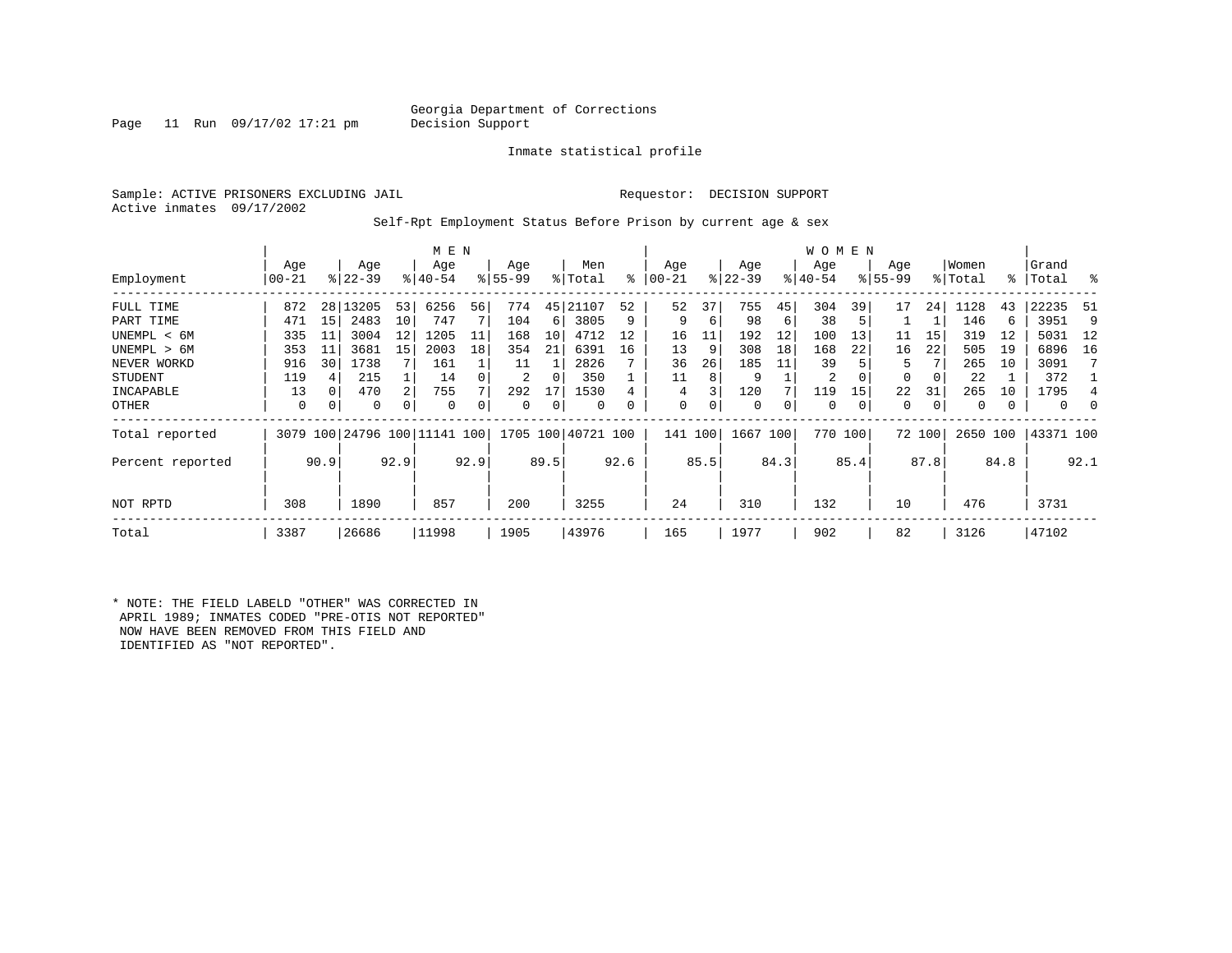Page 12 Run 09/17/02 17:21 pm

#### Inmate statistical profile

Sample: ACTIVE PRISONERS EXCLUDING JAIL **Requestor: DECISION SUPPORT** Active inmates 09/17/2002

Self-Rpt Marital Status At Admission by current age & sex

|                  |       |      |             |                | M E N                        |      |           |      |                    |      |          |      |             |      | W O M E N   |          |             |        |          |      |           |          |
|------------------|-------|------|-------------|----------------|------------------------------|------|-----------|------|--------------------|------|----------|------|-------------|------|-------------|----------|-------------|--------|----------|------|-----------|----------|
|                  | Age   |      | Age         |                | Age                          |      | Age       |      | Men                |      | Age      |      | Age         |      | Age         |          | Age         |        | Women    |      | Grand     |          |
| Marital Status   | 00-21 |      | $8122 - 39$ |                | $8140 - 54$                  |      | $8 55-99$ |      | % Total            | နွ   | $ 00-21$ |      | $ 22 - 39 $ |      | $ 40-54 $   |          | $8155 - 99$ |        | % Total  |      | %   Total | ႜ        |
| SINGLE           | 3119  | 95   | 17848       | 68             | 4454                         | 38   | 311       | 17   | 25732              | 60   | 149      | 91   | 1173        | 60   | 343         | 38       | 12          | 15     | 1677     | 54   | 27409     | -59      |
| MARRIED          | 46    |      | 2791        | 11             | 2105                         | 18   | 521       | 28   | 5463               | 13   | 4        | 2    | 252         | 13   | 153         | 17       | 10          | 13     | 419      | 14   | 5882      | -13      |
| SEPARATED        | 5.    | O    | 1058        | $\overline{4}$ | 1065                         | 9    | 196       | 10   | 2324               | 5    | 4        | 2    | 215         | 11   | 120         | 13       | 6           | 8      | 345      | 11   | 2669      | 6        |
| DIVORCED         | 6     | 0    | 1782        |                | 2612                         | 22   | 542       | 29   | 4942               | 11   | 3        | 2    | 204         | 10   | 170         | 19       | 19          | 24     | 396      | 13   | 5338      | -12      |
| WIDOWED          |       |      | 113         |                | 218                          |      | 137       |      | 471                |      | $\Omega$ |      | 38          |      | 62          |          | 31          | 39     | 131      | 4    | 602       |          |
| COMMON LAW       | 106   |      | 2715        | 10             | 1305                         | 11   | 159       | 9    | 4285               | 10   |          | 2    | 73          | 4    | 49          |          | 2           | 3      | 127      | 4    | 4412      | 10       |
| OTHER            | 0     | 0    | 14          | 0              | 4                            |      | 3         | 0    | 21                 | 0    | 0        | 0    |             | 0    | $\mathbf 0$ | $\Omega$ | $\mathbf 0$ | 0      |          | 0    | 22        | $\Omega$ |
| Total reported   |       |      |             |                | 3285 100 26321 100 11763 100 |      |           |      | 1869 100 43238 100 |      | 163      | 100  | 1956 100    |      | 897 100     |          |             | 80 100 | 3096 100 |      | 46334 100 |          |
| Percent reported |       | 97.0 |             | 98.6           |                              | 98.0 |           | 98.1 |                    | 98.3 |          | 98.8 |             | 98.9 |             | 99.4     |             | 97.6   |          | 99.0 |           | 98.4     |
|                  |       |      |             |                |                              |      |           |      |                    |      |          |      |             |      |             |          |             |        |          |      |           |          |
| NOT RPTD         | 102   |      | 365         |                | 235                          |      | 36        |      | 738                |      | 2        |      | 21          |      | 5           |          | 2           |        | 30       |      | 768       |          |
| Total            | 3387  |      | 26686       |                | 11998                        |      | 1905      |      | 43976              |      | 165      |      | 1977        |      | 902         |          | 82          |        | 3126     |      | 47102     |          |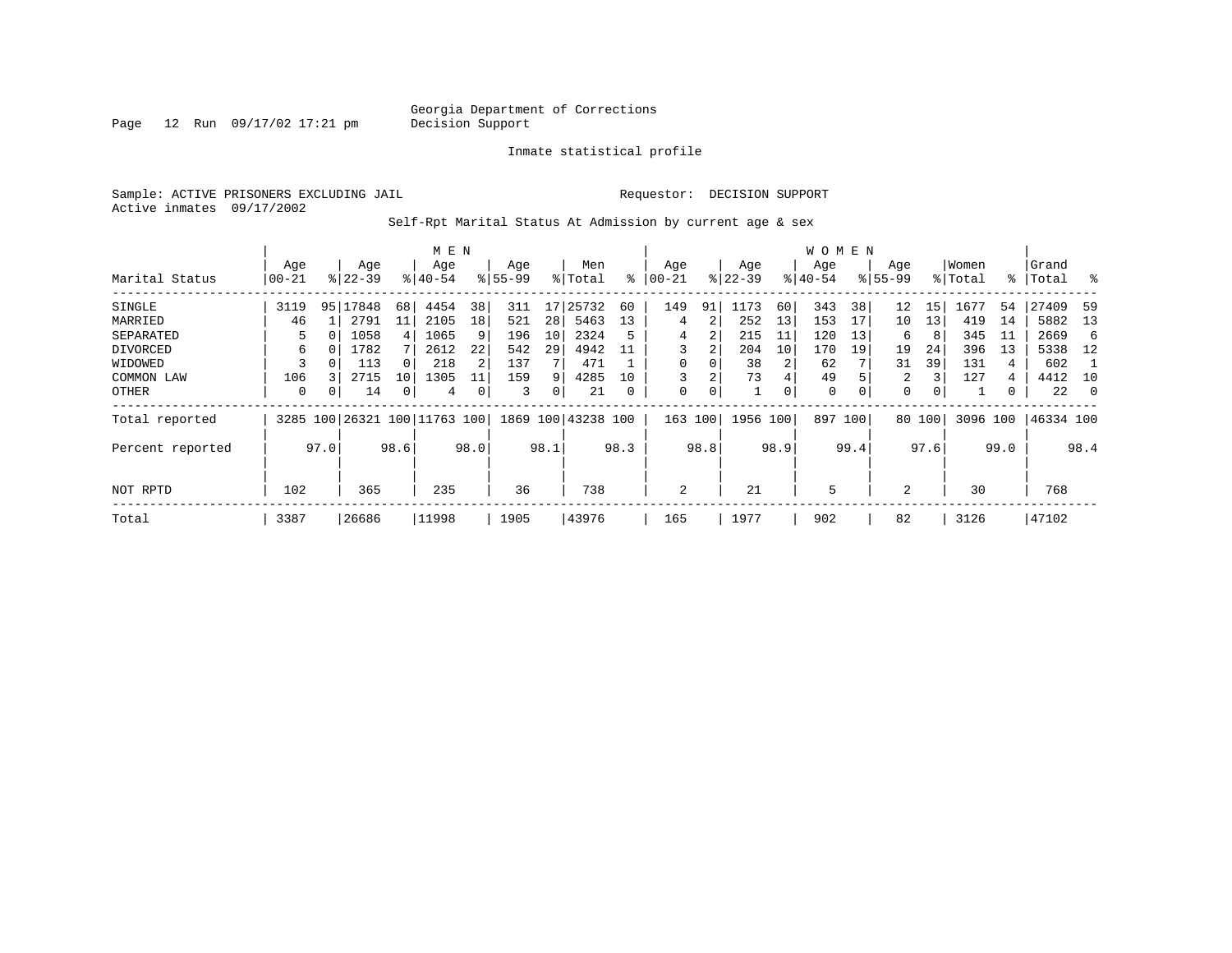Georgia Department of Corrections<br>Decision Support

Page 13 Run  $09/17/02$  17:21 pm

#### Inmate statistical profile

Sample: ACTIVE PRISONERS EXCLUDING JAIL **Requestor: DECISION SUPPORT** Active inmates 09/17/2002

Self-Rpt Number Of Children At Admission by current age & sex

|                      | Aqe                               |          | Age       |                | M E N<br>Age |      | Age       |       | Men                |     | Aqe           |        | Age       |     | W O M E N<br>Aqe |         | Age<br>$8155 - 99$ |        | Women    | န္    | Grand     | ႜ   |
|----------------------|-----------------------------------|----------|-----------|----------------|--------------|------|-----------|-------|--------------------|-----|---------------|--------|-----------|-----|------------------|---------|--------------------|--------|----------|-------|-----------|-----|
| Number Of Children   | $ 00 - 21 $                       |          | $ 22-39 $ |                | $ 40-54 $    |      | $8 55-99$ |       | % Total            |     | $8   00 - 21$ |        | $ 22-39 $ |     | $ 40-54 $        |         |                    |        | % Total  |       | Total     |     |
| NO CHILDREN          | $\mathbf 0$                       | 0        | 618       | $4\vert$       | 470          | 5    | 75        |       | 5   1163           | 4   | 0             | 0      | 6         | 0   | 6                |         |                    |        | 13       |       | 1176      |     |
| ONE CHILD            | 579                               | 75       | 6599      | 42             | 2644         | 31   | 306       |       | 19 10128           | 38  | 37            | 56     | 375       | 24  | 168              | 21      | 13                 | 18     | 593      | 24    | 10721     | -37 |
| TWO CHILDREN         | 147                               | 19       | 4282      | 27             | 2374         | 27   | 384       | 24    | 7187               | 27  | 21            | 32     | 494       | 31  | 240              | 30      | 16                 | 23     | 771      | 31    | 7958      | 27  |
| THREE CHILDREN       | 36                                | .5       | 2356      | 15             | 1553         | 18   | 315       | 20    | 4260               | 16  | 7             | 11     | 396       | 25  | 205              | 26      | 22                 | 31     | 630      | -25   | 4890      | 17  |
| <b>FOUR CHILDREN</b> | 8                                 |          | 1081      |                | 789          | 9    | 189       | 12    | 2067               | 8   | $\Omega$      | 0      | 172       | 11  | 101              | 13      | 10                 | 14     | 283      | 11    | 2350      | 8   |
| FIVE CHILDREN        | 0                                 | $\Omega$ | 464       | $\overline{3}$ | 445          | 5    | 121       | -8    | 1030               | 4   | 0             | 0      | 80        | 5   | 27               |         | 1                  | 1      | 108      | 4     | 1138      | 4   |
| MORE THAN 5 CHILDREN | $\mathbf 0$                       | 0        | 339       | 2              | 388          | 4    | 181       | 12    | 908                | 3   |               | 2      | 65        | 4   | 42               |         | 8                  | 11     | 116      | 5     | 1024      | 4   |
| Total reported       |                                   |          |           |                | 8663 100     |      |           |       | 1571 100 26743 100 |     |               | 66 100 | 1588 100  |     |                  | 789 100 |                    | 71 100 | 2514 100 |       | 29257 100 |     |
| Percent reported     | 770 100 15739 100<br>22.7<br>59.0 |          |           |                | 72.2         |      | 82.5      |       | 60.8               |     | 40.0          |        | 80.3      |     | 87.5             |         | 86.6               |        | 80.4     |       | 62.1      |     |
| <b>NOT REPORTED</b>  | 2617                              |          | 10947     |                | 3335         |      | 334       |       | 17233              |     | 99            |        | 389       |     | 113              |         | 11                 |        | 612      |       | 17845     |     |
| Total                | 26686<br>3387                     |          |           | 11998          |              | 1905 |           | 43976 |                    | 165 |               | 1977   |           | 902 |                  | 82      |                    | 3126   |          | 47102 |           |     |
|                      |                                   |          |           |                |              |      |           |       |                    |     |               |        |           |     |                  |         |                    |        |          |       |           |     |
|                      |                                   |          |           |                |              |      |           |       |                    |     |               |        |           |     |                  |         |                    |        |          |       |           |     |
| AVG NUM CHILDREN     | 1.32                              |          | 2.00      |                | 2.34         |      | 3.01      |       | 2.15               |     | 1.61          |        | 2.56      |     | 2.66             |         | 3.03               |        | 2.58     |       | 2.19      |     |

\* NOTE: THE FIELD LABLED "NO CHILDREN" WAS CORRECTED IN MARCH 1989: MISSING DATA FOR INMATES STILL IN DIAGNOSTICS NOW HAS BEEN REMOVED FROM THIS FIELD AND IDENTIFIED AS "NOT REPORTED" INFORMATION.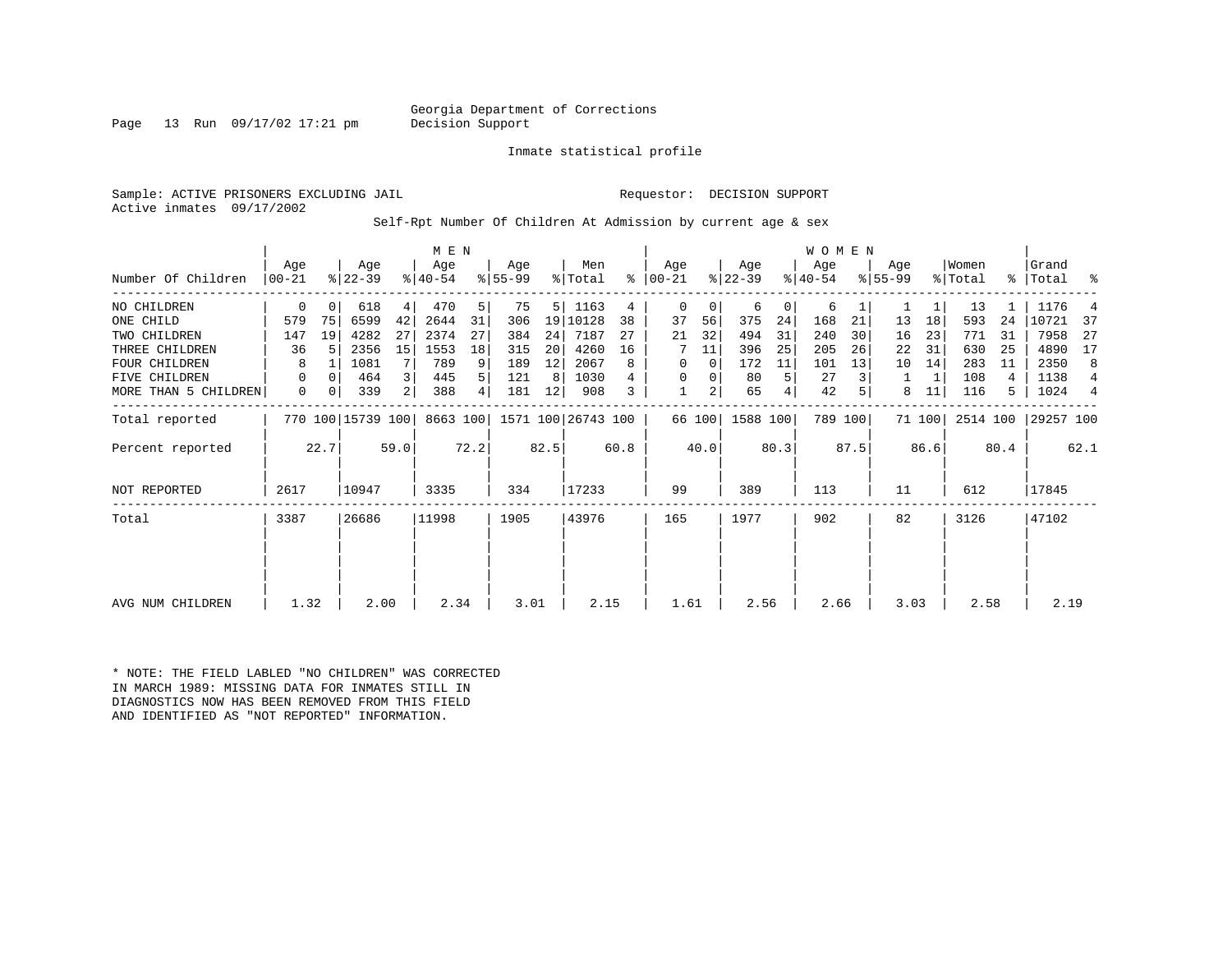Page 14 Run 09/17/02 17:21 pm

#### Inmate statistical profile

Sample: ACTIVE PRISONERS EXCLUDING JAIL **Requestor: DECISION SUPPORT** Active inmates 09/17/2002

#### Self-Rpt Religious Affiliation by current age & sex

|                  |                   |          |                  | M E N       |                     |      |                  |          |                  |           |                   |          |                 | <b>WOMEN</b> |                  |          |                  |             |                  |          |                |                |
|------------------|-------------------|----------|------------------|-------------|---------------------|------|------------------|----------|------------------|-----------|-------------------|----------|-----------------|--------------|------------------|----------|------------------|-------------|------------------|----------|----------------|----------------|
| Religion         | Age<br>$ 00 - 21$ |          | Age<br>$8 22-39$ |             | Age<br>$ 40-54$     |      | Age<br>$8 55-99$ |          | Men<br>%   Total | $\approx$ | Age<br>$ 00 - 21$ |          | Age<br>$ 22-39$ |              | Aqe<br>$8 40-54$ |          | Age<br>$8 55-99$ |             | Women<br>% Total | ፠        | Grand<br>Total | ዱ              |
| <b>ISLAM</b>     | 73                | 2        | 939              | 4           | 362                 | 3    | 33               | 2        | 1407             | 3         | 4                 | 2        | 17              |              | 6                |          | 0                | 0           | 27               |          | 1434           | 3              |
| CATHOLIC         | 143               | 4        | 1063             | 4           | 396                 | 3    | 82               | 5        | 1684             | 4         |                   | 4        | 94              | 5            | 38               | 4        | 3                | 4           | 142              | 5        | 1826           | $\overline{4}$ |
| <b>BAPTIST</b>   | 1247              |          | 39 12058         | 47          | 6618                | 58   | 1040             | 57       | 20963            | 50        | 98                | 60       | 1181            | 61           | 573              | 64       | 50               | 65          | 1902             | 62       | 22865          | 50             |
| METHODIST        | 41                | 1        | 475              | 2           | 401                 | 3    | 120              | 7        | 1037             | 2         | $\overline{2}$    | 1        | 56              | 3            | 51               | 6        | 5                | 6           | 114              | 4        | 1151           | 3              |
| EPISCOPLN        |                   | 0        | 38               | 0           | 26                  | 0    | 10               | 1        | 78               | $\Omega$  |                   | 1        | 5               | $\Omega$     | 6                | 1        | 0                | 0           | 12               | 0        | 90             | $\mathbf 0$    |
| PRESBYTRN        | 6                 | $\Omega$ | 46               | $\mathbf 0$ | 40                  | 0    | 15               | 1        | 107              | $\Omega$  | 0                 | $\Omega$ | 0               | 0            |                  | 0        | 2                | 3           | 3                | $\Omega$ | 110            | $\Omega$       |
| CHC OF GOD       | 35                | 1        | 276              | 1           | 156                 |      | 35               | 2        | 502              |           |                   | 1        | 31              | 2            | 17               | 2        | 5                | 6           | 54               | 2        | 556            | 1              |
| HOLINESS         | 54                | 2        | 861              | 3           | 563                 | 5    | 95               | 5        | 1573             | 4         | 9                 | 6        | 180             | 9            | 85               | 10       | б                | 8           | 280              | 9        | 1853           | 4              |
| <b>JEWISH</b>    |                   | $\Omega$ | 21               | 0           | 12                  | 0    |                  | 0        | 39               | $\Omega$  | $\Omega$          | O        |                 | U            |                  | 0        | 0                | $\mathbf 0$ | 2                | $\Omega$ | 41             | 0              |
| ANGLICAN         |                   | $\Omega$ | 3                | 0           | 2                   |      | O                | 0        |                  | $\Omega$  | 0                 | O        |                 | U            | 0                | $\Omega$ | 0                | $\Omega$    |                  | $\Omega$ | 6              | $\Omega$       |
| GRK ORTHDX       | U                 | $\Omega$ |                  | $\Omega$    | 2                   | O    | n                | 0        |                  | $\Omega$  | 0                 | U        | 0               | U            | $\Omega$         | $\Omega$ | 0                | $\Omega$    | $\Omega$         | $\Omega$ |                | $\Omega$       |
| HINDU            |                   | $\Omega$ | 4                | $\Omega$    | $\Omega$            | O    | n                | 0        | 4                | $\Omega$  | O                 | O        | $\mathbf 0$     | U            | 0                | $\Omega$ | 0                | $\Omega$    | $\Omega$         | $\Omega$ |                | $\Omega$       |
| <b>BUDDHIST</b>  |                   | $\Omega$ | 26               | $\Omega$    | 3                   |      | $\Omega$         | 0        | 36               | $\Omega$  | $\Omega$          | $\Omega$ | $\mathbf 0$     | $\Omega$     | $\Omega$         | $\Omega$ | O                | $\Omega$    | $\Omega$         | $\Omega$ | 36             | $\Omega$       |
| TAOIST           |                   | 0        | 2                | 0           |                     |      | 0                | 0        | 3                | $\Omega$  | 0                 | O        | $\mathbf 0$     | U            | 0                | $\Omega$ | 0                | $\Omega$    | $\Omega$         | $\Omega$ | 3              | $\Omega$       |
| SHINTOIST        |                   | $\Omega$ | 5                | $\Omega$    | 6                   | O    | O                | 0        | 12               | $\Omega$  | O                 | $\Omega$ | $\mathbf 0$     | U            | O                | $\Omega$ | 0                | 0           | $\Omega$         | $\Omega$ | 12             | $\Omega$       |
| SEVEN D AD       | 14                | $\Omega$ | 56               | $\mathbf 0$ | 42                  | U    | 9                | $\Omega$ | 121              | $\Omega$  |                   | 1        |                 | U            | 3                | $\Omega$ | 0                | $\mathbf 0$ | 11               | $\Omega$ | 132            | O              |
| JEHOVAH WT       | 22                | 1        | 231              | 1           | 101                 |      | 9                | O        | 363              |           |                   | 1        | 11              |              |                  |          | 0                | 0           | 19               |          | 382            | 1              |
| LATR DAY S       | 5                 | $\Omega$ | 19               | 0           | 11                  |      | 4                | 0        | 39               | $\Omega$  | 0                 | O        | 3               | 0            | 1                | $\Omega$ | 0                | 0           | 4                | $\Omega$ | 43             | 0              |
| <b>OUAKER</b>    | n                 | 0        | U                | $\mathbf 0$ | 0                   | O    | 0                | 0        | 0                | ∩         | 0                 | $\Omega$ | $\mathbf 0$     | O            | $\mathbf 0$      | $\Omega$ | 0                | 0           | $\Omega$         | $\Omega$ | $\Omega$       | 0              |
| OTHER PROD       | 440               | 14       | 2659             | 10          | 694                 | 6    | 107              | 6        | 3900             | 9         | 28                | 17       | 250             | 13           | 74               | 8        | 3                | 4           | 355              | 12       | 4255           | 9              |
| <b>NONE</b>      | 701               | 22       | 4560             | 18          | 1275                | 11   | 139              | 8        | 6675             | 16        | 4                 | 2        | 52              | 3            | 8                | 1        | 0                | $\mathbf 0$ | 64               | 2        | 6739           | 15             |
| <b>OTHER</b>     | 430               | 13       | 2456             | 10          | 786                 |      | 118              | 6        | 3790             | 9         | 7                 | 4        | 58              | 3            | 23               | 3        | 3                | 4           | 91               | 3        | 3881           | 9              |
| Total reported   | 3226              |          |                  |             | 100 25799 100 11497 | 100  | 1819             | 100      | 42341 100        |           | 163 100           |          | 1947 100        |              | 894 100          |          |                  | 77 100      | 3081 100         |          | 45422 100      |                |
| Percent reported |                   | 95.2     |                  | 96.7        |                     | 95.8 |                  | 95.5     |                  | 96.3      |                   | 98.8     |                 | 98.5         |                  | 99.1     |                  | 93.9        |                  | 98.6     |                | 96.4           |
| NOT RPTD         | 161               |          | 887              |             | 501                 |      | 86               |          | 1635             |           | $\overline{2}$    |          | 30              |              | 8                |          | 5                |             | 45               |          | 1680           |                |
| Total            | 3387              |          | 26686            |             | 11998               |      | 1905             |          | 43976            |           | 165               |          | 1977            |              | 902              |          | 82               |             | 3126             |          | 47102          |                |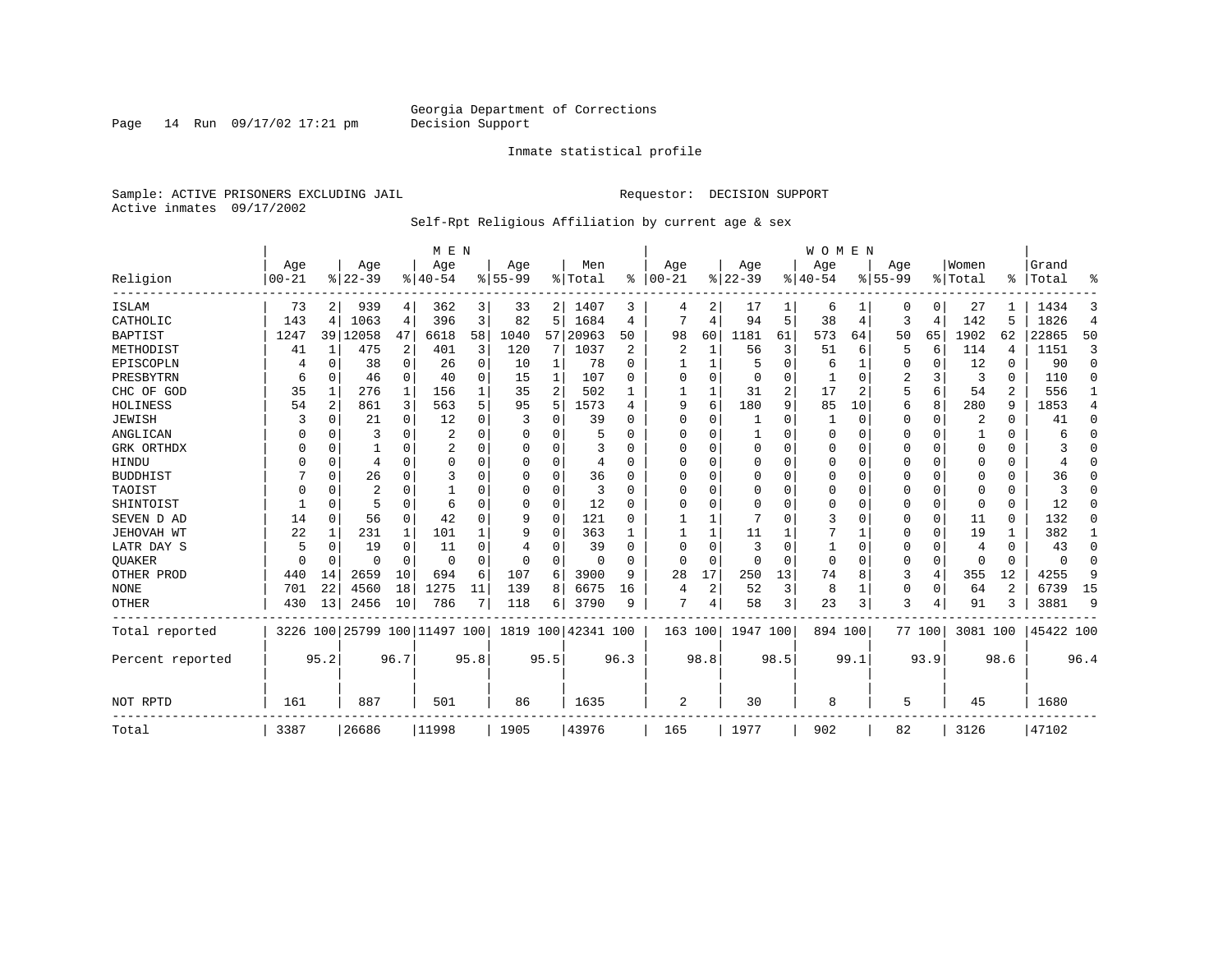#### Georgia Department of Corrections<br>Decision Support

Page 15 Run  $09/17/02$  17:21 pm

Inmate statistical profile

Sample: ACTIVE PRISONERS EXCLUDING JAIL **Requestor: DECISION SUPPORT** Active inmates 09/17/2002

Self-Rpt Family Behavior Patterns \* by current age & sex

|                  |           |                 |           |      | M E N                        |      |          |      |                    |      |         |               |           |      | <b>WOMEN</b> |      |             |      |          |      |           |      |
|------------------|-----------|-----------------|-----------|------|------------------------------|------|----------|------|--------------------|------|---------|---------------|-----------|------|--------------|------|-------------|------|----------|------|-----------|------|
|                  | Age       |                 | Age       |      | Age                          |      | Age      |      | Men                |      | Age     |               | Age       |      | Age          |      | Age         |      | Women    |      | Grand     |      |
| Family Behavior  | $00 - 21$ |                 | $ 22-39 $ |      | $8 40-54$                    |      | $ 55-99$ |      | % Total            | ి    | 00-21   | $\frac{8}{3}$ | $22 - 39$ |      | $ 40-54 $    |      | $8155 - 99$ |      | % Total  | °≈   | Total     | ႜ    |
| CRIMINLTY        | 1013      | 22              | 7754      | 23   | 3405                         | 25   | 407      | 24   | 12579              | 23   | 69      | 19            | 694       | 18   | 323          | 20   | 20          | 15   | 1106     | 18   | 13685     | -23  |
| ALCOHOLISM       | 448       | 10 <sub>1</sub> | 4221      | 12   | 2332                         | 17   | 315      | 18   | 7316               | 13   | 43      | 12            | 502       | 13   | 235          | 15   | 24          | 18   | 804      | 13   | 8120      | 13   |
| DRUG ABUSE       | 391       |                 | 2535      |      | 912                          |      | 79       | 5    | 3917               |      | 43      | 12            | 359       | 9    | 158          | 10   |             |      | 567      | 9    | 4484      |      |
| DOMINERING       | 11        |                 | 80        |      | 49                           |      |          |      | 145                |      | 20      | 5             | 348       | 9    | 180          | 11   | 19          | 14   | 567      | 9    | 712       |      |
| MIGRANT          | 19        | 0               | 209       |      | 131                          |      | 12       |      | 371                |      | 2       |               | 12        |      | 5            |      | 0           | 0    | 19       | 0    | 390       |      |
| INFL BTGS        | 81        |                 | 892       |      | 575                          |      | 112      |      | 1660               |      | 25      |               | 295       |      | 138          |      | 13          | 10   | 471      | 8    | 2131      |      |
| PERMISSIVE       | 9         |                 | 51        |      | 35                           |      | 9        |      | 104                |      | 26      |               | 211       |      | 66           |      | 4           | 3    | 307      | 5    | 411       |      |
| FATH ABSNT       | 2121      | 45              | 14532     | 42   | 4729                         | 35   | 551      | 32   | 21933              | 40   | 84      | 23            | 868       | 22   | 291          | 18   | 26          | 19   | 1269     |      | 23202     | 38   |
| MOTH ABSNT       | 560       | 12              | 3636      | 11   | 1350                         | 10   | 192      | 11   | 5738               |      | 28      | 8             | 250       | 6    | 79           |      | 14          | 10   | 371      | 6    | 6109      | 10   |
| NONE             | 28        |                 | 390       | 1    | 184                          |      | 26       | 2    | 628                |      | 27      |               | 329       | 9    | 135          |      |             | 5    | 498      | 8    | 1126      |      |
| Total reported   |           |                 |           |      | 4681 100 34300 100 13702 100 |      |          |      | 1708 100 54391 100 |      | 367 100 |               | 3868 100  |      | 1610 100     |      | 134         | 100  | 5979 100 |      | 60370 100 |      |
| Percent reported |           | 78.2            |           | 73.8 |                              | 66.7 |          | 55.7 |                    | 71.4 |         | 83.6          |           | 79.9 |              | 77.3 |             | 65.9 |          | 79.0 |           | 71.9 |
| OTHER            | 737       |                 | 6985      |      | 3993                         |      | 844      |      | 12559              |      | 27      |               | 398       |      | 205          |      | 28          |      | 658      |      | 13217     |      |
| Total            | 3387      |                 | 26686     |      | 11998                        |      | 1905     |      | 43976              |      | 165     |               | 1977      |      | 902          |      | 82          |      | 3126     |      | 47102     |      |

\* NOTE: SINCE THERE CAN BE UP TO FIVE BEHAVIOR CODES PER INMATE, THE NUMBER OF CASES REPORTED IN THE DETAIL LINES AND THE TOTAL REPORTED LINE MAY EXCEED THE TOTAL NUMBER OF CASES. IN SHORT, THIS TABLE COUNTS THE NUMBER OF BEHAVIOR PROBLEMS, NOT INMATES.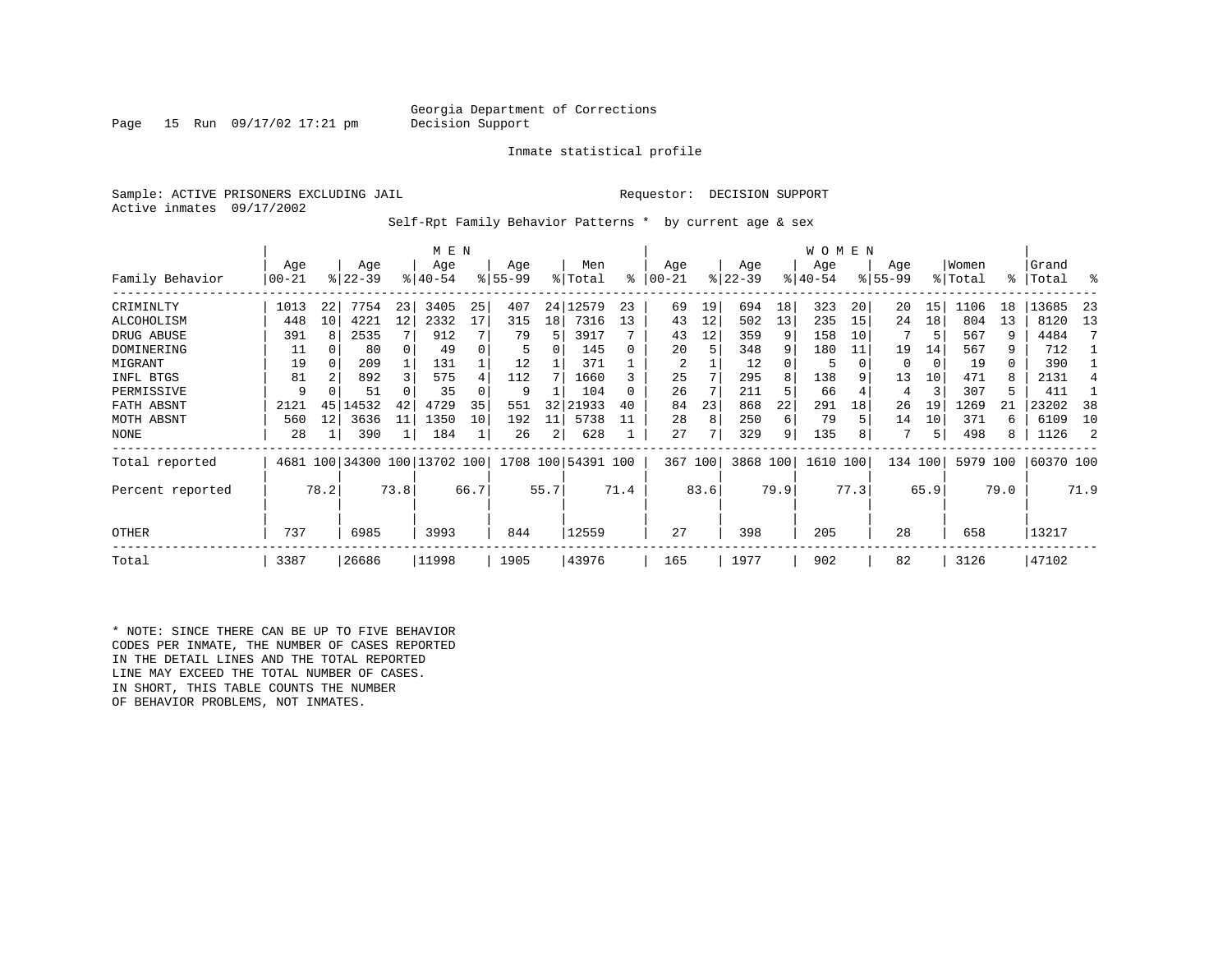#### Georgia Department of Corrections<br>Decision Support

Inmate statistical profile

Page 16 Run  $09/17/02$  17:21 pm

Sample: ACTIVE PRISONERS EXCLUDING JAIL **Requestor: DECISION SUPPORT** Active inmates 09/17/2002

Inmate Diagnostic Behavior Problem \* by current age & sex

|                    |              |                |           |              | M E N                        |                |             |    |                    |              |                |          |          |    | <b>WOMEN</b> |    |                |                |         |     |           |                |
|--------------------|--------------|----------------|-----------|--------------|------------------------------|----------------|-------------|----|--------------------|--------------|----------------|----------|----------|----|--------------|----|----------------|----------------|---------|-----|-----------|----------------|
|                    | Age          |                | Age       |              | Age                          |                | Age         |    | Men                |              | Aqe            |          | Age      |    | Aqe          |    | Aqe            |                | Women   |     | Grand     |                |
| Diagnostic Problem | $00 - 21$    |                | $ 22-39 $ |              | $8140 - 54$                  |                | $8155 - 99$ |    | % Total            | $\approx$    | $00 - 21$      |          | $ 22-39$ |    | $ 40-54$     |    | $8155 - 99$    |                | % Total | °≈  | Total     | ႜ              |
| ALCOHOLIC          | 109          | 2 <sub>1</sub> | 1265      | 3            | 1033                         | 4              | 191         | 6  | 2598               | 3            | 8              | 3        | 153      | 5  | 122          | 8  | 9              | 7              | 292     |     | 2890      | 3              |
| <b>ALCOH ABSE</b>  | 669          | 11             | 6348      | 13           | 3516                         | 15             | 473         |    | 15   11006         | 13           | 8              | 3        | 206      | 6  | 124          | 8  | 13             | 11             | 351     |     | 11357     | 13             |
| DRUG EXP           | 1106         | 18             | 8717      | 17           | 3371                         | 15             | 278         |    | 9 13472            | 16           | 26             | 9        | 254      | 8  | 131          | 8  | 3              | $\overline{2}$ | 414     |     | 13886     | 16             |
| DRUG ABSE          | 1200         | 19             | 9446      | 19           | 4443                         | 19             | 272         |    | 9 15361            | 19           | 60             | 21       | 937      | 28 | 428          | 26 | 13             | 11             | 1438    | 27  | 16799     | 19             |
| NARC ADDCT         | 41           | $\mathbf{1}$   | 658       | $\mathbf{1}$ | 461                          | 2              | 28          | 1  | 1188               |              |                | $\Omega$ | 47       |    | 54           | 3  | 3              | $\overline{2}$ | 105     |     | 1293      | $\mathbf{1}$   |
| EPILEPTIC          | 24           | $\Omega$       | 278       |              | 219                          |                | 37          |    | 558                |              |                |          | 81       | 2  | 53           |    | $\overline{2}$ |                | 143     |     | 701       |                |
| MANIPULTVE         | 1026         | 16             | 6285      | 12           | 2104                         | 9              | 233         | 8  | 9648               | 12           | $\overline{2}$ |          | 51       | 2  | 23           |    | $\overline{2}$ |                | 78      |     | 9726      | 11             |
| ASSAULTIVE         | 1396         | 22             | 10904     | 22           | 4616                         | 20             | 773         | 25 | 17689              | 21           | 77             | 28       | 609      | 19 | 283          | 17 | 21             | 17             | 990     | 19  | 18679     | 21             |
| ESCPE TEND         | 75           |                | 1109      | 2            | 753                          | 3              | 139         | 5  | 2076               | ζ            | 4              |          | 90       | 3  | 46           | 3  | 2              | $\overline{2}$ | 142     |     | 2218      | 3              |
| SUICIDAL           | 110          |                | 1072      | 2            | 517                          | 2              | 70          | 2  | 1769               |              | 18             | 6        | 181      | 6  | 85           |    | 9              |                | 293     |     | 2062      | $\overline{a}$ |
| WITHDRAWN          | 20           |                | 165       | $\Omega$     | 107                          | 0              | 25          |    | 317                | U            | 9              |          | 100      | 3  | 47           |    | 3              |                | 159     |     | 476       |                |
| PR RLTY CT         | 45           |                | 380       | $\mathbf{1}$ | 257                          |                | 33          |    | 715                |              | 15             |          | 78       | 2  | 40           |    | 5              | 4              | 138     | 3   | 853       |                |
| HOMOSEXUAL         | 6            | <sup>n</sup>   | 141       | 0            | 76                           | $\Omega$       | 22          |    | 245                | <sup>n</sup> | 15             |          | 127      | 4  | 34           |    | 3              |                | 179     |     | 424       | $\Omega$       |
| <b>NONE</b>        | 82           |                | 1105      | 2            | 661                          | 3              | 204         | 7  | 2052               |              | $\Omega$       |          | 20       |    | 25           |    | 10             | 8              | 55      |     | 2107      | $\overline{a}$ |
| OTHER              | 34           |                | 481       | 1            | 359                          | $\overline{a}$ | 88          | 3  | 962                |              | O              |          | 16       | 0  | 10           |    | 6              | 5              | 32      |     | 994       |                |
| NOT RPTD           | 287          |                | 1870      | 4            | 648                          | $\overline{3}$ | 190         | 6  | 2995               | 4            | 30             | 11       | 338      | 10 | 118          | 7  | 19             | 15             | 505     | 10  | 3500      | 4              |
| Total reported     |              |                |           |              | 6242 100 50352 100 23161 100 |                |             |    | 3062 100 82817 100 |              | 280 100        |          | 3288 100 |    | 1624 100     |    | 123            | 100            | 5315    | 100 | 88132 100 |                |
| Percent reported   | 99.6<br>99.5 |                |           |              | 99.8                         |                | 99.7        |    | 99.6               |              | 100.0          |          | 100.0    |    | 99.9         |    | 100.0          |                | 100.0   |     | 99.6      |                |
| UNKNOWN            | 12           |                | 128       |              | 20                           |                | 6           |    | 166                |              | $\Omega$       |          | $\Omega$ |    |              |    | 0              |                |         |     | 167       |                |
| Total              | 3387         |                | 26686     |              | 11998                        |                | 1905        |    | 43976              |              | 165            |          | 1977     |    | 902          |    | 82             |                | 3126    |     | 47102     |                |

\* NOTE: SINCE THERE CAN BE UP TO FIVE BEHAVIOR CODES PER INMATE, THE NUMBER OF CASES REPORTED IN THE DETAIL LINES AND THE TOTAL REPORTED LINE MAY EXCEED THE TOTAL NUMBER OF CASES.IN SHORT, THIS TABLE COUNTS THE NUMBER OF BEHAVIOR PROBLEMS, NOT INMATES.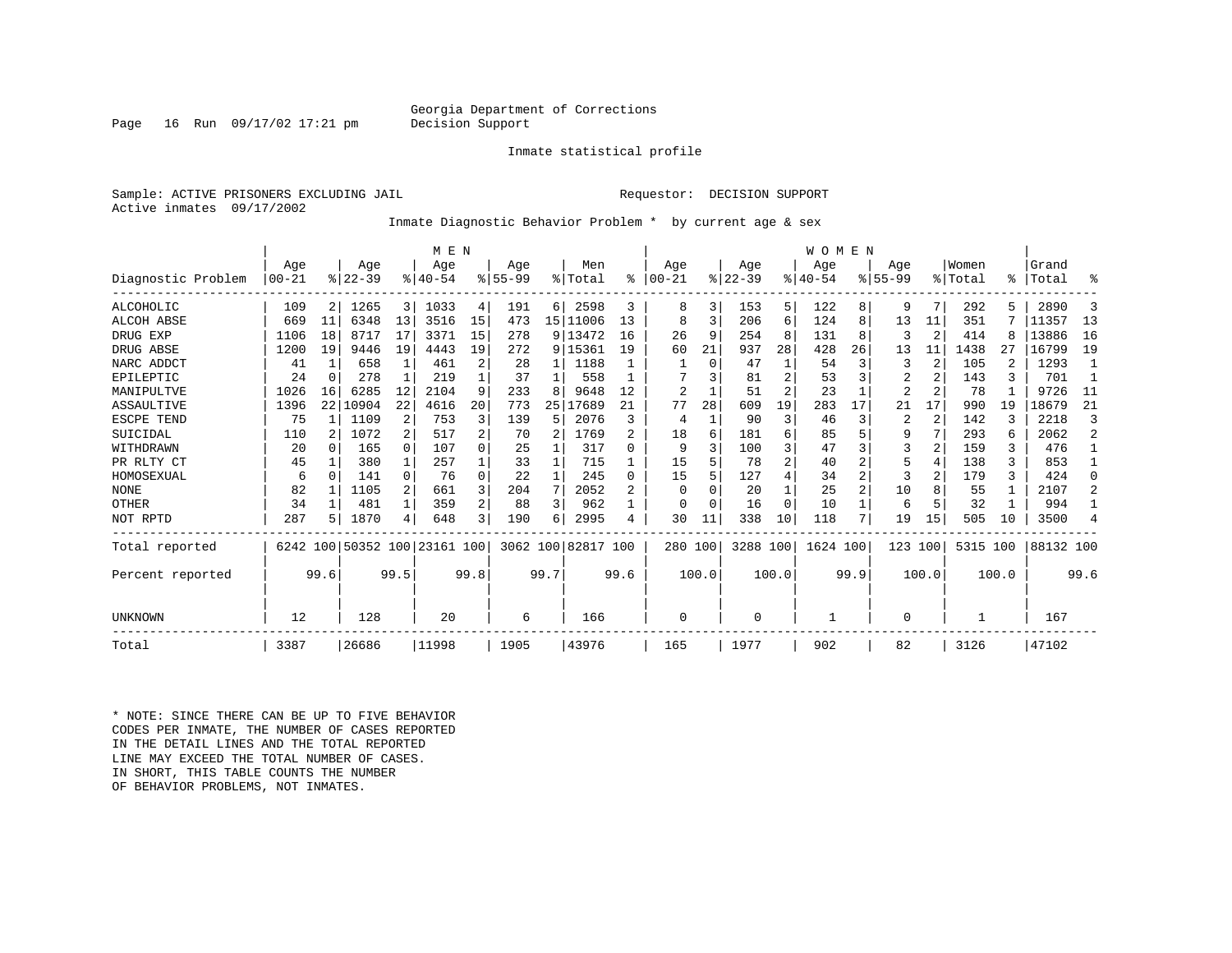Page 17 Run 09/17/02 17:21 pm

Inmate statistical profile

Sample: ACTIVE PRISONERS EXCLUDING JAIL **Requestor: DECISION SUPPORT** Active inmates 09/17/2002

Physical Profile (General Condition) by current age & sex

|                      |       |                |           |                | M E N                        |      |             |                 |                    |      |             |         |          |                | W O M E N |         |             |        |          |           |           |      |
|----------------------|-------|----------------|-----------|----------------|------------------------------|------|-------------|-----------------|--------------------|------|-------------|---------|----------|----------------|-----------|---------|-------------|--------|----------|-----------|-----------|------|
|                      | Aqe   |                | Age       |                | Age                          |      | Age         |                 | Men                |      | Age         |         | Age      |                | Aqe       |         | Aqe         |        | Women    |           | Grand     |      |
| Physical Profile     | 00-21 |                | $8 22-39$ |                | $8 40-54$                    |      | $8155 - 99$ |                 | % Total            | ႜ    | $ 00-21$    |         | $ 22-39$ |                | $8 40-54$ |         | $8155 - 99$ |        | % Total  | $\approx$ | Total     | း    |
| NO LIMITATION        | 2994  | 91             | 20256     | 77             | 6023                         | 51   | 359         |                 | 19 29632           | 69   | 141         | 90      | 1403     | 74             | 470       | 54      | 14          | 18     | 2028     | 68        | 31660 69  |      |
| DEFECT NO MAJOR LIMT | 185   | 6 <sup>1</sup> | 2907      | 11             | 2326                         | 20   | 393         | 21              | 5811               | 13   | 10          | 6       | 359      | 19             | 276       | 31      | 31          | 39     | 676      | 23        | 6487      | 14   |
| DEFECT MAJOR LIMIT   | 109   |                | 3015      | 11             | 3264                         | 28   | 935         | 50              | 7323               | 17   | 5.          | 3       | 123      |                | 125       | 14      | 31          | 39     | 284      | 9         | 7607 16   |      |
| VERY MAJOR DEFECT    |       | 0              | 52        | 0 <sup>1</sup> | 119                          |      | 182         | 10 <sup>1</sup> | 354                |      | $\mathbf 0$ | 0       | 4        | $\overline{0}$ | 7         |         | 4           | 5      | 15       | 0         | 369       |      |
| Total reported       |       |                |           |                | 3289 100 26230 100 11732 100 |      |             |                 | 1869 100 43120 100 |      |             | 156 100 | 1889 100 |                |           | 878 100 |             | 80 100 | 3003 100 |           | 46123 100 |      |
| Percent reported     |       | 97.1           |           | 98.3           |                              | 97.8 |             | 98.1            |                    | 98.1 |             | 94.5    |          | 95.5           |           | 97.3    |             | 97.6   |          | 96.1      |           | 97.9 |
| <b>NOT REPORTED</b>  | 98    |                | 456       |                | 266                          |      | 36          |                 | 856                |      | 9           |         | 88       |                | 24        |         | 2           |        | 123      |           | 979       |      |
| Total                | 3387  |                | 26686     |                | 11998                        |      | 1905        |                 | 43976              |      | 165         |         | 1977     |                | 902       |         | 82          |        | 3126     |           | 47102     |      |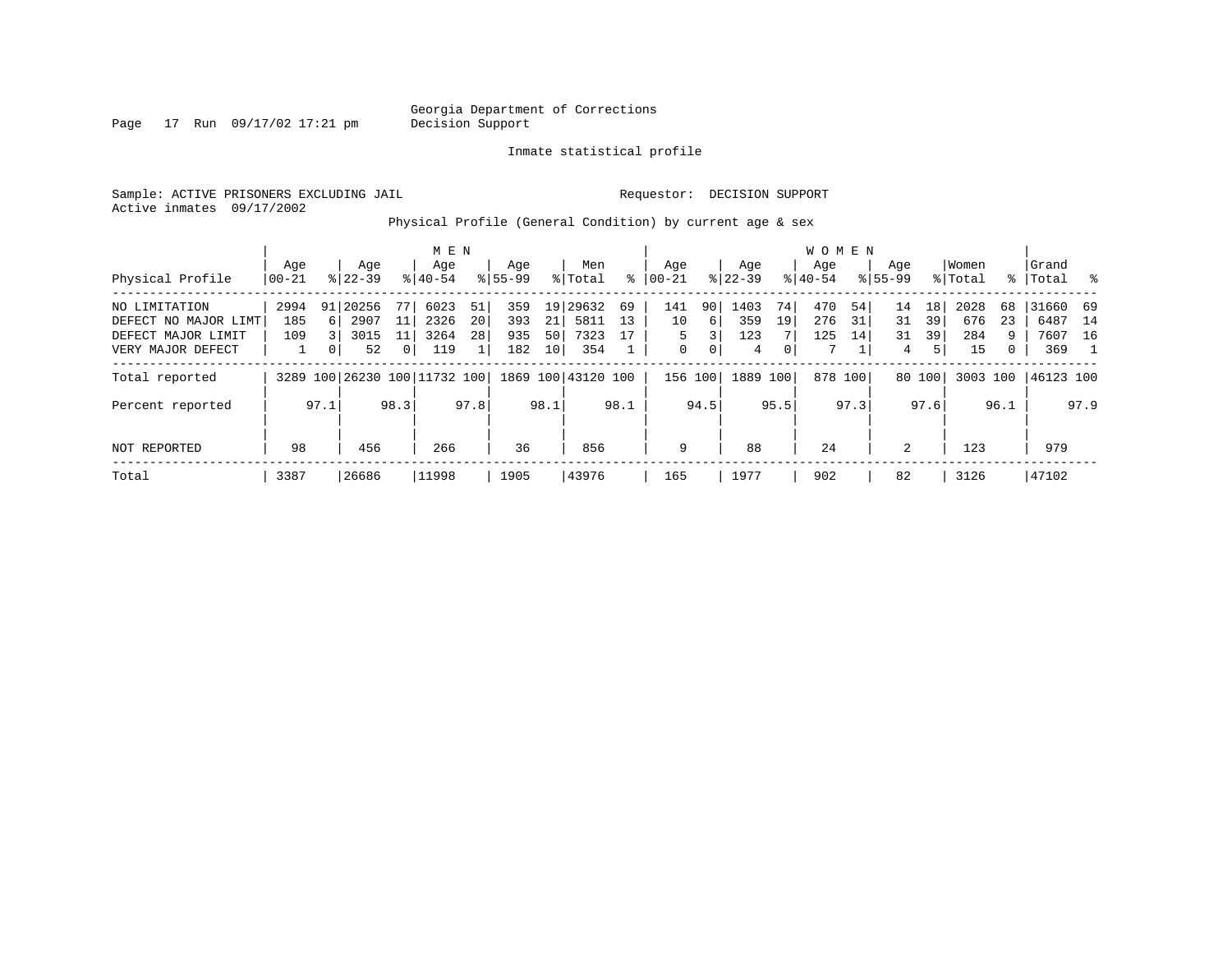Page 18 Run  $09/17/02$  17:21 pm

#### Inmate statistical profile

Sample: ACTIVE PRISONERS EXCLUDING JAIL **Requestor: DECISION SUPPORT** Active inmates 09/17/2002

Security Status by current age & sex

|                  |                |    |           |             |                              | M E N |          |    |                    |    |            |    |           |    | W O M E N   |          |             |        |             |    |           |    |
|------------------|----------------|----|-----------|-------------|------------------------------|-------|----------|----|--------------------|----|------------|----|-----------|----|-------------|----------|-------------|--------|-------------|----|-----------|----|
|                  | Age            |    | Age       |             | Age                          |       | Age      |    | Men                |    | Age        |    | Age       |    | Age         |          | Age         |        | Women       |    | Grand     |    |
| Security         | 00-21          |    | $ 22-39 $ |             | $ 40-54$                     |       | $ 55-99$ |    | % Total            | ៖  | $ 00 - 21$ |    | $ 22-39 $ |    | $ 40-54 $   |          | $8155 - 99$ |        | % Total     |    | %   Total | ႜ  |
| DIAG INCOM       | 19             |    | 203       |             | 130                          |       | 20       |    | 372                |    |            | 0  | 0         | 0  | 0           | 0        | 0           |        | $\Omega$    | 0  | 372       |    |
| WRK RELEAS       | 0              | 0  | 4         | $\mathbf 0$ | 2                            |       | 0        | 0  | 6                  | 0  |            | 0  | 0         | 0  | $\mathbf 0$ | $\Omega$ | $\Omega$    |        |             | 0  | 6         |    |
| TRUSTY           | 38             |    | 1379      | 5           | 842                          |       | 76       | 4  | 2335               |    |            |    | 99        | 5  | 78          | -9       | 4           |        | 181         | 6  | 2516      |    |
| MINIMUM          | 910            | 27 | 8661      | 32          | 4344                         | 36    | 658      | 35 | 14573              | 33 | 57         | 35 | 1142      | 58 | 552         | 61       | 55          | 67     | 1806        | 58 | 16379     | 35 |
| MEDIUM           | 1395           | 41 | 10440     | 39          | 4658                         | 39    | 899      | 47 | 17392              | 40 | 67         | 41 | 499       | 25 | 197         | 22       | 20          | 24     | 783         | 25 | 18175     | 39 |
| CLOSE            | 658            | 19 | 4113      | 15          | 1225                         | 10    | 168      | 9  | 6164               | 14 | 26         | 16 | 128       | 6  | 38          |          | 3           |        | 195         | 6  | 6359      | 14 |
| MAXIMUM          | 20             |    | 501       |             | 186                          | 2     | 19       |    | 726                | 2  |            | 0  | 4         | 0  |             |          | $\Omega$    |        | 5           | 0  | 731       | 2  |
| DIAGNOSTIC       | 347            | 10 | 1385      | 5.          | 611                          | 5     | 65       | 3  | 2408               | 5  | 15         | 9  | 105       | 5  | 36          | 4        | 0           |        | 156         | 5. | 2564      | 5  |
| Total reported   |                |    |           |             | 3387 100 26686 100 11998 100 |       |          |    | 1905 100 43976 100 |    | 165 100    |    | 1977 100  |    | 902 100     |          |             | 82 100 | 3126 100    |    | 47102 100 |    |
| Percent reported | 100.0<br>100.0 |    |           |             | 100.0                        |       | 100.0    |    | 100.0              |    | 100.0      |    | 100.0     |    | 100.0       |          | 100.0       |        | 100.0       |    | 100.0     |    |
| NOT RPTD         | $\mathbf 0$    |    | 0         |             | $\Omega$                     |       | 0        |    | 0                  |    | $\Omega$   |    | 0         |    | $\mathbf 0$ |          | $\Omega$    |        | $\mathbf 0$ |    | 0         |    |
| Total            | 3387           |    | 26686     |             | 11998                        |       | 1905     |    | 43976              |    | 165        |    | 1977      |    | 902         |          | 82          |        | 3126        |    | 47102     |    |

\* NOTE: BEGINNING IN JULY 1987, THE FACILITIES DIVISION NO LONGER CODED INMATES AS BEING WORK RELEASE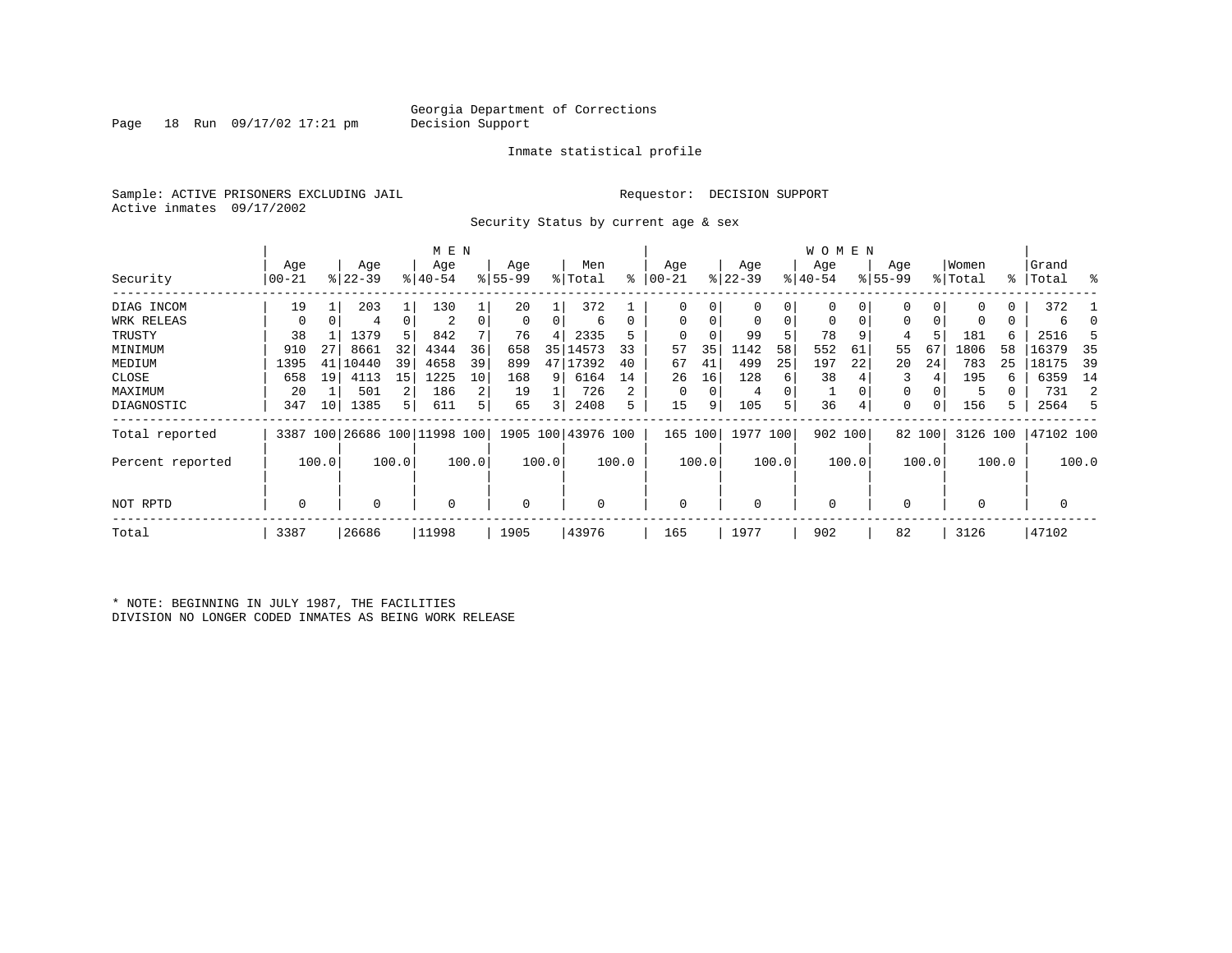Page 19 Run 09/17/02 17:21 pm

#### Inmate statistical profile

Sample: ACTIVE PRISONERS EXCLUDING JAIL **Requestor: DECISION SUPPORT** Active inmates 09/17/2002

Number Of Sentences by current age & sex

|                     |           |      |                  |      | M E N                        |      |           |      |                    |      |                      |      |                  |      | <b>WOMEN</b> |         |                    |        |          |      |           |      |
|---------------------|-----------|------|------------------|------|------------------------------|------|-----------|------|--------------------|------|----------------------|------|------------------|------|--------------|---------|--------------------|--------|----------|------|-----------|------|
|                     | Age       |      | Age<br>$ 22-39 $ |      | Age                          |      | Age       |      | Men                |      | Age<br>$8   00 - 21$ |      | Age<br>$ 22-39 $ |      | Age          |         | Age<br>$8155 - 99$ |        | Women    |      | Grand     | ႜ    |
| Number Of Sentences | $00 - 21$ |      |                  |      | $ 40-54 $                    |      | $8 55-99$ |      | % Total            |      |                      |      |                  |      | $ 40-54 $    |         |                    |        | % Total  |      | %   Total |      |
| $_{\rm ONE}$        | 1443      | 43   | 8282             | 31   | 3923                         | 33   | 772       |      | 41   14420         | 33   | 78                   | 49   | 787              | 41   | 360          | 40      | 39                 | 48     | 1264     | 41   | 15684     | 33   |
| TWO                 | 894       | 27   | 6395             | 24   | 2857                         | 24   | 454       |      | 24 10600           | 24   | 47                   | 29   | 515              | 27   | 232          | 26      | 20                 | 24     | 814      | 26   | 11414     | -24  |
| THREE               | 491       | 15   | 4256             | 16   | 1832                         | 15   | 273       | 14   | 6852               | 16   | 20                   | 13   | 266              | 14   | 125          | 14      | 11                 | 13     | 422      | 14   | 7274      | 15   |
| <b>FOUR</b>         | 255       | 8    | 2661             | 10   | 1141                         | 10   | 150       | 8    | 4207               | 10   |                      | 4    | 152              | 8    | 62           |         | 8                  | 10     | 229      |      | 4436      | 9    |
| FIVE                | 123       |      | 1747             |      | 739                          | 6    | 78        | 4    | 2687               | 6    | 3                    |      | 89               | 5    | 34           |         |                    |        | 127      |      | 2814      | -6   |
| MORE THAN FIVE      | 167       | 5    | 3282             | 12   | 1472                         | 12   | 174       | 9    | 5095               | 12   | 5                    | 3    | 134              |      | 84           | 9       | 3                  | 4      | 226      |      | 5321 11   |      |
| Total reported      |           |      |                  |      | 3373 100 26623 100 11964 100 |      |           |      | 1901 100 43861 100 |      | 160 100              |      | 1943 100         |      |              | 897 100 |                    | 82 100 | 3082 100 |      | 46943 100 |      |
| Percent reported    |           | 99.6 |                  | 99.8 |                              | 99.7 |           | 99.8 |                    | 99.7 |                      | 97.0 |                  | 98.3 |              | 99.4    |                    | 100.0  |          | 98.6 |           | 99.7 |
| NOT REPORTED        | 14        |      | 63               |      | 34                           |      | 4         |      | 115                |      | 5                    |      | 34               |      | 5            |         | $\Omega$           |        | 44       |      | 159       |      |
| Total               | 3387      |      | 26686            |      | 11998                        |      | 1905      |      | 43976              |      | 165                  |      | 1977             |      | 902          |         | 82                 |        | 3126     |      | 47102     |      |
|                     |           |      |                  |      |                              |      |           |      |                    |      |                      |      |                  |      |              |         |                    |        |          |      |           |      |
| AVG NUM SENTENCES   | 2.27      |      | 3.00             |      | 2.98                         |      | 2.62      |      | 2.92               |      | 1.96                 |      | 2.44             |      | 2.57         |         | 2.21               |        | 2.45     |      | 2.89      |      |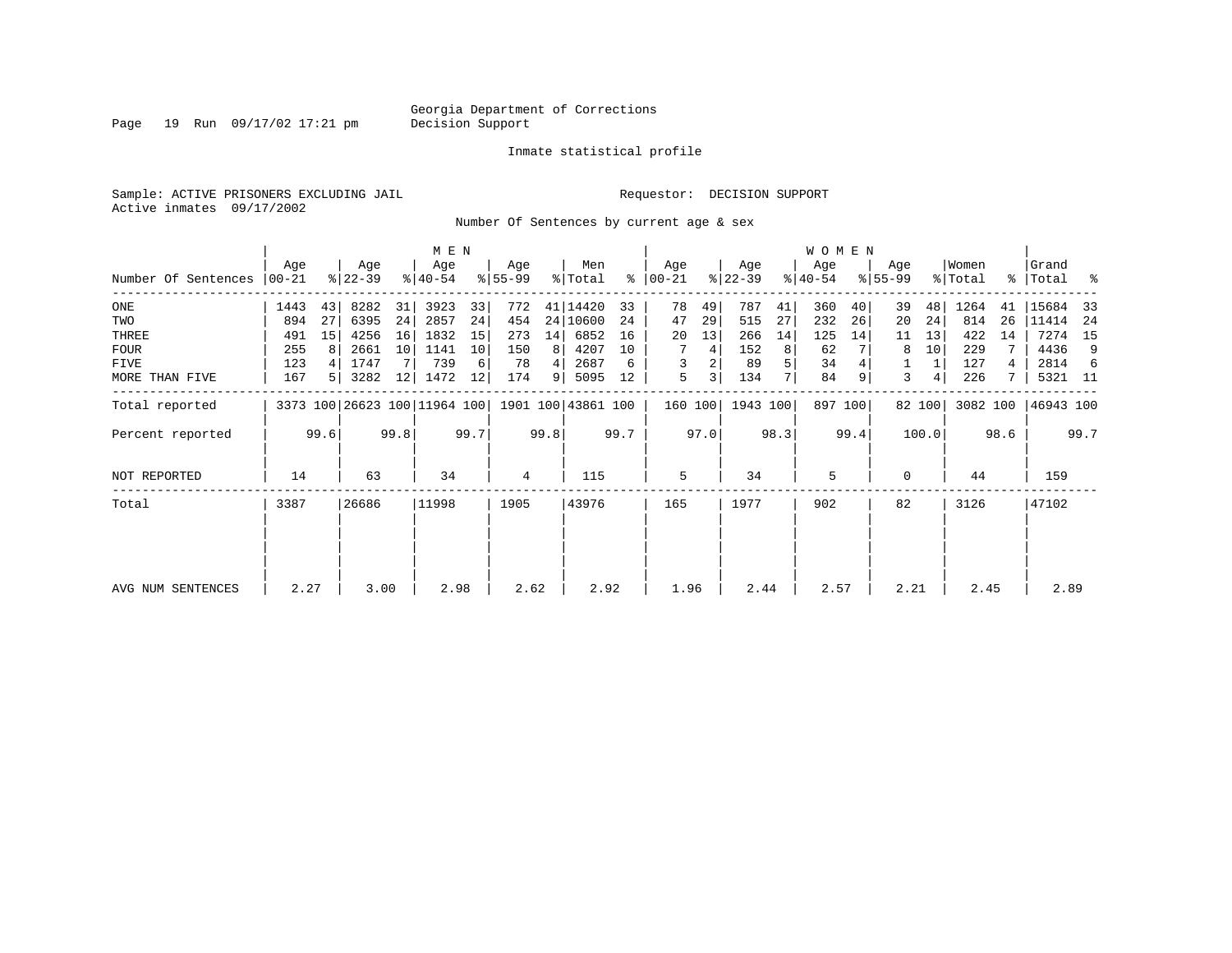Page 20 Run 09/17/02 17:21 pm

#### Inmate statistical profile

Sample: ACTIVE PRISONERS EXCLUDING JAIL **Requestor: DECISION SUPPORT** Active inmates 09/17/2002

Number Of Disciplinaries by current age & sex

|                  |                  |       |                              |                | M E N            |       |                 |       |                    |       |                 |       |                  |                | <b>WOMEN</b>     |         |                  |        |                  |       |                    |       |
|------------------|------------------|-------|------------------------------|----------------|------------------|-------|-----------------|-------|--------------------|-------|-----------------|-------|------------------|----------------|------------------|---------|------------------|--------|------------------|-------|--------------------|-------|
| Disciplinaries   | Age<br>$00 - 21$ |       | Age<br>$ 22-39 $             |                | Age<br>$ 40-54 $ |       | Age<br>$ 55-99$ |       | Men<br>% Total     | ⊱     | Age<br>$ 00-21$ |       | Age<br>$ 22-39 $ |                | Age<br>$ 40-54 $ |         | Age<br>$8 55-99$ |        | Women<br>% Total |       | Grand<br>%   Total | ႜ     |
| ZERO             | 1152             | 34    | 8454                         | 32             | 5027             | 42    | 925             |       | 49 15558           | 35    | 82              | 50    | 1044             | 53             | 524              | 58      | 52               | 63     | 1702             | 54    | 17260              | 37    |
| ONE              | 455              | 13    | 3681                         | 14             | 1805             | 15    | 328             | 17    | 6269               | 14    | 20              | 12    | 268              | 14             | 144              | 16      | 14               | 17     | 446              | 14    | 6715               | 14    |
| TWO              | 293              | 9     | 2303                         | 9              | 1035             | 9     | 168             | 9     | 3799               | 9     | 14              | 8     | 147              |                | 58               |         | 6                |        | 225              |       | 4024               | 9     |
| THREE            | 206              |       | 1626                         | 6              | 700              | 6     | 111             | 6     | 2643               | 6     | 9               | 5     | 108              | 5              | 40               |         | 5                | 6      | 162              | 5     | 2805               | 6     |
| <b>FOUR</b>      | 192              |       | 1292                         | 5              | 500              |       | 55              | 3     | 2039               | 5     |                 |       | 78               |                | 25               |         |                  |        | 107              |       | 2146               | -5    |
| FIVE             | 150              |       | 1043                         | $\overline{4}$ | 386              |       | 42              |       | 1621               |       |                 | 2     | 45               | $\overline{c}$ | 15               |         | 0                |        | 64               |       | 1685               |       |
| MORE THAN FIVE   | 939              | 28    | 8284                         | 31             | 2541             | 21    | 276             |       | 14 12040           | 27    | 33              | 20    | 287              | 15             | 96               | 11      | 4                |        | 420              | 13    | 12460              | 26    |
| Total reported   |                  |       | 3387 100 26683 100 11994 100 |                |                  |       |                 |       | 1905 100 43969 100 |       | 165 100         |       | 1977 100         |                |                  | 902 100 |                  | 82 100 | 3126 100         |       | 47095 100          |       |
| Percent reported |                  | 100.0 |                              | 100.0          |                  | 100.0 |                 | 100.0 |                    | 100.0 |                 | 100.0 |                  | 100.0          |                  | 100.0   |                  | 100.0  |                  | 100.0 |                    | 100.0 |
| NOT REPORTED     | 0                |       | 3                            |                | 4                |       | $\mathbf 0$     |       | 7                  |       | $\mathbf 0$     |       | $\Omega$         |                | $\mathbf 0$      |         | 0                |        | $\Omega$         |       | 7                  |       |
| Total            | 3387             |       | 26686                        |                | 11998            |       | 1905            |       | 43976              |       | 165             |       | 1977             |                | 902              |         | 82               |        | 3126             |       | 47102              |       |
|                  |                  |       |                              |                |                  |       |                 |       |                    |       |                 |       |                  |                |                  |         |                  |        |                  |       |                    |       |
| AVG NUM DISCIP   | 5.21             |       | 6.67                         |                | 4.70             |       | 3.08            |       | 5.87               |       | 3.86            |       | 3.20             |                | 2.29             |         | 1.15             |        | 2.92             |       | 5.67               |       |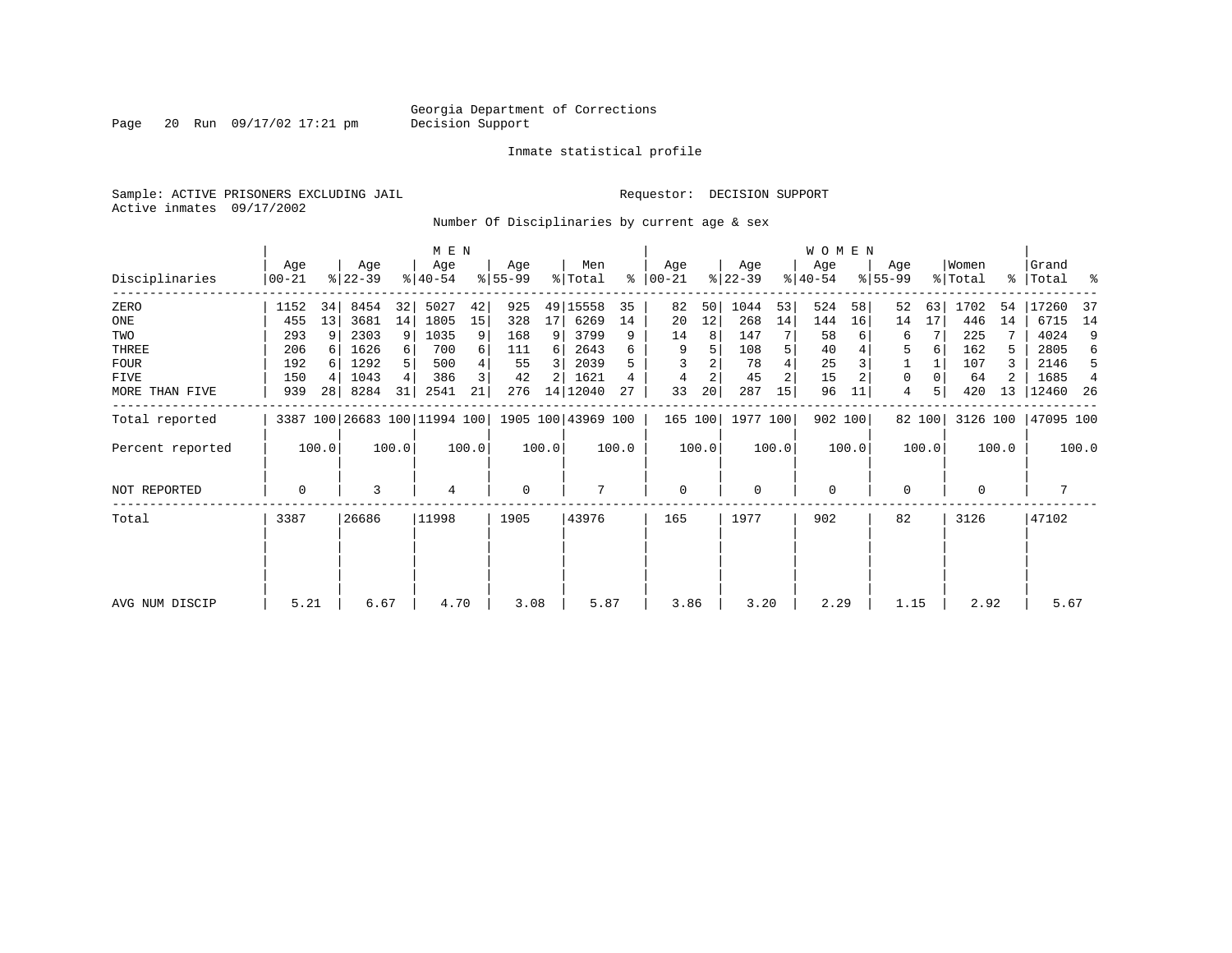Page 21 Run 09/17/02 17:21 pm

#### Inmate statistical profile

Sample: ACTIVE PRISONERS EXCLUDING JAIL **Requestor: DECISION SUPPORT** Active inmates 09/17/2002

Number Of Escapes by current age & sex

|                  |                  |             |                  |          | M E N                                           |          |                 |       |                |          |                  |          |                  |             | WOMEN            |          |                  |        |                  |       |                    |          |
|------------------|------------------|-------------|------------------|----------|-------------------------------------------------|----------|-----------------|-------|----------------|----------|------------------|----------|------------------|-------------|------------------|----------|------------------|--------|------------------|-------|--------------------|----------|
| Escapes          | Age<br>$ 00-21 $ |             | Age<br>$ 22-39 $ |          | Age<br>$8 40-54$                                |          | Age<br>$ 55-99$ |       | Men<br>% Total | ∻        | Age<br>$ 00-21 $ |          | Age<br>$ 22-39 $ |             | Age<br>$ 40-54 $ |          | Age<br>$8 55-99$ |        | Women<br>% Total |       | Grand<br>% Total % |          |
| ZERO             |                  |             | 3383 100 26509   |          | 99 11855                                        | 99       | 1873            |       | 98 43620       | 99       | 165              | 100      | 1971 100         |             |                  | 901 100  | 82               | 100    | 3119             | 100   | 46739              | -99      |
| ONE              | 4                | $\mathbf 0$ | 175              | 1        | 126                                             |          | 23              | 1     | 328            | 1        | 0                | 0        | 6                | 0           |                  | 0        | $\Omega$         | 0      |                  | 0     | 335                | 1        |
| TWO              | 0                |             | 2                | 0        | 13                                              | 0        | 6               | 0     | 21             | 0        | 0                |          | 0                | 0           | 0                | 0        | 0                |        |                  | 0     | 21                 | 0        |
| THREE            | 0                |             | 0                |          |                                                 |          |                 |       | 6              | 0        | 0                |          | 0                | 0           | 0                |          | 0                |        |                  | 0     | 6                  | $\Omega$ |
| <b>FOUR</b>      | 0                |             | 0                | $\Omega$ | $\Omega$                                        |          |                 | 0     |                | $\Omega$ | $\Omega$         | $\Omega$ | $\Omega$         | $\mathbf 0$ | $\mathbf 0$      | $\Omega$ | $\Omega$         |        |                  | 0     |                    | $\Omega$ |
| FIVE             | 0                | 0           | 0                | $\Omega$ | $\Omega$                                        |          | 0               | 0     | 0              | $\Omega$ | $\Omega$         |          | $\mathbf 0$      | 0           | 0                | $\Omega$ | 0                |        |                  | 0     | 0                  | 0        |
| MORE THAN FIVE   | 0                | 0           | 0                | $\Omega$ |                                                 | $\Omega$ | $\Omega$        | 0     |                | 0        | $\Omega$         | 0        | $\Omega$         | 0           | $\mathbf 0$      | 0        | 0                | 0      |                  | 0     |                    |          |
| Total reported   |                  |             |                  |          | 3387 100 26686 100 11998 100 1905 100 43976 100 |          |                 |       |                |          | 165 100          |          | 1977 100         |             |                  | 902 100  |                  | 82 100 | 3126 100         |       | 47102 100          |          |
| Percent reported |                  | 100.0       |                  | 100.0    |                                                 | 100.0    |                 | 100.0 |                | 100.0    |                  | 100.0    |                  | 100.0       |                  | 100.0    |                  | 100.0  |                  | 100.0 |                    | 100.0    |
| NOT REPORTED     | 0                |             | 0                |          | $\Omega$                                        |          | $\mathbf 0$     |       | $\mathbf 0$    |          | $\mathbf 0$      |          | $\mathbf 0$      |             | $\mathbf{0}$     |          | $\mathbf 0$      |        | $\Omega$         |       | $\mathbf 0$        |          |
| Total            | 3387             |             | 26686            |          | 11998                                           |          | 1905            |       | 43976          |          | 165              |          | 1977             |             | 902              |          | 82               |        | 3126             |       | 47102              |          |
|                  |                  |             |                  |          |                                                 |          |                 |       |                |          |                  |          |                  |             |                  |          |                  |        |                  |       |                    |          |
| AVG NUM ESCAPES  | .00              |             | .01              |          | .01                                             |          | .02             |       | .01            |          | .00              |          | .00              |             | .00              |          |                  | .00    | .00              |       | .01                |          |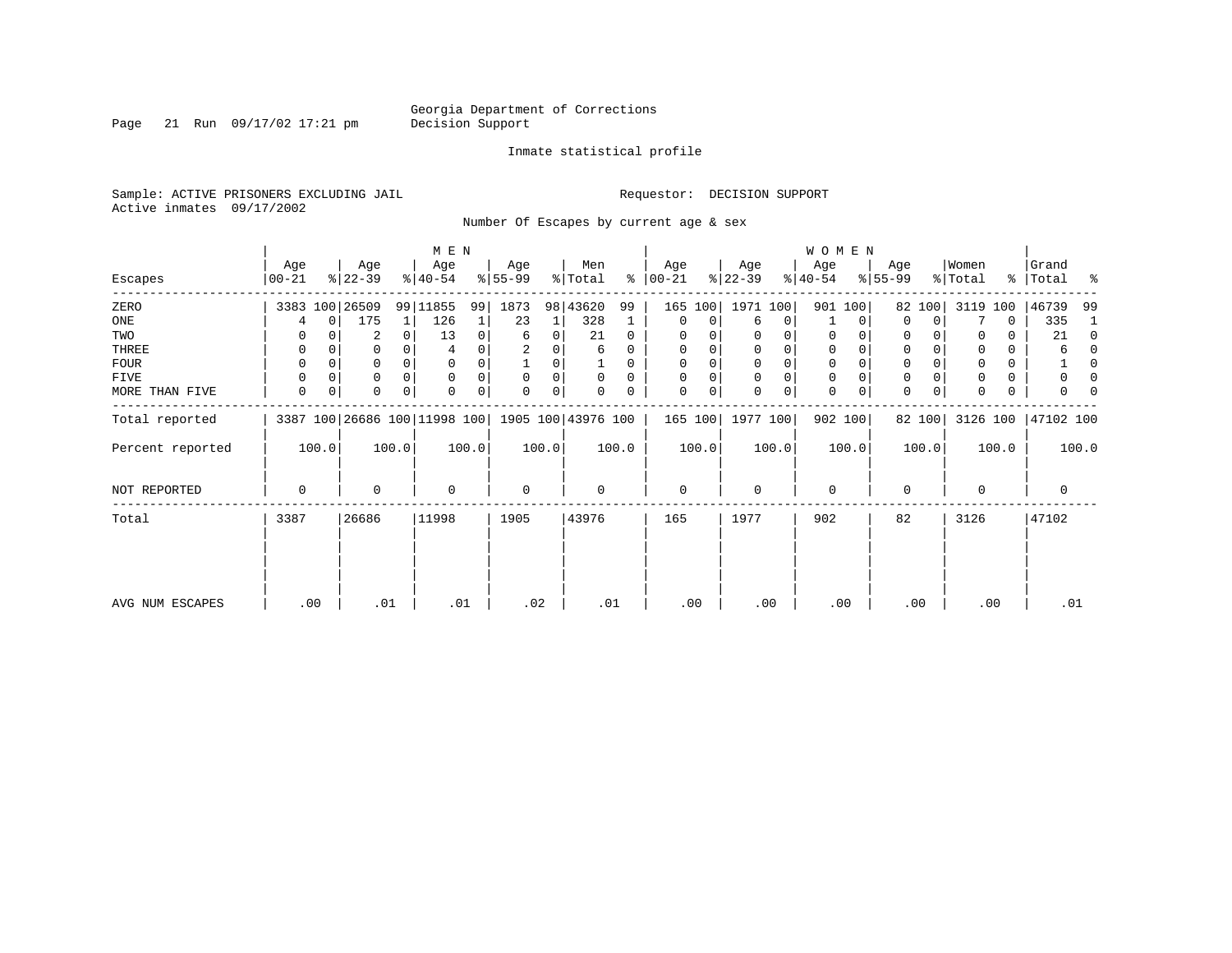Page 22 Run 09/17/02 17:21 pm Decision Support

Inmate statistical profile

Active inmates 09/17/2002

Sample: ACTIVE PRISONERS EXCLUDING JAIL **Requestor: DECISION SUPPORT** 

Number Of Prior Georgia Incarcerations \* by current age & sex

|                            | Aqe         |          | Age       |       | M E N<br>Age |       | Age         |                 | Men                                             |       | Age       |       | Age       |       | WOMEN<br>Age |       | Age            |        | Women    |       | Grand     |                 |
|----------------------------|-------------|----------|-----------|-------|--------------|-------|-------------|-----------------|-------------------------------------------------|-------|-----------|-------|-----------|-------|--------------|-------|----------------|--------|----------|-------|-----------|-----------------|
| Prior Incarcerations 00-21 |             |          | $ 22-39 $ |       | $ 40-54 $    |       | $8 55-99$   |                 | % Total                                         | ႜ     | $ 00-21 $ |       | $ 22-39 $ |       | $ 40-54 $    |       | $8155 - 99$    |        | % Total  | ႜၟ    | Total     | ႜ               |
| ZERO                       | 3102        |          | 92 14962  | 56    | 4621         | 39    | 1053        |                 | 55 23738                                        | 54    | 146       | 88    | 1286      | 65    | 479          | 53    | 55             | 67     | 1966     | 63    | 25704     | -55             |
| ONE                        | 263         | 8        | 5321      | 20    | 2197         | 18    | 353         | 19              | 8134                                            | 18    | 18        | 11    | 339       | 17    | 146          | 16    | 15             | 18     | 518      | 17    | 8652      | 18              |
| TWO                        | 22          |          | 2994      | 11    | 1594         | 13    | 199         | 10 <sup>1</sup> | 4809                                            | 11    |           |       | 168       | 8     | 95           | 11    | 3              | 4      | 267      | 9     | 5076      | 11              |
| THREE                      | 0           | $\Omega$ | 1713      | 6     | 1212         | 10    | 138         |                 | 3063                                            |       | 0         | 0     | 97        | 5     | 71           |       | 4              | 5      | 172      | 6     | 3235      | $7\phantom{.0}$ |
| FOUR                       | $\Omega$    | $\Omega$ | 896       | 3     | 915          | 8     | 76          | 4               | 1887                                            |       | $\Omega$  |       | 42        | 2     | 37           |       | $\overline{2}$ | 2      | 81       | 3     | 1968      | 4               |
| FIVE                       | 0           |          | 489       |       | 611          | 5     | 29          | $\overline{2}$  | 1129                                            |       | $\Omega$  | 0     | 25        |       | 24           |       | $\overline{2}$ |        | 51       |       | 1180      | 3               |
| MORE THAN FIVE             | 0           | 0        | 311       |       | 848          | 7     | 57          | $\overline{3}$  | 1216                                            | 3     | 0         | 0     | 20        |       | 50           |       |                |        | 71       | 2     | 1287      | 3               |
| Total reported             |             |          |           |       |              |       |             |                 | 3387 100 26686 100 11998 100 1905 100 43976 100 |       | 165 100   |       | 1977 100  |       | 902 100      |       |                | 82 100 | 3126 100 |       | 47102 100 |                 |
| Percent reported           |             | 100.0    |           | 100.0 |              | 100.0 |             | 100.0           |                                                 | 100.0 |           | 100.0 |           | 100.0 |              | 100.0 |                | 100.0  |          | 100.0 |           | 100.0           |
| <b>NOT REPORTED</b>        | $\mathbf 0$ |          | $\Omega$  |       | $\Omega$     |       | $\mathbf 0$ |                 | 0                                               |       | 0         |       | $\Omega$  |       | $\mathbf 0$  |       | $\mathbf 0$    |        | $\Omega$ |       | 0         |                 |
| Total                      | 3387        |          | 26686     |       | 11998        |       | 1905        |                 | 43976                                           |       | 165       |       | 1977      |       | 902          |       | 82             |        | 3126     |       | 47102     |                 |
|                            |             |          |           |       |              |       |             |                 |                                                 |       |           |       |           |       |              |       |                |        |          |       |           |                 |
|                            |             |          |           |       |              |       |             |                 |                                                 |       |           |       |           |       |              |       |                |        |          |       |           |                 |
| AVG # INCARCERATIONS       | .09         |          |           | .92   | 1.80         |       | 1.07        |                 | 1.10                                            |       | .12       |       | .70       |       | 1.30         |       | .71            |        | .85      |       | 1.09      |                 |

\* This data counts a parole revocation on an existing sentenCE AS A prior incarceration. Also, this data counts, for any cohort of inmates, the total number of Georgia incarcerations the inmate has had during his entire criminal career. For example, if an inmate was admitted to prison first in FY72, and then re-admitted in FY79 and FY85, he had two prior incarcerations before the FY85 admission. This inmate's records show two prior incarcerations in all three of his records since he has had two prior incarcerations in his criminal career. If the cohort of FY72 admissions is selected for analysis, two prior incarcerations will be listed for this inmate even though in FY72, he had no prior incarcerations.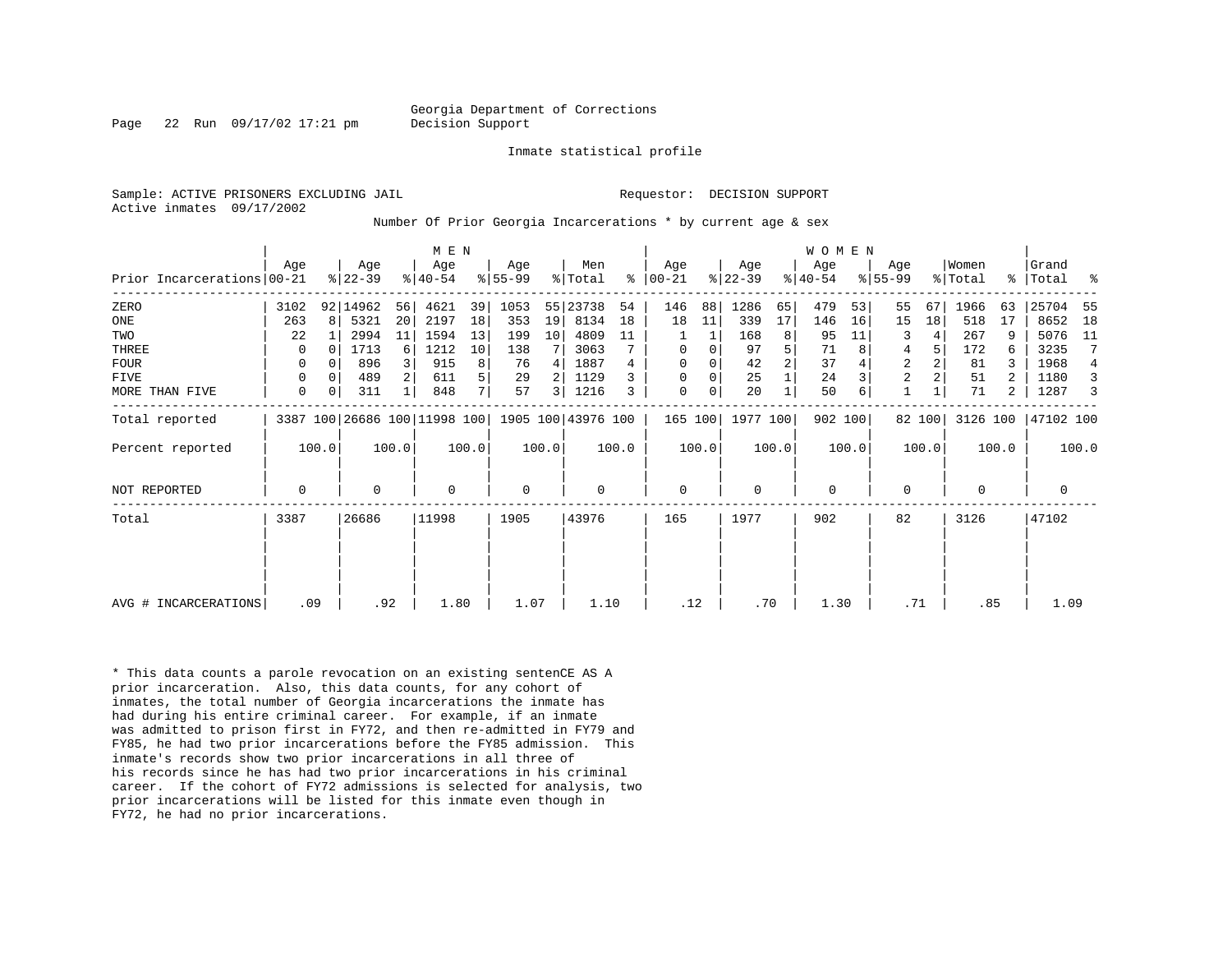Page 23 Run 09/17/02 17:21 pm

#### Inmate statistical profile

Sample: ACTIVE PRISONERS EXCLUDING JAIL **Requestor: DECISION SUPPORT** Active inmates 09/17/2002

Number Of Transfers by current age & sex

|                   |                |       |                  |       | M E N            |       |                  |       |                                                 |       |                  |       |                  |       | WOMEN            |         |                  |        |                  |       |                    |       |
|-------------------|----------------|-------|------------------|-------|------------------|-------|------------------|-------|-------------------------------------------------|-------|------------------|-------|------------------|-------|------------------|---------|------------------|--------|------------------|-------|--------------------|-------|
| Transfers         | Age<br>  00-21 |       | Age<br>$ 22-39 $ |       | Age<br>$8 40-54$ |       | Age<br>$ 55-99 $ |       | Men<br>% Total                                  | ∻     | Age<br>$ 00-21 $ |       | Age<br>$ 22-39 $ |       | Age<br>$ 40-54 $ |         | Age<br>$ 55-99 $ |        | Women<br>% Total |       | Grand<br>% Total % |       |
| ZERO              | 840            | 25    | 2396             | 9     | 1024             | 9     | 117              | 6     | 4377                                            | 10    | 42               | 25    | 408              | 21    | 181              | 20      | 16               | 20     | 647              | 21    | 5024               | - 11  |
| ONE               | 1614           |       | 48 10284         | 39    | 4396             | 37    | 737              | 39    | 17031                                           | 39    | 106              | 64    | 1047             | 53    | 431              | 48      | 34               | 41     | 1618             | 52    | 18649              | 40    |
| TWO               | 592            | 17    | 5988             | 22    | 2221             | 19    | 348              | 18    | 9149                                            | 21    | 11               |       | 293              | 15    | 148              | 16      | 13               | 16     | 465              | 15    | 9614               | -20   |
| THREE             | 215            | 6     | 3315             | 12    | 1453             | 12    | 203              | 11    | 5186                                            | 12    | 6                |       | 133              |       | 70               |         | 10               | 12     | 219              |       | 5405               | - 11  |
| FOUR              | 75             |       | 1802             | 7     | 887              |       | 155              | 8     | 2919                                            |       | 0                | 0     | 52               |       | 26               |         | 2                | 2      | 80               |       | 2999               | 6     |
| FIVE              | 30             |       | 1077             | 4     | 598              |       | 101              | 5     | 1806                                            | 4     | 0                |       | 24               |       | 19               |         | 4                |        | 47               | 2     | 1853               | 4     |
| MORE THAN FIVE    | 21             |       | 1824             | 7 I   | 1419             | 12    | 244              | 13    | 3508                                            | 8     | $\mathbf 0$      | 0     | 20               |       | 27               | 3       | 3                |        | 50               | 2     | 3558               | 8     |
| Total reported    |                |       |                  |       |                  |       |                  |       | 3387 100 26686 100 11998 100 1905 100 43976 100 |       | 165 100          |       | 1977 100         |       |                  | 902 100 |                  | 82 100 | 3126 100         |       | 47102 100          |       |
| Percent reported  |                | 100.0 |                  | 100.0 |                  | 100.0 |                  | 100.0 |                                                 | 100.0 |                  | 100.0 |                  | 100.0 |                  | 100.0   |                  | 100.0  |                  | 100.0 |                    | 100.0 |
| NOT REPORTED      | 0              |       | 0                |       | $\mathbf 0$      |       | 0                |       | 0                                               |       | $\mathbf 0$      |       | $\mathbf 0$      |       | $\mathbf 0$      |         | 0                |        | 0                |       | 0                  |       |
| Total             | 3387           |       | 26686            |       | 11998            |       | 1905             |       | 43976                                           |       | 165              |       | 1977             |       | 902              |         | 82               |        | 3126             |       | 47102              |       |
|                   |                |       |                  |       |                  |       |                  |       |                                                 |       |                  |       |                  |       |                  |         |                  |        |                  |       |                    |       |
|                   |                |       |                  |       |                  |       |                  |       |                                                 |       |                  |       |                  |       |                  |         |                  |        |                  |       |                    |       |
| AVG NUM TRANSFERS | 1.20           |       | 2.23             |       | 2.67             |       | 2.80             |       | 2.29                                            |       | .88              |       | 1.26             |       | 1.49             |         | 1.72             |        | 1.32             |       | 2.23               |       |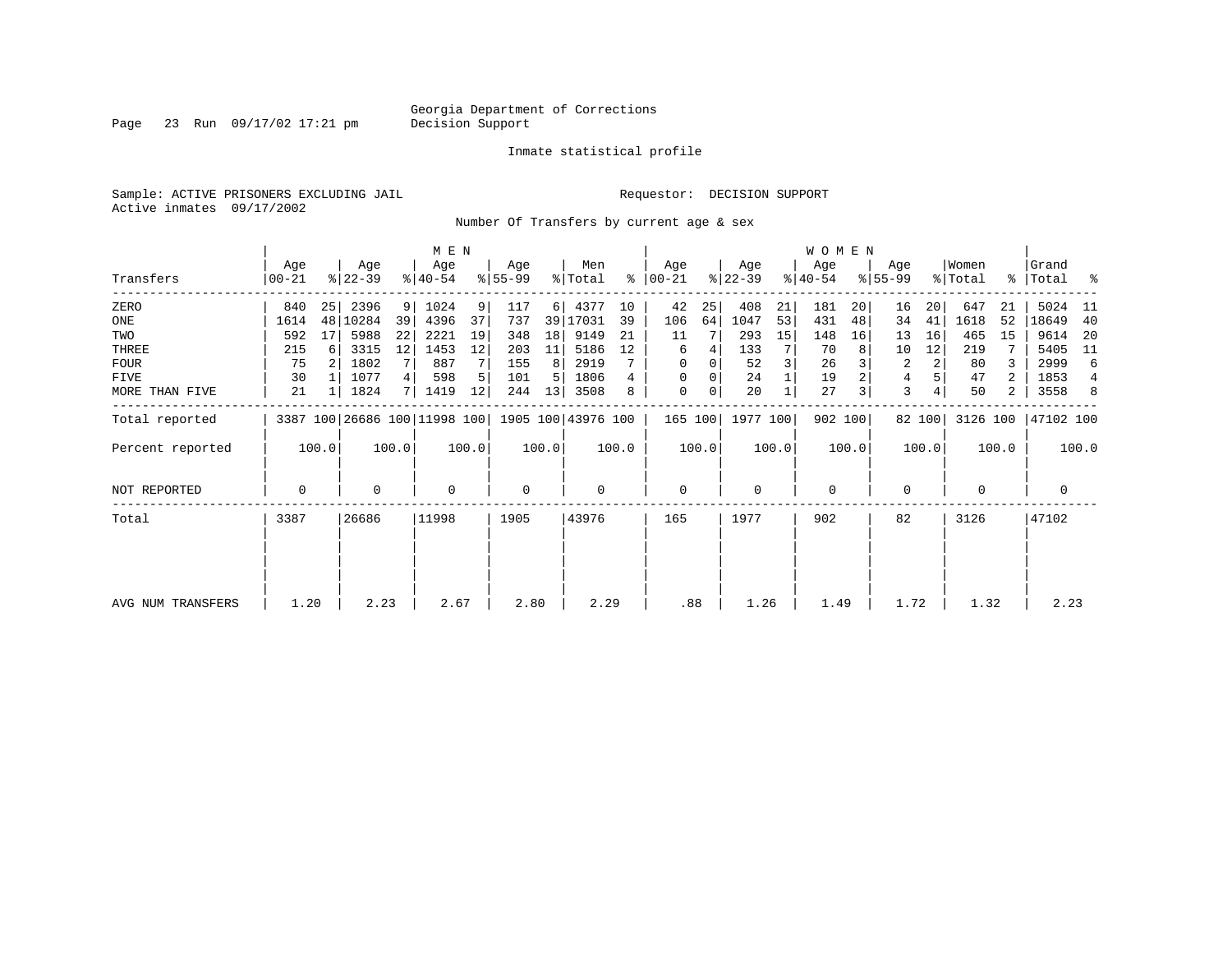Page 24 Run  $09/17/02$  17:21 pm

#### Inmate statistical profile

Sample: ACTIVE PRISONERS EXCLUDING JAIL **Requestor: DECISION SUPPORT** Active inmates 09/17/2002

County Of Conviction by current age & sex

| Age<br>Women<br>Age<br>Age<br>Men<br>Age<br>Grand<br>Aqe<br>Age<br>Aqe<br>Age<br>County Of Conviction 00-21<br>$ 22-39$<br>$ 40-54$<br>$8 55-99$<br>$ 00-21$<br>$8 22-39$<br>$8140 - 54$<br>$8155 - 99$<br>% Total<br>ႜ<br>% Total<br>Total<br>ి<br>٩,<br>Appling<br>$\mathbf 0$<br>$\mathbf 0$<br>29<br>$\mathbf 0$<br>$\mathbf 0$<br>100<br>$\mathbf 0$<br>$\mathbf 0$<br>$\mathbf 0$<br>6<br>0<br>$\Omega$<br>4<br>6<br>0<br>5<br>0<br>1<br>0<br>$\Omega$<br>106<br>61<br>$\overline{c}$<br>Atkinson<br>25<br>$\mathbf 0$<br>13<br>$\mathbf 0$<br>$\mathbf 0$<br>$\mathbf 0$<br>$\overline{c}$<br>$\mathbf 0$<br>$\mathbf 0$<br>$\overline{4}$<br>$\mathbf{1}$<br>$\mathbf 0$<br>43<br>$\Omega$<br>$\mathbf 0$<br>$\mathbf 0$<br>$\mathbf{0}$<br>$\Omega$<br>47<br>$\Omega$<br>$\overline{4}$<br>$\mathbf 0$<br>36<br>$\Omega$<br>19<br>$\mathbf 0$<br>$\mathbf 0$<br>59<br>$\mathbf 0$<br>$\mathbf 0$<br>$\mathbf 0$<br>60<br>$\Omega$<br>Bacon<br>$\Omega$<br>$\Omega$<br>$\mathbf 0$<br>0<br>1<br>$\mathbf 0$<br>$\mathbf 0$<br>1<br>0<br>4<br>3<br>Baker<br>$\Omega$<br>13<br>$\mathbf 0$<br>$\mathbf 0$<br>$\mathbf 0$<br>$\Omega$<br>3<br>$\mathbf 0$<br>$\mathbf 0$<br>$\mathbf 0$<br>$\Omega$<br>$\Omega$<br>21<br>$\mathbf{0}$<br>$\mathbf 0$<br>4<br>18<br>0<br>0<br>$\Omega$<br>1<br>7<br>Baldwin<br>33<br>$\mathbf{1}$<br>$\mathbf{1}$<br>$\mathbf{1}$<br>10<br>$\mathbf{1}$<br>358<br>22<br>$\mathbf{1}$<br>$\mathbf{1}$<br>31<br>$\mathbf{1}$<br>$\mathbf{1}$<br>213<br>102<br>1<br>1<br>1<br>1<br>$\mathbf{1}$<br>389<br>Banks<br>11<br>34<br>$\mathbf 0$<br>$\mathbf 0$<br>$\mathbf 0$<br>72<br>3<br>$\mathbf 0$<br>$\overline{2}$<br>$\mathbf 0$<br>6<br>78<br>$\mathbf{0}$<br>0<br>20<br>7<br>$\Omega$<br>1<br>1<br>$\mathbf 0$<br>$\mathbf 0$<br>0<br>8<br>$\mathbf 0$<br>56<br>$\mathbf 0$<br>$\mathbf{1}$<br>191<br>$\mathbf 0$<br>$\mathbf 0$<br>$\mathbf 1$<br>6<br>$\mathbf 0$<br>20<br>211<br>$\Omega$<br>$\mathbf 0$<br>111<br>16<br>$\Omega$<br>14<br>$\mathbf 1$<br>$\Omega$<br>$\mathbf{1}$<br>Barrow<br>$\mathbf{1}$<br>$\mathbf{1}$<br>13<br>224<br>$\mathbf{1}$<br>109<br>$\mathbf 1$<br>26<br>$\mathbf{1}$<br>372<br>$\mathbf{1}$<br>$\Omega$<br>26<br>10<br>$\mathbf 1$<br>$\mathbf{0}$<br>$\mathbf 0$<br>36<br>408<br>$\mathbf{1}$<br>Bartow<br>$\mathbf{0}$<br>$\Omega$<br>Ben Hill<br>17<br>112<br>$\Omega$<br>51<br>$\mathbf 0$<br>10<br>$\mathbf{1}$<br>190<br>8<br>$\mathbf 0$<br>$\overline{4}$<br>$\mathbf 0$<br>$\mathbf{0}$<br>$\Omega$<br>13<br>$\mathbf 0$<br>203<br>$\Omega$<br>1<br>$\Omega$<br>$\mathbf{1}$<br>1<br>$\mathbf 0$<br>Berrien<br>5<br>$\mathbf 0$<br>0<br>$\overline{2}$<br>$\mathbf 0$<br>79<br>$\mathbf 0$<br>$\mathbf 0$<br>$\mathbf 0$<br>$\mathbf{0}$<br>$\overline{4}$<br>0<br>83<br>$\Omega$<br>0<br>53<br>19<br>$\Omega$<br>4<br>0<br>0<br>3<br>$\overline{c}$<br>2<br>$\overline{2}$<br><b>Bibb</b><br>62<br>601<br>2<br>305<br>46<br>$\overline{2}$<br>1014<br>$\overline{a}$<br>5<br>3<br>30<br>20<br>2<br>3<br>58<br>1072<br>2<br>4<br>$\mathbf 0$<br>5<br>Bleckley<br>$\mathbf 0$<br>27<br>0<br>3<br>123<br>$\Omega$<br>$\mathbf 0$<br>5<br>$\mathbf{0}$<br>$\Omega$<br>10<br>133<br>10<br>0<br>83<br>0<br>$\Omega$<br>1<br>0<br>$\Omega$<br>$\overline{2}$<br>Brantley<br>$\mathbf 0$<br>0<br>$\mathbf 0$<br>37<br>$\mathbf 0$<br>$\mathbf 0$<br>$\mathbf 0$<br>$\overline{2}$<br>39<br>$\Omega$<br>0<br>19<br>14<br>3<br>0<br>0<br>0<br>0<br>0<br>0<br>1<br>Brooks<br>3<br>3<br>87<br>$\Omega$<br>3<br>64<br>$\Omega$<br>11<br>$\mathbf 0$<br>$\Omega$<br>84<br>$\Omega$<br>$\Omega$<br>$\Omega$<br>$\Omega$<br>$\Omega$<br>$\mathbf 0$<br>$\mathbf 0$<br>$\Omega$<br>$\Omega$<br>$\Omega$<br>6<br>3<br>Bryan<br>$\overline{4}$<br>46<br>$\mathbf 0$<br>29<br>$\mathbf 0$<br>$\mathbf 0$<br>83<br>$\Omega$<br>$\Omega$<br>86<br>$\Omega$<br>0<br>4<br>$\Omega$<br>$\Omega$<br>$\mathbf{1}$<br>1<br>$\mathbf 0$<br>1<br>1<br>0<br>3<br>22<br>Bulloch<br>78<br>15<br>$\Omega$<br>15<br>$\mathbf{1}$<br>4<br>382<br>35<br>232<br>1<br>1<br>360<br>$\Omega$<br>4<br>$\mathbf 0$<br>1<br>1<br>1<br>1<br>$\mathbf{1}$<br>Burke<br>58<br>$\mathbf 0$<br>7<br>$\Omega$<br>224<br>$\mathbf{1}$<br>$\overline{c}$<br>3<br>$\Omega$<br>$\Omega$<br>9<br>$\Omega$<br>233<br>$\Omega$<br>14<br>$\Omega$<br>145<br>$\mathbf{1}$<br>1<br>4<br>$\mathbf 0$<br>$\Omega$<br>$\mathbf 0$<br>$\overline{2}$<br>13<br>75<br>36<br>$\mathbf 0$<br>8<br>$\mathbf 0$<br>132<br>$\mathbf 0$<br>$\Omega$<br>9<br>0<br>141<br><b>Butts</b><br>0<br>0<br>1<br>1<br>6<br>$\mathbf 0$<br>$\mathbf 0$<br>$\Omega$<br>Calhoun<br>15<br>$\mathbf 0$<br>$\mathbf 0$<br>$\mathbf 0$<br>36<br>$\mathbf 0$<br>$\mathbf{1}$<br>$\mathbf{1}$<br>2<br>0<br>0<br>3<br>39<br>$\Omega$<br>0<br>14<br>3<br>$\mathbf 0$<br>$\mathbf 0$<br>0<br>0<br>4<br>$\overline{a}$<br>5<br>Camden<br>3<br>27<br>$\Omega$<br>$\overline{2}$<br>98<br>$\Omega$<br>2<br>$\mathbf{1}$<br>$\mathbf{1}$<br>$\Omega$<br>66<br>$\Omega$<br>$\Omega$<br>$\Omega$<br>$\Omega$<br>$\Omega$<br>$\mathbf 0$<br>$\Omega$<br>103<br>$\Omega$<br>Candler<br>5<br>5<br>57<br>$\Omega$<br>21<br>0<br>$\Omega$<br>$\Omega$<br>83<br>$\Omega$<br>$\Omega$<br>$\Omega$<br>$\mathbf{1}$<br>$\mathbf{0}$<br>$\Omega$<br>6<br>0<br>89<br>$\Omega$<br>0<br>$\Omega$<br>$\mathbf 0$<br>Carroll<br>$\overline{2}$<br>$\overline{c}$<br>7<br>$\overline{a}$<br>34<br>120<br>36<br>3<br>37<br>$\Omega$<br>$\mathbf 0$<br>48<br>504<br>266<br>1<br>1<br>456<br>4<br>1<br>1<br>1<br>$\mathbf{1}$<br>$\mathbf{1}$<br>5<br>Catoosa<br>113<br>$\Omega$<br>$\mathbf{1}$<br>197<br>18<br>$\mathbf{1}$<br>$\mathbf{1}$<br>$\mathbf{1}$<br>24<br>$\mathbf{1}$<br>221<br>$\Omega$<br>6<br>$\Omega$<br>64<br>14<br>$\Omega$<br>$\Omega$<br>$\Omega$<br>1<br>Charlton<br>$\mathbf 0$<br>$\mathbf 0$<br>$\overline{a}$<br>$\mathbf 0$<br>$\overline{3}$<br>24<br>$\mathbf 0$<br>15<br>$\overline{2}$<br>42<br>$\mathbf 0$<br>$\mathbf 0$<br>$\mathbf{1}$<br>$\mathbf 0$<br>$\mathbf{0}$<br>$\mathbf 0$<br>0<br>45<br>$\mathbf{1}$<br>$\mathbf{0}$<br>0<br>$\Omega$<br>5<br>165<br>Chatham<br>200<br>5<br>548<br>69<br>2261<br>5<br>6<br>6<br>39<br>3<br>4<br>5<br>2426<br>5<br>6<br>1444<br>4<br>10<br>113<br>4<br>Chattahoochee<br>$\mathbf 0$<br>7<br>$\mathbf 0$<br>$\mathbf 0$<br>29<br>$\mathbf 0$<br>$\mathbf 0$<br>$\mathbf{0}$<br>30<br>$\mathbf{0}$<br>6<br>$\mathbf 0$<br>16<br>$\mathbf 0$<br>$\Omega$<br>1<br>1<br>$\mathbf 0$<br>$\mathbf 0$<br>0<br>1<br>0<br>$\mathbf 0$<br>Chattooga<br>111<br>$\mathbf 0$<br>64<br>$\mathbf 1$<br>10<br>$\mathbf{1}$<br>186<br>$\overline{c}$<br>$\mathbf 1$<br>3<br>3<br>$\mathbf 0$<br>$\mathbf{1}$<br>$\mathbf 1$<br>9<br>0<br>195<br>$\Omega$<br>$\mathbf{1}$<br>0<br>$\Omega$<br>Cherokee<br>$\overline{c}$<br>$\overline{2}$<br>26<br>163<br>$\mathbf 1$<br>39<br>17<br>$\overline{2}$<br>$\mathbf{1}$<br>$\mathbf{1}$<br>58<br>516<br>244<br>1<br>1<br>25<br>1<br>458<br>$\mathbf{1}$<br>1<br>1<br>$\mathbf{1}$<br>Clarke<br>$\overline{c}$<br>3<br>$\overline{a}$<br>31<br>$\mathbf{1}$<br>132<br>$\mathbf{1}$<br>22<br>$\mathbf{1}$<br>504<br>$\mathbf{1}$<br>31<br>4<br>48<br>552<br>$\mathbf{1}$<br>1<br>319<br>$\mathbf{1}$<br>1<br>13<br>1<br>$\mathbf 0$<br>$\mathbf 0$<br>$\mathbf 0$<br>3<br>$\mathbf 0$<br>$\mathbf 0$<br>$\overline{3}$<br>3<br>3<br>25<br>$\Omega$<br>$\mathbf 0$<br>$\Omega$<br>$\mathbf 0$<br>$\mathbf 0$<br>$\mathbf 0$<br>0<br>28<br>$\Omega$<br>Clay<br>0<br>19<br>$\mathbf 0$<br>1125<br>3<br>3<br>1797<br>7<br>117<br>6<br>6<br>3<br>4<br>181<br>1978<br>Clayton<br>211<br>6<br>4<br>410<br>51<br>4<br>11<br>50<br>6<br>$\overline{4}$<br>$\overline{2}$<br>Clinch<br>34<br>$\mathbf 0$<br>$\mathbf 0$<br>$\mathbf 0$<br>53<br>$\mathbf 0$<br>$\mathbf{1}$<br>$\mathbf 0$<br>$\mathbf{1}$<br>$\mathbf{0}$<br>$\mathbf 0$<br>55<br>6<br>0<br>13<br>$\mathbf 0$<br>$\Omega$<br>$\mathbf 0$<br>$\mathbf 0$<br>$\Omega$<br>$\Omega$<br>Cobb<br>5<br>5<br>$\overline{2}$<br>$\overline{2}$<br>2234<br>178<br>1223<br>5<br>590<br>86<br>5<br>2077<br>5<br>6<br>4<br>98<br>51<br>157<br>5<br>5<br>5<br>6<br>Coffee<br>25<br>139<br>57<br>0<br>$\mathbf 0$<br>226<br>$\mathbf 1$<br>$\mathbf 1$<br>$\mathbf{1}$<br>$\mathbf 1$<br>242<br>$\mathbf 1$<br>1<br>5<br>$\mathbf{1}$<br>1<br>10<br>4<br>$\mathbf 0$<br>16<br>1<br>1<br>Colquit<br>22<br>77<br>$\mathbf 1$<br>$\mathbf{1}$<br>12<br>$\mathbf 1$<br>$\mathbf{1}$<br>$\mathbf{1}$<br>1<br>169<br>1<br>20<br>1<br>288<br>1<br>1<br>1<br>$\mathbf 0$<br>1<br>15<br>$\Omega$<br>303<br>Columbia<br>15<br>142<br>56<br>0<br>$\mathbf 0$<br>217<br>$\Omega$<br>0<br>17<br>$\mathbf 1$<br>7<br>$\Omega$<br>$\mathbf 0$<br>24<br>241<br>$\Omega$<br>1<br>4<br>0<br>1<br>1<br>$\mathbf{1}$ |  |  | M E N |  |  |  |  | <b>WOMEN</b> |  |  |  |  |
|------------------------------------------------------------------------------------------------------------------------------------------------------------------------------------------------------------------------------------------------------------------------------------------------------------------------------------------------------------------------------------------------------------------------------------------------------------------------------------------------------------------------------------------------------------------------------------------------------------------------------------------------------------------------------------------------------------------------------------------------------------------------------------------------------------------------------------------------------------------------------------------------------------------------------------------------------------------------------------------------------------------------------------------------------------------------------------------------------------------------------------------------------------------------------------------------------------------------------------------------------------------------------------------------------------------------------------------------------------------------------------------------------------------------------------------------------------------------------------------------------------------------------------------------------------------------------------------------------------------------------------------------------------------------------------------------------------------------------------------------------------------------------------------------------------------------------------------------------------------------------------------------------------------------------------------------------------------------------------------------------------------------------------------------------------------------------------------------------------------------------------------------------------------------------------------------------------------------------------------------------------------------------------------------------------------------------------------------------------------------------------------------------------------------------------------------------------------------------------------------------------------------------------------------------------------------------------------------------------------------------------------------------------------------------------------------------------------------------------------------------------------------------------------------------------------------------------------------------------------------------------------------------------------------------------------------------------------------------------------------------------------------------------------------------------------------------------------------------------------------------------------------------------------------------------------------------------------------------------------------------------------------------------------------------------------------------------------------------------------------------------------------------------------------------------------------------------------------------------------------------------------------------------------------------------------------------------------------------------------------------------------------------------------------------------------------------------------------------------------------------------------------------------------------------------------------------------------------------------------------------------------------------------------------------------------------------------------------------------------------------------------------------------------------------------------------------------------------------------------------------------------------------------------------------------------------------------------------------------------------------------------------------------------------------------------------------------------------------------------------------------------------------------------------------------------------------------------------------------------------------------------------------------------------------------------------------------------------------------------------------------------------------------------------------------------------------------------------------------------------------------------------------------------------------------------------------------------------------------------------------------------------------------------------------------------------------------------------------------------------------------------------------------------------------------------------------------------------------------------------------------------------------------------------------------------------------------------------------------------------------------------------------------------------------------------------------------------------------------------------------------------------------------------------------------------------------------------------------------------------------------------------------------------------------------------------------------------------------------------------------------------------------------------------------------------------------------------------------------------------------------------------------------------------------------------------------------------------------------------------------------------------------------------------------------------------------------------------------------------------------------------------------------------------------------------------------------------------------------------------------------------------------------------------------------------------------------------------------------------------------------------------------------------------------------------------------------------------------------------------------------------------------------------------------------------------------------------------------------------------------------------------------------------------------------------------------------------------------------------------------------------------------------------------------------------------------------------------------------------------------------------------------------------------------------------------------------------------------------------------------------------------------------------------------------------------------------------------------------------------------------------------------------------------------------------------------------------------------------------------------------------------------------------------------------------------------------------------------------------------------------------------------------------------------------------------------------------------------------------------------------------------------------------------------------------------------------------------------------------------------------------------------------------------------------------------------------------------------------------------------------------------------------------------------------------------------------------------------------------------------------------------------------------------------------------------------------------------------------------------------------------------------------------------------------------------------------------------------------------------------------------------------------------------------------------------------------------------------------------------------------------------------------------------------------------------------------------------------------------------------------------------------------------------------------------------------------------------------------------------------------------------------------------------------------------------------------------------------------------------------------------------------------------------------------------------------------------------------------------------------------------------------------------------------------------------------------|--|--|-------|--|--|--|--|--------------|--|--|--|--|
|                                                                                                                                                                                                                                                                                                                                                                                                                                                                                                                                                                                                                                                                                                                                                                                                                                                                                                                                                                                                                                                                                                                                                                                                                                                                                                                                                                                                                                                                                                                                                                                                                                                                                                                                                                                                                                                                                                                                                                                                                                                                                                                                                                                                                                                                                                                                                                                                                                                                                                                                                                                                                                                                                                                                                                                                                                                                                                                                                                                                                                                                                                                                                                                                                                                                                                                                                                                                                                                                                                                                                                                                                                                                                                                                                                                                                                                                                                                                                                                                                                                                                                                                                                                                                                                                                                                                                                                                                                                                                                                                                                                                                                                                                                                                                                                                                                                                                                                                                                                                                                                                                                                                                                                                                                                                                                                                                                                                                                                                                                                                                                                                                                                                                                                                                                                                                                                                                                                                                                                                                                                                                                                                                                                                                                                                                                                                                                                                                                                                                                                                                                                                                                                                                                                                                                                                                                                                                                                                                                                                                                                                                                                                                                                                                                                                                                                                                                                                                                                                                                                                                                                                                                                                                                                                                                                                                                                                                                                                                                                                                                                                                                                                                                                                                                                                                                                                                                                                                                                                                                                                                                                                                                                                                                            |  |  |       |  |  |  |  |              |  |  |  |  |
|                                                                                                                                                                                                                                                                                                                                                                                                                                                                                                                                                                                                                                                                                                                                                                                                                                                                                                                                                                                                                                                                                                                                                                                                                                                                                                                                                                                                                                                                                                                                                                                                                                                                                                                                                                                                                                                                                                                                                                                                                                                                                                                                                                                                                                                                                                                                                                                                                                                                                                                                                                                                                                                                                                                                                                                                                                                                                                                                                                                                                                                                                                                                                                                                                                                                                                                                                                                                                                                                                                                                                                                                                                                                                                                                                                                                                                                                                                                                                                                                                                                                                                                                                                                                                                                                                                                                                                                                                                                                                                                                                                                                                                                                                                                                                                                                                                                                                                                                                                                                                                                                                                                                                                                                                                                                                                                                                                                                                                                                                                                                                                                                                                                                                                                                                                                                                                                                                                                                                                                                                                                                                                                                                                                                                                                                                                                                                                                                                                                                                                                                                                                                                                                                                                                                                                                                                                                                                                                                                                                                                                                                                                                                                                                                                                                                                                                                                                                                                                                                                                                                                                                                                                                                                                                                                                                                                                                                                                                                                                                                                                                                                                                                                                                                                                                                                                                                                                                                                                                                                                                                                                                                                                                                                                            |  |  |       |  |  |  |  |              |  |  |  |  |
|                                                                                                                                                                                                                                                                                                                                                                                                                                                                                                                                                                                                                                                                                                                                                                                                                                                                                                                                                                                                                                                                                                                                                                                                                                                                                                                                                                                                                                                                                                                                                                                                                                                                                                                                                                                                                                                                                                                                                                                                                                                                                                                                                                                                                                                                                                                                                                                                                                                                                                                                                                                                                                                                                                                                                                                                                                                                                                                                                                                                                                                                                                                                                                                                                                                                                                                                                                                                                                                                                                                                                                                                                                                                                                                                                                                                                                                                                                                                                                                                                                                                                                                                                                                                                                                                                                                                                                                                                                                                                                                                                                                                                                                                                                                                                                                                                                                                                                                                                                                                                                                                                                                                                                                                                                                                                                                                                                                                                                                                                                                                                                                                                                                                                                                                                                                                                                                                                                                                                                                                                                                                                                                                                                                                                                                                                                                                                                                                                                                                                                                                                                                                                                                                                                                                                                                                                                                                                                                                                                                                                                                                                                                                                                                                                                                                                                                                                                                                                                                                                                                                                                                                                                                                                                                                                                                                                                                                                                                                                                                                                                                                                                                                                                                                                                                                                                                                                                                                                                                                                                                                                                                                                                                                                                            |  |  |       |  |  |  |  |              |  |  |  |  |
|                                                                                                                                                                                                                                                                                                                                                                                                                                                                                                                                                                                                                                                                                                                                                                                                                                                                                                                                                                                                                                                                                                                                                                                                                                                                                                                                                                                                                                                                                                                                                                                                                                                                                                                                                                                                                                                                                                                                                                                                                                                                                                                                                                                                                                                                                                                                                                                                                                                                                                                                                                                                                                                                                                                                                                                                                                                                                                                                                                                                                                                                                                                                                                                                                                                                                                                                                                                                                                                                                                                                                                                                                                                                                                                                                                                                                                                                                                                                                                                                                                                                                                                                                                                                                                                                                                                                                                                                                                                                                                                                                                                                                                                                                                                                                                                                                                                                                                                                                                                                                                                                                                                                                                                                                                                                                                                                                                                                                                                                                                                                                                                                                                                                                                                                                                                                                                                                                                                                                                                                                                                                                                                                                                                                                                                                                                                                                                                                                                                                                                                                                                                                                                                                                                                                                                                                                                                                                                                                                                                                                                                                                                                                                                                                                                                                                                                                                                                                                                                                                                                                                                                                                                                                                                                                                                                                                                                                                                                                                                                                                                                                                                                                                                                                                                                                                                                                                                                                                                                                                                                                                                                                                                                                                                            |  |  |       |  |  |  |  |              |  |  |  |  |
|                                                                                                                                                                                                                                                                                                                                                                                                                                                                                                                                                                                                                                                                                                                                                                                                                                                                                                                                                                                                                                                                                                                                                                                                                                                                                                                                                                                                                                                                                                                                                                                                                                                                                                                                                                                                                                                                                                                                                                                                                                                                                                                                                                                                                                                                                                                                                                                                                                                                                                                                                                                                                                                                                                                                                                                                                                                                                                                                                                                                                                                                                                                                                                                                                                                                                                                                                                                                                                                                                                                                                                                                                                                                                                                                                                                                                                                                                                                                                                                                                                                                                                                                                                                                                                                                                                                                                                                                                                                                                                                                                                                                                                                                                                                                                                                                                                                                                                                                                                                                                                                                                                                                                                                                                                                                                                                                                                                                                                                                                                                                                                                                                                                                                                                                                                                                                                                                                                                                                                                                                                                                                                                                                                                                                                                                                                                                                                                                                                                                                                                                                                                                                                                                                                                                                                                                                                                                                                                                                                                                                                                                                                                                                                                                                                                                                                                                                                                                                                                                                                                                                                                                                                                                                                                                                                                                                                                                                                                                                                                                                                                                                                                                                                                                                                                                                                                                                                                                                                                                                                                                                                                                                                                                                                            |  |  |       |  |  |  |  |              |  |  |  |  |
|                                                                                                                                                                                                                                                                                                                                                                                                                                                                                                                                                                                                                                                                                                                                                                                                                                                                                                                                                                                                                                                                                                                                                                                                                                                                                                                                                                                                                                                                                                                                                                                                                                                                                                                                                                                                                                                                                                                                                                                                                                                                                                                                                                                                                                                                                                                                                                                                                                                                                                                                                                                                                                                                                                                                                                                                                                                                                                                                                                                                                                                                                                                                                                                                                                                                                                                                                                                                                                                                                                                                                                                                                                                                                                                                                                                                                                                                                                                                                                                                                                                                                                                                                                                                                                                                                                                                                                                                                                                                                                                                                                                                                                                                                                                                                                                                                                                                                                                                                                                                                                                                                                                                                                                                                                                                                                                                                                                                                                                                                                                                                                                                                                                                                                                                                                                                                                                                                                                                                                                                                                                                                                                                                                                                                                                                                                                                                                                                                                                                                                                                                                                                                                                                                                                                                                                                                                                                                                                                                                                                                                                                                                                                                                                                                                                                                                                                                                                                                                                                                                                                                                                                                                                                                                                                                                                                                                                                                                                                                                                                                                                                                                                                                                                                                                                                                                                                                                                                                                                                                                                                                                                                                                                                                                            |  |  |       |  |  |  |  |              |  |  |  |  |
|                                                                                                                                                                                                                                                                                                                                                                                                                                                                                                                                                                                                                                                                                                                                                                                                                                                                                                                                                                                                                                                                                                                                                                                                                                                                                                                                                                                                                                                                                                                                                                                                                                                                                                                                                                                                                                                                                                                                                                                                                                                                                                                                                                                                                                                                                                                                                                                                                                                                                                                                                                                                                                                                                                                                                                                                                                                                                                                                                                                                                                                                                                                                                                                                                                                                                                                                                                                                                                                                                                                                                                                                                                                                                                                                                                                                                                                                                                                                                                                                                                                                                                                                                                                                                                                                                                                                                                                                                                                                                                                                                                                                                                                                                                                                                                                                                                                                                                                                                                                                                                                                                                                                                                                                                                                                                                                                                                                                                                                                                                                                                                                                                                                                                                                                                                                                                                                                                                                                                                                                                                                                                                                                                                                                                                                                                                                                                                                                                                                                                                                                                                                                                                                                                                                                                                                                                                                                                                                                                                                                                                                                                                                                                                                                                                                                                                                                                                                                                                                                                                                                                                                                                                                                                                                                                                                                                                                                                                                                                                                                                                                                                                                                                                                                                                                                                                                                                                                                                                                                                                                                                                                                                                                                                                            |  |  |       |  |  |  |  |              |  |  |  |  |
|                                                                                                                                                                                                                                                                                                                                                                                                                                                                                                                                                                                                                                                                                                                                                                                                                                                                                                                                                                                                                                                                                                                                                                                                                                                                                                                                                                                                                                                                                                                                                                                                                                                                                                                                                                                                                                                                                                                                                                                                                                                                                                                                                                                                                                                                                                                                                                                                                                                                                                                                                                                                                                                                                                                                                                                                                                                                                                                                                                                                                                                                                                                                                                                                                                                                                                                                                                                                                                                                                                                                                                                                                                                                                                                                                                                                                                                                                                                                                                                                                                                                                                                                                                                                                                                                                                                                                                                                                                                                                                                                                                                                                                                                                                                                                                                                                                                                                                                                                                                                                                                                                                                                                                                                                                                                                                                                                                                                                                                                                                                                                                                                                                                                                                                                                                                                                                                                                                                                                                                                                                                                                                                                                                                                                                                                                                                                                                                                                                                                                                                                                                                                                                                                                                                                                                                                                                                                                                                                                                                                                                                                                                                                                                                                                                                                                                                                                                                                                                                                                                                                                                                                                                                                                                                                                                                                                                                                                                                                                                                                                                                                                                                                                                                                                                                                                                                                                                                                                                                                                                                                                                                                                                                                                                            |  |  |       |  |  |  |  |              |  |  |  |  |
|                                                                                                                                                                                                                                                                                                                                                                                                                                                                                                                                                                                                                                                                                                                                                                                                                                                                                                                                                                                                                                                                                                                                                                                                                                                                                                                                                                                                                                                                                                                                                                                                                                                                                                                                                                                                                                                                                                                                                                                                                                                                                                                                                                                                                                                                                                                                                                                                                                                                                                                                                                                                                                                                                                                                                                                                                                                                                                                                                                                                                                                                                                                                                                                                                                                                                                                                                                                                                                                                                                                                                                                                                                                                                                                                                                                                                                                                                                                                                                                                                                                                                                                                                                                                                                                                                                                                                                                                                                                                                                                                                                                                                                                                                                                                                                                                                                                                                                                                                                                                                                                                                                                                                                                                                                                                                                                                                                                                                                                                                                                                                                                                                                                                                                                                                                                                                                                                                                                                                                                                                                                                                                                                                                                                                                                                                                                                                                                                                                                                                                                                                                                                                                                                                                                                                                                                                                                                                                                                                                                                                                                                                                                                                                                                                                                                                                                                                                                                                                                                                                                                                                                                                                                                                                                                                                                                                                                                                                                                                                                                                                                                                                                                                                                                                                                                                                                                                                                                                                                                                                                                                                                                                                                                                                            |  |  |       |  |  |  |  |              |  |  |  |  |
|                                                                                                                                                                                                                                                                                                                                                                                                                                                                                                                                                                                                                                                                                                                                                                                                                                                                                                                                                                                                                                                                                                                                                                                                                                                                                                                                                                                                                                                                                                                                                                                                                                                                                                                                                                                                                                                                                                                                                                                                                                                                                                                                                                                                                                                                                                                                                                                                                                                                                                                                                                                                                                                                                                                                                                                                                                                                                                                                                                                                                                                                                                                                                                                                                                                                                                                                                                                                                                                                                                                                                                                                                                                                                                                                                                                                                                                                                                                                                                                                                                                                                                                                                                                                                                                                                                                                                                                                                                                                                                                                                                                                                                                                                                                                                                                                                                                                                                                                                                                                                                                                                                                                                                                                                                                                                                                                                                                                                                                                                                                                                                                                                                                                                                                                                                                                                                                                                                                                                                                                                                                                                                                                                                                                                                                                                                                                                                                                                                                                                                                                                                                                                                                                                                                                                                                                                                                                                                                                                                                                                                                                                                                                                                                                                                                                                                                                                                                                                                                                                                                                                                                                                                                                                                                                                                                                                                                                                                                                                                                                                                                                                                                                                                                                                                                                                                                                                                                                                                                                                                                                                                                                                                                                                                            |  |  |       |  |  |  |  |              |  |  |  |  |
|                                                                                                                                                                                                                                                                                                                                                                                                                                                                                                                                                                                                                                                                                                                                                                                                                                                                                                                                                                                                                                                                                                                                                                                                                                                                                                                                                                                                                                                                                                                                                                                                                                                                                                                                                                                                                                                                                                                                                                                                                                                                                                                                                                                                                                                                                                                                                                                                                                                                                                                                                                                                                                                                                                                                                                                                                                                                                                                                                                                                                                                                                                                                                                                                                                                                                                                                                                                                                                                                                                                                                                                                                                                                                                                                                                                                                                                                                                                                                                                                                                                                                                                                                                                                                                                                                                                                                                                                                                                                                                                                                                                                                                                                                                                                                                                                                                                                                                                                                                                                                                                                                                                                                                                                                                                                                                                                                                                                                                                                                                                                                                                                                                                                                                                                                                                                                                                                                                                                                                                                                                                                                                                                                                                                                                                                                                                                                                                                                                                                                                                                                                                                                                                                                                                                                                                                                                                                                                                                                                                                                                                                                                                                                                                                                                                                                                                                                                                                                                                                                                                                                                                                                                                                                                                                                                                                                                                                                                                                                                                                                                                                                                                                                                                                                                                                                                                                                                                                                                                                                                                                                                                                                                                                                                            |  |  |       |  |  |  |  |              |  |  |  |  |
|                                                                                                                                                                                                                                                                                                                                                                                                                                                                                                                                                                                                                                                                                                                                                                                                                                                                                                                                                                                                                                                                                                                                                                                                                                                                                                                                                                                                                                                                                                                                                                                                                                                                                                                                                                                                                                                                                                                                                                                                                                                                                                                                                                                                                                                                                                                                                                                                                                                                                                                                                                                                                                                                                                                                                                                                                                                                                                                                                                                                                                                                                                                                                                                                                                                                                                                                                                                                                                                                                                                                                                                                                                                                                                                                                                                                                                                                                                                                                                                                                                                                                                                                                                                                                                                                                                                                                                                                                                                                                                                                                                                                                                                                                                                                                                                                                                                                                                                                                                                                                                                                                                                                                                                                                                                                                                                                                                                                                                                                                                                                                                                                                                                                                                                                                                                                                                                                                                                                                                                                                                                                                                                                                                                                                                                                                                                                                                                                                                                                                                                                                                                                                                                                                                                                                                                                                                                                                                                                                                                                                                                                                                                                                                                                                                                                                                                                                                                                                                                                                                                                                                                                                                                                                                                                                                                                                                                                                                                                                                                                                                                                                                                                                                                                                                                                                                                                                                                                                                                                                                                                                                                                                                                                                                            |  |  |       |  |  |  |  |              |  |  |  |  |
|                                                                                                                                                                                                                                                                                                                                                                                                                                                                                                                                                                                                                                                                                                                                                                                                                                                                                                                                                                                                                                                                                                                                                                                                                                                                                                                                                                                                                                                                                                                                                                                                                                                                                                                                                                                                                                                                                                                                                                                                                                                                                                                                                                                                                                                                                                                                                                                                                                                                                                                                                                                                                                                                                                                                                                                                                                                                                                                                                                                                                                                                                                                                                                                                                                                                                                                                                                                                                                                                                                                                                                                                                                                                                                                                                                                                                                                                                                                                                                                                                                                                                                                                                                                                                                                                                                                                                                                                                                                                                                                                                                                                                                                                                                                                                                                                                                                                                                                                                                                                                                                                                                                                                                                                                                                                                                                                                                                                                                                                                                                                                                                                                                                                                                                                                                                                                                                                                                                                                                                                                                                                                                                                                                                                                                                                                                                                                                                                                                                                                                                                                                                                                                                                                                                                                                                                                                                                                                                                                                                                                                                                                                                                                                                                                                                                                                                                                                                                                                                                                                                                                                                                                                                                                                                                                                                                                                                                                                                                                                                                                                                                                                                                                                                                                                                                                                                                                                                                                                                                                                                                                                                                                                                                                                            |  |  |       |  |  |  |  |              |  |  |  |  |
|                                                                                                                                                                                                                                                                                                                                                                                                                                                                                                                                                                                                                                                                                                                                                                                                                                                                                                                                                                                                                                                                                                                                                                                                                                                                                                                                                                                                                                                                                                                                                                                                                                                                                                                                                                                                                                                                                                                                                                                                                                                                                                                                                                                                                                                                                                                                                                                                                                                                                                                                                                                                                                                                                                                                                                                                                                                                                                                                                                                                                                                                                                                                                                                                                                                                                                                                                                                                                                                                                                                                                                                                                                                                                                                                                                                                                                                                                                                                                                                                                                                                                                                                                                                                                                                                                                                                                                                                                                                                                                                                                                                                                                                                                                                                                                                                                                                                                                                                                                                                                                                                                                                                                                                                                                                                                                                                                                                                                                                                                                                                                                                                                                                                                                                                                                                                                                                                                                                                                                                                                                                                                                                                                                                                                                                                                                                                                                                                                                                                                                                                                                                                                                                                                                                                                                                                                                                                                                                                                                                                                                                                                                                                                                                                                                                                                                                                                                                                                                                                                                                                                                                                                                                                                                                                                                                                                                                                                                                                                                                                                                                                                                                                                                                                                                                                                                                                                                                                                                                                                                                                                                                                                                                                                                            |  |  |       |  |  |  |  |              |  |  |  |  |
|                                                                                                                                                                                                                                                                                                                                                                                                                                                                                                                                                                                                                                                                                                                                                                                                                                                                                                                                                                                                                                                                                                                                                                                                                                                                                                                                                                                                                                                                                                                                                                                                                                                                                                                                                                                                                                                                                                                                                                                                                                                                                                                                                                                                                                                                                                                                                                                                                                                                                                                                                                                                                                                                                                                                                                                                                                                                                                                                                                                                                                                                                                                                                                                                                                                                                                                                                                                                                                                                                                                                                                                                                                                                                                                                                                                                                                                                                                                                                                                                                                                                                                                                                                                                                                                                                                                                                                                                                                                                                                                                                                                                                                                                                                                                                                                                                                                                                                                                                                                                                                                                                                                                                                                                                                                                                                                                                                                                                                                                                                                                                                                                                                                                                                                                                                                                                                                                                                                                                                                                                                                                                                                                                                                                                                                                                                                                                                                                                                                                                                                                                                                                                                                                                                                                                                                                                                                                                                                                                                                                                                                                                                                                                                                                                                                                                                                                                                                                                                                                                                                                                                                                                                                                                                                                                                                                                                                                                                                                                                                                                                                                                                                                                                                                                                                                                                                                                                                                                                                                                                                                                                                                                                                                                                            |  |  |       |  |  |  |  |              |  |  |  |  |
|                                                                                                                                                                                                                                                                                                                                                                                                                                                                                                                                                                                                                                                                                                                                                                                                                                                                                                                                                                                                                                                                                                                                                                                                                                                                                                                                                                                                                                                                                                                                                                                                                                                                                                                                                                                                                                                                                                                                                                                                                                                                                                                                                                                                                                                                                                                                                                                                                                                                                                                                                                                                                                                                                                                                                                                                                                                                                                                                                                                                                                                                                                                                                                                                                                                                                                                                                                                                                                                                                                                                                                                                                                                                                                                                                                                                                                                                                                                                                                                                                                                                                                                                                                                                                                                                                                                                                                                                                                                                                                                                                                                                                                                                                                                                                                                                                                                                                                                                                                                                                                                                                                                                                                                                                                                                                                                                                                                                                                                                                                                                                                                                                                                                                                                                                                                                                                                                                                                                                                                                                                                                                                                                                                                                                                                                                                                                                                                                                                                                                                                                                                                                                                                                                                                                                                                                                                                                                                                                                                                                                                                                                                                                                                                                                                                                                                                                                                                                                                                                                                                                                                                                                                                                                                                                                                                                                                                                                                                                                                                                                                                                                                                                                                                                                                                                                                                                                                                                                                                                                                                                                                                                                                                                                                            |  |  |       |  |  |  |  |              |  |  |  |  |
|                                                                                                                                                                                                                                                                                                                                                                                                                                                                                                                                                                                                                                                                                                                                                                                                                                                                                                                                                                                                                                                                                                                                                                                                                                                                                                                                                                                                                                                                                                                                                                                                                                                                                                                                                                                                                                                                                                                                                                                                                                                                                                                                                                                                                                                                                                                                                                                                                                                                                                                                                                                                                                                                                                                                                                                                                                                                                                                                                                                                                                                                                                                                                                                                                                                                                                                                                                                                                                                                                                                                                                                                                                                                                                                                                                                                                                                                                                                                                                                                                                                                                                                                                                                                                                                                                                                                                                                                                                                                                                                                                                                                                                                                                                                                                                                                                                                                                                                                                                                                                                                                                                                                                                                                                                                                                                                                                                                                                                                                                                                                                                                                                                                                                                                                                                                                                                                                                                                                                                                                                                                                                                                                                                                                                                                                                                                                                                                                                                                                                                                                                                                                                                                                                                                                                                                                                                                                                                                                                                                                                                                                                                                                                                                                                                                                                                                                                                                                                                                                                                                                                                                                                                                                                                                                                                                                                                                                                                                                                                                                                                                                                                                                                                                                                                                                                                                                                                                                                                                                                                                                                                                                                                                                                                            |  |  |       |  |  |  |  |              |  |  |  |  |
|                                                                                                                                                                                                                                                                                                                                                                                                                                                                                                                                                                                                                                                                                                                                                                                                                                                                                                                                                                                                                                                                                                                                                                                                                                                                                                                                                                                                                                                                                                                                                                                                                                                                                                                                                                                                                                                                                                                                                                                                                                                                                                                                                                                                                                                                                                                                                                                                                                                                                                                                                                                                                                                                                                                                                                                                                                                                                                                                                                                                                                                                                                                                                                                                                                                                                                                                                                                                                                                                                                                                                                                                                                                                                                                                                                                                                                                                                                                                                                                                                                                                                                                                                                                                                                                                                                                                                                                                                                                                                                                                                                                                                                                                                                                                                                                                                                                                                                                                                                                                                                                                                                                                                                                                                                                                                                                                                                                                                                                                                                                                                                                                                                                                                                                                                                                                                                                                                                                                                                                                                                                                                                                                                                                                                                                                                                                                                                                                                                                                                                                                                                                                                                                                                                                                                                                                                                                                                                                                                                                                                                                                                                                                                                                                                                                                                                                                                                                                                                                                                                                                                                                                                                                                                                                                                                                                                                                                                                                                                                                                                                                                                                                                                                                                                                                                                                                                                                                                                                                                                                                                                                                                                                                                                                            |  |  |       |  |  |  |  |              |  |  |  |  |
|                                                                                                                                                                                                                                                                                                                                                                                                                                                                                                                                                                                                                                                                                                                                                                                                                                                                                                                                                                                                                                                                                                                                                                                                                                                                                                                                                                                                                                                                                                                                                                                                                                                                                                                                                                                                                                                                                                                                                                                                                                                                                                                                                                                                                                                                                                                                                                                                                                                                                                                                                                                                                                                                                                                                                                                                                                                                                                                                                                                                                                                                                                                                                                                                                                                                                                                                                                                                                                                                                                                                                                                                                                                                                                                                                                                                                                                                                                                                                                                                                                                                                                                                                                                                                                                                                                                                                                                                                                                                                                                                                                                                                                                                                                                                                                                                                                                                                                                                                                                                                                                                                                                                                                                                                                                                                                                                                                                                                                                                                                                                                                                                                                                                                                                                                                                                                                                                                                                                                                                                                                                                                                                                                                                                                                                                                                                                                                                                                                                                                                                                                                                                                                                                                                                                                                                                                                                                                                                                                                                                                                                                                                                                                                                                                                                                                                                                                                                                                                                                                                                                                                                                                                                                                                                                                                                                                                                                                                                                                                                                                                                                                                                                                                                                                                                                                                                                                                                                                                                                                                                                                                                                                                                                                                            |  |  |       |  |  |  |  |              |  |  |  |  |
|                                                                                                                                                                                                                                                                                                                                                                                                                                                                                                                                                                                                                                                                                                                                                                                                                                                                                                                                                                                                                                                                                                                                                                                                                                                                                                                                                                                                                                                                                                                                                                                                                                                                                                                                                                                                                                                                                                                                                                                                                                                                                                                                                                                                                                                                                                                                                                                                                                                                                                                                                                                                                                                                                                                                                                                                                                                                                                                                                                                                                                                                                                                                                                                                                                                                                                                                                                                                                                                                                                                                                                                                                                                                                                                                                                                                                                                                                                                                                                                                                                                                                                                                                                                                                                                                                                                                                                                                                                                                                                                                                                                                                                                                                                                                                                                                                                                                                                                                                                                                                                                                                                                                                                                                                                                                                                                                                                                                                                                                                                                                                                                                                                                                                                                                                                                                                                                                                                                                                                                                                                                                                                                                                                                                                                                                                                                                                                                                                                                                                                                                                                                                                                                                                                                                                                                                                                                                                                                                                                                                                                                                                                                                                                                                                                                                                                                                                                                                                                                                                                                                                                                                                                                                                                                                                                                                                                                                                                                                                                                                                                                                                                                                                                                                                                                                                                                                                                                                                                                                                                                                                                                                                                                                                                            |  |  |       |  |  |  |  |              |  |  |  |  |
|                                                                                                                                                                                                                                                                                                                                                                                                                                                                                                                                                                                                                                                                                                                                                                                                                                                                                                                                                                                                                                                                                                                                                                                                                                                                                                                                                                                                                                                                                                                                                                                                                                                                                                                                                                                                                                                                                                                                                                                                                                                                                                                                                                                                                                                                                                                                                                                                                                                                                                                                                                                                                                                                                                                                                                                                                                                                                                                                                                                                                                                                                                                                                                                                                                                                                                                                                                                                                                                                                                                                                                                                                                                                                                                                                                                                                                                                                                                                                                                                                                                                                                                                                                                                                                                                                                                                                                                                                                                                                                                                                                                                                                                                                                                                                                                                                                                                                                                                                                                                                                                                                                                                                                                                                                                                                                                                                                                                                                                                                                                                                                                                                                                                                                                                                                                                                                                                                                                                                                                                                                                                                                                                                                                                                                                                                                                                                                                                                                                                                                                                                                                                                                                                                                                                                                                                                                                                                                                                                                                                                                                                                                                                                                                                                                                                                                                                                                                                                                                                                                                                                                                                                                                                                                                                                                                                                                                                                                                                                                                                                                                                                                                                                                                                                                                                                                                                                                                                                                                                                                                                                                                                                                                                                                            |  |  |       |  |  |  |  |              |  |  |  |  |
|                                                                                                                                                                                                                                                                                                                                                                                                                                                                                                                                                                                                                                                                                                                                                                                                                                                                                                                                                                                                                                                                                                                                                                                                                                                                                                                                                                                                                                                                                                                                                                                                                                                                                                                                                                                                                                                                                                                                                                                                                                                                                                                                                                                                                                                                                                                                                                                                                                                                                                                                                                                                                                                                                                                                                                                                                                                                                                                                                                                                                                                                                                                                                                                                                                                                                                                                                                                                                                                                                                                                                                                                                                                                                                                                                                                                                                                                                                                                                                                                                                                                                                                                                                                                                                                                                                                                                                                                                                                                                                                                                                                                                                                                                                                                                                                                                                                                                                                                                                                                                                                                                                                                                                                                                                                                                                                                                                                                                                                                                                                                                                                                                                                                                                                                                                                                                                                                                                                                                                                                                                                                                                                                                                                                                                                                                                                                                                                                                                                                                                                                                                                                                                                                                                                                                                                                                                                                                                                                                                                                                                                                                                                                                                                                                                                                                                                                                                                                                                                                                                                                                                                                                                                                                                                                                                                                                                                                                                                                                                                                                                                                                                                                                                                                                                                                                                                                                                                                                                                                                                                                                                                                                                                                                                            |  |  |       |  |  |  |  |              |  |  |  |  |
|                                                                                                                                                                                                                                                                                                                                                                                                                                                                                                                                                                                                                                                                                                                                                                                                                                                                                                                                                                                                                                                                                                                                                                                                                                                                                                                                                                                                                                                                                                                                                                                                                                                                                                                                                                                                                                                                                                                                                                                                                                                                                                                                                                                                                                                                                                                                                                                                                                                                                                                                                                                                                                                                                                                                                                                                                                                                                                                                                                                                                                                                                                                                                                                                                                                                                                                                                                                                                                                                                                                                                                                                                                                                                                                                                                                                                                                                                                                                                                                                                                                                                                                                                                                                                                                                                                                                                                                                                                                                                                                                                                                                                                                                                                                                                                                                                                                                                                                                                                                                                                                                                                                                                                                                                                                                                                                                                                                                                                                                                                                                                                                                                                                                                                                                                                                                                                                                                                                                                                                                                                                                                                                                                                                                                                                                                                                                                                                                                                                                                                                                                                                                                                                                                                                                                                                                                                                                                                                                                                                                                                                                                                                                                                                                                                                                                                                                                                                                                                                                                                                                                                                                                                                                                                                                                                                                                                                                                                                                                                                                                                                                                                                                                                                                                                                                                                                                                                                                                                                                                                                                                                                                                                                                                                            |  |  |       |  |  |  |  |              |  |  |  |  |
|                                                                                                                                                                                                                                                                                                                                                                                                                                                                                                                                                                                                                                                                                                                                                                                                                                                                                                                                                                                                                                                                                                                                                                                                                                                                                                                                                                                                                                                                                                                                                                                                                                                                                                                                                                                                                                                                                                                                                                                                                                                                                                                                                                                                                                                                                                                                                                                                                                                                                                                                                                                                                                                                                                                                                                                                                                                                                                                                                                                                                                                                                                                                                                                                                                                                                                                                                                                                                                                                                                                                                                                                                                                                                                                                                                                                                                                                                                                                                                                                                                                                                                                                                                                                                                                                                                                                                                                                                                                                                                                                                                                                                                                                                                                                                                                                                                                                                                                                                                                                                                                                                                                                                                                                                                                                                                                                                                                                                                                                                                                                                                                                                                                                                                                                                                                                                                                                                                                                                                                                                                                                                                                                                                                                                                                                                                                                                                                                                                                                                                                                                                                                                                                                                                                                                                                                                                                                                                                                                                                                                                                                                                                                                                                                                                                                                                                                                                                                                                                                                                                                                                                                                                                                                                                                                                                                                                                                                                                                                                                                                                                                                                                                                                                                                                                                                                                                                                                                                                                                                                                                                                                                                                                                                                            |  |  |       |  |  |  |  |              |  |  |  |  |
|                                                                                                                                                                                                                                                                                                                                                                                                                                                                                                                                                                                                                                                                                                                                                                                                                                                                                                                                                                                                                                                                                                                                                                                                                                                                                                                                                                                                                                                                                                                                                                                                                                                                                                                                                                                                                                                                                                                                                                                                                                                                                                                                                                                                                                                                                                                                                                                                                                                                                                                                                                                                                                                                                                                                                                                                                                                                                                                                                                                                                                                                                                                                                                                                                                                                                                                                                                                                                                                                                                                                                                                                                                                                                                                                                                                                                                                                                                                                                                                                                                                                                                                                                                                                                                                                                                                                                                                                                                                                                                                                                                                                                                                                                                                                                                                                                                                                                                                                                                                                                                                                                                                                                                                                                                                                                                                                                                                                                                                                                                                                                                                                                                                                                                                                                                                                                                                                                                                                                                                                                                                                                                                                                                                                                                                                                                                                                                                                                                                                                                                                                                                                                                                                                                                                                                                                                                                                                                                                                                                                                                                                                                                                                                                                                                                                                                                                                                                                                                                                                                                                                                                                                                                                                                                                                                                                                                                                                                                                                                                                                                                                                                                                                                                                                                                                                                                                                                                                                                                                                                                                                                                                                                                                                                            |  |  |       |  |  |  |  |              |  |  |  |  |
|                                                                                                                                                                                                                                                                                                                                                                                                                                                                                                                                                                                                                                                                                                                                                                                                                                                                                                                                                                                                                                                                                                                                                                                                                                                                                                                                                                                                                                                                                                                                                                                                                                                                                                                                                                                                                                                                                                                                                                                                                                                                                                                                                                                                                                                                                                                                                                                                                                                                                                                                                                                                                                                                                                                                                                                                                                                                                                                                                                                                                                                                                                                                                                                                                                                                                                                                                                                                                                                                                                                                                                                                                                                                                                                                                                                                                                                                                                                                                                                                                                                                                                                                                                                                                                                                                                                                                                                                                                                                                                                                                                                                                                                                                                                                                                                                                                                                                                                                                                                                                                                                                                                                                                                                                                                                                                                                                                                                                                                                                                                                                                                                                                                                                                                                                                                                                                                                                                                                                                                                                                                                                                                                                                                                                                                                                                                                                                                                                                                                                                                                                                                                                                                                                                                                                                                                                                                                                                                                                                                                                                                                                                                                                                                                                                                                                                                                                                                                                                                                                                                                                                                                                                                                                                                                                                                                                                                                                                                                                                                                                                                                                                                                                                                                                                                                                                                                                                                                                                                                                                                                                                                                                                                                                                            |  |  |       |  |  |  |  |              |  |  |  |  |
|                                                                                                                                                                                                                                                                                                                                                                                                                                                                                                                                                                                                                                                                                                                                                                                                                                                                                                                                                                                                                                                                                                                                                                                                                                                                                                                                                                                                                                                                                                                                                                                                                                                                                                                                                                                                                                                                                                                                                                                                                                                                                                                                                                                                                                                                                                                                                                                                                                                                                                                                                                                                                                                                                                                                                                                                                                                                                                                                                                                                                                                                                                                                                                                                                                                                                                                                                                                                                                                                                                                                                                                                                                                                                                                                                                                                                                                                                                                                                                                                                                                                                                                                                                                                                                                                                                                                                                                                                                                                                                                                                                                                                                                                                                                                                                                                                                                                                                                                                                                                                                                                                                                                                                                                                                                                                                                                                                                                                                                                                                                                                                                                                                                                                                                                                                                                                                                                                                                                                                                                                                                                                                                                                                                                                                                                                                                                                                                                                                                                                                                                                                                                                                                                                                                                                                                                                                                                                                                                                                                                                                                                                                                                                                                                                                                                                                                                                                                                                                                                                                                                                                                                                                                                                                                                                                                                                                                                                                                                                                                                                                                                                                                                                                                                                                                                                                                                                                                                                                                                                                                                                                                                                                                                                                            |  |  |       |  |  |  |  |              |  |  |  |  |
|                                                                                                                                                                                                                                                                                                                                                                                                                                                                                                                                                                                                                                                                                                                                                                                                                                                                                                                                                                                                                                                                                                                                                                                                                                                                                                                                                                                                                                                                                                                                                                                                                                                                                                                                                                                                                                                                                                                                                                                                                                                                                                                                                                                                                                                                                                                                                                                                                                                                                                                                                                                                                                                                                                                                                                                                                                                                                                                                                                                                                                                                                                                                                                                                                                                                                                                                                                                                                                                                                                                                                                                                                                                                                                                                                                                                                                                                                                                                                                                                                                                                                                                                                                                                                                                                                                                                                                                                                                                                                                                                                                                                                                                                                                                                                                                                                                                                                                                                                                                                                                                                                                                                                                                                                                                                                                                                                                                                                                                                                                                                                                                                                                                                                                                                                                                                                                                                                                                                                                                                                                                                                                                                                                                                                                                                                                                                                                                                                                                                                                                                                                                                                                                                                                                                                                                                                                                                                                                                                                                                                                                                                                                                                                                                                                                                                                                                                                                                                                                                                                                                                                                                                                                                                                                                                                                                                                                                                                                                                                                                                                                                                                                                                                                                                                                                                                                                                                                                                                                                                                                                                                                                                                                                                                            |  |  |       |  |  |  |  |              |  |  |  |  |
|                                                                                                                                                                                                                                                                                                                                                                                                                                                                                                                                                                                                                                                                                                                                                                                                                                                                                                                                                                                                                                                                                                                                                                                                                                                                                                                                                                                                                                                                                                                                                                                                                                                                                                                                                                                                                                                                                                                                                                                                                                                                                                                                                                                                                                                                                                                                                                                                                                                                                                                                                                                                                                                                                                                                                                                                                                                                                                                                                                                                                                                                                                                                                                                                                                                                                                                                                                                                                                                                                                                                                                                                                                                                                                                                                                                                                                                                                                                                                                                                                                                                                                                                                                                                                                                                                                                                                                                                                                                                                                                                                                                                                                                                                                                                                                                                                                                                                                                                                                                                                                                                                                                                                                                                                                                                                                                                                                                                                                                                                                                                                                                                                                                                                                                                                                                                                                                                                                                                                                                                                                                                                                                                                                                                                                                                                                                                                                                                                                                                                                                                                                                                                                                                                                                                                                                                                                                                                                                                                                                                                                                                                                                                                                                                                                                                                                                                                                                                                                                                                                                                                                                                                                                                                                                                                                                                                                                                                                                                                                                                                                                                                                                                                                                                                                                                                                                                                                                                                                                                                                                                                                                                                                                                                                            |  |  |       |  |  |  |  |              |  |  |  |  |
|                                                                                                                                                                                                                                                                                                                                                                                                                                                                                                                                                                                                                                                                                                                                                                                                                                                                                                                                                                                                                                                                                                                                                                                                                                                                                                                                                                                                                                                                                                                                                                                                                                                                                                                                                                                                                                                                                                                                                                                                                                                                                                                                                                                                                                                                                                                                                                                                                                                                                                                                                                                                                                                                                                                                                                                                                                                                                                                                                                                                                                                                                                                                                                                                                                                                                                                                                                                                                                                                                                                                                                                                                                                                                                                                                                                                                                                                                                                                                                                                                                                                                                                                                                                                                                                                                                                                                                                                                                                                                                                                                                                                                                                                                                                                                                                                                                                                                                                                                                                                                                                                                                                                                                                                                                                                                                                                                                                                                                                                                                                                                                                                                                                                                                                                                                                                                                                                                                                                                                                                                                                                                                                                                                                                                                                                                                                                                                                                                                                                                                                                                                                                                                                                                                                                                                                                                                                                                                                                                                                                                                                                                                                                                                                                                                                                                                                                                                                                                                                                                                                                                                                                                                                                                                                                                                                                                                                                                                                                                                                                                                                                                                                                                                                                                                                                                                                                                                                                                                                                                                                                                                                                                                                                                                            |  |  |       |  |  |  |  |              |  |  |  |  |
|                                                                                                                                                                                                                                                                                                                                                                                                                                                                                                                                                                                                                                                                                                                                                                                                                                                                                                                                                                                                                                                                                                                                                                                                                                                                                                                                                                                                                                                                                                                                                                                                                                                                                                                                                                                                                                                                                                                                                                                                                                                                                                                                                                                                                                                                                                                                                                                                                                                                                                                                                                                                                                                                                                                                                                                                                                                                                                                                                                                                                                                                                                                                                                                                                                                                                                                                                                                                                                                                                                                                                                                                                                                                                                                                                                                                                                                                                                                                                                                                                                                                                                                                                                                                                                                                                                                                                                                                                                                                                                                                                                                                                                                                                                                                                                                                                                                                                                                                                                                                                                                                                                                                                                                                                                                                                                                                                                                                                                                                                                                                                                                                                                                                                                                                                                                                                                                                                                                                                                                                                                                                                                                                                                                                                                                                                                                                                                                                                                                                                                                                                                                                                                                                                                                                                                                                                                                                                                                                                                                                                                                                                                                                                                                                                                                                                                                                                                                                                                                                                                                                                                                                                                                                                                                                                                                                                                                                                                                                                                                                                                                                                                                                                                                                                                                                                                                                                                                                                                                                                                                                                                                                                                                                                                            |  |  |       |  |  |  |  |              |  |  |  |  |
|                                                                                                                                                                                                                                                                                                                                                                                                                                                                                                                                                                                                                                                                                                                                                                                                                                                                                                                                                                                                                                                                                                                                                                                                                                                                                                                                                                                                                                                                                                                                                                                                                                                                                                                                                                                                                                                                                                                                                                                                                                                                                                                                                                                                                                                                                                                                                                                                                                                                                                                                                                                                                                                                                                                                                                                                                                                                                                                                                                                                                                                                                                                                                                                                                                                                                                                                                                                                                                                                                                                                                                                                                                                                                                                                                                                                                                                                                                                                                                                                                                                                                                                                                                                                                                                                                                                                                                                                                                                                                                                                                                                                                                                                                                                                                                                                                                                                                                                                                                                                                                                                                                                                                                                                                                                                                                                                                                                                                                                                                                                                                                                                                                                                                                                                                                                                                                                                                                                                                                                                                                                                                                                                                                                                                                                                                                                                                                                                                                                                                                                                                                                                                                                                                                                                                                                                                                                                                                                                                                                                                                                                                                                                                                                                                                                                                                                                                                                                                                                                                                                                                                                                                                                                                                                                                                                                                                                                                                                                                                                                                                                                                                                                                                                                                                                                                                                                                                                                                                                                                                                                                                                                                                                                                                            |  |  |       |  |  |  |  |              |  |  |  |  |
|                                                                                                                                                                                                                                                                                                                                                                                                                                                                                                                                                                                                                                                                                                                                                                                                                                                                                                                                                                                                                                                                                                                                                                                                                                                                                                                                                                                                                                                                                                                                                                                                                                                                                                                                                                                                                                                                                                                                                                                                                                                                                                                                                                                                                                                                                                                                                                                                                                                                                                                                                                                                                                                                                                                                                                                                                                                                                                                                                                                                                                                                                                                                                                                                                                                                                                                                                                                                                                                                                                                                                                                                                                                                                                                                                                                                                                                                                                                                                                                                                                                                                                                                                                                                                                                                                                                                                                                                                                                                                                                                                                                                                                                                                                                                                                                                                                                                                                                                                                                                                                                                                                                                                                                                                                                                                                                                                                                                                                                                                                                                                                                                                                                                                                                                                                                                                                                                                                                                                                                                                                                                                                                                                                                                                                                                                                                                                                                                                                                                                                                                                                                                                                                                                                                                                                                                                                                                                                                                                                                                                                                                                                                                                                                                                                                                                                                                                                                                                                                                                                                                                                                                                                                                                                                                                                                                                                                                                                                                                                                                                                                                                                                                                                                                                                                                                                                                                                                                                                                                                                                                                                                                                                                                                                            |  |  |       |  |  |  |  |              |  |  |  |  |
|                                                                                                                                                                                                                                                                                                                                                                                                                                                                                                                                                                                                                                                                                                                                                                                                                                                                                                                                                                                                                                                                                                                                                                                                                                                                                                                                                                                                                                                                                                                                                                                                                                                                                                                                                                                                                                                                                                                                                                                                                                                                                                                                                                                                                                                                                                                                                                                                                                                                                                                                                                                                                                                                                                                                                                                                                                                                                                                                                                                                                                                                                                                                                                                                                                                                                                                                                                                                                                                                                                                                                                                                                                                                                                                                                                                                                                                                                                                                                                                                                                                                                                                                                                                                                                                                                                                                                                                                                                                                                                                                                                                                                                                                                                                                                                                                                                                                                                                                                                                                                                                                                                                                                                                                                                                                                                                                                                                                                                                                                                                                                                                                                                                                                                                                                                                                                                                                                                                                                                                                                                                                                                                                                                                                                                                                                                                                                                                                                                                                                                                                                                                                                                                                                                                                                                                                                                                                                                                                                                                                                                                                                                                                                                                                                                                                                                                                                                                                                                                                                                                                                                                                                                                                                                                                                                                                                                                                                                                                                                                                                                                                                                                                                                                                                                                                                                                                                                                                                                                                                                                                                                                                                                                                                                            |  |  |       |  |  |  |  |              |  |  |  |  |
|                                                                                                                                                                                                                                                                                                                                                                                                                                                                                                                                                                                                                                                                                                                                                                                                                                                                                                                                                                                                                                                                                                                                                                                                                                                                                                                                                                                                                                                                                                                                                                                                                                                                                                                                                                                                                                                                                                                                                                                                                                                                                                                                                                                                                                                                                                                                                                                                                                                                                                                                                                                                                                                                                                                                                                                                                                                                                                                                                                                                                                                                                                                                                                                                                                                                                                                                                                                                                                                                                                                                                                                                                                                                                                                                                                                                                                                                                                                                                                                                                                                                                                                                                                                                                                                                                                                                                                                                                                                                                                                                                                                                                                                                                                                                                                                                                                                                                                                                                                                                                                                                                                                                                                                                                                                                                                                                                                                                                                                                                                                                                                                                                                                                                                                                                                                                                                                                                                                                                                                                                                                                                                                                                                                                                                                                                                                                                                                                                                                                                                                                                                                                                                                                                                                                                                                                                                                                                                                                                                                                                                                                                                                                                                                                                                                                                                                                                                                                                                                                                                                                                                                                                                                                                                                                                                                                                                                                                                                                                                                                                                                                                                                                                                                                                                                                                                                                                                                                                                                                                                                                                                                                                                                                                                            |  |  |       |  |  |  |  |              |  |  |  |  |
|                                                                                                                                                                                                                                                                                                                                                                                                                                                                                                                                                                                                                                                                                                                                                                                                                                                                                                                                                                                                                                                                                                                                                                                                                                                                                                                                                                                                                                                                                                                                                                                                                                                                                                                                                                                                                                                                                                                                                                                                                                                                                                                                                                                                                                                                                                                                                                                                                                                                                                                                                                                                                                                                                                                                                                                                                                                                                                                                                                                                                                                                                                                                                                                                                                                                                                                                                                                                                                                                                                                                                                                                                                                                                                                                                                                                                                                                                                                                                                                                                                                                                                                                                                                                                                                                                                                                                                                                                                                                                                                                                                                                                                                                                                                                                                                                                                                                                                                                                                                                                                                                                                                                                                                                                                                                                                                                                                                                                                                                                                                                                                                                                                                                                                                                                                                                                                                                                                                                                                                                                                                                                                                                                                                                                                                                                                                                                                                                                                                                                                                                                                                                                                                                                                                                                                                                                                                                                                                                                                                                                                                                                                                                                                                                                                                                                                                                                                                                                                                                                                                                                                                                                                                                                                                                                                                                                                                                                                                                                                                                                                                                                                                                                                                                                                                                                                                                                                                                                                                                                                                                                                                                                                                                                                            |  |  |       |  |  |  |  |              |  |  |  |  |
|                                                                                                                                                                                                                                                                                                                                                                                                                                                                                                                                                                                                                                                                                                                                                                                                                                                                                                                                                                                                                                                                                                                                                                                                                                                                                                                                                                                                                                                                                                                                                                                                                                                                                                                                                                                                                                                                                                                                                                                                                                                                                                                                                                                                                                                                                                                                                                                                                                                                                                                                                                                                                                                                                                                                                                                                                                                                                                                                                                                                                                                                                                                                                                                                                                                                                                                                                                                                                                                                                                                                                                                                                                                                                                                                                                                                                                                                                                                                                                                                                                                                                                                                                                                                                                                                                                                                                                                                                                                                                                                                                                                                                                                                                                                                                                                                                                                                                                                                                                                                                                                                                                                                                                                                                                                                                                                                                                                                                                                                                                                                                                                                                                                                                                                                                                                                                                                                                                                                                                                                                                                                                                                                                                                                                                                                                                                                                                                                                                                                                                                                                                                                                                                                                                                                                                                                                                                                                                                                                                                                                                                                                                                                                                                                                                                                                                                                                                                                                                                                                                                                                                                                                                                                                                                                                                                                                                                                                                                                                                                                                                                                                                                                                                                                                                                                                                                                                                                                                                                                                                                                                                                                                                                                                                            |  |  |       |  |  |  |  |              |  |  |  |  |
|                                                                                                                                                                                                                                                                                                                                                                                                                                                                                                                                                                                                                                                                                                                                                                                                                                                                                                                                                                                                                                                                                                                                                                                                                                                                                                                                                                                                                                                                                                                                                                                                                                                                                                                                                                                                                                                                                                                                                                                                                                                                                                                                                                                                                                                                                                                                                                                                                                                                                                                                                                                                                                                                                                                                                                                                                                                                                                                                                                                                                                                                                                                                                                                                                                                                                                                                                                                                                                                                                                                                                                                                                                                                                                                                                                                                                                                                                                                                                                                                                                                                                                                                                                                                                                                                                                                                                                                                                                                                                                                                                                                                                                                                                                                                                                                                                                                                                                                                                                                                                                                                                                                                                                                                                                                                                                                                                                                                                                                                                                                                                                                                                                                                                                                                                                                                                                                                                                                                                                                                                                                                                                                                                                                                                                                                                                                                                                                                                                                                                                                                                                                                                                                                                                                                                                                                                                                                                                                                                                                                                                                                                                                                                                                                                                                                                                                                                                                                                                                                                                                                                                                                                                                                                                                                                                                                                                                                                                                                                                                                                                                                                                                                                                                                                                                                                                                                                                                                                                                                                                                                                                                                                                                                                                            |  |  |       |  |  |  |  |              |  |  |  |  |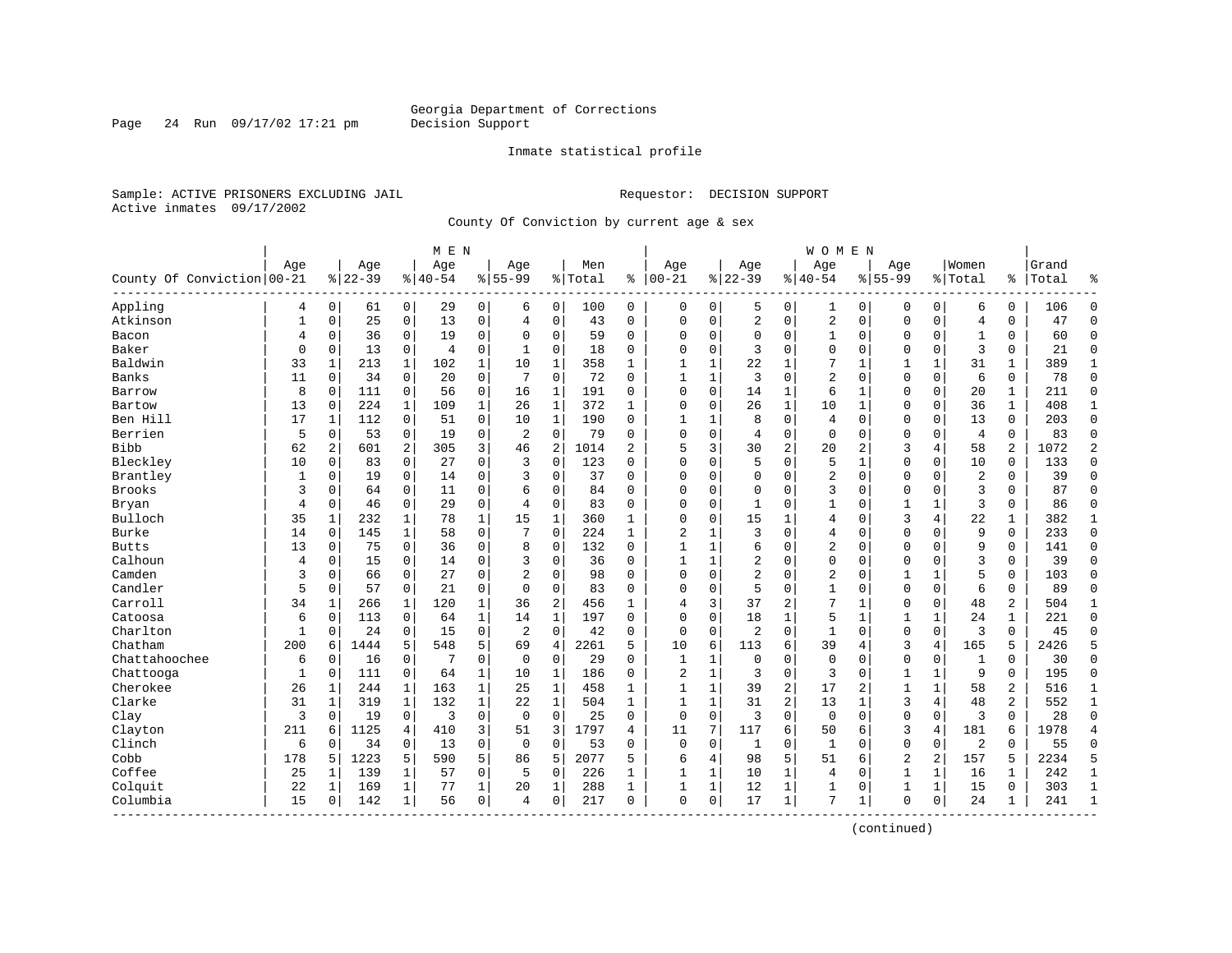# Georgia Department of Corrections<br>Decision Support

Page 25 Run 09/17/02 17:21 pm

Inmate statistical profile

Sample: ACTIVE PRISONERS EXCLUDING JAIL Requestor: DECISION SUPPORT Active inmates 09/17/2002

County Of Conviction by current age & sex (continued)

|                            |                |                |           |              | M E N          |                |                |                |           |                |                |                |             |                | WOMEN          |                |                |                |                |                |       |                |
|----------------------------|----------------|----------------|-----------|--------------|----------------|----------------|----------------|----------------|-----------|----------------|----------------|----------------|-------------|----------------|----------------|----------------|----------------|----------------|----------------|----------------|-------|----------------|
|                            | Age            |                | Age       |              | Age            |                | Age            |                | Men       |                | Age            |                | Age         |                | Age            |                | Age            |                | Women          |                | Grand |                |
| County Of Conviction 00-21 |                |                | $8 22-39$ |              | $8140 - 54$    |                | $8155 - 99$    |                | %   Total | ႜ              | $ 00 - 21$     |                | $8 22-39$   |                | $8 40-54$      |                | $8155 - 99$    |                | % Total        | ៖              | Total | ిక             |
| ${\tt Cook}$               | 4              | 0              | 87        | 0            | 40             | 0              | 7              | 0              | 138       | 0              | $\Omega$       | 0              | 4           | 0              | 6              | 1              | 0              | $\mathbf 0$    | 10             | $\Omega$       | 148   | 0              |
| Coweta                     | 35             | 1              | 280       | $\mathbf{1}$ | 97             | 1              | 16             | 1              | 428       | 1              | $\Omega$       | $\mathbf 0$    | 18          | 1              | 10             | 1              | $\Omega$       | $\mathbf 0$    | 28             | 1              | 456   | 1              |
| Crawford                   | $\mathbf 0$    | 0              | 15        | 0            | 1              | 0              | 0              | $\mathsf 0$    | 16        | $\mathbf 0$    | $\Omega$       | $\Omega$       | $\mathbf 0$ | 0              | $\Omega$       | $\mathbf 0$    | 0              | $\mathbf 0$    | $\mathbf 0$    | 0              | 16    | $\mathsf 0$    |
| Crisp                      | 20             | 1              | 157       | $\mathbf{1}$ | 69             | $\mathbf 1$    | 9              | 0              | 255       | 1              |                | $\mathbf{1}$   | 11          | 1              |                | $\mathbf 0$    |                | $\mathbf{1}$   | 14             | $\Omega$       | 269   | $\mathbf{1}$   |
| Dade                       | 4              | 0              | 51        | 0            | 43             | 0              | 11             | 1              | 109       | $\Omega$       | $\Omega$       | $\Omega$       | 0           | $\Omega$       | $\Omega$       | $\Omega$       | $\Omega$       | $\Omega$       | $\mathbf 0$    | $\Omega$       | 109   | $\mathbf 0$    |
| Dawson                     | $\overline{c}$ | 0              | 34        | $\Omega$     | 26             | $\mathbf 0$    | 4              | $\mathbf 0$    | 66        | $\Omega$       | $\Omega$       | $\Omega$       | 2           | $\Omega$       | $\mathbf{1}$   | $\Omega$       | $\Omega$       | $\Omega$       | 3              | $\Omega$       | 69    | $\mathbf 0$    |
| Decatur                    | 21             | 1              | 191       | $\mathbf{1}$ | 69             | 1              | 9              | $\mathbf 0$    | 290       | 1              | $\Omega$       | $\Omega$       | 16          | 1              | 6              | 1              | 0              | 0              | 22             |                | 312   | $\mathbf{1}$   |
| DeKalb                     | 264            | 8              | 1776      | 7            | 711            | 6              | 99             | 5              | 2850      | 6              | 15             | 9              | 76          | 4              | 38             | $\overline{4}$ | 5              | 6              | 134            | 4              | 2984  | 6              |
| Dodge                      | 12             | 0              | 113       | 0            | 62             | 1              | 6              | $\mathbf 0$    | 193       | $\Omega$       | $\Omega$       | $\Omega$       | 14          | 1              | 3              | $\Omega$       | $\Omega$       | $\Omega$       | 17             |                | 210   | $\mathbf 0$    |
| Dooly                      | 8              | $\mathbf 0$    | 75        | $\mathbf 0$  | 35             | $\mathbf 0$    | 1              | $\mathbf 0$    | 119       | $\mathbf 0$    | $\Omega$       | $\Omega$       | 3           | $\Omega$       | $\overline{2}$ | $\Omega$       | $\Omega$       | $\mathbf 0$    | 5              | $\Omega$       | 124   | $\mathbf 0$    |
| Dougherty                  | 55             | $\overline{2}$ | 639       | 2            | 256            | $\overline{2}$ | 35             | $\overline{2}$ | 985       | $\overline{2}$ | 2              | 1              | 39          | $\overline{c}$ | 22             | $\overline{2}$ | 2              | 2              | 65             | $\overline{c}$ | 1050  | $\overline{2}$ |
| Douglas                    | 54             | $\overline{2}$ | 453       | 2            | 190            | $\overline{a}$ | 28             | $\mathbf 1$    | 725       | 2              | 7              | 4              | 50          | 3              | 29             | 3              | 1              | $\mathbf{1}$   | 87             | 3              | 812   | $\overline{2}$ |
| Early                      | 4              | $\mathbf 0$    | 52        | 0            | 18             | 0              | 5              | $\mathbf 0$    | 79        | $\Omega$       | $\Omega$       | $\Omega$       | 3           | 0              | $\Omega$       | $\Omega$       | $\Omega$       | $\Omega$       | 3              | $\Omega$       | 82    | $\Omega$       |
| Echols                     | 1              | 0              | 6         | 0            | $\overline{2}$ | 0              | 1              | $\mathbf 0$    | 10        | $\mathbf 0$    | $\Omega$       | 0              | $\mathbf 0$ | 0              | $\Omega$       | 0              | $\Omega$       | $\mathbf 0$    | $\mathbf 0$    | $\Omega$       | 10    | $\mathbf 0$    |
| Effingham                  | 24             | 1              | 78        | $\mathbf 0$  | 32             | 0              | 4              | $\mathbf 0$    | 138       | $\mathbf 0$    | $\Omega$       | 0              | 6           | 0              | 3              | 0              |                | 1              | 10             | 0              | 148   | $\mathbf 0$    |
| Elbert                     | 7              | $\mathbf 0$    | 93        | $\mathbf 0$  | 50             | $\mathbf 0$    | 9              | $\mathbf 0$    | 159       | 0              | $\Omega$       | $\Omega$       | 13          | 1              |                | $\Omega$       | $\Omega$       | $\mathbf 0$    | 14             | $\Omega$       | 173   | $\mathbf 0$    |
| Emanuel                    | 11             | $\mathbf 0$    | 110       | $\mathbf 0$  | 37             | $\mathbf 0$    | 5              | $\mathbf 0$    | 163       | $\Omega$       | $\Omega$       | $\Omega$       | 6           | 0              |                | $\Omega$       | $\Omega$       | $\Omega$       | 7              | 0              | 170   | $\mathbf 0$    |
| Evans                      | $\overline{4}$ | $\mathbf 0$    | 54        | $\Omega$     | 14             | $\mathbf 0$    | $\overline{c}$ | $\mathbf 0$    | 74        | $\Omega$       | $\Omega$       | $\Omega$       | $\Omega$    | $\Omega$       | 1              | $\Omega$       | $\Omega$       | $\Omega$       | $\mathbf{1}$   | $\Omega$       | 75    | $\mathbf 0$    |
| Fannin                     | $\overline{4}$ | 0              | 64        | $\mathbf 0$  | 39             | $\mathbf 0$    | 9              | $\mathbf 0$    | 116       | $\mathbf 0$    | $\Omega$       | $\Omega$       | 6           | 0              | 4              | $\mathbf 0$    |                | $\mathbf{1}$   | 11             | $\Omega$       | 127   | $\mathbf 0$    |
| Fayette                    | 20             | 1              | 136       | $\mathbf{1}$ | 69             | $\mathbf 1$    | 19             | $\mathbf{1}$   | 244       | 1              |                |                | 7           | $\Omega$       | 7              | $\mathbf{1}$   | 1              | $\mathbf{1}$   | 16             | 1              | 260   | $\mathbf{1}$   |
| Floyd                      | 40             | 1              | 461       | 2            | 193            | $\overline{a}$ | 33             | $\overline{2}$ | 727       | 2              | 5              | 3              | 51          | 3              | 27             | 3              | 3              | 4              | 86             | 3              | 813   | $\overline{2}$ |
| Forsyth                    | 8              | 0              | 103       | $\mathbf 0$  | 51             | $\mathbf 0$    | 17             | $\mathbf{1}$   | 179       | $\mathbf 0$    | $\Omega$       | $\mathbf 0$    | 14          | 1              | 8              | 1              | 0              | 0              | 22             | 1              | 201   | $\mathbf 0$    |
| Franklin                   | 11             | 0              | 71        | $\mathbf 0$  | 37             | 0              | 8              | $\mathsf 0$    | 127       | 0              | $\Omega$       | $\Omega$       | 4           | 0              | 4              | $\mathsf 0$    | 0              | $\mathbf 0$    | 8              | $\Omega$       | 135   | $\mathsf 0$    |
| Fulton                     | 199            | 6              | 2216      | 8            | 1093           | 9              | 187            | 10             | 3695      | 8              | 4              | 3              | 80          | 4              | 51             | 6              | 9              | 11             | 144            | 5              | 3839  | 8              |
| Gilmer                     | 10             | $\mathbf 0$    | 79        | $\Omega$     | 50             | 0              | 17             | 1              | 156       | $\Omega$       | $\Omega$       | $\Omega$       | 6           | $\Omega$       | 5              | $\mathbf{1}$   |                | 1              | 12             | $\Omega$       | 168   | 0              |
| Glascock                   | 3              | 0              | 4         | 0            | $\overline{2}$ | 0              | 1              | 0              | 10        | $\Omega$       | $\Omega$       | $\Omega$       | $\Omega$    | $\Omega$       | $\Omega$       | $\Omega$       | $\Omega$       | $\Omega$       | $\Omega$       | $\Omega$       | 10    | $\mathbf 0$    |
| Glynn                      | 35             | 1              | 302       | $\mathbf{1}$ | 145            | 1              | 27             | 1              | 509       | $\mathbf{1}$   | 2              | $\mathbf{1}$   | 18          | 1              | 6              | 1              |                | 1              | 27             | $\mathbf{1}$   | 536   | $\mathbf{1}$   |
| Gordon                     | 21             | 1              | 173       | $\mathbf{1}$ | 82             | $\mathbf 1$    | 17             | $\mathbf 1$    | 293       | $\mathbf{1}$   | $\overline{2}$ | $\mathbf{1}$   | 16          | 1              | 6              | $\mathbf{1}$   | $\Omega$       | $\Omega$       | 24             | 1              | 317   | $\mathbf{1}$   |
| Grady                      | 27             | $\mathbf{1}$   | 168       | $\mathbf{1}$ | 59             | $\mathbf 0$    | 9              | $\mathbf 0$    | 263       | $\mathbf{1}$   | $\Omega$       | $\mathbf 0$    | 18          | $\mathbf{1}$   | 3              | $\mathbf 0$    | 0              | $\mathbf 0$    | 21             | $\mathbf{1}$   | 284   | $\mathbf{1}$   |
| Greene                     | 16             | 0              | 74        | $\mathbf 0$  | 23             | $\mathbf 0$    | 3              | $\mathbf 0$    | 116       | $\mathbf 0$    | 1              | 1              | $\mathbf 0$ | 0              | 1              | $\mathbf 0$    | 1              | $\mathbf{1}$   | 3              | $\Omega$       | 119   | $\mathsf 0$    |
| Gwinnett                   | 120            | 4              | 716       | 3            | 337            | 3              | 57             | 3              | 1230      | 3              | 7              | $\overline{4}$ | 68          | 3              | 44             | 5              |                | $\mathbf{1}$   | 120            | 4              | 1350  | 3              |
| Habersham                  | 3              | 0              | 50        | $\mathbf 0$  | 35             | $\mathbf 0$    | 3              | $\mathsf 0$    | 91        | 0              |                |                | 5           | 0              | $\Omega$       | 0              | 0              | $\mathbf 0$    | 6              | $\Omega$       | 97    | 0              |
| Hall                       | 50             | 1              | 342       | $\mathbf{1}$ | 207            | $\overline{a}$ | 41             | $\overline{2}$ | 640       | $\mathbf{1}$   | $\overline{2}$ | 1              | 36          | 2              | 14             | 2              | $\overline{2}$ | $\overline{a}$ | 54             | $\overline{c}$ | 694   | 1              |
| Hancock                    | $\overline{2}$ | $\Omega$       | 21        | $\Omega$     | 13             | $\Omega$       | 2              | $\mathbf 0$    | 38        | $\Omega$       | $\Omega$       | $\Omega$       | 1           | 0              | 1              | $\Omega$       | $\Omega$       | $\Omega$       | $\overline{2}$ | $\Omega$       | 40    | $\Omega$       |
| Haralson<br>------------   | 11             | $\mathbf 0$    | 52        | 0            | 32             | $\mathbf 0$    | 6              | $\mathbf 0$    | 101       | 0              | 0              | $\mathbf 0$    | 3           | 0              | $\overline{2}$ | 0              | $\Omega$       | 0              | 5              | 0              | 106   | $\Omega$       |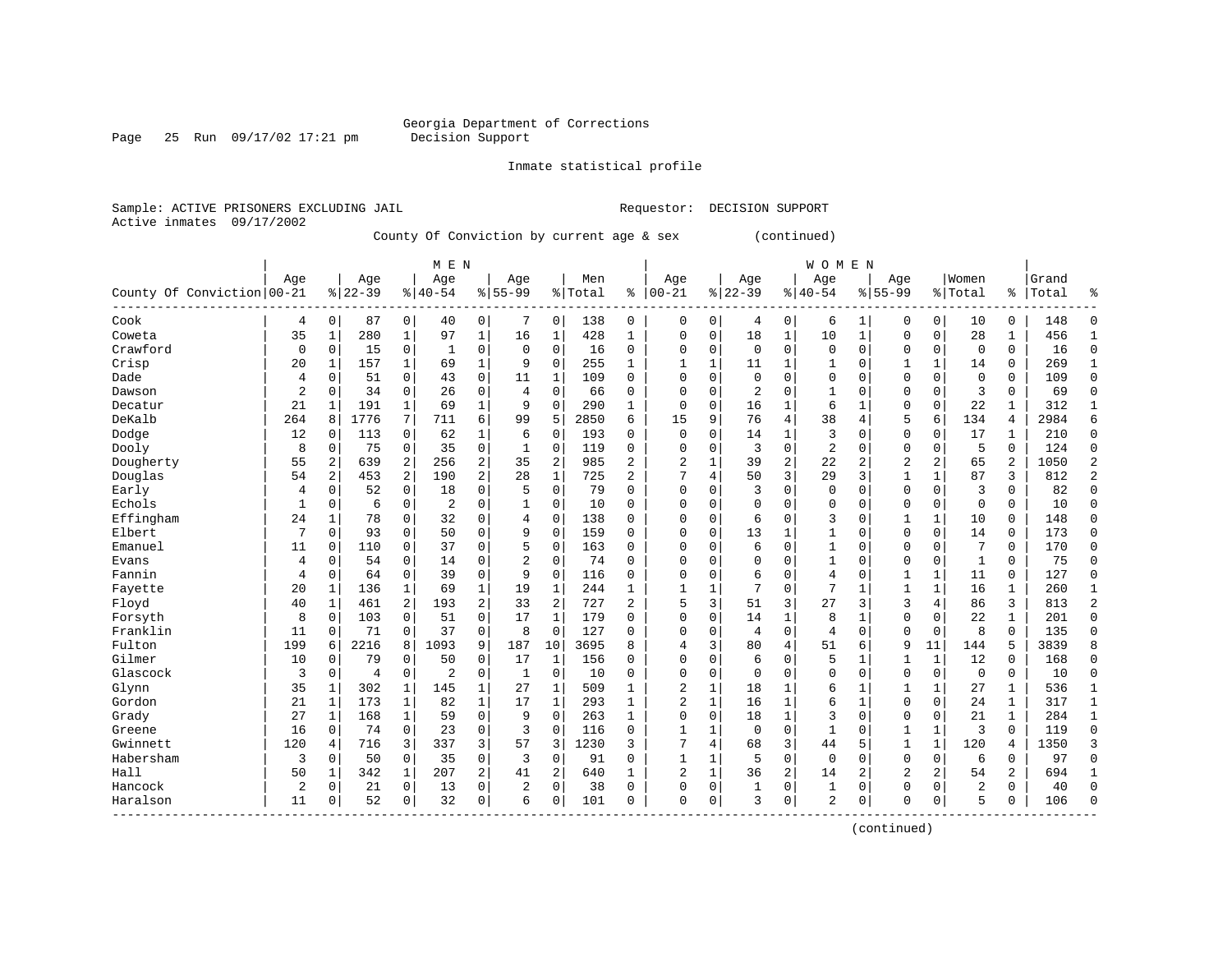Page 26 Run  $09/17/02$  17:21 pm

Inmate statistical profile

Active inmates 09/17/2002

Sample: ACTIVE PRISONERS EXCLUDING JAIL **Requestor: DECISION SUPPORT** 

County Of Conviction by current age & sex (continued)

|                            |                |          |           |              | M E N     |              |                |              |         |              |                |          |                |          | WOMEN          |                |                |                |                |               |       |                |
|----------------------------|----------------|----------|-----------|--------------|-----------|--------------|----------------|--------------|---------|--------------|----------------|----------|----------------|----------|----------------|----------------|----------------|----------------|----------------|---------------|-------|----------------|
|                            | Age            |          | Age       |              | Age       |              | Age            |              | Men     |              | Age            |          | Age            |          | Age            |                | Age            |                | Women          |               | Grand |                |
| County Of Conviction 00-21 |                |          | $8 22-39$ |              | $8 40-54$ |              | $8155 - 99$    |              | % Total | ႜ            | $ 00-21$       |          | $ 22-39$       |          | $8 40-54$      |                | $8155 - 99$    |                | % Total        | $\frac{1}{6}$ | Total | န္             |
| Harris                     | 7              | 0        | 70        | 0            | 30        | 0            | 2              | 0            | 109     | 0            | 1              | 1        |                | 0        | 0              | 0              | $\Omega$       | $\mathbf 0$    | 2              | 0             | 111   | $\Omega$       |
| Hart                       | 5              | 0        | 67        | $\mathbf 0$  | 23        | 0            | 3              | $\mathbf 0$  | 98      | $\Omega$     | $\Omega$       | 0        | $\overline{2}$ | 0        | 2              | $\mathbf 0$    | $\Omega$       | $\mathbf 0$    | $\overline{4}$ | 0             | 102   | $\Omega$       |
| Heard                      | 3              | 0        | 20        | $\mathbf 0$  | 14        | 0            | 8              | $\mathbf 0$  | 45      | 0            | 1              | 1        | $\mathbf 0$    | $\Omega$ | $\Omega$       | $\Omega$       | $\Omega$       | $\mathbf 0$    | 1              | 0             | 46    | $\Omega$       |
| Henry                      | 27             | 1        | 231       | $\mathbf{1}$ | 94        | $\mathbf 1$  | 19             | $\mathbf 1$  | 371     | 1            | 3              | 2        | 18             | 1        | 5              | 1              | 1              | 1              | 27             | 1             | 398   | $\mathbf{1}$   |
| Houston                    | 45             | 1        | 301       | $\mathbf{1}$ | 155       | $\mathbf{1}$ |                | $\mathbf 0$  | 508     | 1            | $\overline{2}$ | 1        | 21             | 1        | 16             | $\overline{a}$ | $\overline{2}$ | $\overline{a}$ | 41             | 1             | 549   | $\mathbf{1}$   |
| Irwin                      | 10             | 0        | 52        | $\mathbf 0$  | 25        | 0            | 5              | 0            | 92      | $\Omega$     | $\mathbf{1}$   | 1        | $\mathbf{1}$   | 0        | $\mathbf{1}$   | $\Omega$       | $\Omega$       | 0              | $\overline{3}$ | $\Omega$      | 95    | $\Omega$       |
| Jackson                    | 8              | 0        | 114       | $\mathbf 0$  | 72        | $\mathbf{1}$ | 10             | 1            | 204     | $\Omega$     | $\Omega$       | 0        | 12             | 1        | 3              | $\Omega$       | $\mathbf 0$    | 0              | 15             | 0             | 219   | $\Omega$       |
| Jasper                     | 6              | 0        | 34        | 0            | 15        | 0            | 2              | $\Omega$     | 57      | 0            | $\Omega$       | 0        | $\mathbf 0$    | $\Omega$ | 1              | $\Omega$       | $\Omega$       | $\Omega$       | $\mathbf{1}$   | 0             | 58    | $\Omega$       |
| Jeff Davis                 | 6              | 0        | 43        | 0            | 23        | 0            | 3              | $\Omega$     | 75      | 0            |                | 1        | 3              | $\Omega$ | 4              | $\Omega$       | $\Omega$       | 0              | 8              | 0             | 83    | $\Omega$       |
| Jefferson                  | 11             | $\Omega$ | 75        | $\Omega$     | 23        | 0            | 6              | $\Omega$     | 115     | 0            | $\Omega$       | O        |                | U        | 1              | $\Omega$       | $\Omega$       | O              | 3              | $\Omega$      | 118   | ∩              |
| Jenkins                    | 10             | 0        | 63        | $\Omega$     | 25        | $\Omega$     | $\overline{c}$ | $\Omega$     | 100     | 0            | $\Omega$       | O        | $\overline{c}$ | O        | $\overline{2}$ | $\Omega$       | $\Omega$       | $\Omega$       | 4              | $\Omega$      | 104   |                |
| Johnson                    | 3              | 0        | 39        | $\Omega$     | 12        | $\Omega$     | 3              | $\Omega$     | 57      | $\Omega$     | 0              | O        | 3              | $\Omega$ | 1              | $\Omega$       | $\Omega$       | $\Omega$       | 4              | 0             | 61    |                |
| Jones                      | 8              | 0        | 76        | $\Omega$     | 29        | $\Omega$     | 4              | $\mathbf 0$  | 117     | $\Omega$     |                | 1        | 3              | $\Omega$ | $\Omega$       | $\Omega$       | $\Omega$       | $\Omega$       | 4              | 0             | 121   | O              |
| Lamar                      | 2              | 0        | 59        | $\Omega$     | 35        | 0            | 6              | $\mathbf 0$  | 102     | $\Omega$     | $\Omega$       | 0        | $\overline{2}$ | 0        | 4              | $\Omega$       | $\Omega$       | $\Omega$       | 6              | 0             | 108   | $\Omega$       |
| Lanier                     | 4              | 0        | 33        | 0            | 6         | 0            | 6              | $\Omega$     | 49      | $\Omega$     | $\Omega$       | 0        | $\mathbf 1$    | $\Omega$ | 1              | $\Omega$       | $\Omega$       | 0              | $\overline{2}$ | $\Omega$      | 51    | $\Omega$       |
| Laurens                    | 16             | 0        | 158       | 1            | 74        | 1            | 7              | $\Omega$     | 255     | 1            | $\Omega$       | 0        | 10             | 1        | 8              | 1              | 1              | $\mathbf{1}$   | 19             | 1             | 274   | $\mathbf{1}$   |
| Lee                        | 1              | 0        | 27        | $\mathbf 0$  | 13        | 0            | 3              | $\Omega$     | 44      | $\Omega$     | $\mathbf{1}$   | 1        | $\mathbf{1}$   | $\Omega$ | 0              | $\mathbf 0$    | $\Omega$       | $\mathbf 0$    | 2              | 0             | 46    | $\Omega$       |
| Liberty                    | 26             | 1        | 163       | 1            | 47        | 0            | 10             | 1            | 246     | $\mathbf{1}$ | $\Omega$       | O        |                | $\Omega$ | 4              | $\Omega$       | 1              | $\mathbf{1}$   | 12             | 0             | 258   | $\mathbf{1}$   |
| Lincoln                    | $\overline{2}$ | $\Omega$ | 23        | $\Omega$     | 11        | 0            | 3              | $\Omega$     | 39      | $\Omega$     | $\Omega$       | O        | $\Omega$       | $\Omega$ |                | $\Omega$       | $\Omega$       | $\Omega$       | $\mathbf{1}$   | O             | 40    | $\Omega$       |
| Long                       | 11             | $\Omega$ | 43        | $\Omega$     | 15        | 0            | $\overline{c}$ | $\Omega$     | 71      | $\Omega$     | $\Omega$       | O        | 4              | $\Omega$ | $\mathbf 0$    | $\Omega$       | $\Omega$       | $\Omega$       | $\overline{4}$ | $\Omega$      | 75    | $\Omega$       |
| Lowndes                    | 42             | 1        | 345       | 1            | 151       | 1            | 15             | 1            | 553     | $\mathbf{1}$ | $\Omega$       | 0        | 22             | 1        | 12             | 1              | 1              | 1              | 35             | 1             | 588   |                |
| Lumpkin                    | 1              | 0        | 34        | $\mathbf 0$  | 21        | 0            | 8              | $\Omega$     | 64      | $\Omega$     | 0              | $\Omega$ | 3              | 0        | 2              | $\mathbf 0$    | 0              | $\mathbf 0$    | 5              | 0             | 69    | ∩              |
| Macon                      | б              | 0        | 39        | $\mathbf 0$  | 16        | 0            | 4              | $\mathbf 0$  | 65      | 0            | $\Omega$       | 0        | $\Omega$       | $\Omega$ | 3              | 0              | 1              | $\mathbf 1$    | 4              | 0             | 69    | $\Omega$       |
| Madison                    | 9              | 0        | 70        | $\mathbf 0$  | 26        | 0            | 9              | $\mathbf 0$  | 114     | $\Omega$     | $\Omega$       | O        | 6              | $\Omega$ | $\mathbf{1}$   | $\Omega$       | $\Omega$       | $\Omega$       | 7              | 0             | 121   | $\Omega$       |
| Marion                     | 3              | 0        | 21        | $\mathbf 0$  | 15        | 0            | $\overline{2}$ | 0            | 41      | $\Omega$     | $\Omega$       | 0        | $\mathbf 0$    | $\Omega$ | 1              | $\Omega$       | 1              | 1              | 2              | 0             | 43    | $\Omega$       |
| McDuffie                   | 8              | 0        | 110       | 0            | 46        | 0            | 11             | $\mathbf{1}$ | 175     | 0            | 2              |          |                | $\Omega$ | 1              | $\Omega$       | 0              | 0              | 4              | 0             | 179   | $\Omega$       |
| McIntosh                   | 6              | 0        | 43        | 0            | 28        | 0            | $\overline{2}$ | $\mathbf 0$  | 79      | $\Omega$     | $\Omega$       | 0        | $\mathbf 0$    | $\Omega$ | 0              | $\Omega$       | $\Omega$       | 0              | $\mathbf 0$    | 0             | 79    | $\Omega$       |
| Meriwether                 | 14             | 0        | 128       | 0            | 50        | 0            | 11             | $\mathbf{1}$ | 203     | $\Omega$     | 2              | 1        | 12             | 1        | 3              | $\Omega$       | $\overline{2}$ | $\overline{a}$ | 19             | 1             | 222   | ∩              |
| Miller                     | $\overline{2}$ | 0        | 18        | 0            | 8         | 0            | $\Omega$       | $\Omega$     | 28      | $\Omega$     | $\Omega$       | 0        | $\overline{2}$ | $\Omega$ | $\Omega$       | $\Omega$       | $\Omega$       | 0              | $\overline{2}$ | $\Omega$      | 30    |                |
| Mitchell                   | 15             | 0        | 144       | 1            | 53        | 0            | 5              | $\mathbf 0$  | 217     | $\Omega$     | 2              | 1        | 10             | 1        | 4              | $\Omega$       | $\Omega$       | $\mathbf 0$    | 16             | 1             | 233   | $\Omega$       |
| Monroe                     | 15             | 0        | 64        | $\mathbf 0$  | 54        | 0            | 8              | $\mathbf 0$  | 141     | 0            | 0              | 0        | 4              | 0        | $\overline{2}$ | $\mathbf 0$    | 0              | 0              | 6              | 0             | 147   | $\Omega$       |
| Montgomery                 | 5              | 0        | 29        | $\mathbf 0$  | 9         | 0            |                | $\mathbf 0$  | 44      | 0            | $\Omega$       | 0        | $\mathbf 0$    | $\Omega$ | $\overline{2}$ | 0              | $\Omega$       | 0              | $\overline{2}$ | 0             | 46    | $\Omega$       |
| Morgan                     | 11             | 0        | 75        | $\Omega$     | 22        | 0            | 6              | $\Omega$     | 114     | $\Omega$     | $\mathbf{1}$   | 1        | 7              | 0        | 1              | $\Omega$       | $\Omega$       | $\Omega$       | 9              | $\Omega$      | 123   | ∩              |
| Murray                     | 8              | 0        | 79        | $\Omega$     | 47        | 0            | 12             | 1            | 146     | 0            | $\Omega$       | 0        | 9              | $\Omega$ | 1              | $\Omega$       | $\Omega$       | $\Omega$       | 10             | 0             | 156   | ∩              |
| Muscogee                   | 149            | 4        | 926       | 3            | 448       | 4            | 59             | 3            | 1582    | 4            | 6              | 4        | 64             | 3        | 30             | 3              | 3              | 4              | 103            | 3             | 1685  | $\overline{4}$ |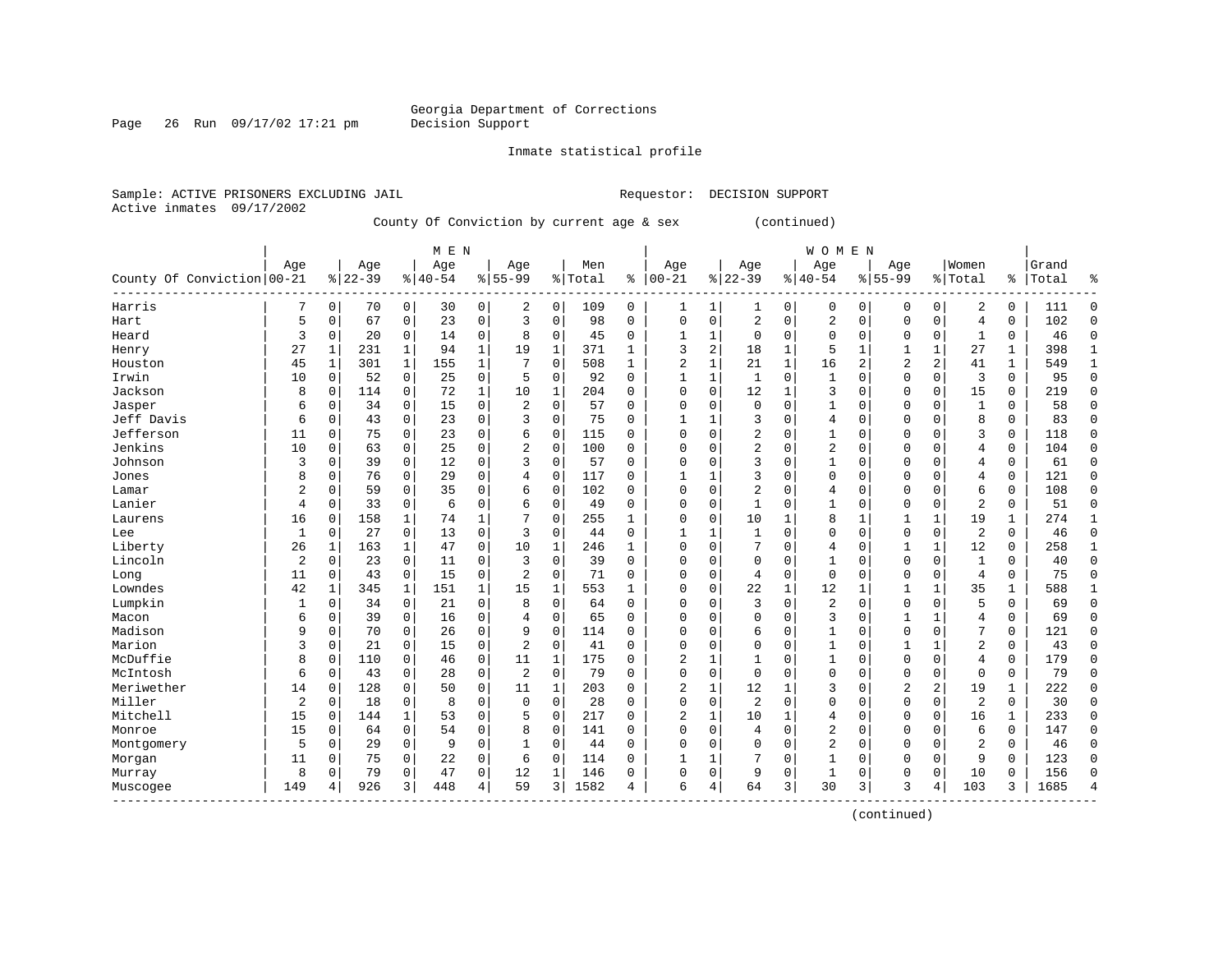Page 27 Run  $09/17/02$  17:21 pm

Inmate statistical profile

Active inmates 09/17/2002

Sample: ACTIVE PRISONERS EXCLUDING JAIL **Requestor: DECISION SUPPORT** 

County Of Conviction by current age & sex (continued)

|                            |                |              |           |             | M E N          |                |                |              |         |                |                |   |                |              | <b>WOMEN</b>   |              |                |              |                |               |       |                |
|----------------------------|----------------|--------------|-----------|-------------|----------------|----------------|----------------|--------------|---------|----------------|----------------|---|----------------|--------------|----------------|--------------|----------------|--------------|----------------|---------------|-------|----------------|
|                            | Age            |              | Age       |             | Age            |                | Age            |              | Men     |                | Age            |   | Age            |              | Age            |              | Age            |              | Women          |               | Grand |                |
| County Of Conviction 00-21 |                |              | $8 22-39$ |             | $8 40-54$      |                | $8155 - 99$    |              | % Total | ి              | $ 00 - 21$     | % | $22 - 39$      |              | $8 40-54$      |              | $8155 - 99$    |              | % Total        | $\frac{1}{6}$ | Total | ႜ              |
| Newton                     | 18             | $\mathbf{1}$ | 237       | $\mathbf 1$ | 105            | 1              | 17             | 1            | 377     | 1              | 1              | 1 | 16             | 1            | 7              | 1            | 2              | 2            | 26             | 1             | 403   | -1             |
| Oconee                     | $\overline{c}$ | $\Omega$     | 33        | $\mathbf 0$ | 11             | $\mathbf 0$    | 2              | $\mathbf 0$  | 48      | $\Omega$       | $\mathbf{1}$   | 1 | $\Omega$       | $\Omega$     | $\mathbf{1}$   | $\Omega$     | $\Omega$       | $\mathbf 0$  | $\overline{2}$ | $\Omega$      | 50    | $\Omega$       |
| Oglethorpe                 | 4              | 0            | 31        | 0           | 17             | $\mathbf 0$    | $\overline{2}$ | 0            | 54      | 0              | $\Omega$       | 0 | $\mathbf{1}$   | $\Omega$     | 0              | $\mathbf 0$  | $\Omega$       | 0            | 1              | 0             | 55    | $\Omega$       |
| Paulding                   | 18             | 1            | 75        | 0           | 63             | $\mathbf 1$    | 9              | $\mathbf 0$  | 165     | 0              |                | 1 | 11             | 1            | 3              | $\mathbf 0$  |                | 1            | 16             | 1             | 181   | $\Omega$       |
| Peach                      | 4              | $\mathbf 0$  | 53        | 0           | 36             | 0              | $\mathbf{1}$   | $\mathbf 0$  | 94      | 0              | $\mathbf{1}$   | 1 | $\mathbf{1}$   | $\Omega$     |                | $\Omega$     | $\Omega$       | 0            | 3              | 0             | 97    | $\Omega$       |
| Pickens                    | 6              | $\mathbf 0$  | 54        | $\mathbf 0$ | 30             | 0              | 6              | $\mathbf 0$  | 96      | $\Omega$       | $\Omega$       | 0 | 1              | $\Omega$     | 3              | $\Omega$     | $\Omega$       | $\Omega$     | $\overline{4}$ | 0             | 100   | $\Omega$       |
| Pierce                     | 3              | 0            | 30        | $\mathbf 0$ | 22             | $\mathbf 0$    | $\overline{2}$ | $\mathbf 0$  | 57      | 0              | $\Omega$       | 0 | $\Omega$       | $\Omega$     | $\Omega$       | $\mathbf 0$  | $\Omega$       | 0            | $\Omega$       | 0             | 57    | $\Omega$       |
| Pike                       | 4              | 0            | 15        | $\mathbf 0$ | 11             | 0              | 5              | 0            | 35      | $\Omega$       | 0              | 0 | $\Omega$       | 0            | 3              | $\Omega$     | $\Omega$       | $\Omega$     | 3              | 0             | 38    | $\Omega$       |
| Polk                       | 9              | $\Omega$     | 97        | $\mathbf 0$ | 45             | 0              | 9              | $\mathbf 0$  | 160     | 0              | 0              | 0 | 5              | 0            | 0              | 0            | $\Omega$       | $\Omega$     | 5              | 0             | 165   | $\Omega$       |
| Pulaski                    | 15             | $\Omega$     | 62        | 0           | 23             | $\mathbf 0$    | 3              | $\mathbf 0$  | 103     | 0              | Ω              | O | 9              | $\Omega$     | 0              | $\Omega$     | $\mathbf{1}$   | 1            | 10             | 0             | 113   | $\Omega$       |
| Putnam                     | 10             | $\Omega$     | 83        | $\Omega$    | 36             | $\mathbf 0$    | 7              | $\mathbf 0$  | 136     | $\Omega$       | O              | O | $\overline{2}$ | $\Omega$     | 3              | $\Omega$     | $\Omega$       | $\Omega$     | 5              | $\Omega$      | 141   | $\Omega$       |
| Ouitman                    | 1              | $\Omega$     | 10        | $\mathbf 0$ | $\mathbf 0$    | $\mathbf 0$    | $\Omega$       | $\mathbf 0$  | 11      | $\Omega$       | O              | 0 | $\Omega$       | $\Omega$     | $\mathbf{1}$   | $\Omega$     | $\Omega$       | $\Omega$     | $\mathbf{1}$   | 0             | 12    | $\Omega$       |
| Rabun                      | 6              | 0            | 35        | $\mathbf 0$ | 18             | 0              | 3              | $\mathbf 0$  | 62      | 0              | 0              | 0 |                | 0            | 0              | $\Omega$     | $\Omega$       | $\Omega$     | $\mathbf{1}$   | 0             | 63    | $\Omega$       |
| Randolph                   | 6              | $\mathbf 0$  | 48        | $\mathbf 0$ | 15             | 0              | $\overline{4}$ | $\mathbf 0$  | 73      | 0              | 0              | 0 | $\overline{2}$ | 0            | 3              | 0            | $\Omega$       | 0            | 5              | 0             | 78    | $\Omega$       |
| Richmond                   | 160            | 5            | 1092      | 4           | 481            | $\overline{4}$ | 72             | 4            | 1805    | 4              | 8              | 5 | 98             | 5            | 48             | 5            | $\overline{2}$ | 2            | 156            | 5             | 1961  | $\overline{4}$ |
| Rockdale                   | 26             | 1            | 168       | 1           | 92             | $\mathbf{1}$   | 15             | 1            | 301     | $\mathbf{1}$   | $\mathbf{1}$   | 1 | 13             | 1            | 7              | 1            | $\Omega$       | $\Omega$     | 21             | 1             | 322   | $\mathbf{1}$   |
| Schley                     | 1              | 0            | 18        | 0           | $\overline{2}$ | $\mathbf 0$    | $\mathbf 0$    | 0            | 21      | $\Omega$       | $\Omega$       | 0 | $\Omega$       | $\Omega$     | $\Omega$       | $\Omega$     | $\Omega$       | $\Omega$     | $\mathbf 0$    | 0             | 21    | $\Omega$       |
| Screven                    | 12             | 0            | 86        | $\mathbf 0$ | 27             | 0              | 4              | 0            | 129     | 0              | 2              |   | 9              | $\Omega$     | 1              | $\Omega$     | 1              | 1            | 13             | 0             | 142   | $\Omega$       |
| Seminole                   | 5              | 0            | 42        | 0           | 23             | 0              | 4              | $\mathbf 0$  | 74      | $\Omega$       | $\Omega$       | O | 3              | 0            | 2              | $\Omega$     | $\Omega$       | 0            | 5              | 0             | 79    | $\Omega$       |
| Spalding                   | 55             | 2            | 410       | 2           | 170            | $\mathbf 1$    | 26             | 1            | 661     | $\overline{a}$ | 3              | 2 | 32             | 2            | 17             | 2            | 1              | 1            | 53             | 2             | 714   | $\mathcal{D}$  |
| Stephens                   | 11             | $\Omega$     | 88        | $\mathbf 0$ | 47             | $\mathbf 0$    | 6              | $\mathbf 0$  | 152     | $\Omega$       | -1             | 1 | 4              | $\Omega$     | $\overline{4}$ | $\Omega$     | $\Omega$       | 0            | 9              | 0             | 161   | $\Omega$       |
| Stewart                    | 3              | $\mathbf 0$  | 23        | $\mathbf 0$ | 8              | $\mathbf 0$    | $\overline{2}$ | $\mathbf 0$  | 36      | 0              | $\Omega$       | 0 | 1              | $\Omega$     | 2              | $\mathbf 0$  | $\Omega$       | 0            | 3              | 0             | 39    | $\Omega$       |
| Sumter                     | 15             | 0            | 128       | $\mathbf 0$ | 59             | $\mathbf 0$    | 3              | $\mathbf 0$  | 205     | $\Omega$       | 0              | 0 | 10             |              | 3              | $\mathbf 0$  | $\Omega$       | $\Omega$     | 13             | 0             | 218   |                |
| Talbot                     | 5              | 0            | 21        | 0           | 10             | $\mathsf 0$    | $\Omega$       | $\mathbf 0$  | 36      | $\Omega$       | 0              | 0 | $\Omega$       | $\Omega$     | 2              | $\Omega$     | $\Omega$       | $\Omega$     | $\overline{a}$ | 0             | 38    | $\Omega$       |
| Taliaferro                 | $\Omega$       | 0            | 5         | $\mathbf 0$ | 3              | $\mathbf 0$    | 1              | $\mathbf 0$  | 9       | $\Omega$       | $\Omega$       | 0 | $\Omega$       | O            | 1              | $\Omega$     | $\Omega$       | $\Omega$     | $\mathbf{1}$   | 0             | 10    | $\Omega$       |
| Tattnall                   | 3              | 0            | 81        | $\mathbf 0$ | 30             | 0              | б              | 0            | 120     | $\Omega$       | $\Omega$       | 0 | 5              | $\Omega$     | 2              | $\Omega$     | $\Omega$       | $\Omega$     | 7              | 0             | 127   | $\Omega$       |
| Taylor                     | 7              | 0            | 55        | 0           | 23             | $\mathsf 0$    | $\overline{2}$ | 0            | 87      | 0              | 0              | 0 | 4              | $\Omega$     | 0              | $\Omega$     | $\Omega$       | $\Omega$     | $\overline{4}$ | 0             | 91    | $\Omega$       |
| Telfair                    | 8              | 0            | 81        | 0           | 38             | $\mathbf 0$    | $\overline{2}$ | $\mathbf 0$  | 129     | O              | 1              | 1 | 10             |              | 5              | 1            | $\Omega$       | 0            | 16             | 1             | 145   | $\Omega$       |
| Terrell                    | 4              | 0            | 68        | 0           | 14             | $\mathbf 0$    | 3              | $\mathbf 0$  | 89      | 0              | $\Omega$       | 0 | 4              | $\Omega$     | $\Omega$       | $\Omega$     | $\Omega$       | 0            | $\overline{4}$ | 0             | 93    | $\Omega$       |
| Thomas                     | 29             | 1            | 200       | 1           | 87             | $\mathbf{1}$   | 11             | 1            | 327     | $\mathbf{1}$   | $\Omega$       | 0 | 15             | 1            | 8              | 1            | $\Omega$       | 0            | 23             | $\mathbf{1}$  | 350   | 1              |
| Tift                       | 29             | 1            | 199       | 1           | 97             | $\mathbf{1}$   | 10             | $\mathbf{1}$ | 335     | $\mathbf{1}$   | 2              | 1 | 10             | $\mathbf{1}$ | 4              | $\Omega$     | 1              | $\mathbf{1}$ | 17             | 1             | 352   | 1              |
| Toombs                     | 31             | 1            | 181       | 1           | 65             | $\mathbf 1$    | 6              | $\mathbf 0$  | 283     | $\mathbf{1}$   | 2              | 1 | 19             | 1            | 6              | $\mathbf{1}$ | 1              | $\mathbf 1$  | 28             | 1             | 311   | $\mathbf{1}$   |
| Towns                      | 1              | 0            | 15        | 0           | 9              | 0              | 2              | 0            | 27      | $\Omega$       | 0              | 0 | 2              | 0            | 0              | $\mathbf 0$  | $\Omega$       | 0            | 2              | 0             | 29    | $\Omega$       |
| Treutlen                   | $\overline{a}$ | 0            | 19        | $\mathbf 0$ | 15             | $\mathsf 0$    | $\Omega$       | $\mathbf 0$  | 36      | 0              | 0              | 0 | $\mathbf{1}$   | 0            | $\mathbf{1}$   | 0            | $\Omega$       | 0            | $\overline{2}$ | 0             | 38    | $\Omega$       |
| Troup                      | 48             | $\mathbf 1$  | 406       | 2           | 154            | $\mathbf 1$    | 27             | 1            | 635     | 1              | $\overline{a}$ | 1 | 33             | 2            | 12             | 1            | $\Omega$       | 0            | 47             | 2             | 682   | $\mathbf{1}$   |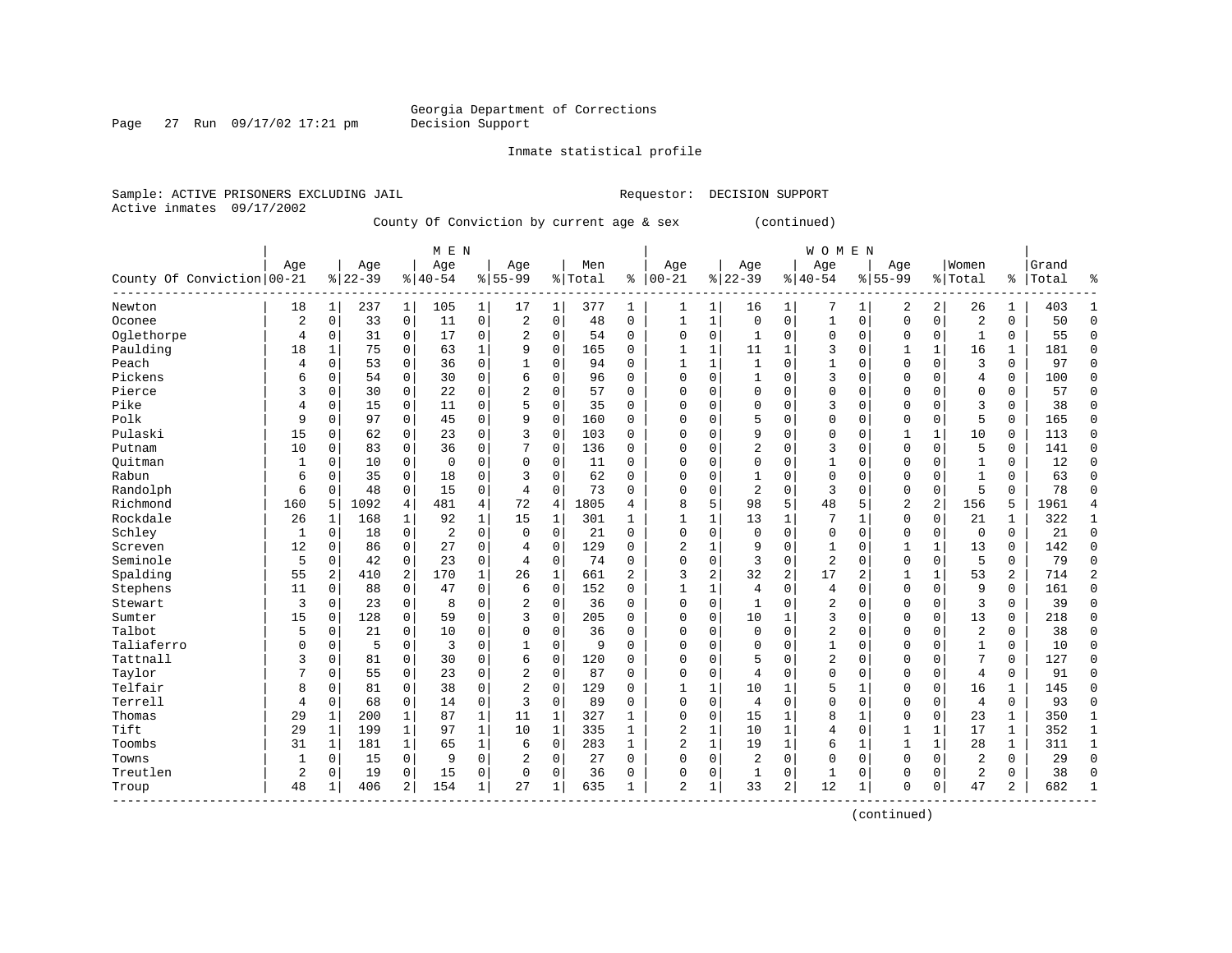Inmate statistical profile

Sample: ACTIVE PRISONERS EXCLUDING JAIL **Requestor: DECISION SUPPORT** Active inmates 09/17/2002

County Of Conviction by current age & sex (continued)

|                            |      |              | M E N                        |          |           |      |                |                |                    |          |              |          | <b>WOMEN</b>   |                |                |          |             |              |                         |          |           |                |
|----------------------------|------|--------------|------------------------------|----------|-----------|------|----------------|----------------|--------------------|----------|--------------|----------|----------------|----------------|----------------|----------|-------------|--------------|-------------------------|----------|-----------|----------------|
|                            | Age  |              | Age                          |          | Age       |      | Age            |                | Men                |          | Age          |          | Age            |                | Age            |          | Age         |              | Women                   |          | Grand     |                |
| County Of Conviction 00-21 |      |              | $ 22-39$                     |          | $8 40-54$ |      | $8 55-99$      |                | % Total            | ి        | $ 00 - 21$   |          | $ 22-39 $      |                | $ 40-54$       |          | $8155 - 99$ |              | % Total                 | ွေ       | Total     | ిక             |
| Turner                     | 6    | $\Omega$     | 52                           | 0        | 24        | 0    | 4              | 0              | 86                 | 0        | $\Omega$     | 0        | 1              | 0              | 1              | $\Omega$ | 0           | $\Omega$     | 2                       | 0        | 88        | $\Omega$       |
| Twiggs                     | 4    | O            | 20                           | 0        | 9         | 0    | 3              | 0              | 36                 | $\Omega$ | <sup>0</sup> | O        | $\Omega$       | 0              | $\mathbf 0$    | $\Omega$ | 0           | $\Omega$     | <sup>0</sup>            | 0        | 36        | $\Omega$       |
| Union                      | 5    | $\Omega$     | 24                           | $\Omega$ | 15        | 0    | 6              | $\Omega$       | 50                 | 0        |              |          | 4              | U              |                | n        | U           | $\Omega$     | 6                       | 0        | 56        | $\Omega$       |
| Upson                      | 19   |              | 102                          | $\Omega$ | 47        | 0    | 11             |                | 179                | U        |              | $\Omega$ | 8              | U              | 3              |          | U           | $\Omega$     | 11                      | $\Omega$ | 190       | $\Omega$       |
| Walker                     | 21   |              | 169                          |          | 85        |      | 19             |                | 294                |          | ∩            | $\Omega$ | 18             |                |                |          | 0           | $\Omega$     | 26                      |          | 320       |                |
| Walton                     | 11   | $\Omega$     | 166                          |          | 79        |      | 13             |                | 269                |          |              |          | 12             |                |                |          |             | $\mathbf{1}$ | 16                      |          | 285       |                |
| Ware                       | 22   |              | 251                          |          | 111       |      | 17             |                | 401                |          |              |          | 19             |                | 6              |          | U           | $\Omega$     | 26                      |          | 427       |                |
| Warren                     | 4    |              | 25                           | $\Omega$ | 16        | 0    | 2              | $\Omega$       | 47                 | $\Omega$ | $\cap$       |          | 1              |                |                |          | U           | $\Omega$     | $\overline{\mathbf{c}}$ | $\Omega$ | 49        | $\Omega$       |
| Washington                 | 11   | <sup>0</sup> | 65                           | $\Omega$ | 24        | 0    | 3              | $\Omega$       | 103                | 0        |              | U        | 5              | O              | $\overline{2}$ |          | U           |              |                         | $\Omega$ | 110       | $\Omega$       |
| Wayne                      | 11   |              | 84                           | $\Omega$ | 33        | 0    | 4              | $\Omega$       | 132                | 0        | ∩            | $\cap$   | 2              | O              |                |          |             |              | 4                       | $\Omega$ | 136       | $\Omega$       |
| Webster                    | U    |              | 10                           | $\Omega$ | 3         | O    | $\Omega$       | $\Omega$       | 13                 | 0        |              |          | $\Omega$       | O              | O              |          |             | $\Omega$     | <sup>0</sup>            | O        | 13        | $\Omega$       |
| Wheeler                    | 2    |              | 23                           | $\Omega$ | 16        | 0    |                | $\Omega$       | 45                 | 0        | <sup>0</sup> | U        | $\overline{2}$ | O              | $\Omega$       |          |             |              | 3                       | $\Omega$ | 48        | $\Omega$       |
| White                      | 7    | $\Omega$     | 34                           | $\Omega$ | 18        | 0    |                | $\Omega$       | 61                 | U        | ∩            |          | 4              | 0              | 2              |          | U           | $\Omega$     | 6                       | 0        | 67        | $\Omega$       |
| Whitfield                  | 40   |              | 375                          |          | 198       | 2    | 32             | $\overline{2}$ | 645                |          |              |          | 47             | $\overline{a}$ | 16             | 2        |             | $\mathbf{1}$ | 71                      | 2        | 716       | $\overline{a}$ |
| Wilcox                     |      | O            | 28                           | 0        | 12        | 0    | $\overline{4}$ | $\Omega$       | 46                 | $\Omega$ |              |          |                | O              | $\Omega$       | $\cap$   | $\Omega$    | $\Omega$     | $\overline{4}$          | $\Omega$ | 50        | 0              |
| Wilkes                     |      | $\Omega$     | 50                           | 0        | 18        | 0    | 2              | $\Omega$       | 77                 | 0        | $\Omega$     | $\Omega$ | 4              | 0              | 2              |          | 0           | $\Omega$     | 6                       | O        | 83        | 0              |
| Wilkinson                  | 4    | 0            | 27                           | $\Omega$ | 11        | 0    | $\overline{a}$ | $\Omega$       | 44                 | 0        | $\Omega$     | $\Omega$ | 3              | 0              | $\Omega$       | $\Omega$ | 0           | $\Omega$     | 3                       | $\Omega$ | 47        | $\Omega$       |
| Worth                      | 6    |              | 85                           | $\Omega$ | 45        | 0    | 7              | $\Omega$       | 143                | 0        | $\Omega$     | 0        | 5              | 0              |                | $\Omega$ | U           | $\Omega$     | 6                       |          | 149       | $\Omega$       |
| Total reported             |      |              | 3373 100 26624 100 11965 100 |          |           |      |                |                | 1901 100 43863 100 |          | 160 100      |          | 1944 100       |                | 897 100        |          |             | 82 100       | 3083 100                |          | 46946 100 |                |
| Percent reported           |      | 99.6         |                              | 99.8     |           | 99.7 |                | 99.8           |                    | 99.7     |              | 97.0     |                | 98.3           |                | 99.4     |             | 100.0        |                         | 98.6     |           | 99.7           |
| Not reported               | 14   |              | 62                           |          | 33        |      | 4              |                | 113                |          | 5            |          | 33             |                | 5              |          | $\Omega$    |              | 43                      |          | 156       |                |
| Total                      | 3387 |              | 26686                        |          | 11998     |      | 1905           |                | 43976              |          | 165          |          | 1977           |                | 902            |          | 82          |              | 3126                    |          | 47102     |                |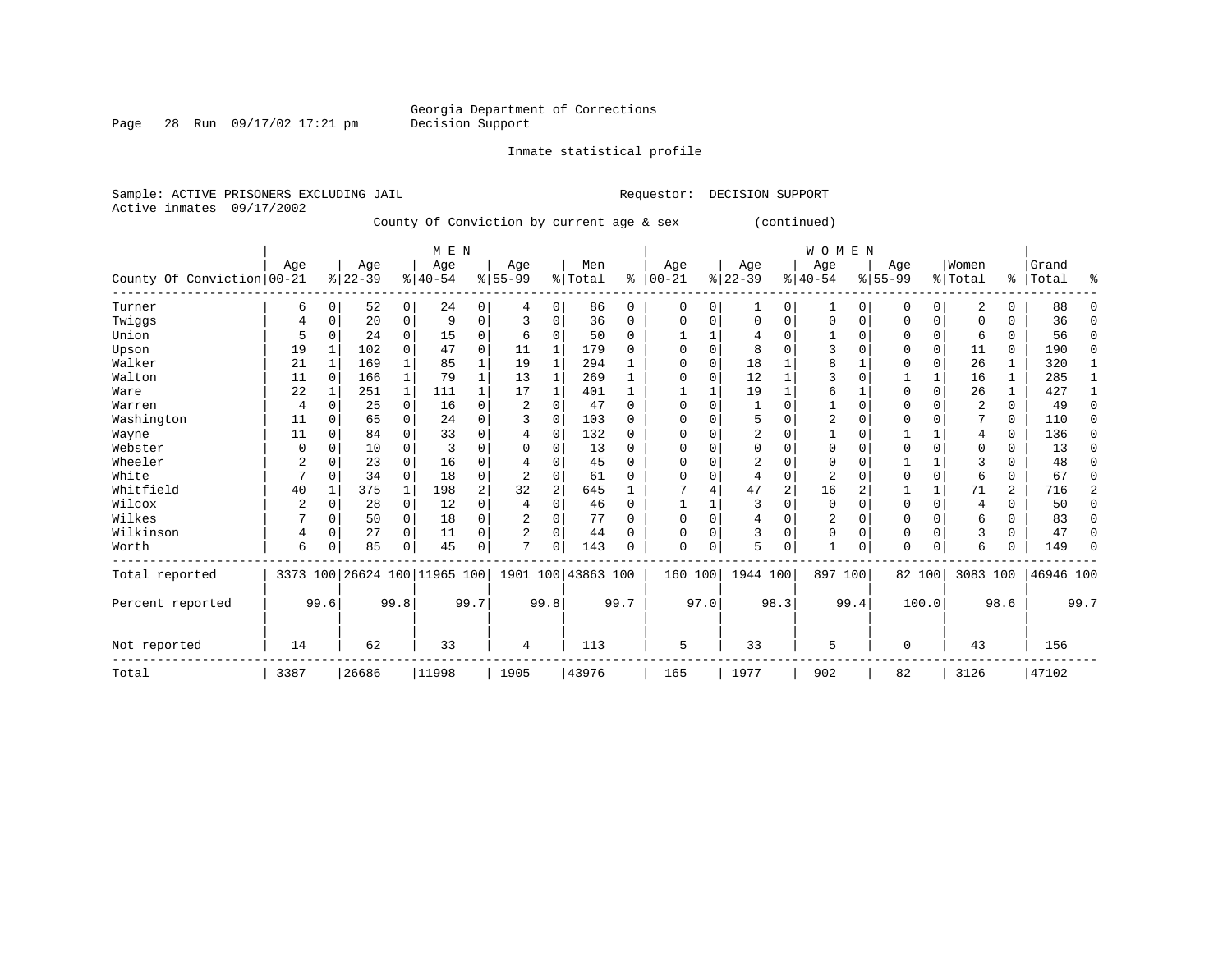Page 29 Run 09/17/02 17:21 pm

#### Inmate statistical profile

Sample: ACTIVE PRISONERS EXCLUDING JAIL **Requestor: DECISION SUPPORT** Active inmates 09/17/2002

Circ Of Conviction by current age & sex

|                    |                  |                |                  |                | M E N            |                |                    |                |                |                |                   |              |                  |                | W O M E N          |                |                    |                         |                  |                |                |                |
|--------------------|------------------|----------------|------------------|----------------|------------------|----------------|--------------------|----------------|----------------|----------------|-------------------|--------------|------------------|----------------|--------------------|----------------|--------------------|-------------------------|------------------|----------------|----------------|----------------|
| Circ Of Conviction | Age<br>$00 - 21$ |                | Age<br>$8 22-39$ |                | Age<br>$8 40-54$ |                | Aqe<br>$8155 - 99$ |                | Men<br>% Total | ి              | Aqe<br>$ 00 - 21$ |              | Aqe<br>$8 22-39$ |                | Aqe<br>$8140 - 54$ |                | Aqe<br>$8155 - 99$ |                         | Women<br>% Total | ‱              | Grand<br>Total | °              |
| Alapaha            | 20               | $\mathbf 1$    | 232              | $\mathbf{1}$   | 91               | 1              | 19                 | 1              | 362            | 1              | 0                 | $\mathbf 0$  | 12               | 1              | 10                 | 1              | $\Omega$           | $\mathbf 0$             | 22               | 1              | 384            | $\mathbf{1}$   |
| Alcovy             | 29               | $\mathbf{1}$   | 403              | 2              | 184              | $\overline{2}$ | 30                 | $\overline{2}$ | 646            | $\mathbf{1}$   | $\mathbf{1}$      | $\mathbf{1}$ | 28               | $\mathbf 1$    | 10                 | $\mathbf{1}$   | 3                  | 4                       | 42               | $\mathbf{1}$   | 688            | $\mathbf{1}$   |
| Atlanta            | 199              | 6              | 2216             | 8              | 1093             | 9              | 187                | 10             | 3695           | 8              | 4                 | 3            | 80               | $\overline{4}$ | 51                 | 6              | 9                  | 11                      | 144              | 5              | 3839           | 8              |
| Atlantic           | 54               | 2              | 430              | 2              | 163              | 1              | 26                 | 1              | 673            | 2              | $\mathbf 0$       | $\mathbf 0$  | 17               | $\mathbf{1}$   | 8                  | 1              | $\overline{2}$     | 2                       | 27               | 1              | 700            | $\mathbf{1}$   |
| Augusta            | 189              | 6              | 1379             | 5              | 595              | 5              | 83                 | $\overline{4}$ | 2246           | 5              | 10                | 6            | 118              | 6              | 59                 | 7              | $\overline{2}$     | 2                       | 189              | 6              | 2435           | 5              |
| Blue Ridge         | 26               | 1              | 244              | 1              | 163              | $\mathbf{1}$   | 25                 | $\mathbf{1}$   | 458            | 1              | 1                 | 1            | 39               | $\overline{2}$ | 17                 | 2              | $\mathbf{1}$       | 1                       | 58               | $\overline{2}$ | 516            | $\mathbf{1}$   |
| Brunswick          | 59               | 2              | 556              | 2              | 257              | 2              | 42                 | $\overline{2}$ | 914            | $\overline{a}$ | 3                 | 2            | 30               | $\overline{c}$ | 14                 | 2              | 3                  | 4                       | 50               | $\overline{a}$ | 964            | $\overline{2}$ |
| Chattahoochee      | 177              | 5              | 1109             | 4              | 533              | 4              | 65                 | 3              | 1884           | 4              | 8                 | 5            | 69               | $\overline{4}$ | 33                 | 4              | 4                  | 5                       | 114              | 4              | 1998           | $\overline{4}$ |
| Cherokee           | 34               | 1              | 397              | 1              | 191              | 2              | 43                 | $\overline{2}$ | 665            | 2              | 2                 | 1            | 42               | $\overline{c}$ | 16                 | 2              | $\mathbf{0}$       | $\Omega$                | 60               | 2              | 725            | $\overline{2}$ |
| Clayton            | 211              | 6              | 1125             | 4              | 410              | 3              | 51                 | 3              | 1797           | 4              | 11                | 7            | 117              | 6              | 50                 | 6              | 3                  | 4                       | 181              | 6              | 1978           | $\overline{4}$ |
| Cobb               | 178              | 5              | 1223             | 5              | 590              | 5              | 86                 | 5              | 2077           | 5              | 6                 | 4            | 98               | 5              | 51                 | 6              | $\overline{2}$     | $\overline{a}$          | 157              | 5              | 2234           | 5              |
| Conasauga          | 48               | $\mathbf{1}$   | 454              | 2              | 245              | $\overline{2}$ | 44                 | $\overline{2}$ | 791            | 2              | 7                 | 4            | 56               | 3              | 17                 | $\overline{2}$ | $\mathbf{1}$       | $\mathbf 1$             | 81               | 3              | 872            | $\overline{2}$ |
| Cordele            | 47               | $\mathbf{1}$   | 372              | $\mathbf{1}$   | 167              | $\mathbf{1}$   | 24                 | $\mathbf{1}$   | 610            | $\mathbf{1}$   | 3                 | 2            | 25               | $\mathbf{1}$   | $\overline{7}$     | $\mathbf{1}$   | $\mathbf{1}$       | $\mathbf{1}$            | 36               | $\mathbf{1}$   | 646            | $\overline{1}$ |
| Coweta             | 134              | 4              | 1100             | $\overline{4}$ | 435              | 4              | 98                 | 5              | 1767           | 4              | 9                 | 6            | 100              | 5              | 32                 | 4              | $\overline{2}$     | $\overline{2}$          | 143              | 5              | 1910           | $\overline{4}$ |
| Dougherty          | 55               | 2              | 639              | $\overline{2}$ | 256              | 2              | 35                 | $\sqrt{2}$     | 985            | 2              | $\overline{c}$    | 1            | 39               | $\overline{c}$ | 22                 | $\overline{a}$ | $\overline{2}$     | $\overline{\mathbf{c}}$ | 65               | 2              | 1050           | $\overline{c}$ |
| Dublin             | 25               | 1              | 236              | 1              | 110              | $\mathbf{1}$   | 13                 | $\mathbf{1}$   | 384            | $\mathbf{1}$   | $\mathbf 0$       | $\mathbf 0$  | 14               | $\mathbf{1}$   | 10                 | 1              | $\mathbf{1}$       | $\mathbf 1$             | 25               | 1              | 409            | 1              |
| Eastern            | 200              | 6              | 1444             | 5              | 548              | 5              | 69                 | $\overline{4}$ | 2261           | 5              | 10                | 6            | 113              | 6              | 39                 | 4              | 3                  | 4                       | 165              | 5              | 2426           | 5              |
| Flint              | 27               | $\mathbf{1}$   | 231              | $\mathbf{1}$   | 94               | $\mathbf{1}$   | 19                 | $\mathbf{1}$   | 371            | $\mathbf{1}$   | 3                 | 2            | 18               | $\mathbf{1}$   | 5                  | $\mathbf 1$    | $\mathbf{1}$       | $\mathbf{1}$            | 27               | $\mathbf{1}$   | 398            | $\mathbf{1}$   |
| Griffin            | 98               | 3              | 663              | 2              | 297              | 2              | 61                 | 3              | 1119           | 3              | $\overline{4}$    | 3            | 47               | $\overline{c}$ | 30                 | $\overline{3}$ | $\overline{2}$     | 2                       | 83               | ζ              | 1202           | $\overline{3}$ |
| Gwinnett           | 120              | 4              | 716              | 3              | 337              | 3              | 57                 | 3              | 1230           | 3              | 7                 | 4            | 68               | $\overline{4}$ | 44                 | 5              | $\mathbf{1}$       | $\mathbf{1}$            | 120              | 4              | 1350           | $\overline{3}$ |
| Houston            | 45               | 1              | 301              | 1              | 155              | $\mathbf 1$    | 7                  | $\mathbf 0$    | 508            | $\mathbf{1}$   | $\overline{a}$    | 1            | 21               | 1              | 16                 | 2              | $\overline{2}$     | $\overline{c}$          | 41               | 1              | 549            | $\mathbf{1}$   |
| Lookout Mountain   | 32               | $\mathbf{1}$   | 444              | 2              | 256              | $\overline{a}$ | 54                 | 3              | 786            | 2              | 2                 | $\mathbf 1$  | 39               | $\overline{2}$ | 16                 | 2              | $\overline{a}$     | $\overline{a}$          | 59               | $\overline{2}$ | 845            | $\overline{2}$ |
| Macon              | 66               | $\overline{a}$ | 669              | 3              | 342              | 3              | 47                 | $\overline{2}$ | 1124           | 3              | 6                 | 4            | 31               | $\overline{2}$ | 21                 | $\overline{a}$ | 3                  | 4                       | 61               | $\overline{a}$ | 1185           | 3              |
| Middle             | 69               | $\overline{a}$ | 488              | $\overline{a}$ | 170              | $\mathbf{1}$   | 20                 | $\mathbf{1}$   | 747            | $\overline{2}$ | $\overline{2}$    | $\mathbf{1}$ | 37               | $\overline{a}$ | 11                 | $\mathbf{1}$   | $\mathbf{1}$       | $\mathbf{1}$            | 51               | $\overline{a}$ | 798            | $\overline{2}$ |
| Mountain           | 20               | $\mathbf{1}$   | 173              | $\mathbf{1}$   | 100              | $\mathbf{1}$   | 12                 | $\mathbf{1}$   | 305            | $\mathbf{1}$   | $\overline{c}$    | $\mathbf 1$  | 10               | $\mathbf 1$    | $\overline{4}$     | $\mathbf 0$    | $\mathbf 0$        | $\mathbf 0$             | 16               | $\mathbf{1}$   | 321            | $\mathbf{1}$   |
| Northeastern       | 52               | 2              | 376              | $\mathbf{1}$   | 233              | 2              | 45                 | $\overline{2}$ | 706            | $\overline{2}$ | $\overline{2}$    | $\mathbf 1$  | 38               | $\overline{a}$ | 15                 | 2              | $\overline{2}$     | 2                       | 57               | $\overline{a}$ | 763            | $\overline{2}$ |
| Northern           | 36               | 1              | 332              | 1              | 153              | $\mathbf 1$    | 31                 | $\overline{2}$ | 552            | 1              | $\Omega$          | 0            | 26               | $\mathbf 1$    | 8                  | 1              | 0                  | 0                       | 34               | 1              | 586            | $\mathbf{1}$   |
| Ocmulgee           | 90               | 3              | 603              | 2              | 251              | 2              | 36                 | $\overline{2}$ | 980            | 2              | 4                 | 3            | 38               | $\overline{2}$ | 14                 | 2              | $\overline{2}$     | $\overline{a}$          | 58               | $\overline{2}$ | 1038           | $\overline{2}$ |
| Oconee             | 52               | $\overline{a}$ | 391              | $\mathbf{1}$   | 175              | $\mathbf{1}$   | 19                 | 1              | 637            | $\mathbf{1}$   | $\mathbf{1}$      | $\mathbf{1}$ | 40               | $\overline{2}$ | 15                 | $\overline{a}$ | $\overline{a}$     | $\overline{a}$          | 58               | $\overline{2}$ | 695            | $\mathbf{1}$   |
| Ogeechee           | 81               | 2              | 459              | $\overline{a}$ | 162              | $\mathbf{1}$   | 25                 | $\mathbf{1}$   | 727            | $\overline{2}$ | $\overline{2}$    | $\mathbf{1}$ | 32               | $\overline{a}$ | 10                 | $\mathbf{1}$   | 5                  | 6                       | 49               | $\overline{a}$ | 776            | $\overline{2}$ |
| Pataula            | 25               | $\mathbf{1}$   | 257              | $\mathbf 1$    | 81               | $\mathbf{1}$   | 16                 | $\mathbf 1$    | 379            | $\mathbf{1}$   | $\mathbf 0$       | $\mathbf 0$  | 17               | $\mathbf 1$    | 6                  | $\mathbf{1}$   | $\mathbf{0}$       | 0                       | 23               | $\mathbf{1}$   | 402            | $\mathbf{1}$   |
| Piedmont           | 27               | 1              | 259              | $\mathbf{1}$   | 148              | $\mathbf 1$    | 33                 | $\overline{2}$ | 467            | $\mathbf{1}$   | $\mathbf{1}$      | $\mathbf 1$  | 29               | $\overline{a}$ | 11                 | $\mathbf{1}$   | $\mathbf{0}$       | 0                       | 41               | $\mathbf{1}$   | 508            | $\mathbf{1}$   |
| Rome               | 40               | 1              | 461              | 2              | 193              | 2              | 33                 | $\overline{2}$ | 727            | $\overline{a}$ | 5                 | 3            | 51               | 3              | 27                 | 3              | 3                  | 4                       | 86               | 3              | 813            | $\overline{2}$ |
| South Georgia      | 67               | 2              | 531              | $\overline{a}$ | 199              | 2              | 27                 | $\mathbf{1}$   | 824            | 2              | 3                 | 2            | 49               | 3              | 13                 | 1              | $\Omega$           | $\Omega$                | 65               | $\overline{a}$ | 889            | $\overline{2}$ |
| Southern           | 97               | 3              | 784              | 3              | 328              | 3              | 53                 | 3              | 1262           | 3              | 1                 | 1            | 49               | 3              | 24                 | 3              | $\overline{2}$     | $\overline{a}$          | 76               | $\overline{2}$ | 1338           | 3              |
| Southwestern       | 26               | -1             | 245              | 1              | 101              | $\mathbf{1}$   | 12                 | 1              | 384            | 1              | $\mathbf{1}$      | $\mathbf 1$  | 12               | $\mathbf{1}$   | 8                  | 1              | 1                  | 1                       | 22               | 1              | 406            | $\mathbf{1}$   |
|                    |                  |                |                  |                |                  |                |                    |                |                |                |                   |              |                  |                |                    |                |                    |                         |                  |                |                |                |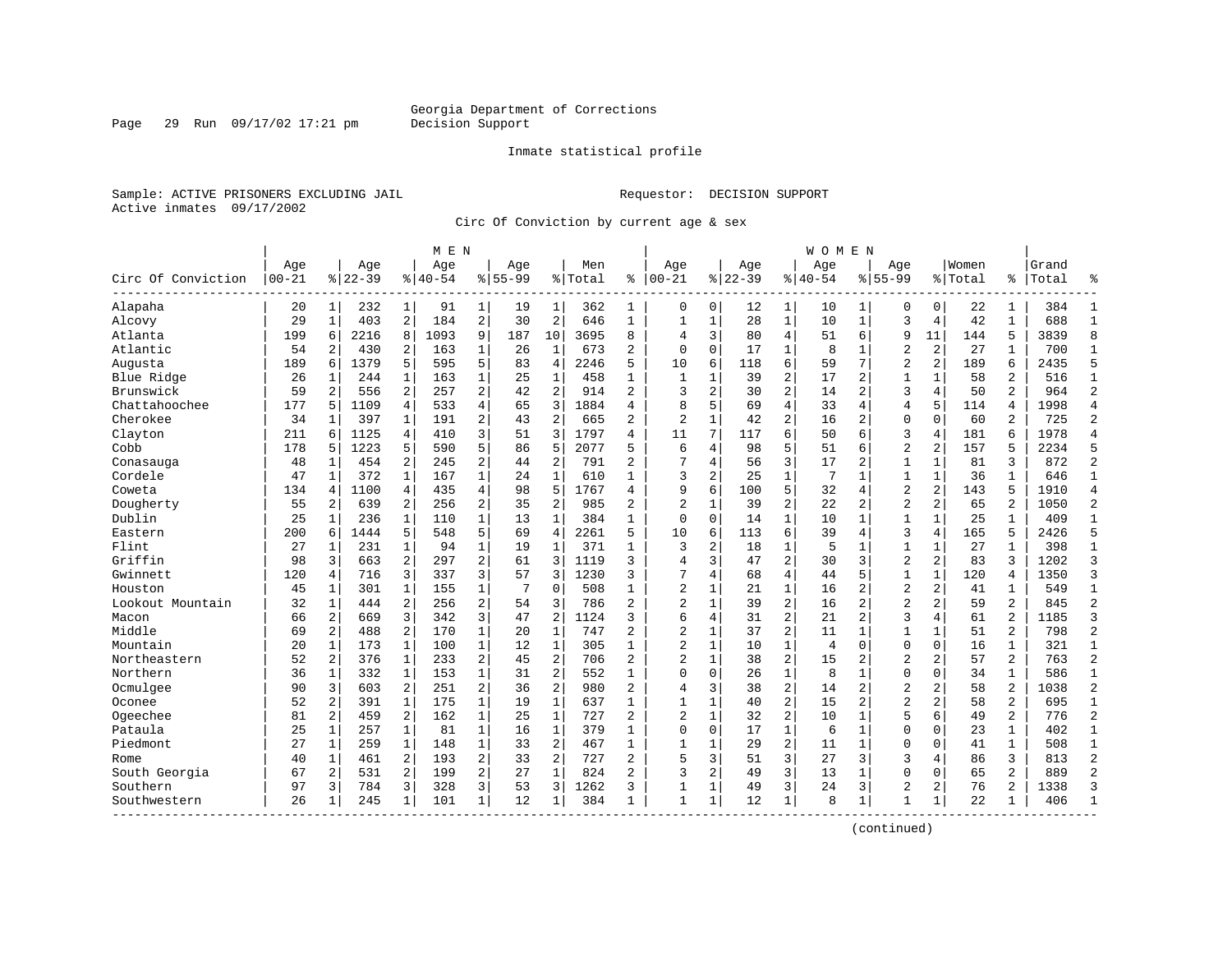Page 30 Run 09/17/02 17:21 pm

Inmate statistical profile

Active inmates 09/17/2002

Sample: ACTIVE PRISONERS EXCLUDING JAIL **Requestor: DECISION SUPPORT** 

Circ Of Conviction by current age & sex (continued)

|                    | M E N            |                |                  |              |                         |                |                  |      |                    |        |                  |      |                  |                | WOMEN            |      |                    |          |                  |                |                |      |
|--------------------|------------------|----------------|------------------|--------------|-------------------------|----------------|------------------|------|--------------------|--------|------------------|------|------------------|----------------|------------------|------|--------------------|----------|------------------|----------------|----------------|------|
| Circ Of Conviction | Age<br>$00 - 21$ |                | Age<br>$ 22-39 $ |              | Age<br>$8 40-54$        |                | Age<br>$8 55-99$ |      | Men<br>% Total     | ႜ      | Age<br>$00 - 21$ | %    | Age<br>$22 - 39$ |                | Age<br>$ 40-54 $ |      | Age<br>$8155 - 99$ |          | Women<br>% Total | ႜ              | Grand<br>Total | °    |
| Stone Mountain     | 264              | 8 <sup>1</sup> | 1776             |              | 711                     | б.             | 99               | 5    | 2850               |        | 15               | 9    | 76               | 4              | 38               |      | 5                  | 6        | 134              | 4              | 2984           |      |
| Tallapoosa         | 20               |                | 149              |              | 77                      |                | 15               |      | 261                |        | $\Omega$         | 0    | 8                | $\Omega$       | 2                |      | $\Omega$           | 0        | 10               | $\Omega$       | 271            |      |
| Tifton             | 51               |                | 388              |              | 191                     | 2              | 26               |      | 656                |        |                  |      | 17               |                |                  |      |                    |          | 28               |                | 684            |      |
| Toombs             | 24               |                | 217              |              | 96                      |                | 20               |      | 357                |        |                  |      | 6                | $\Omega$       | 6                |      |                    | $\Omega$ | 14               | 0              | 371            |      |
| Waycross           | 56               |                | 499              |              | 238                     | 2              | 29               |      | 822                |        |                  |      | 31               | 2              | 14               |      |                    |          | 48               | 2              | 870            |      |
| Western            | 33               |                | 352              |              | 143                     |                | 24               |      | 552                |        |                  |      | 31               | $\overline{a}$ | 14               |      |                    |          | 50               | $\overline{a}$ | 602            |      |
| Rockdale           | 26               |                | 168              |              | 92                      |                | 15               |      | 301                |        |                  |      | 13               |                |                  |      |                    |          | 21               |                | 322            |      |
| Douglas            | 54               |                | 453              |              | 190                     | $\overline{a}$ | 28               |      | 725                |        |                  |      | 50               |                | 29               |      |                    |          | 87               | 3              | 812            |      |
| Appalachian        | 20               |                | 197              |              | 119                     |                | 32               |      | 368                |        | $\Omega$         |      | 13               |                | 12               |      | $\overline{2}$     |          | 27               |                | 395            |      |
| Enotah             | 14               |                | 107              | $\cap$       | 63                      |                | 18               |      | 202                | $\cap$ |                  |      | 13               |                | 5                |      | $\Omega$           | $\Omega$ | 19               |                | 221            |      |
| Forsyth-Bell       | 8                |                | 103              |              | 51                      | $\Omega$       | 17               |      | 179                |        | $\Omega$         | O    | 14               |                | 8                |      | 0                  |          | 22               |                | 201            |      |
| Towaliga           | 30               |                | 198              | $\mathbf{1}$ | 125                     | 1              | 22               |      | 375                |        |                  |      | 12               |                | 8                |      | $\Omega$           | 0        | 21               |                | 396            |      |
| Total reported     | 3355             |                |                  |              | 100 26549 100 11902 100 |                |                  |      | 1892 100 43698 100 |        | 159              | 100  | 1933 100         |                | 894 100          |      |                    | 81 100   | 3067 100         |                | 46765 100      |      |
| Percent reported   |                  | 99.1           |                  | 99.5         |                         | 99.2           |                  | 99.3 |                    | 99.4   |                  | 96.4 |                  | 97.8           |                  | 99.1 |                    | 98.8     |                  | 98.1           |                | 99.3 |
| Not reported       | 32               |                | 137              |              | 96                      |                | 13               |      | 278                |        | 6                |      | 44               |                | 8                |      |                    |          | 59               |                | 337            |      |
| Total              | 3387             |                | 26686            |              | 11998                   |                | 1905             |      | 43976              |        | 165              |      | 1977             |                | 902              |      | 82                 |          | 3126             |                | 47102          |      |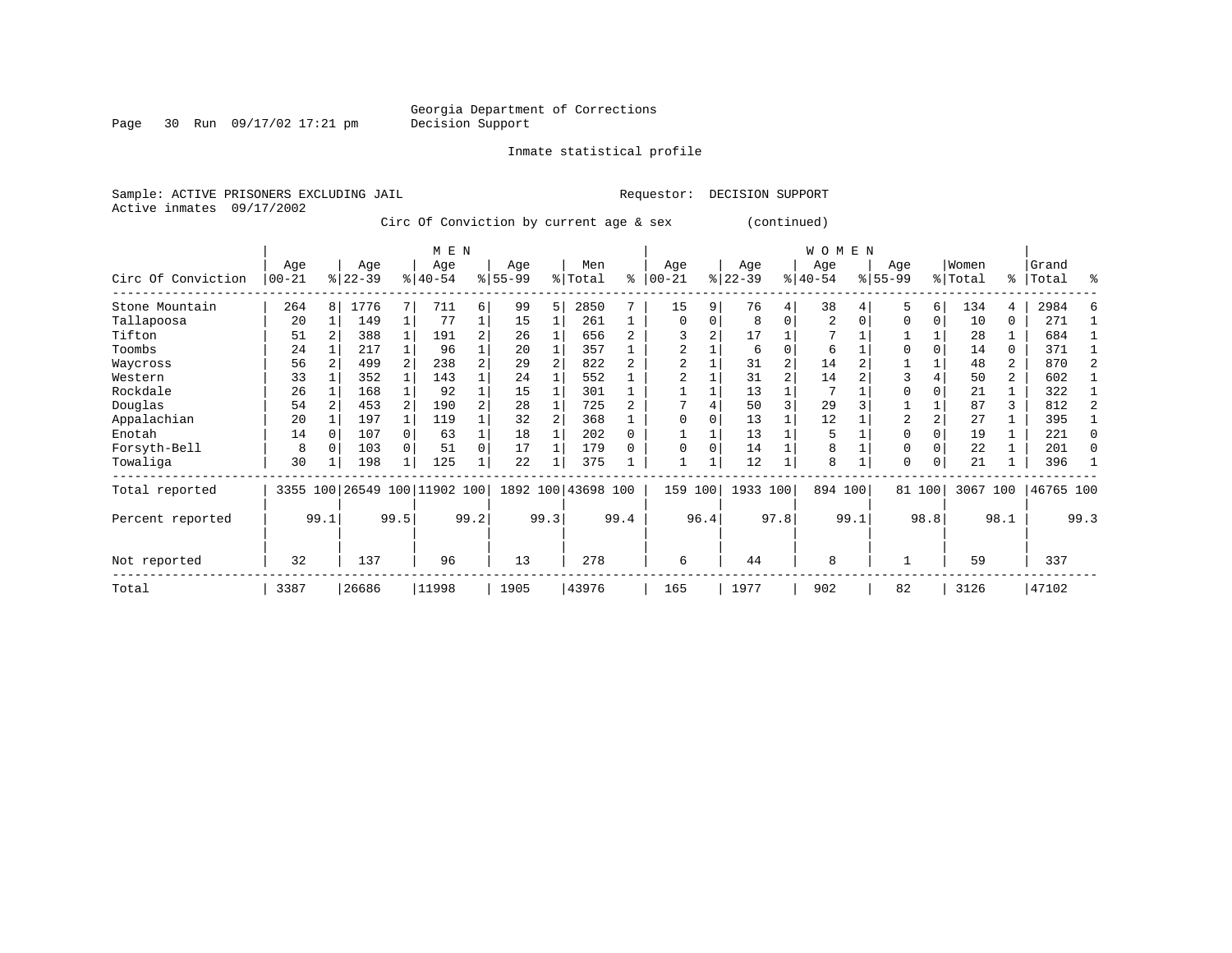Page 31 Run 09/17/02 17:21 pm

#### Inmate statistical profile

Sample: ACTIVE PRISONERS EXCLUDING JAIL **Requestor: DECISION SUPPORT** Active inmates 09/17/2002

Home County by current age & sex

|                       |                |                |           |                | M E N    |                |                |                |         |              |                |              |                |                | <b>WOMEN</b>   |                |                |             |                |                |       |                |
|-----------------------|----------------|----------------|-----------|----------------|----------|----------------|----------------|----------------|---------|--------------|----------------|--------------|----------------|----------------|----------------|----------------|----------------|-------------|----------------|----------------|-------|----------------|
|                       | Age            |                | Age       |                | Age      |                | Age            |                | Men     |              | Age            |              | Age            |                | Age            |                | Age            |             | Women          |                | Grand |                |
| Home County           | $00 - 21$      |                | $8 22-39$ |                | $ 40-54$ |                | $8155 - 99$    |                | % Total | နွ           | $ 00-21$       |              | $8 22-39$      |                | $ 40-54$       |                | $8155 - 99$    |             | % Total        | ి              | Total | န္             |
| Appling               | 7              | $\overline{0}$ | 60        | $\overline{0}$ | 29       | $\overline{0}$ | 5              | 0              | 101     | 0            | 1              | $\mathbf 1$  | 5              | 0              | 1              | 0              | 0              | 0           | 7              | 0              | 108   | $\Omega$       |
| Atkinson              | 1              | 0              | 25        | 0              | 14       | 0              | 5              | 0              | 45      | $\Omega$     | $\mathbf 0$    | 0            | 2              | $\mathbf 0$    | $\mathbf 1$    | $\mathbf 0$    | $\mathbf{0}$   | $\mathbf 0$ | $\overline{3}$ | 0              | 48    | $\Omega$       |
| Bacon                 | 3              | 0              | 32        | 0              | 19       | 0              | 2              | 0              | 56      | 0            | $\Omega$       | 0            | $\mathbf 0$    | 0              | 0              | $\mathbf 0$    | $\Omega$       | $\mathbf 0$ | $\mathbf 0$    | 0              | 56    | $\Omega$       |
| Baker                 | $\Omega$       | $\Omega$       | 17        | $\mathbf 0$    | 5        | 0              |                | $\Omega$       | 23      | $\Omega$     | $\Omega$       | $\Omega$     | $\overline{2}$ | $\Omega$       | $\Omega$       | $\Omega$       | $\Omega$       | $\Omega$    | $\overline{2}$ | $\Omega$       | 25    | $\Omega$       |
| Baldwin               | 34             | 1              | 178       | 1              | 88       | $\mathbf{1}$   | 9              | $\mathbf{1}$   | 309     | $\mathbf{1}$ | $\mathbf{1}$   | 1            | 17             | 1              | 7              | $\mathbf{1}$   | $\overline{2}$ | 3           | 27             | $\mathbf 1$    | 336   | $\mathbf{1}$   |
| Banks                 | 3              | $\Omega$       | 23        | $\mathbf 0$    | 12       | 0              | $\overline{4}$ | $\Omega$       | 42      | $\Omega$     | $\Omega$       | 0            | 5              | $\Omega$       | $\mathbf{1}$   | $\mathbf 0$    | $\Omega$       | $\mathbf 0$ | 6              | 0              | 48    | $\Omega$       |
| Barrow                | 8              | 0              | 111       | 0              | 65       | 1              | 15             | $\mathbf 1$    | 199     | 0            | 0              | 0            | 13             | $\mathbf{1}$   | 5              | 1              | $\Omega$       | $\mathbf 0$ | 18             | 1              | 217   | 1              |
| Bartow                | 12             | 0              | 215       | $\mathbf{1}$   | 109      | $\mathbf{1}$   | 28             | 2              | 364     | $\mathbf{1}$ | $\mathbf{1}$   | $\mathbf{1}$ | 38             | $\overline{2}$ | 9              | $\mathbf 1$    | $\Omega$       | 0           | 48             | $\overline{a}$ | 412   | $\mathbf{1}$   |
| Ben Hill              | 13             | $\Omega$       | 96        | $\mathbf 0$    | 34       | 0              | 8              | $\Omega$       | 151     | $\Omega$     | $\mathbf{1}$   | $\mathbf{1}$ | 9              | $\Omega$       | 5              | $\mathbf{1}$   | $\mathbf{0}$   | $\Omega$    | 15             | $\mathbf{1}$   | 166   | $\Omega$       |
| Berrien               | 5              | 0              | 42        | $\mathbf 0$    | 15       | 0              | $\overline{4}$ | $\mathbf 0$    | 66      | $\Omega$     | $\Omega$       | 0            | 4              | 0              | $\mathbf{1}$   | 0              | $\Omega$       | 0           | 5              | 0              | 71    | $\Omega$       |
| <b>Bibb</b>           | 65             | 2              | 634       | 3              | 339      | 3              | 42             | 2              | 1080    | 3            | 4              | 3            | 39             | 2              | 21             | $\overline{2}$ | $\overline{2}$ | 3           | 66             | 2              | 1146  | 3              |
| Bleckley              | 8              | 0              | 74        | 0              | 27       | 0              | 3              | $\mathbf 0$    | 112     | 0            | $\Omega$       | 0            | 5              | 0              | 3              | $\mathbf 0$    | $\Omega$       | $\Omega$    | 8              | 0              | 120   | $\Omega$       |
| Brantley              | 2              | 0              | 15        | 0              | 10       | 0              | 1              | 0              | 28      | 0            | 0              | 0            | 1              | 0              | 1              | 0              | 0              | 0           | $\overline{2}$ | 0              | 30    | $\Omega$       |
| <b>Brooks</b>         | $\overline{2}$ | $\Omega$       | 53        | $\mathbf 0$    | 11       | 0              | 5              | $\Omega$       | 71      | $\Omega$     | $\Omega$       | 0            | $\Omega$       | $\Omega$       | 3              | $\Omega$       | $\Omega$       | $\Omega$    | 3              | $\Omega$       | 74    | $\Omega$       |
| Bryan                 | 2              | 0              | 48        | $\mathbf 0$    | 27       | 0              | ζ              | $\Omega$       | 80      | $\Omega$     | $\Omega$       | 0            | 5              | $\Omega$       | 2              | $\Omega$       | $\mathbf{0}$   | $\Omega$    | 7              | 0              | 87    | $\Omega$       |
| Bulloch               | 29             | 1              | 177       | 1              | 80       | $\mathbf 1$    | 10             | 1              | 296     | 1            | $\Omega$       | 0            | 16             | 1              | 6              | 1              | 2              | 3           | 24             | 1              | 320   | 1              |
| Burke                 | 13             | 0              | 128       | 1              | 51       | 0              | 9              | 1              | 201     | 0            | 1              |              | 4              | $\Omega$       | 4              | $\mathbf 0$    | $\Omega$       | 0           | 9              | 0              | 210   | $\Omega$       |
| <b>Butts</b>          | 12             | $\Omega$       | 70        | $\Omega$       | 29       | $\Omega$       | 6              | $\Omega$       | 117     | $\Omega$     | $\overline{2}$ | $\mathbf{1}$ | 7              | $\Omega$       | 3              | $\Omega$       | $\Omega$       | $\Omega$    | 12             | $\Omega$       | 129   | $\Omega$       |
| Calhoun               | 6              | $\Omega$       | 16        | $\Omega$       | 10       | 0              |                | $\Omega$       | 33      | $\Omega$     | 1              | $\mathbf{1}$ | 2              | $\Omega$       | 0              | $\Omega$       | $\Omega$       | $\Omega$    | $\overline{3}$ | 0              | 36    | $\Omega$       |
| Camden                | 3              | 0              | 67        | $\mathbf 0$    | 24       | 0              | $\overline{2}$ | $\Omega$       | 96      | $\Omega$     | $\Omega$       | $\Omega$     | 3              | $\Omega$       | $\overline{2}$ | $\mathbf 0$    | $\Omega$       | $\Omega$    | 5              | $\Omega$       | 101   | $\Omega$       |
| Candler               | 6              | 0              | 53        | 0              | 15       | 0              | $\Omega$       | 0              | 74      | $\Omega$     | $\Omega$       | 0            | 4              | 0              | $\mathbf 0$    | $\mathbf 0$    | $\Omega$       | 0           | $\overline{4}$ | 0              | 78    | $\Omega$       |
| Carroll               | 31             | 1              | 227       | 1              | 117      | 1              | 38             | 2              | 413     | 1            | 4              | 3            | 31             | 2              | 12             | 1              | $\Omega$       | $\Omega$    | 47             | 2              | 460   | $\mathbf{1}$   |
| Catoosa               | 6              | $\Omega$       | 64        | $\mathbf 0$    | 41       | 0              | 9              | $\mathbf{1}$   | 120     | $\Omega$     | $\Omega$       | 0            | 7              | $\Omega$       | $\mathbf{1}$   | $\Omega$       | $\Omega$       | $\Omega$    | 8              | $\Omega$       | 128   | $\Omega$       |
| Charlton              | 0              | $\Omega$       | 24        | $\mathbf 0$    | 9        | 0              | 2              | $\Omega$       | 35      | $\Omega$     | $\Omega$       | $\Omega$     | $\mathbf{1}$   | $\Omega$       | $\mathbf 0$    | $\Omega$       | $\Omega$       | $\Omega$    | $\mathbf{1}$   | $\Omega$       | 36    | $\Omega$       |
| Chatham               | 193            | 6              | 1346      | 5              | 503      | 5              | 69             | $\overline{4}$ | 2111    | 5            | 8              | 5            | 96             | 5              | 30             | 4              | 5              | 6           | 139            | 5              | 2250  | 5              |
| Chattahoochee         | 6              | 0              | 11        | 0              | 6        | 0              | $\mathbf 0$    | $\mathbf 0$    | 23      | $\Omega$     | $\Omega$       | 0            | $\overline{2}$ | 0              | $\Omega$       | $\Omega$       | $\mathbf 0$    | 0           | $\overline{2}$ | $\mathbf 0$    | 25    | $\Omega$       |
| Chattooga             | 3              | 0              | 105       | $\mathbf 0$    | 55       | $\mathbf{1}$   | 13             | 1              | 176     | $\Omega$     | $\overline{2}$ | 1            | 4              | $\mathbf 0$    | 4              | $\mathbf 0$    | 1              | 1           | 11             | 0              | 187   | $\Omega$       |
| Cherokee              | 22             | 1              | 184       | 1              | 110      | $\mathbf 1$    | 20             | 1              | 336     | 1            | $\mathbf{1}$   | 1            | 25             | 1              | 12             | 1              | $\overline{2}$ | 3           | 40             | 1              | 376   | $\mathbf{1}$   |
| Clarke                | 39             | 1              | 323       | $\mathbf 1$    | 138      | $\mathbf 1$    | 20             | $\mathbf 1$    | 520     | $\mathbf{1}$ | 3              | 2            | 30             | $\overline{c}$ | 12             | 1              | 3              | 4           | 48             | 2              | 568   | 1              |
| Clay                  | 1              | 0              | 17        | 0              | 4        | 0              | $\Omega$       | $\Omega$       | 22      | $\Omega$     | $\Omega$       | 0            | $\overline{2}$ | 0              | $\mathbf 0$    | $\mathbf 0$    | $\mathbf{0}$   | $\mathbf 0$ | 2              | $\Omega$       | 24    | $\Omega$       |
| Clayton               | 151            | 5              | 751       | 3              | 264      | $\overline{a}$ | 40             | $\overline{2}$ | 1206    | 3            | 5              | 3            | 63             | 3              | 30             | $\overline{4}$ | $\overline{2}$ | 3           | 100            | 3              | 1306  | 3              |
| Clinch                | 6              | $\Omega$       | 33        | $\mathbf 0$    | 10       | $\Omega$       | $\Omega$       | $\Omega$       | 49      | $\Omega$     | $\Omega$       | 0            | $\mathbf{1}$   | $\Omega$       | $\mathbf{1}$   | $\Omega$       | $\Omega$       | $\mathbf 0$ | $\overline{2}$ | $\Omega$       | 51    | $\Omega$       |
| Cobb                  | 140            | 5              | 932       | 4              | 460      | 4              | 63             | 4              | 1595    | 4            | 5              | 3            | 85             | 5              | 34             | 4              | $\mathbf{0}$   | $\mathbf 0$ | 124            | 4              | 1719  | $\overline{4}$ |
| Coffee                | 20             | 1              | 130       | 1              | 56       | $\mathbf 1$    | 6              | 0              | 212     | 1            | $\mathbf{1}$   | 1            | 10             | $\mathbf{1}$   | 5              | 1              | 2              | 3           | 18             | 1              | 230   | 1              |
| Colquit               | 23             | 1              | 164       | 1              | 68       | $\mathbf{1}$   | 11             | 1              | 266     | 1            | $\mathbf{1}$   | 1            | 11             | 1              | $\mathbf{1}$   | 0              | 0              | 0           | 13             | 0              | 279   | $\mathbf{1}$   |
| Columbia<br>--------- | 11             | 0              | 109       | 0              | 43       | 0              | 6              | 0              | 169     | 0            | $\mathbf{0}$   | 0            | 6              | $\mathbf 0$    | 9              | 1              | $\Omega$       | 0           | 15             | $\mathbf{1}$   | 184   | $\Omega$       |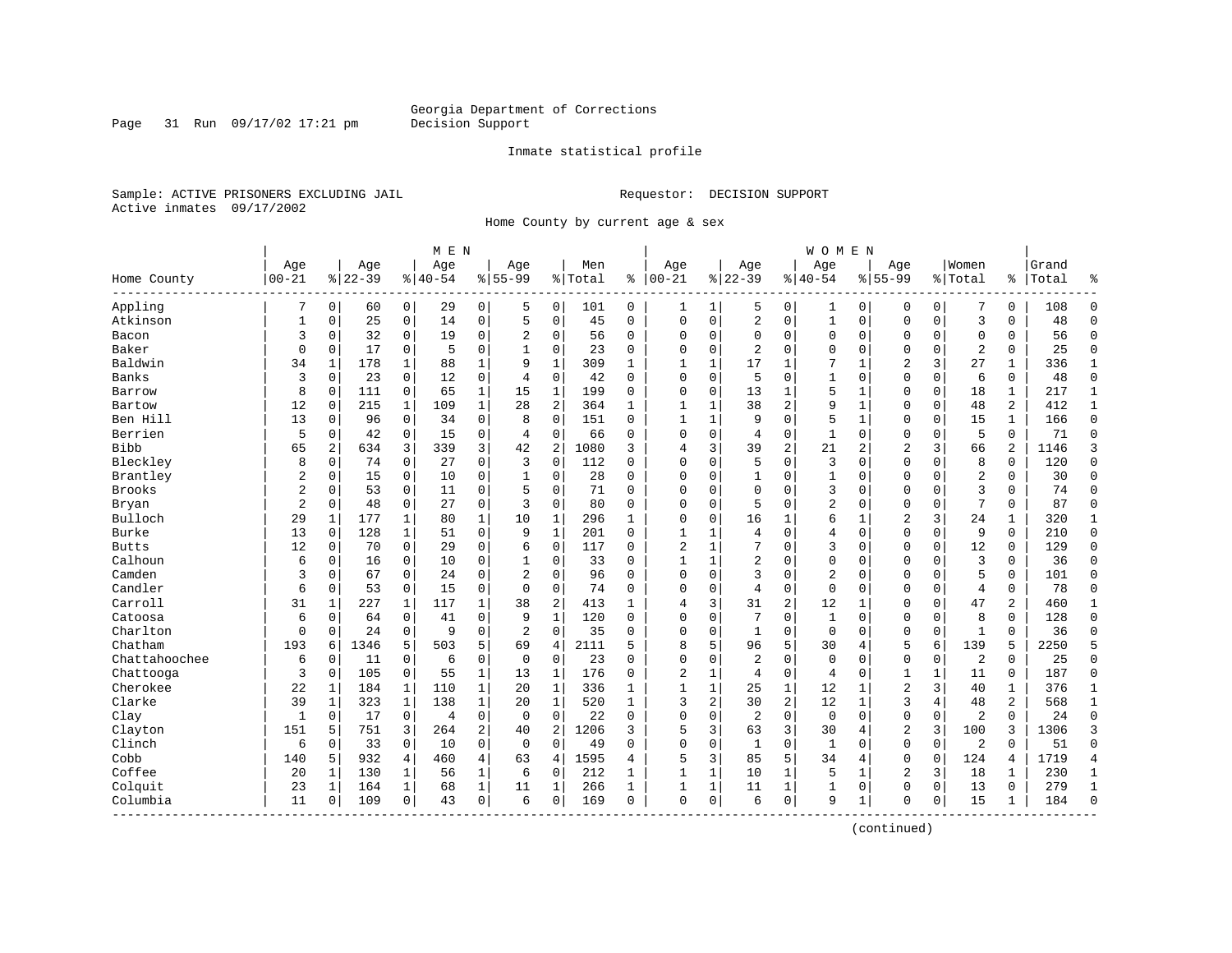# Georgia Department of Corrections<br>Decision Support

Page 32 Run 09/17/02 17:21 pm

Inmate statistical profile

Sample: ACTIVE PRISONERS EXCLUDING JAIL Requestor: DECISION SUPPORT Active inmates 09/17/2002

Home County by current age & sex (continued)

|             | M E N     |              |             |              |           |              |                |                |         |              |                |              |                |                | <b>WOMEN</b>   |              |                |              |                |                |       |                |
|-------------|-----------|--------------|-------------|--------------|-----------|--------------|----------------|----------------|---------|--------------|----------------|--------------|----------------|----------------|----------------|--------------|----------------|--------------|----------------|----------------|-------|----------------|
|             | Age       |              | Age         |              | Age       |              | Age            |                | Men     |              | Age            |              | Age            |                | Age            |              | Age            |              | Women          |                | Grand |                |
| Home County | $00 - 21$ |              | $8$   22-39 |              | $8 40-54$ |              | $8155 - 99$    |                | % Total | ి            | $00 - 21$      |              | $ 22-39$       | $\frac{8}{6}$  | $40 - 54$      |              | $8155 - 99$    |              | % Total        | ိ              | Total | ៖              |
| Cook        | 4         | 0            | 72          | 0            | 36        | 0            | 6              | 0              | 118     | 0            | $\mathbf 0$    | 0            | 4              | 0              | 7              | 1            | $\Omega$       | 0            | 11             | 0              | 129   | $\Omega$       |
| Coweta      | 30        | 1            | 239         | 1            | 83        | $\mathbf 1$  | 12             | 1              | 364     | 1            | 1              | 1            | 18             | $\mathbf 1$    | 13             | 2            | $\Omega$       | $\mathbf 0$  | 32             | 1              | 396   | 1              |
| Crawford    | 2         | 0            | 17          | 0            | 7         | 0            | $\overline{2}$ | $\mathbf 0$    | 28      | 0            | 0              | $\mathbf 0$  | $\mathbf 0$    | $\mathbf 0$    | $\mathbf 0$    | $\mathbf 0$  | $\Omega$       | $\mathbf 0$  | $\mathbf 0$    | 0              | 28    | $\Omega$       |
| Crisp       | 15        | 0            | 131         | 1            | 56        | $\mathbf 1$  | 9              | $\mathbf{1}$   | 211     | 1            | 1              | $\mathbf 1$  | 12             | $\mathbf 1$    | 2              | $\mathbf 0$  | $\Omega$       | $\mathbf 0$  | 15             | 1              | 226   | $\mathbf{1}$   |
| Dade        | 1         | $\Omega$     | 26          | $\Omega$     | 21        | 0            | 9              | 1              | 57      | $\Omega$     | $\mathbf 0$    | $\Omega$     | $\mathbf 0$    | $\Omega$       | $\Omega$       | $\mathbf 0$  | $\Omega$       | 0            | $\mathbf 0$    | $\Omega$       | 57    | $\Omega$       |
| Dawson      | 3         | $\Omega$     | 38          | $\Omega$     | 27        | 0            | 1              | $\Omega$       | 69      | $\Omega$     | $\Omega$       | 0            | 4              | $\Omega$       | $\overline{2}$ | $\mathbf 0$  | 0              | $\Omega$     | 6              | $\Omega$       | 75    | $\mathbf{0}$   |
| Decatur     | 17        | 1            | 175         | 1            | 52        | 0            |                | $\Omega$       | 251     | 1            | $\Omega$       | 0            | 11             | 1              | 3              | 0            | 0              | $\mathbf 0$  | 14             | 0              | 265   | 1              |
| DeKalb      | 178       | 6            | 1545        | 6            | 540       | 5            | 92             | 5              | 2355    | 6            |                | 4            | 81             | 4              | 29             | 3            | 5              | 6            | 122            | 4              | 2477  | 6              |
| Dodge       | 5         | O            | 100         | 0            | 56        | 1            | 4              | 0              | 165     | U            | $\mathbf 0$    | $\Omega$     | 9              | $\Omega$       | $\overline{2}$ | $\mathbf 0$  | $\mathbf 0$    | 0            | 11             | 0              | 176   | $\Omega$       |
| Dooly       | 7         | $\Omega$     | 65          | $\mathbf 0$  | 21        | 0            | $\Omega$       | $\Omega$       | 93      | 0            | $\mathbf 0$    | $\mathbf 0$  | 3              | $\mathbf 0$    | 1              | $\mathbf 0$  | $\mathbf 0$    | $\mathbf 0$  | $\overline{4}$ | $\Omega$       | 97    | $\Omega$       |
| Dougherty   | 57        | 2            | 625         | 3            | 246       | 2            | 30             | $\overline{2}$ | 958     | 2            | $\overline{2}$ | $\mathbf{1}$ | 38             | 2              | 19             | 2            | 3              | 4            | 62             | 2              | 1020  | 2              |
| Douglas     | 40        | 1            | 245         | $\mathbf{1}$ | 118       | $\mathbf{1}$ | 21             | $\mathbf{1}$   | 424     | $\mathbf{1}$ | 5              | 3            | 32             | $\overline{2}$ | 17             | 2            | $\mathbf 0$    | $\mathbf 0$  | 54             | 2              | 478   | 1              |
| Early       | 3         | $\Omega$     | 49          | $\Omega$     | 15        | 0            | 4              | $\Omega$       | 71      | $\Omega$     | $\mathbf 0$    | $\Omega$     | $\overline{2}$ | $\mathbf 0$    | $\mathbf 0$    | $\mathbf 0$  | 0              | 0            | $\overline{2}$ | $\Omega$       | 73    | $\Omega$       |
| Echols      | 1         | 0            | 1           | 0            | 2         | 0            | 1              | 0              | 5       | 0            | $\mathbf 0$    | 0            | 0              | 0              | $\mathbf 0$    | 0            | 0              | 0            | $\mathbf 0$    | $\mathbf 0$    | 5     | $\mathbf{0}$   |
| Effingham   | 13        | 0            | 78          | 0            | 25        | 0            | 3              | 0              | 119     | 0            | 1              | 1            | 5              | $\mathbf 0$    | 3              | $\mathbf 0$  | $\mathbf{1}$   | $\mathbf{1}$ | 10             | $\mathbf 0$    | 129   | $\Omega$       |
| Elbert      | 6         | 0            | 84          | 0            | 48        | 0            | 8              | $\mathbf 0$    | 146     | 0            | $\mathbf 0$    | $\mathbf 0$  | 10             | $\mathbf{1}$   | 1              | $\mathbf 0$  | $\Omega$       | $\mathbf 0$  | 11             | 0              | 157   | $\mathbf 0$    |
| Emanuel     | 10        | $\Omega$     | 104         | 0            | 28        | 0            | 5              | $\mathbf 0$    | 147     | 0            | $\mathbf 0$    | $\Omega$     | 4              | $\mathbf 0$    | 2              | $\mathbf 0$  | $\Omega$       | $\Omega$     | 6              | $\mathbf 0$    | 153   | $\Omega$       |
| Evans       | 3         | $\Omega$     | 46          | $\Omega$     | 10        | 0            | 1              | $\Omega$       | 60      | 0            | $\mathbf 0$    | $\Omega$     | $\Omega$       | $\Omega$       | 1              | $\mathbf 0$  | $\Omega$       | $\Omega$     | $\mathbf{1}$   | $\Omega$       | 61    | $\Omega$       |
| Fannin      | 4         | $\Omega$     | 59          | $\Omega$     | 31        | 0            | 10             | $\mathbf{1}$   | 104     | $\Omega$     | $\Omega$       | $\Omega$     | 3              | $\mathbf 0$    | 2              | 0            | $\mathbf{1}$   | 1            | 6              | 0              | 110   | $\Omega$       |
| Fayette     | 10        | 0            | 59          | $\mathbf 0$  | 35        | 0            | 11             | $\mathbf{1}$   | 115     | 0            | $\Omega$       | $\mathbf 0$  | 4              | $\mathbf 0$    | 3              | $\mathbf 0$  | $\mathbf 0$    | $\mathbf 0$  | 7              | 0              | 122   | $\Omega$       |
| Floyd       | 39        | 1            | 426         | 2            | 171       | 2            | 20             | $\mathbf{1}$   | 656     | 2            | 3              | 2            | 51             | 3              | 23             | 3            | 3              | 4            | 80             | 3              | 736   | $\overline{a}$ |
| Forsyth     | 4         | 0            | 80          | 0            | 39        | 0            | 9              | $\mathbf{1}$   | 132     | $\Omega$     | $\Omega$       | 0            | 7              | $\mathbf 0$    | 6              | 1            | $\mathbf{1}$   | $\mathbf{1}$ | 14             | $\mathbf 0$    | 146   | $\mathbf{0}$   |
| Franklin    | 8         | 0            | 62          | 0            | 33        | 0            | 6              | $\mathbf 0$    | 109     | 0            | $\mathbf 0$    | $\mathbf 0$  | 5              | $\mathbf 0$    | $\overline{2}$ | $\mathbf 0$  | $\mathbf 0$    | $\mathbf 0$  | 7              | 0              | 116   | $\mathbf 0$    |
| Fulton      | 349       | 11           | 3162        | 13           | 1545      | 14           | 214            | 13             | 5270    | 13           | 19             | 12           | 150            | 8              | 106            | 12           | 11             | 14           | 286            | 10             | 5556  | 13             |
| Gilmer      | 10        | 0            | 61          | $\Omega$     | 41        | 0            | 18             | 1              | 130     | $\Omega$     | $\mathbf 0$    | 0            | 7              | O              | 3              | $\mathbf 0$  | 0              | 0            | 10             | 0              | 140   | $\Omega$       |
| Glascock    | 2         | $\Omega$     | 2           | 0            | 3         | 0            | $\Omega$       | $\Omega$       | 7       | $\Omega$     | $\mathbf 0$    | $\Omega$     | $\Omega$       | $\Omega$       | $\Omega$       | $\mathbf 0$  | $\Omega$       | 0            | $\Omega$       | $\mathbf 0$    | 7     | $\Omega$       |
| Glynn       | 29        | $\mathbf{1}$ | 253         | $\mathbf{1}$ | 109       | 1            | 20             | 1              | 411     | 1            | 2              | 1            | 16             | 1              | 5              | 1            | $\mathbf{1}$   | 1            | 24             | 1              | 435   | 1              |
| Gordon      | 17        | 1            | 166         | 1            | 76        | $\mathbf 1$  | 14             | $\mathbf{1}$   | 273     | 1            | 1              | $\mathbf 1$  | 14             | $\mathbf 1$    |                | $\mathbf{1}$ | $\Omega$       | $\mathbf 0$  | 22             | $\mathbf{1}$   | 295   | $\mathbf{1}$   |
| Grady       | 20        | 1            | 141         | $\mathbf{1}$ | 47        | 0            |                | $\mathbf 0$    | 215     | $\mathbf{1}$ | $\mathbf{1}$   | $\mathbf{1}$ | 15             | $\mathbf{1}$   | 4              | $\mathbf 0$  | 0              | $\mathbf 0$  | 20             | $\mathbf{1}$   | 235   | $\mathbf{1}$   |
| Greene      | 9         | 0            | 63          | $\mathbf 0$  | 17        | 0            | 4              | $\mathbf 0$    | 93      | $\Omega$     | $\mathbf 0$    | $\mathbf 0$  | $\mathbf{1}$   | $\mathbf 0$    | 4              | $\mathbf 0$  | 1              | $\mathbf{1}$ | 6              | $\mathbf 0$    | 99    | $\mathbf 0$    |
| Gwinnett    | 103       | 3            | 564         | 2            | 276       | 3            | 48             | 3              | 991     | 2            | 6              | 4            | 55             | 3              | 29             | 3            | $\mathbf 0$    | $\mathbf 0$  | 90             | 3              | 1081  | 3              |
| Habersham   | 6         | 0            | 45          | $\mathbf 0$  | 36        | 0            | 4              | $\mathbf 0$    | 91      | 0            | 1              | 1            | 7              | $\mathbf 0$    | $\mathbf{1}$   | 0            | 0              | $\mathbf 0$  | 9              | 0              | 100   | $\mathbf 0$    |
| Hall        | 47        | 2            | 325         | 1            | 193       | 2            | 41             | $\overline{2}$ | 606     | 2            | $\overline{4}$ | 3            | 37             | 2              | 15             | 2            | $\overline{2}$ | 3            | 58             | $\overline{2}$ | 664   | $\overline{2}$ |
| Hancock     | 2         | $\Omega$     | 33          | $\Omega$     | 21        | 0            | 3              | $\Omega$       | 59      | 0            | $\Omega$       | 0            | 1              | 0              | 1              | $\mathbf 0$  | $\Omega$       | $\Omega$     | $\overline{2}$ | $\Omega$       | 61    | $\Omega$       |
| Haralson    | 8         | 0            | 54          | 0            | 37        | 0            | 6              | 0              | 105     | 0            | $\mathbf 0$    | $\mathbf 0$  | 9              | $\mathbf 0$    | $\overline{2}$ | 0            | $\Omega$       | 0            | 11             | 0              | 116   | $\Omega$       |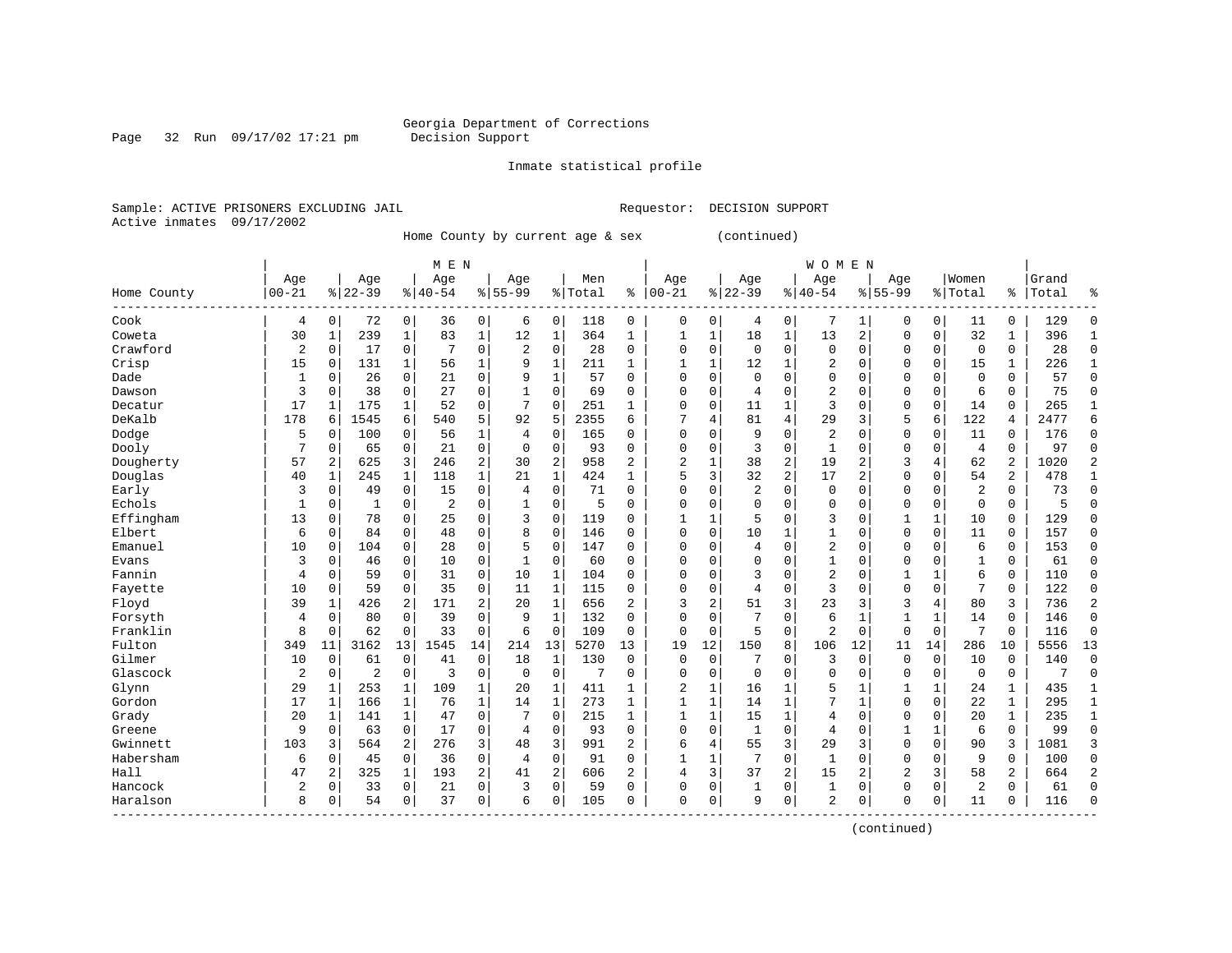Page 33 Run 09/17/02 17:21 pm

#### Inmate statistical profile

Sample: ACTIVE PRISONERS EXCLUDING JAIL **Requestor: DECISION SUPPORT** Active inmates 09/17/2002

Home County by current age & sex (continued)

|                         | M E N          |             |           |              |           |              |              |              |         |          |              |   |                |             | <b>WOMEN</b>   |                |                |              |                |              |       |              |
|-------------------------|----------------|-------------|-----------|--------------|-----------|--------------|--------------|--------------|---------|----------|--------------|---|----------------|-------------|----------------|----------------|----------------|--------------|----------------|--------------|-------|--------------|
|                         | Age            |             | Age       |              | Age       |              | Age          |              | Men     |          | Age          |   | Age            |             | Age            |                | Age            |              | Women          |              | Grand |              |
| Home County<br>-------- | $00 - 21$      |             | $8 22-39$ |              | $8 40-54$ |              | $8155 - 99$  |              | % Total | ి        | $00 - 21$    |   | $8 22-39$      |             | $8 40-54$      |                | $8155 - 99$    |              | % Total        | ွေ           | Total | ٩,           |
| Harris                  |                | $\mathbf 0$ | 57        | 0            | 30        | 0            | 2            | 0            | 96      | 0        | 1            | 1 |                | 0           | 0              | 0              | 0              | 0            | $\overline{2}$ | 0            | 98    | <sup>0</sup> |
| Hart                    |                | $\Omega$    | 50        | 0            | 23        | 0            | 3            | $\Omega$     | 83      | $\Omega$ | $\Omega$     | 0 | 3              | $\Omega$    | $\overline{2}$ | $\mathsf{C}$   | $\Omega$       | $\Omega$     | 5              | $\Omega$     | 88    | $\cap$       |
| Heard                   | 4              | 0           | 20        | 0            | 14        | 0            | 9            | 1            | 47      | $\Omega$ | $\Omega$     | 0 | 2              | 0           | 0              | $\Omega$       | $\Omega$       | $\Omega$     | 2              | $\Omega$     | 49    | $\cap$       |
| Henry                   | 26             | 1           | 213       | 1            | 93        | 1            | 18           | 1            | 350     | 1        | 3            | 2 | 15             | 1           | 12             |                |                | 1            | 31             | 1            | 381   |              |
| Houston                 | 47             | 2           | 283       | 1            | 140       | 1            | 12           | $\mathbf 1$  | 482     | 1        | 2            | 1 | 21             | 1           | 14             | $\overline{2}$ | $\Omega$       | $\mathbf 0$  | 37             | 1            | 519   | $\mathbf{1}$ |
| Irwin                   | 11             | $\mathbf 0$ | 46        | 0            | 22        | 0            | 4            | $\mathbf 0$  | 83      | $\Omega$ | $\Omega$     | 0 | $\overline{2}$ | $\mathbf 0$ | $\mathbf{1}$   | $\Omega$       | $\Omega$       | $\mathbf 0$  | 3              | 0            | 86    | $\Omega$     |
| Jackson                 | 12             | 0           | 102       | 0            | 60        | $\mathbf{1}$ | 20           | $\mathbf{1}$ | 194     | $\Omega$ | $\mathbf{1}$ | 1 | 14             | 1           | 4              | $\Omega$       | $\mathbf{1}$   | 1            | 20             | 1            | 214   | $\Omega$     |
| Jasper                  | 5              | $\mathbf 0$ | 35        | $\mathbf 0$  | 17        | 0            | 4            | $\mathbf 0$  | 61      | 0        | $\mathbf{1}$ | 1 | $\mathbf 0$    | $\Omega$    | 0              | $\mathsf{C}$   | $\Omega$       | $\mathbf 0$  | $\mathbf{1}$   | 0            | 62    | $\Omega$     |
| Jeff Davis              | 6              | $\mathbf 0$ | 47        | 0            | 22        | 0            | 3            | 0            | 78      | 0        | $\Omega$     | 0 | 4              | $\Omega$    | 4              | $\Omega$       | 0              | $\Omega$     | 8              | 0            | 86    | $\Omega$     |
| Jefferson               | 10             | $\mathbf 0$ | 65        | 0            | 25        | 0            | 4            | $\Omega$     | 104     | 0        | 1            |   | 3              | $\Omega$    | 1              | C              | $\Omega$       | $\Omega$     | 5              | 0            | 109   | <sup>0</sup> |
| Jenkins                 | 10             | $\Omega$    | 61        | $\Omega$     | 23        | 0            |              | $\Omega$     | 95      | 0        | $\Omega$     | O | 2              | $\Omega$    | $\overline{2}$ | C              | $\Omega$       | $\Omega$     | 4              | 0            | 99    | $\Omega$     |
| Johnson                 | 2              | $\mathbf 0$ | 26        | 0            | 7         | 0            | 2            | $\Omega$     | 37      | $\Omega$ | $\Omega$     | 0 | 4              | $\Omega$    | 1              | C              | $\Omega$       | $\Omega$     | 5              | 0            | 42    | <sup>0</sup> |
| Jones                   | 6              | 0           | 34        | $\mathbf 0$  | 16        | 0            |              | 0            | 57      | $\Omega$ | 2            | 1 | 2              | $\Omega$    | 0              | $\Omega$       | $\Omega$       | $\Omega$     | 4              | 0            | 61    | $\Omega$     |
| Lamar                   | 2              | 0           | 45        | 0            | 29        | 0            | 6            | $\mathbf 0$  | 82      | $\Omega$ | $\Omega$     | 0 | 1              | $\Omega$    | 4              | $\Omega$       | $\Omega$       | $\Omega$     | 5              | 0            | 87    | $\Omega$     |
| Lanier                  | 3              | 0           | 32        | 0            | 4         | 0            | 5            | 0            | 44      | $\Omega$ | $\Omega$     | 0 | $\mathbf{1}$   | $\Omega$    | 1              | $\Omega$       | $\Omega$       | $\Omega$     | $\overline{2}$ | 0            | 46    | $\Omega$     |
| Laurens                 | 16             | 1           | 162       | $\mathbf 1$  | 70        | 1            | 9            | $\mathbf{1}$ | 257     | 1        | $\Omega$     | 0 | 10             | 1           | 8              | $\mathbf{1}$   | $\mathbf{1}$   | $\mathbf{1}$ | 19             | $\mathbf{1}$ | 276   | $\mathbf{1}$ |
| Lee                     | $\overline{2}$ | $\mathbf 0$ | 22        | $\mathbf 0$  | 12        | 0            | 3            | $\mathbf 0$  | 39      | 0        | $\Omega$     | 0 | 3              | $\Omega$    | 1              | $\Omega$       | $\Omega$       | $\mathbf 0$  | 4              | 0            | 43    | $\Omega$     |
| Liberty                 | 28             | 1           | 152       | 1            | 33        | 0            |              | $\mathbf 0$  | 220     | 1        | $\Omega$     | 0 |                | $\Omega$    | 4              | $\Omega$       |                |              | 12             | 0            | 232   | $\mathbf{1}$ |
| Lincoln                 | 2              | 0           | 21        | 0            | 12        | 0            |              | $\mathbf 0$  | 36      | 0        | $\Omega$     | 0 | $\mathbf 0$    | $\Omega$    | 0              | C              | $\Omega$       | $\mathbf 0$  | $\mathbf 0$    | 0            | 36    | $\Omega$     |
| Long                    | 3              | $\mathbf 0$ | 17        | 0            | 13        | 0            | $\mathbf{1}$ | 0            | 34      | $\Omega$ | $\Omega$     | 0 | 3              | $\Omega$    | $\Omega$       | C              | $\Omega$       | $\Omega$     | 3              | 0            | 37    | $\Omega$     |
| Lowndes                 | 37             | 1           | 295       | 1            | 128       | 1            | 17           | 1            | 477     | 1        | $\Omega$     | 0 | 21             | 1           | 9              | -1             |                | 1            | 31             | 1            | 508   |              |
| Lumpkin                 | 3              | 0           | 36        | $\mathbf 0$  | 22        | 0            | 6            | $\Omega$     | 67      | $\Omega$ | $\Omega$     | O | $\mathbf{1}$   | $\Omega$    | $\Omega$       | $\Omega$       | $\Omega$       | $\Omega$     | $\mathbf{1}$   | 0            | 68    | $\Omega$     |
| Macon                   | 4              | 0           | 36        | $\mathbf 0$  | 16        | 0            | 4            | $\mathbf 0$  | 60      | $\Omega$ | $\Omega$     | O |                | $\Omega$    | 4              | $\Omega$       |                | 1            | 6              | 0            | 66    | O            |
| Madison                 | 5              | $\mathbf 0$ | 73        | 0            | 24        | 0            | 8            | $\mathbf 0$  | 110     | 0        | $\Omega$     | O | 5              | $\Omega$    |                | $\mathsf{C}$   | $\Omega$       | $\mathbf 0$  | 6              | 0            | 116   | ſ            |
| Marion                  | 4              | $\mathbf 0$ | 22        | 0            | 12        | 0            |              | $\mathbf 0$  | 39      | $\Omega$ | $\Omega$     | O | $\mathbf{1}$   | $\Omega$    | $\Omega$       | C              | $\Omega$       | $\Omega$     | $\mathbf{1}$   | 0            | 40    | $\Omega$     |
| McDuffie                | 5              | $\mathbf 0$ | 77        | $\mathbf 0$  | 39        | 0            | 9            | $\mathbf{1}$ | 130     | 0        | $\mathbf{1}$ | 1 | $\overline{2}$ | $\Omega$    | 1              | $\mathsf{C}$   | $\Omega$       | 0            | 4              | 0            | 134   | $\Omega$     |
| McIntosh                | 5              | $\mathbf 0$ | 46        | 0            | 23        | 0            |              | $\mathsf 0$  | 75      | $\Omega$ | $\Omega$     | 0 | $\Omega$       | $\Omega$    | 0              | $\Omega$       | $\Omega$       | 0            | $\Omega$       | 0            | 75    | $\Omega$     |
| Meriwether              | 16             | 1           | 121       | $\Omega$     | 53        | 0            | 10           | 1            | 200     | 0        | 1            | 1 | 15             |             | 2              | C              | $\overline{c}$ | 3            | 20             | 1            | 220   |              |
| Miller                  | 1              | $\mathbf 0$ | 14        | 0            | 8         | 0            | 1            | $\Omega$     | 24      | $\Omega$ | $\Omega$     | 0 | 3              | $\Omega$    | $\Omega$       | C              | $\Omega$       | $\Omega$     | 3              | 0            | 27    | $\Omega$     |
| Mitchell                | 12             | $\Omega$    | 125       | $\mathbf{1}$ | 47        | 0            | 7            | $\Omega$     | 191     | $\Omega$ | 1            | 1 | 7              | $\Omega$    | 4              | C              | $\Omega$       | $\Omega$     | 12             | $\Omega$     | 203   | <sup>0</sup> |
| Monroe                  | 3              | $\mathbf 0$ | 63        | $\Omega$     | 36        | 0            | 4            | $\mathbf 0$  | 106     | $\Omega$ | $\Omega$     | 0 | 4              | $\Omega$    | 1              | C              | $\Omega$       | $\Omega$     | 5              | 0            | 111   | <sup>0</sup> |
| Montgomery              | 5              | 0           | 28        | $\mathbf 0$  | 8         | 0            |              | $\mathbf 0$  | 42      | $\Omega$ | 0            | 0 | 4              | $\Omega$    | 1              | $\Omega$       | $\Omega$       | $\Omega$     | 5              | 0            | 47    | $\Omega$     |
| Morgan                  | 8              | 0           | 38        | $\mathbf 0$  | 16        | 0            | 6            | $\mathbf 0$  | 68      | 0        | $\Omega$     | 0 | 4              | $\mathbf 0$ | 2              | $\Omega$       | $\Omega$       | $\mathbf 0$  | 6              | 0            | 74    | ſ            |
| Murray                  | 9              | 0           | 78        | 0            | 45        | 0            | 13           | $\mathbf{1}$ | 145     | 0        | 2            | 1 | 12             | 1           | 5              | $\mathbf{1}$   | $\Omega$       | $\mathbf 0$  | 19             | 1            | 164   | ſ            |
| Muscogee                | 129            | 4           | 842       | 3            | 376       | 3            | 53           | 3            | 1400    | 3        | 7            | 4 | 57             | 3           | 29             | 3              | 4              | 5            | 97             | 3            | 1497  | p            |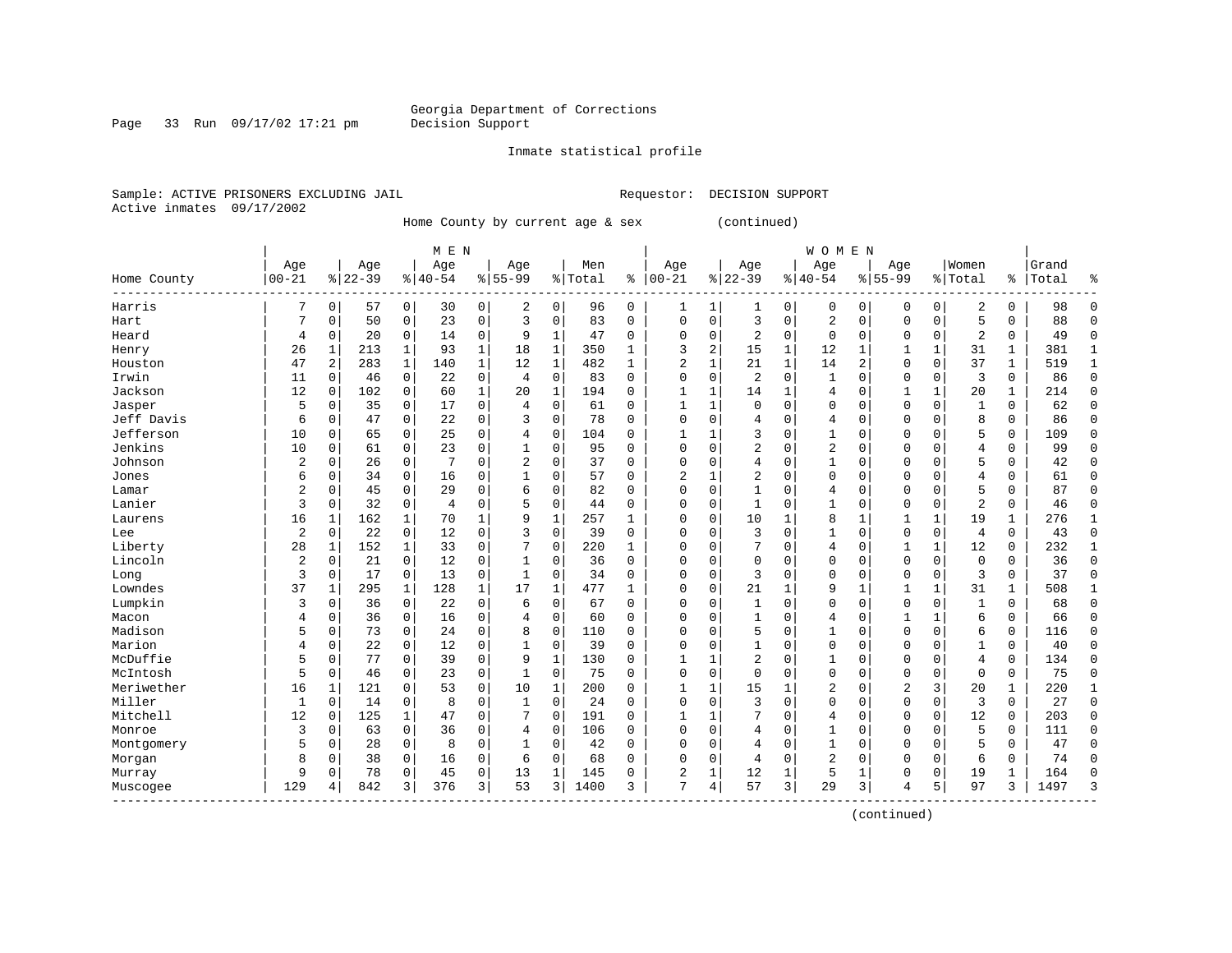Page 34 Run 09/17/02 17:21 pm

#### Inmate statistical profile

Sample: ACTIVE PRISONERS EXCLUDING JAIL **Requestor: DECISION SUPPORT** Active inmates 09/17/2002

Home County by current age & sex (continued)

|                        | M E N       |                |           |              |             |              |                |              |         |                |                |          |              |                | <b>WOMEN</b>   |              |                |              |             |                |       |              |
|------------------------|-------------|----------------|-----------|--------------|-------------|--------------|----------------|--------------|---------|----------------|----------------|----------|--------------|----------------|----------------|--------------|----------------|--------------|-------------|----------------|-------|--------------|
|                        | Age         |                | Age       |              | Age         |              | Age            |              | Men     |                | Age            |          | Age          |                | Age            |              | Age            |              | Women       |                | Grand |              |
| Home County<br>------- | $00 - 21$   |                | $8 22-39$ |              | $8 40-54$   |              | $8155 - 99$    |              | % Total | ి              | $00 - 21$      |          | $8 22-39$    |                | $8 40-54$      |              | $8155 - 99$    |              | % Total     | ွေ             | Total | ٩,           |
| Newton                 | 20          | 1              | 221       | 1            | 89          | $\mathbf 1$  | 15             | 1            | 345     | 1              | 1              | 1        | 15           | 1              | 2              | 0            | 3              | 4            | 21          | 1              | 366   | -1           |
| Oconee                 | $\mathbf 0$ | $\mathbf 0$    | 16        | $\mathbf 0$  | 11          | 0            | 4              | $\mathbf 0$  | 31      | $\mathbf 0$    | 1              | 1        | $\mathbf 0$  | $\mathbf 0$    | $\overline{2}$ | $\Omega$     | $\mathbf 0$    | $\mathbf 0$  | 3           | 0              | 34    | $\Omega$     |
| Oglethorpe             | 1           | 0              | 34        | $\mathbf 0$  | 9           | 0            |                | $\Omega$     | 45      | $\Omega$       | $\Omega$       | 0        | 4            | $\Omega$       | $\Omega$       | $\Omega$     | $\Omega$       | $\Omega$     | 4           | $\Omega$       | 49    | ∩            |
| Paulding               | 19          | 1              | 92        | $\mathbf 0$  | 61          | 1            | 8              | $\mathbf 0$  | 180     | 0              | 2              | 1        | 11           | 1              | 6              |              | 2              | 3            | 21          | 1              | 201   | <sup>0</sup> |
| Peach                  | 6           | 0              | 59        | $\mathbf 0$  | 31          | 0            |                | $\mathbf 0$  | 97      | $\Omega$       |                | 1        | 3            | $\Omega$       | 2              | $\Omega$     | $\Omega$       | $\Omega$     | 6           | 0              | 103   | $\Omega$     |
| Pickens                | б           | $\mathbf 0$    | 61        | 0            | 35          | 0            | $\overline{4}$ | 0            | 106     | $\Omega$       | $\Omega$       | 0        | 4            | $\Omega$       | 5              | $\mathbf{1}$ | $\Omega$       | $\Omega$     | 9           | 0              | 115   | $\Omega$     |
| Pierce                 | 5           | $\mathbf 0$    | 25        | 0            | 16          | 0            | 1              | 0            | 47      | $\Omega$       | $\Omega$       | 0        | $\mathbf{1}$ | $\Omega$       | 1              | $\Omega$     | $\Omega$       | $\Omega$     | 2           | 0              | 49    | $\Omega$     |
| Pike                   | 4           | $\mathbf 0$    | 18        | $\mathbf 0$  | 20          | 0            | $\overline{2}$ | $\mathbf 0$  | 44      | $\Omega$       | $\Omega$       | 0        | 1            | $\Omega$       | $\mathbf{1}$   | $\sqrt{ }$   | $\Omega$       | $\Omega$     | 2           | 0              | 46    | $\Omega$     |
| Polk                   | 6           | 0              | 114       | 0            | 54          | 0            | 11             | 1            | 185     | 0              | $\Omega$       | O        | 4            | $\Omega$       | 3              | C            | $\Omega$       | $\Omega$     | 7           | 0              | 192   | $\Omega$     |
| Pulaski                | 15          | 0              | 55        | 0            | 20          | 0            | $\overline{2}$ | $\mathbf 0$  | 92      | $\Omega$       | $\Omega$       | O        | 6            | $\Omega$       | $\Omega$       | C            |                |              | 7           | 0              | 99    | ∩            |
| Putnam                 | 11          | $\Omega$       | 66        | $\Omega$     | 34          | 0            | 6              | $\Omega$     | 117     | $\Omega$       | $\Omega$       | O        | 4            | $\Omega$       | 4              | C            | $\Omega$       | $\Omega$     | 8           | 0              | 125   | ∩            |
| Ouitman                | $\Omega$    | 0              | 6         | $\mathbf 0$  | $\mathbf 0$ | 0            | $\Omega$       | $\mathbf 0$  | 6       | $\Omega$       | $\Omega$       | $\Omega$ | $\Omega$     | $\Omega$       | $\mathbf{1}$   | C            | $\Omega$       | $\Omega$     |             | 0              | 7     |              |
| Rabun                  | 3           | $\mathbf 0$    | 32        | $\mathbf 0$  | 17          | 0            | $\Omega$       | $\mathbf 0$  | 52      | $\Omega$       | 0              | 0        |              | 0              | 0              | $\Omega$     | $\Omega$       | $\Omega$     | 1           | 0              | 53    | ∩            |
| Randolph               | 5           | $\mathbf 0$    | 43        | $\mathbf 0$  | 11          | 0            |                | $\mathbf 0$  | 60      | 0              | 0              | 0        | 3            | $\mathbf 0$    | 3              | $\Omega$     | $\mathbf 0$    | $\mathbf 0$  | 6           | 0              | 66    |              |
| Richmond               | 155         | 5              | 1063      | 4            | 436         | 4            | 54             | 3            | 1708    | 4              | 7              | 4        | 107          | 6              | 43             | 5            | $\overline{2}$ | 3            | 159         | 5              | 1867  |              |
| Rockdale               | 16          | 1              | 128       | 1            | 69          | $\mathbf{1}$ | 12             | 1            | 225     | 1              | 1              | 1        | 7            | $\Omega$       | 5              | 1            | $\Omega$       | $\Omega$     | 13          | $\Omega$       | 238   | -1           |
| Schley                 | 1           | 0              | 17        | $\mathbf 0$  | 3           | 0            | $\Omega$       | $\Omega$     | 21      | $\Omega$       | $\Omega$       | 0        | $\Omega$     | $\Omega$       | $\Omega$       | $\Omega$     | $\Omega$       | $\Omega$     | $\mathbf 0$ | 0              | 21    | $\Omega$     |
| Screven                | 5           | $\mathbf 0$    | 64        | $\Omega$     | 22          | 0            |                | $\Omega$     | 96      | 0              | $\overline{c}$ |          | 9            | $\Omega$       | $\overline{2}$ | C            |                | 1            | 14          | 0              | 110   | 0            |
| Seminole               | 4           | $\mathbf 0$    | 41        | 0            | 22          | 0            | $\overline{2}$ | $\Omega$     | 69      | $\Omega$       | $\Omega$       | 0        | 3            | $\Omega$       | $\overline{2}$ | C            | $\Omega$       | $\Omega$     | 5           | 0              | 74    | ∩            |
| Spalding               | 56          | $\overline{c}$ | 388       | 2            | 148         | $\mathbf{1}$ | 23             | $\mathbf{1}$ | 615     | $\overline{a}$ | 2              | 1        | 29           | $\overline{2}$ | 12             |              | 1              | $\mathbf{1}$ | 44          | $\overline{c}$ | 659   |              |
| Stephens               | 11          | 0              | 94        | 0            | 51          | 0            | 6              | $\Omega$     | 162     | $\Omega$       | $\mathbf{1}$   | 1        | 5            | $\Omega$       | 5              | $\mathbf{1}$ | $\Omega$       | $\Omega$     | 11          | 0              | 173   | $\Omega$     |
| Stewart                | 2           | $\mathbf 0$    | 21        | $\mathbf 0$  | 10          | 0            | 1              | $\mathbf 0$  | 34      | 0              | $\mathbf{1}$   | 1        |              | $\Omega$       | 0              | $\Omega$     | $\Omega$       | $\Omega$     | 2           | 0              | 36    | Λ            |
| Sumter                 | 15          | $\mathbf 0$    | 126       | $\mathbf 1$  | 54          | 0            | 5              | $\mathbf 0$  | 200     | $\Omega$       | $\Omega$       | 0        | 9            | $\mathbf 0$    | 3              | $\Omega$     | $\Omega$       | $\mathbf 0$  | 12          | 0              | 212   | $\cap$       |
| Talbot                 | 8           | $\mathbf 0$    | 25        | $\mathbf 0$  | 11          | 0            | $\Omega$       | $\mathbf 0$  | 44      | $\Omega$       | $\mathbf{1}$   | 1        | $\Omega$     | $\Omega$       | $\overline{2}$ | $\Omega$     | $\Omega$       | $\Omega$     | 3           | 0              | 47    | $\Omega$     |
| Taliaferro             | $\Omega$    | $\mathbf 0$    | 10        | $\mathbf 0$  | 2           | 0            | $\Omega$       | $\mathbf 0$  | 12      | $\Omega$       | $\Omega$       | 0        | $\Omega$     | $\Omega$       | 1              | C            | $\Omega$       | $\Omega$     | 1           | 0              | 13    | $\Omega$     |
| Tattnall               | 5           | 0              | 77        | $\mathbf 0$  | 22          | 0            | 3              | $\mathbf 0$  | 107     | 0              | $\Omega$       | 0        | 5            | $\Omega$       | 3              | $\Omega$     | $\Omega$       | $\Omega$     | 8           | 0              | 115   | $\Omega$     |
| Taylor                 | б           | 0              | 55        | 0            | 22          | 0            | 3              | $\mathbf 0$  | 86      | 0              | $\Omega$       | 0        | 3            | $\Omega$       | $\Omega$       | $\mathsf{C}$ | $\Omega$       | $\mathbf 0$  | 3           | 0              | 89    | $\Omega$     |
| Telfair                | 8           | $\mathbf 0$    | 77        | $\Omega$     | 32          | 0            | 3              | $\Omega$     | 120     | 0              | 1              | 1        | 8            | $\Omega$       | 6              | -1           | $\Omega$       | $\Omega$     | 15          | 1              | 135   | <sup>0</sup> |
| Terrell                | 3           | $\Omega$       | 60        | 0            | 9           | $\Omega$     | $\mathbf{1}$   | $\Omega$     | 73      | 0              | $\Omega$       | O        | 3            | $\Omega$       | $\Omega$       | C            | $\Omega$       | $\Omega$     | 3           | 0              | 76    | <sup>0</sup> |
| Thomas                 | 31          | 1              | 182       | 1            | 78          | $\mathbf{1}$ | 10             | 1            | 301     | 1              | $\Omega$       | 0        | 13           | 1              | 8              | -1           | $\Omega$       | $\Omega$     | 21          | 1              | 322   | -1           |
| Tift                   | 25          | 1              | 168       | $\mathbf 1$  | 89          | 1            | 11             | $\mathbf{1}$ | 293     | $\mathbf{1}$   | 3              | 2        | 9            | $\Omega$       | $\overline{2}$ | 0            | 1              | 1            | 15          | 1              | 308   | $\mathbf{1}$ |
| Toombs                 | 27          | 1              | 153       | $\mathbf{1}$ | 53          | 0            | 4              | $\mathbf 0$  | 237     | $\mathbf{1}$   | 2              | 1        | 16           | 1              | 5              | 1            | 1              | $\mathbf{1}$ | 24          | $\mathbf{1}$   | 261   | $\mathbf{1}$ |
| Towns                  | 0           | 0              | 6         | 0            |             | 0            |                | 0            | 14      | 0              | $\Omega$       | 0        | 2            | 0              | 1              | $\sqrt{ }$   | $\Omega$       | $\Omega$     | 3           | 0              | 17    | $\Omega$     |
| Treutlen               | 3           | $\mathbf 0$    | 27        | 0            | 11          | 0            | $\Omega$       | $\Omega$     | 41      | $\Omega$       | $\Omega$       | 0        | 1            | 0              | $\mathbf{1}$   | C            | $\Omega$       | 0            | 2           | 0              | 43    | $\sqrt{ }$   |
| Troup                  | 42          | 1              | 343       | 1            | 124         | 1            | 23             | 1            | 532     | 1              | $\mathbf{1}$   | 1        | 30           | 2              | 14             | 2            | $\Omega$       | 0            | 45          | 2              | 577   |              |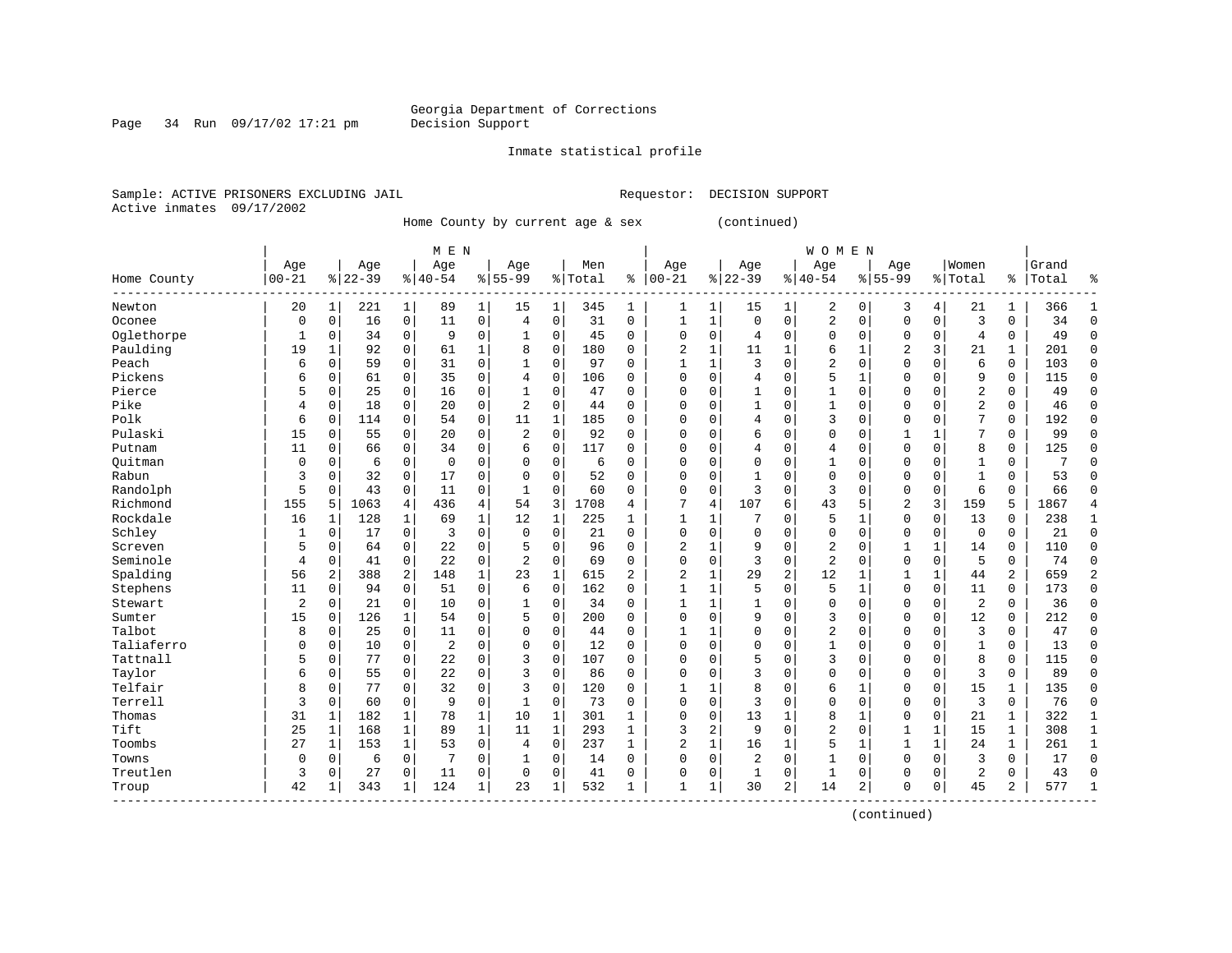Inmate statistical profile

Page 35 Run 09/17/02 17:21 pm

Sample: ACTIVE PRISONERS EXCLUDING JAIL **Requestor: DECISION SUPPORT** Active inmates 09/17/2002

Home County by current age & sex (continued)

|                  |          |             |          |              | M E N                        |      |                |          |                    |          |           |          |          |              | <b>WOMEN</b>   |          |             |             |          |          |           |          |
|------------------|----------|-------------|----------|--------------|------------------------------|------|----------------|----------|--------------------|----------|-----------|----------|----------|--------------|----------------|----------|-------------|-------------|----------|----------|-----------|----------|
|                  | Age      |             | Age      |              | Age                          |      | Age            |          | Men                |          | Age       |          | Age      |              | Age            |          | Age         |             | Women    |          | Grand     |          |
| Home County      | $ 00-21$ |             | $ 22-39$ |              | $ 40-54 $                    |      | $8 55-99$      |          | % Total            | ి        | $00 - 21$ |          | $ 22-39$ |              | $ 40-54$       |          | $8155 - 99$ |             | % Total  |          | %   Total | ႜ        |
| Turner           | 9        | $\Omega$    | 48       | 0            | 26                           | 0    |                | 0        | 84                 | 0        | 0         | 0        | 1        | 0            | 1              | $\Omega$ | $\Omega$    | $\Omega$    | 2        | 0        | 86        |          |
| Twiggs           | 3        | 0           | 21       | $\mathbf 0$  | 13                           | 0    |                | 0        | 38                 | 0        | 0         | 0        | $\Omega$ | $\Omega$     | 0              | $\Omega$ | 0           | $\Omega$    | 0        | 0        | 38        | ∩        |
| Union            | 5        | 0           | 26       | $\Omega$     | 13                           | 0    |                | $\Omega$ | 47                 | 0        |           |          | 4        | 0            |                | $\Omega$ | O           | 0           | 6        | 0        | 53        | $\Omega$ |
| Upson            | 20       |             | 105      | 0            | 49                           | 0    | 9              |          | 183                | U        |           | $\Omega$ | 11       |              | 3              | $\Omega$ | O           | $\Omega$    | 14       | 0        | 197       | $\Omega$ |
| Walker           | 16       |             | 139      |              | 60                           | 1    | 15             |          | 230                |          |           |          | 19       | $\mathbf{1}$ | 9              |          |             | 1           | 30       | 1        | 260       |          |
| Walton           | 16       | 1           | 169      | 1            | 74                           | 1    | 12             | 1        | 271                |          |           | $\Omega$ | 13       | 1            |                |          |             | 1           | 21       | 1        | 292       |          |
| Ware             | 15       | $\Omega$    | 229      | $\mathbf{1}$ | 99                           | 1    | 14             | 1        | 357                |          |           |          | 13       | 1            | 4              | $\Omega$ | $\Omega$    | $\Omega$    | 18       | 1        | 375       |          |
| Warren           | 5        | $\Omega$    | 21       | 0            | 17                           | 0    | 2              | $\Omega$ | 45                 | 0        |           |          |          | $\Omega$     |                | $\Omega$ | 0           | O           | 3        | $\Omega$ | 48        | U        |
| Washington       | 13       | $\Omega$    | 71       | 0            | 29                           | 0    | 2              | $\Omega$ | 115                | 0        |           | 0        | 3        | $\Omega$     | $\overline{2}$ | $\Omega$ |             |             | 6        | 0        | 121       | U        |
| Wayne            | 10       | $\Omega$    | 82       | 0            | 27                           | 0    | 6              | 0        | 125                | 0        | $\Omega$  | U        |          | $\Omega$     | $\overline{2}$ | $\Omega$ |             | 1           | 6        | 0        | 131       | $\Omega$ |
| Webster          |          | n           |          | 0            | 2                            | 0    |                | $\Omega$ | 10                 | U        |           | U        | $\Omega$ | $\Omega$     | $\Omega$       | $\Omega$ | 0           | $\Omega$    | 0        | 0        | 10        |          |
| Wheeler          |          | $\Omega$    | 17       | 0            | 12                           | O    |                | O        | 34                 | 0        | C         | U        |          | O            | $\Omega$       | $\Omega$ | O           | O           |          | 0        | 35        |          |
| White            | 4        | 0           | 33       | $\Omega$     | 17                           | 0    | $\overline{2}$ | $\Omega$ | 56                 | U        |           | 0        | 2        | $\Omega$     | $\overline{2}$ |          | 0           | $\Omega$    | 4        | 0        | 60        |          |
| Whitfield        | 32       |             | 327      | 1            | 167                          | 2    | 25             | 1        | 551                |          |           | 3        | 37       | 2            | 11             |          |             | 1           | 54       | 2        | 605       |          |
| Wilcox           | 2        | $\mathbf 0$ | 27       | $\mathbf 0$  | 11                           | 0    |                | $\Omega$ | 45                 | $\Omega$ |           |          | 5        | $\Omega$     | $\Omega$       | $\Omega$ | 0           | $\mathbf 0$ | 6        | 0        | 51        | $\Omega$ |
| Wilkes           | 2        | $\Omega$    | 41       | 0            | 15                           | 0    |                | $\Omega$ | 63                 | 0        | $\cap$    | $\Omega$ | 2        | 0            |                | $\Omega$ | 0           | $\Omega$    | 3        | 0        | 66        | $\Omega$ |
| Wilkinson        | 4        | $\mathbf 0$ | 28       | $\Omega$     | 13                           | 0    |                | 0        | 47                 | $\Omega$ | $\Omega$  | 0        | 3        | $\Omega$     |                | $\Omega$ | $\Omega$    | $\Omega$    | 4        | 0        | 51        | n        |
| Worth            | 3        | 0           | 75       | 0            | 36                           | 0    | 6              | $\Omega$ | 120                | 0        | $\Omega$  | 0        | 6        | $\Omega$     |                | 0        | $\Omega$    | $\Omega$    | 7        | 0        | 127       | ∩        |
| Total reported   |          |             |          |              | 3088 100 24566 100 10879 100 |      |                |          | 1703 100 40236 100 |          | 156 100   |          | 1846 100 |              | 850 100        |          |             | 79 100      | 2931 100 |          | 43167 100 |          |
| Percent reported |          | 91.2        |          | 92.1         |                              | 90.7 |                | 89.4     |                    | 91.5     |           | 94.5     |          | 93.4         |                | 94.2     |             | 96.3        |          | 93.8     |           | 91.6     |
| Not reported     | 299      |             | 2120     |              | 1119                         |      | 202            |          | 3740               |          | 9         |          | 131      |              | 52             |          | 3           |             | 195      |          | 3935      |          |
| Total            | 3387     |             | 26686    |              | 11998                        |      | 1905           |          | 43976              |          | 165       |          | 1977     |              | 902            |          | 82          |             | 3126     |          | 47102     |          |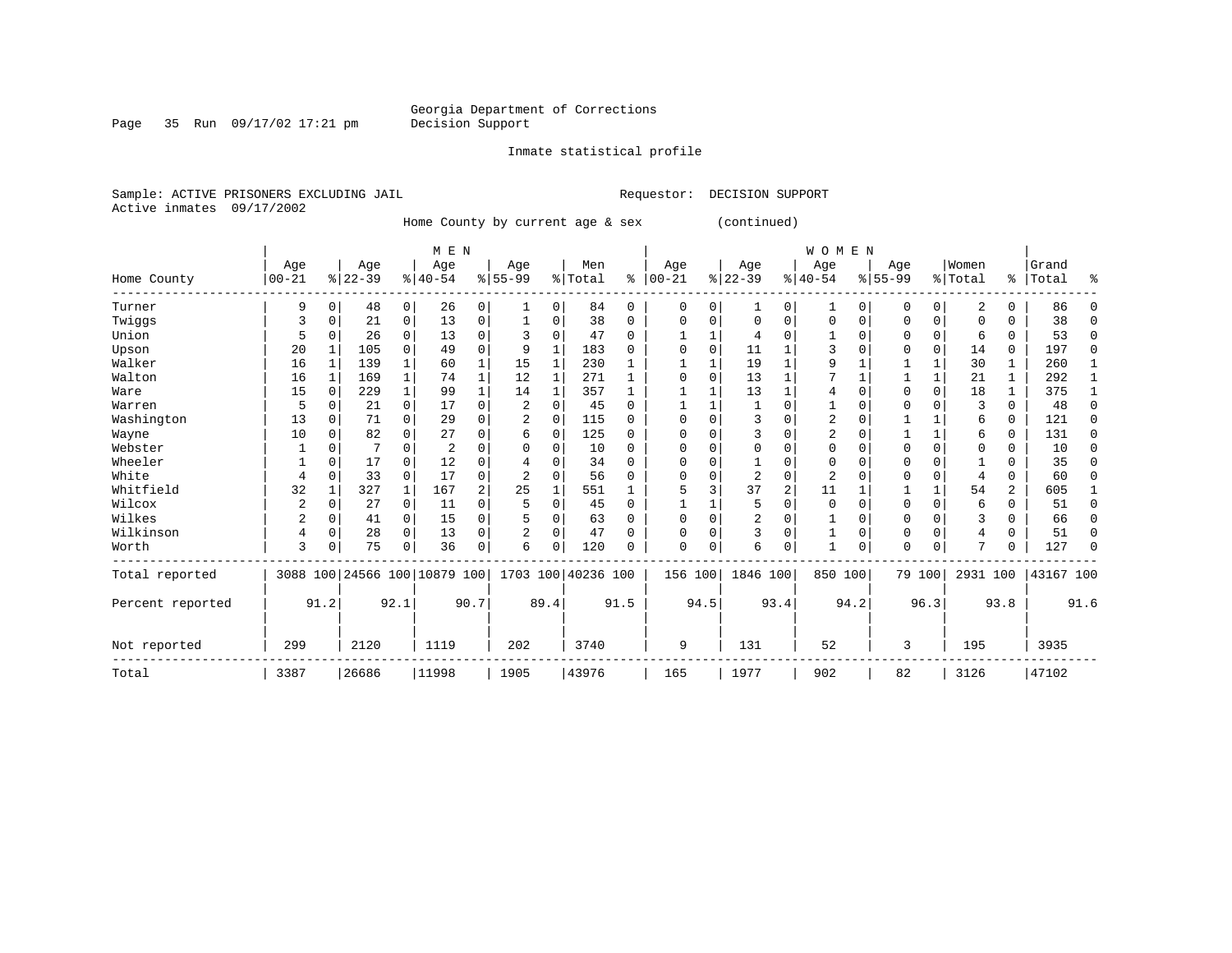### Georgia Department of Corrections<br>Decision Support

Inmate statistical profile

sample: ACTIVE PRISONERS EXCLUDING JAIL **Requestor:** DECISION SUPPORT

Active inmates 09/17/2002

Prison Sentence In Years by current age & sex

|                                    |                  |      |                  |                | M E N            |                |                  |                 |                                                 |              |                   |      |                  |              | WOMEN           |                |                  |                |                  |              |                    |                |
|------------------------------------|------------------|------|------------------|----------------|------------------|----------------|------------------|-----------------|-------------------------------------------------|--------------|-------------------|------|------------------|--------------|-----------------|----------------|------------------|----------------|------------------|--------------|--------------------|----------------|
| Sentence In Years                  | Age<br>$00 - 21$ |      | Age<br>$8 22-39$ |                | Age<br>$ 40-54 $ |                | Age<br>$8 55-99$ |                 | Men<br>% Total                                  |              | Age<br>$% 100-21$ |      | Age<br>$8 22-39$ |              | Aqe<br>$ 40-54$ |                | Aqe<br>$8 55-99$ |                | Women<br>% Total |              | Grand<br>%   Total | ႜ              |
| $0 - 1$                            | 88               | 3    | 374              | $\mathbf 1$    | 135              | 1 <sup>1</sup> | 9                | 0               | 606                                             | 1            | 7                 | 4    | 62               | 3            | 20              | $\overline{2}$ | 0                | 0 <sup>1</sup> | 89               | 3            | 695                | $\mathbf{1}$   |
| $1.1 - 2$                          | 236              | 7    | 881              | 3              | 360              | 3              | 42               | 2 <sup>1</sup>  | 1519                                            | 3            | 7                 | 4    | 95               | 5            | 37              | 4              | 3                | $\overline{4}$ | 142              | 5            | 1661               | $\overline{4}$ |
| $2.1 - 3$                          | 199              | 6    | 884              | 3              | 359              | 3              | 33               | $\overline{a}$  | 1475                                            | 3            | 10                | 6    | 151              | 8            | 56              | 6              | $\overline{4}$   | 5              | 221              | 7            | 1696               | $\overline{4}$ |
| $3.1 - 4$                          | 288              | 9    | 1144             | 4              | 468              | $\overline{4}$ | 48               | 3               | 1948                                            | 4            | 20                | 13   | 181              | 9            | 76              | 8              | 4                | 5              | 281              | 9            | 2229               | 5              |
| $4.1 - 5$                          | 231              | 7    | 966              | 4              | 375              | 3              | 41               | $\overline{2}$  | 1613                                            | 4            | 7                 | 4    | 134              | 7            | 59              | 7              | $\mathbf{0}$     | $\Omega$       | 200              | 6            | 1813               | $\overline{4}$ |
| $5.1 - 6$                          | 632              | 19   | 2890             | 11             | 1128             | 9              | 137              | 7 <sup>1</sup>  | 4787                                            | 11           | 41                | 26   | 323              | 17           | 142             | 16             | 11               | 13             | 517              | 17           | 5304               | 11             |
| $6.1 - 7$                          | 155              | 5    | 945              | 4              | 328              | 3              | 35               | 2               | 1463                                            | 3            | 6                 | 4    | 105              | 5            | 40              | 4              | 3                | 4              | 154              | 5            | 1617               | 3              |
| $7.1 - 8$                          | 148              | 4    | 1069             | $\overline{4}$ | 368              | 3              | 52               | $\overline{3}$  | 1637                                            | 4            | 9                 | 6    | 101              | 5            | 41              | 5              | $\overline{2}$   | 2              | 153              | 5            | 1790               | $\overline{4}$ |
| $8.1 - 9$                          | 116              | 3    | 1089             | 4              | 349              | 3              | 49               | 3               | 1603                                            | 4            | 8                 | 5    | 73               | 4            | 27              | 3              | 2                | 2              | 110              | 4            | 1713               | 4              |
| $9.1 - 10$                         | 27               | 1    | 342              | 1              | 110              | $\mathbf{1}$   | 8                | $\mathbf 0$     | 487                                             | $\mathbf{1}$ | $\mathbf 0$       | 0    | 26               | $\mathbf{1}$ | 13              | 1              | 1                | 1              | 40               | $\mathbf{1}$ | 527                | 1              |
| $10.1 - 12$                        | 646              | 19   | 4681             | 18             | 1465             | 12             | 235              | 12              | 7027                                            | 16           | 23                | 14   | 256              | 13           | 118             | 13             | 8                | 10             | 405              | 13           | 7432               | 16             |
| $12.1 - 15$                        | 144              | 4    | 1796             | 7              | 632              | 5              | 91               | 5               | 2663                                            | 6            | $\overline{4}$    | 3    | 91               | 5            | 41              | 5              | 5                | 6              | 141              | 5            | 2804               | 6              |
| $15.1 - 20$                        | 182              | 5    | 2817             | 11             | 1285             | 11             | 197              | 10              | 4481                                            | 10           | 3                 | 2    | 107              | 6            | 63              | 7              | 8                | 10             | 181              | 6            | 4662               | 10             |
| 20.1-OVER                          | 128              | 4    | 3580             | 13             | 2200             | 18             | 377              | 20 <sup>1</sup> | 6285                                            | 14           | 5                 | 3    | 113              | 6            | 67              | 7 <sup>1</sup> | 5                | 6              | 190              | 6            | 6475               | 14             |
| LIFE                               | 146              | 4    | 2944             | 11             | 2242             | 19             | 515              | 27              | 5847                                            | 13           | 10                | 6    | 123              | 6            | 97              | 11             | 26               | 32             | 256              | 8            | 6103               | 13             |
| DEATH                              | 0                | 0    | 53               | 0              | 53               | $\mathbf 0$    | 10               | 1               | 116                                             | 0            | 0                 | 0    | 1                | $\Omega$     | $\mathbf 0$     | 0              | $\mathbf{0}$     | $\overline{0}$ | 1                | 0            | 117                | $\mathbf 0$    |
| LIFE W/O PAROLE                    | 7                | 0    | 166              | $\mathbf{1}$   | 108              | $\mathbf{1}$   | 22               | $\mathbf{1}$    | 303                                             | $\mathbf{1}$ | $\mathbf 0$       | 0    | $\overline{2}$   | $\Omega$     | 0               | 0              | $\mathbf{0}$     | $\overline{0}$ | 2                | $\Omega$     | 305                | $\mathbf{1}$   |
| YOUTHFUL OFFENDERS                 | 0                | 0    | 3                | 0              | 0                | 0              | 0                | 0 <sup>1</sup>  | 3                                               | 0            | $\Omega$          | 0    | $\mathbf 0$      | 0            | 0               | 0              | $\mathbf 0$      | $\circ$        | 0                | 0            | 3                  | $\mathbf 0$    |
| Total reported                     |                  |      |                  |                |                  |                |                  |                 | 3373 100 26624 100 11965 100 1901 100 43863 100 |              |                   |      | 160 100 1944 100 |              | 897 100         |                |                  | 82 100         | 3083 100         |              | 46946 100          |                |
| Percent reported                   |                  | 99.6 |                  | 99.8           |                  | 99.7           |                  | 99.8            |                                                 | 99.7         |                   | 97.0 |                  | 98.3         |                 | 99.4           |                  | 100.0          |                  | 98.6         |                    | 99.7           |
| NOT REPORTED                       | 14               |      | 62               |                | 33               |                | 4                |                 | 113                                             |              | 5                 |      | 33               |              | 5               |                | 0                |                | 43               |              | 156                |                |
| Total                              | 3387             |      | 26686            |                | 11998            |                | 1905             |                 | 43976                                           |              | 165               |      | 1977             |              | 902             |                | 82               |                | 3126             |              | 47102              |                |
|                                    |                  |      |                  |                |                  |                |                  |                 |                                                 |              |                   |      |                  |              |                 |                |                  |                |                  |              |                    |                |
| AVG EXCLUDING<br>LIFE, DEATH, YO   | 7.29             |      | 11.15            |                | 12.79            |                | 14.56            |                 | 11.36                                           |              | 6.59              |      | 7.53             |              | 8.30            |                | 9.26             |                | 7.73             |              | 11.11              |                |
| AVG INCLUDING<br>LIFE=21, YO=3 YRS | 7.88             |      | 12.19            |                | 14.24            |                | 16.18            |                 | 12.59                                           |              | 7.49              |      | 8.37             |              | 9.68            |                | 12.98            |                | 8.83             |              | 12.34              |                |

Page 36 Run 09/17/02 17:21 pm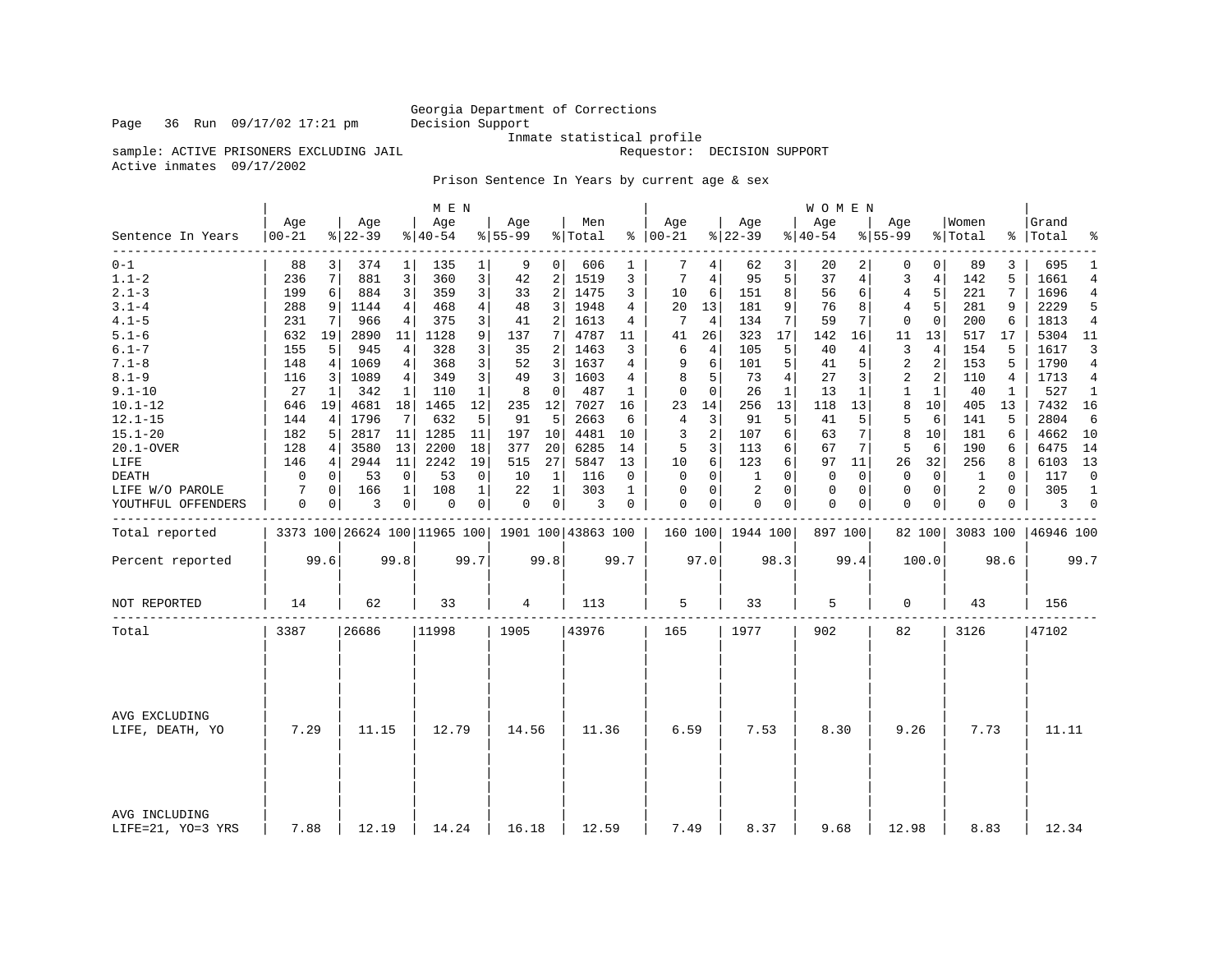# Georgia Department of Corrections<br>Decision Support

Page 37 Run 09/17/02 17:21 pm

Inmate statistical profile

Sample: ACTIVE PRISONERS EXCLUDING JAIL Requestor: DECISION SUPPORT Active inmates 09/17/2002

Probation To Follow Prison by current age & sex

| Prob After Prison                   | Aqe<br>$00 - 21$ | Age<br>$8 22-39$     | M E N<br>Age<br>$8 40-54$    | Aqe<br>$8155 - 99$      | Men<br>ႜ<br>% Total              | Aqe<br>$00 - 21$     | Aqe<br>$ 22-39 $          | <b>WOMEN</b><br>Aqe<br>$ 40-54$ | Age<br>$8155 - 99$   | Women<br>% Total         | Grand<br>%   Total<br>- 왕 |
|-------------------------------------|------------------|----------------------|------------------------------|-------------------------|----------------------------------|----------------------|---------------------------|---------------------------------|----------------------|--------------------------|---------------------------|
| PROBATION TO FOLLOW<br>NO PROBATION | 1725<br>1676     | 51 11165<br>49 15584 | 4607<br>42<br>7425<br>58     | 38<br>651<br>62<br>1258 | 34 18148<br>41<br>66 25943<br>59 | 93<br>56<br>77<br>47 | 879<br>44 i<br>1132<br>57 | 406<br>45<br>501<br>56          | 35<br>29<br>53<br>65 | 1407<br>45<br>1763<br>56 | 19555 42<br>27706 59      |
| Total reported                      |                  |                      | 3401 100 26749 100 12032 100 |                         | 1909 100 44091 100               | 170 100              | 2011 100                  | 907 100                         | 82 100               | 3170 100                 | 47261 100                 |
| Percent reported                    | 100.0            | 100.0                | 100.0                        | 100.0                   | 100.0                            | 100.0                | 100.0                     | 100.0                           | 100.0                | 100.0                    | 100.0                     |
| <b>NOT REPORTED</b>                 | $\mathbf 0$      | 0                    | $\mathbf 0$                  | $\Omega$                | $\Omega$                         | $\mathbf 0$          | $\Omega$                  | $\mathbf 0$                     |                      | $\Omega$                 | 0                         |
| Total                               | 3387             | 26686                | 11998                        | 1905                    | 43976                            | 165                  | 1977                      | 902                             | 82                   | 3126                     | 47102                     |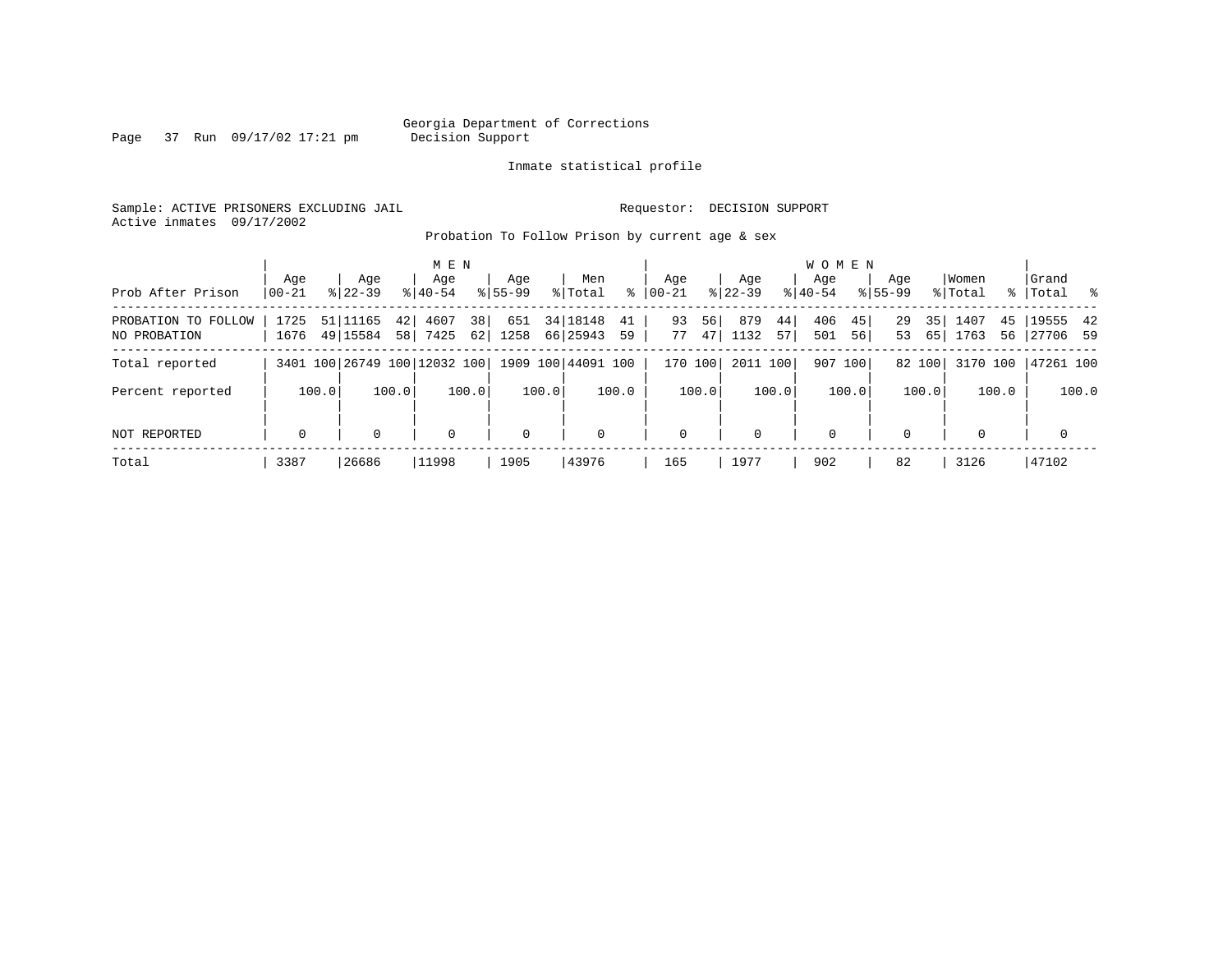Page 38 Run 09/17/02 17:21 pm

#### Inmate statistical profile

Sample: ACTIVE PRISONERS EXCLUDING JAIL **Requestor: DECISION SUPPORT** Active inmates 09/17/2002

Admission Type by current age & sex

|                      |           |          |                              |              | M E N          |              |           |             |                    |          |              |             |              |          | <b>WOMEN</b> |              |             |          |              |              |           |              |
|----------------------|-----------|----------|------------------------------|--------------|----------------|--------------|-----------|-------------|--------------------|----------|--------------|-------------|--------------|----------|--------------|--------------|-------------|----------|--------------|--------------|-----------|--------------|
|                      | Age       |          | Age                          |              | Age            |              | Aqe       |             | Men                |          | Age          |             | Age          |          | Age          |              | Age         |          | Women        |              | Grand     |              |
| Admission Type       | $00 - 21$ |          | $8 22-39$                    |              | $8 40-54$      |              | $8 55-99$ |             | % Total            | ႜ        | $ 00-21$     |             | $ 22-39$     |          | $ 40-54 $    |              | $8155 - 99$ |          | % Total      | ႜ            | Total     |              |
| COMMITTED FROM COURT | 2804      |          | 83 17948                     | 67           | 7892           | 66           | 1441      |             | 76 30085           | 69       | 129          | 81          | 1267         | 65       | 588          | 66           | 66          | 80       | 2050         | 66           | 32135     | 68           |
| RETURN APPEAL/BOND   | $\Omega$  | $\Omega$ |                              | $\Omega$     | $\overline{4}$ | 0            | 0         | 0           | 11                 | 0        | $\Omega$     | $\mathbf 0$ | $\Omega$     | $\Omega$ | $\Omega$     | $\Omega$     | $\Omega$    | $\Omega$ | $\Omega$     | $\Omega$     | 11        | $\Omega$     |
| PAROLE REV/NEW SENT  | 94        | 3        | 3571                         | 13           | 1825           | 15           | 199       | 10          | 5689               | 13       |              | 3           | 180          | 9        | 100          | 11           |             | 5        | 289          | 9            | 5978      | 13           |
| PAR REV/NO NEW SENT  | 23        |          | 841                          | 3            | 414            | 3            | 55        | 3           | 1333               | 3        |              | 2           | 83           | 4        | 28           | 3            |             | 2        | 116          | 4            | 1449      | κ            |
| PROB VIOL/TOTAL REV  | $\Omega$  | $\Omega$ | U                            | 0            |                | 0            | $\Omega$  | 0           |                    | O        | $\Omega$     | 0           | $\Omega$     | $\Omega$ | $\Omega$     | O            | $\Omega$    | 0        | $\Omega$     | U            |           | <sup>0</sup> |
| PROB VIOL/PARTIAL    | 175       | 5        | 1273                         | 5.           | 553            | 5            | 44        | 2           | 2045               | 5        |              | 4           | 162          | 8        | 67           |              | $\Omega$    | $\Omega$ | 236          | 8            | 2281      | 5            |
| ADMIT FM OTHER CUST  | 0         | 0        | 16                           | 0            | q              | 0            |           | $\Omega$    | 30                 | O        | $\Omega$     | $\Omega$    | $\Omega$     | U        | $\Omega$     | O            | $\Omega$    | $\Omega$ | $\Omega$     | U            | 30        | ∩            |
| SHOCK INCARCERATION  | ∩         | $\Omega$ | O                            | 0            | $\cap$         | 0            | $\Omega$  | 0           | 0                  | 0        | $\Omega$     | 0           | $\Omega$     | O        | $\Omega$     | $\Omega$     | $\Omega$    | $\Omega$ | <sup>0</sup> | 0            | U         | ∩            |
| PROB REV/REMAINDER   | 251       | 7        | 2519                         | 9            | 941            | 8            | 97        | 5           | 3808               | 9        | 13           | 8           | 233          | 12       | 103          | 11           | 10          | 12       | 359          | 12           | 4167      |              |
| NEW SENT/PAR REV PND | 2         | 0        | 74                           | 0            | 47             | 0            |           | 0           | 130                | 0        | 0            | $\Omega$    | 5            | $\Omega$ | 5            | $\mathbf{1}$ | $\Omega$    | $\Omega$ | 10           | $\Omega$     | 140       | n            |
| LIFE W/O PAROLE      |           | $\Omega$ | 103                          | 0            | 62             |              | 14        | 1           | 182                | U        |              | 0           | 0            | $\Omega$ | 0            | $\Omega$     | $\Omega$    | $\Omega$ | $\Omega$     | $\Omega$     | 182       | n            |
| PAROLE REV BOOT CAMP |           | $\Omega$ | 3                            | 0            | $\overline{2}$ | $\Omega$     | $\Omega$  | $\Omega$    | 5                  | O        |              | 0           | 0            | O        | 0            | 0            | O           | O        | 0            | 0            | 5         | n            |
| PAR REV/RSN UNKNOWN  |           | $\Omega$ | 12                           | 0            | 54             | 0            | 27        | 1           | 93                 | O        | O            | 0           | 0            | O        | Ω            | O            | O           | U        | O            | U            | 93        |              |
| PROBATION/PAROLE REV |           | $\Omega$ | U                            | <sup>n</sup> | $\Omega$       | <sup>0</sup> | $\Omega$  | $\Omega$    | $\Omega$           | U        | <sup>0</sup> | O           | <sup>0</sup> | O        | Ω            | O            | $\Omega$    | $\Omega$ | <sup>0</sup> | 0            | U         |              |
| PB PAROLE RESCINDED  |           | ∩        |                              | U            | -1             | <sup>0</sup> | U         | $\Omega$    | 6                  | U        | ∩            | U           | ∩            | U        | ∩            | n            | ∩           | $\Omega$ | ∩            | 0            |           |              |
| PROB REVOC/SPEC COND | 10        | $\Omega$ | 54                           | $\Omega$     | 37             | 0            |           | $\Omega$    | 104                | O        |              | 2           | 16           |          | 6            |              | $\Omega$    | $\Omega$ | 25           | $\mathbf{1}$ | 129       |              |
| PAR REV/REVOC CENTER | 4         | $\Omega$ | 186                          | 1            | 116            |              | 9         | $\Omega$    | 315                |          | <sup>0</sup> | U           |              | O        | Ω            | O            | O           |          | O            | U            | 315       |              |
| INFORMATION ONLY     |           | $\Omega$ | U                            | 0            | $\Omega$       | U            |           | $\Omega$    | O                  | O        | <sup>0</sup> | U           |              | O        | O            | O            | $\Omega$    |          |              | U            | U         | $\Omega$     |
| INCOMPLETE SENT PKG  |           | $\Omega$ | U                            | 0            | $\Omega$       | 0            | O         | 0           | 0                  | O        | <sup>0</sup> | 0           | 0            | O        | U            | $\Omega$     | $\Omega$    | $\Omega$ | O            | 0            | U         | ∩            |
| HANCOCK REVOC CENTER |           | $\Omega$ | 2                            | 0            | $\Omega$       | 0            | U         | 0           | 2                  | $\Omega$ | ∩            | 0           | 0            | O        | U            | $\Omega$     | O           | $\Omega$ |              | 0            | 2         | ∩            |
| WHITWORTH DETENTION  |           | $\Omega$ | 10                           | 0            | q              | $\Omega$     | U         | $\Omega$    | 19                 | $\Omega$ | $\cap$       | $\Omega$    | <sup>0</sup> | $\Omega$ | 0            | $\Omega$     | $\Omega$    | $\Omega$ |              | 0            | 19        | ∩            |
| DCYS AT RISK         |           | $\Omega$ | 3                            | $\Omega$     | O              | 0            | O         | $\mathbf 0$ | 10                 | O        | <sup>0</sup> | 0           | O            | $\Omega$ | Ω            | 0            | $\Omega$    | $\Omega$ |              | U            | 10        | n            |
| <b>OTHER</b>         | $\Omega$  | $\Omega$ | U                            | U            |                | 0            | O         | $\Omega$    | O                  | O        | <sup>0</sup> | 0           |              | 0        | Ω            | 0            | $\Omega$    | $\Omega$ |              | U            | U         |              |
| Total reported       |           |          | 3373 100 26627 100 11967 100 |              |                |              |           |             | 1901 100 43868 100 |          | 160 100      |             | 1946 100     |          | 897 100      |              |             | 82 100   | 3085 100     |              | 46953 100 |              |
| Percent reported     |           | 99.6     |                              | 99.8         |                | 99.7         |           | 99.8        |                    | 99.8     |              | 97.0        |              | 98.4     |              | 99.4         |             | 100.0    |              | 98.7         |           | 99.7         |
| UNKNOWN              | 14        |          | 59                           |              | 31             |              | 4         |             | 108                |          | 5            |             | 31           |          | 5            |              | 0           |          | 41           |              | 149       |              |
| Total                | 3387      |          | 26686                        |              | 11998          |              | 1905      |             | 43976              |          | 165          |             | 1977         |          | 902          |              | 82          |          | 3126         |              | 47102     |              |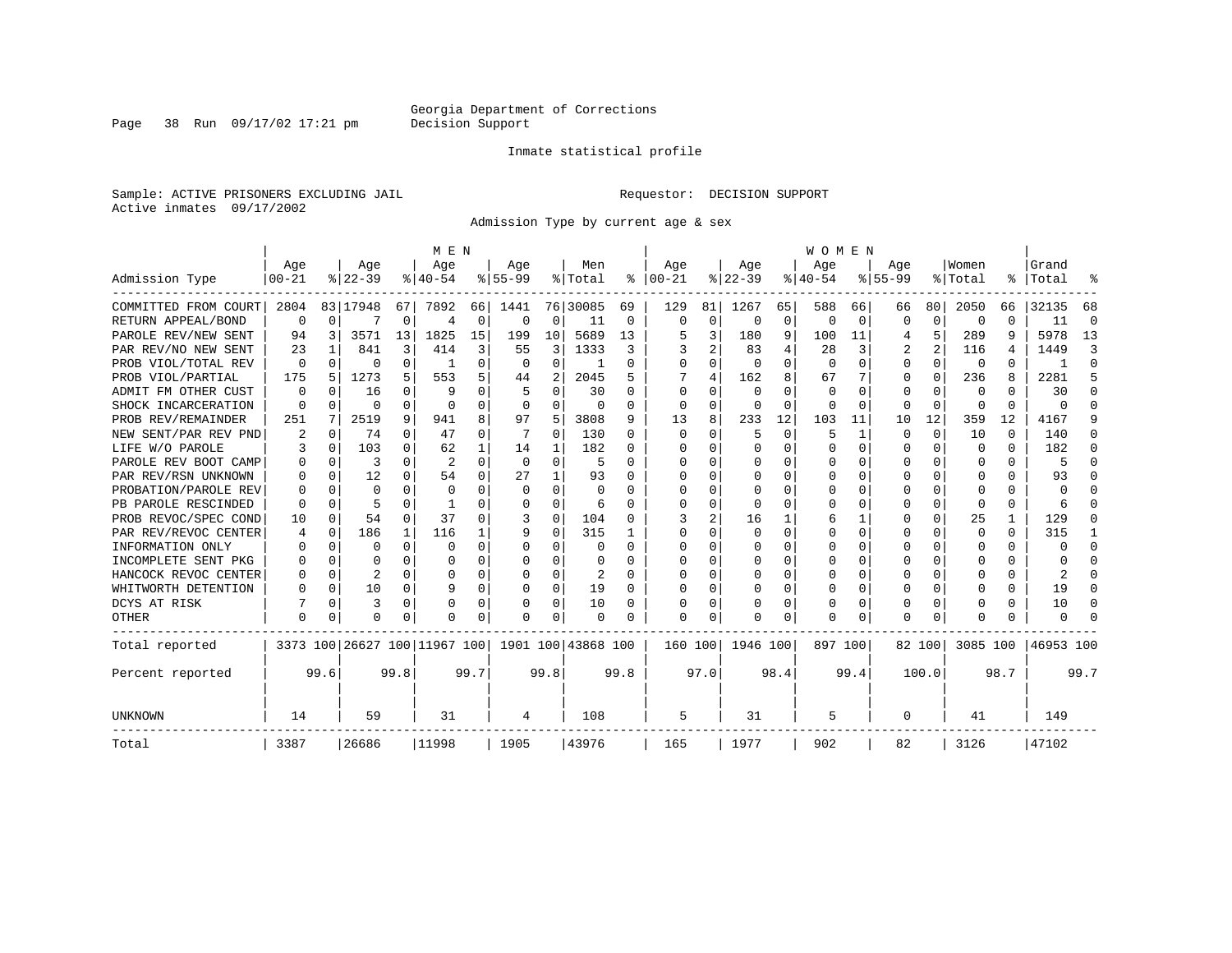Georgia Department of Corrections<br>Decision Support

Page 39 Run  $09/17/02$  17:21 pm

#### Inmate statistical profile

Sample: ACTIVE PRISONERS EXCLUDING JAIL **Requestor: DECISION SUPPORT** Active inmates 09/17/2002

Release Type by current age & sex

|  | - | .<br>$\sim$ |
|--|---|-------------|
|  |   |             |
|  |   |             |
|  |   |             |
|  |   |             |

|                                      |                |                                                 |                                              | M E N              |                     |                    |                                  |                |                      |                  |                           |                          |                | <b>WOMEN</b>       |              |                    |                   |                  |             |                             |                            |
|--------------------------------------|----------------|-------------------------------------------------|----------------------------------------------|--------------------|---------------------|--------------------|----------------------------------|----------------|----------------------|------------------|---------------------------|--------------------------|----------------|--------------------|--------------|--------------------|-------------------|------------------|-------------|-----------------------------|----------------------------|
| Release Type                         | Aqe<br>  00-21 | $8122 - 39$                                     | Aqe                                          | Aqe<br>$8140 - 54$ |                     | Aqe<br>$8155 - 99$ |                                  | Men<br>% Total | $\approx$            | Aqe<br>$ 00-21 $ |                           | Aqe<br>$ 22-39 $         |                | Aqe<br>$8140 - 54$ |              | Aqe<br>$8155 - 99$ |                   | Women<br>% Total | $\approx$ 1 | Grand<br> Total %           |                            |
| PAROLE<br>SENTENCE EXPIRED<br>Active | 14<br>$\Omega$ | 3387 100 26686 100 11997 100 1905 100 43975 100 | 0 <sup>1</sup><br>59<br>$\Omega$<br>$\Omega$ | 31                 | 0 <sup>1</sup><br>0 | $\Omega$           | 0 <sup>1</sup><br>0 <sup>1</sup> | 108            | $\Omega$<br>$\Omega$ | $\mathbf{0}$     | $\overline{0}$<br>165 100 | $\mathbf{0}$<br>1977 100 | 0 <sup>1</sup> | 0<br>902 100       | $\mathbf{0}$ |                    | 01<br>0<br>82 100 | -41<br>$\Omega$  | $\Omega$    | 149<br>3126 100   47101 100 | $\overline{0}$<br>$\Omega$ |
| Total                                | 3387           | 26686                                           |                                              | 11998              |                     | 1905               |                                  | 43976          |                      | 165              |                           | 1977                     |                | 902                |              | 82                 |                   | 3126             |             | 47102                       |                            |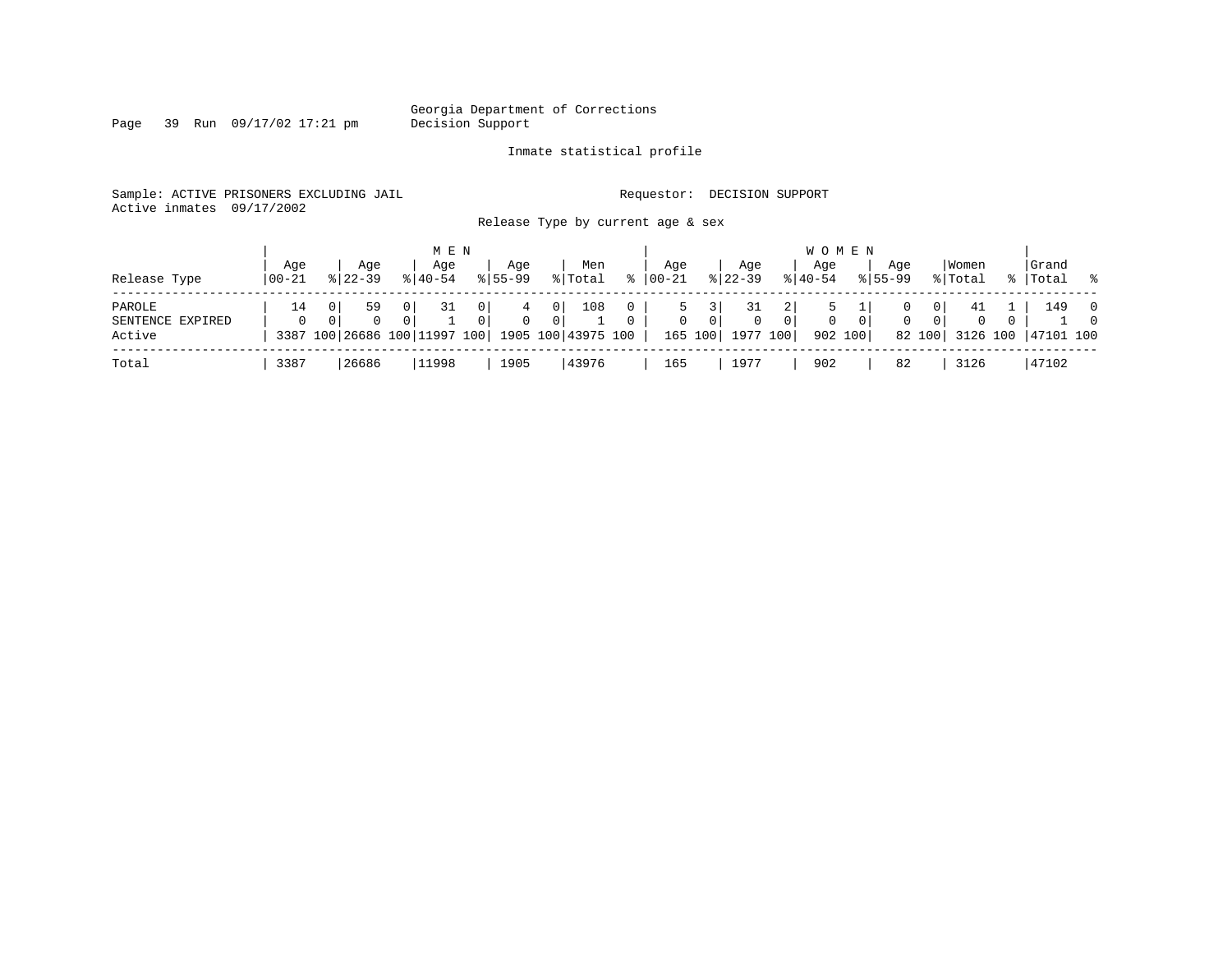Page 40 Run 09/17/02 17:21 pm

#### Inmate statistical profile

Sample: ACTIVE PRISONERS EXCLUDING JAIL **Requestor: DECISION SUPPORT** Active inmates 09/17/2002

Inst By Group by current age & sex

|                      |             |                 |           |       | M E N                        |                |           |      |                    |       |           |          |           |          | W O M E N   |          |             |          |          |          |           |       |
|----------------------|-------------|-----------------|-----------|-------|------------------------------|----------------|-----------|------|--------------------|-------|-----------|----------|-----------|----------|-------------|----------|-------------|----------|----------|----------|-----------|-------|
|                      | Age         |                 | Age       |       | Age                          |                | Age       |      | Men                |       | Age       |          | Age       |          | Age         |          | Age         |          | Women    |          | Grand     |       |
| Inst By Group        | 00-21       |                 | $8 22-39$ |       | $8 40-54$                    |                | $8 55-99$ |      | % Total            | ⊱     | $00 - 21$ |          | $ 22-39 $ |          | $8 40-54$   |          | $8155 - 99$ |          | % Total  |          | %   Total | ႜ     |
| County jails         | 0           | 01              | 0         | 0     |                              |                |           | 0    | 0                  |       | 0         | 0        | 0         | 0        | 0           |          | 0           |          |          |          |           |       |
| Transitional centers | 8           | 0 <sup>1</sup>  | 417       | 2     | 270                          | $\overline{2}$ | 19        |      | 714                |       | 4         | 2        | 136       |          | 58          | 6        | $\Omega$    | $\Omega$ | 198      | 6        | 912       |       |
| County camps         | 459         | 14              | 3508      | 13    | 829                          |                | 30        |      | 4826               | 11    | $\Omega$  |          | $\Omega$  |          | $\Omega$    |          | $\Omega$    |          | $\Omega$ | $\Omega$ | 4826      | 10    |
| Inmate boot camps    | 170         |                 | 383       |       | $\Omega$                     |                | $\Omega$  | 0    | 553                |       | 0         |          | $\Omega$  |          | $\Omega$    | $\Omega$ | $\Omega$    |          | $\Omega$ |          | 553       |       |
| State prisons        | 2415        | 71 I            | 19476     | 73    | 9615                         | 80             | 1684      |      | 88 33190           | 75    | 161       | 98       | 1841      | 93       | 844         | 94       |             | 82 100   | 2928     | 94       | 36118     | -77   |
| Private prisons      | 334         | 10 <sup>1</sup> | 2822      | 11    | 1242                         | 10             | 167       | 9    | 4565               | 10    | $\Omega$  | $\Omega$ | $\Omega$  | $\Omega$ | $\Omega$    |          | $\Omega$    | $\Omega$ | $\Omega$ | 0        | 4565      | 10    |
| Other                | 0           |                 | 5         |       |                              | 0              | 0         | 0    | 6                  | 0     | 0         | $\Omega$ | 0         | 0        | $\mathbf 0$ | $\Omega$ | $\mathbf 0$ | $\Omega$ | $\Omega$ | 0        | б.        | - 0   |
| Total reported       |             |                 |           |       | 3386 100 26611 100 11957 100 |                |           |      | 1900 100 43854 100 |       |           | 165 100  | 1977 100  |          |             | 902 100  |             | 82 100   | 3126 100 |          | 46980 100 |       |
| Percent reported     |             | 100.0           |           | 100.0 |                              | 100.0          |           | 99.9 |                    | 100.0 |           | 100.0    |           | 100.0    |             | 100.0    |             | 100.0    |          | 100.0    |           | 100.0 |
| Not reported         | $\mathbf 0$ |                 | 0         |       | $\Omega$                     |                |           |      |                    |       | $\Omega$  |          | $\Omega$  |          | $\Omega$    |          | $\Omega$    |          | $\Omega$ |          |           |       |
| Total                | 3387        |                 | 26686     |       | 11998                        |                | 1905      |      | 43976              |       | 165       |          | 1977      |          | 902         |          | 82          |          | 3126     |          | 47102     |       |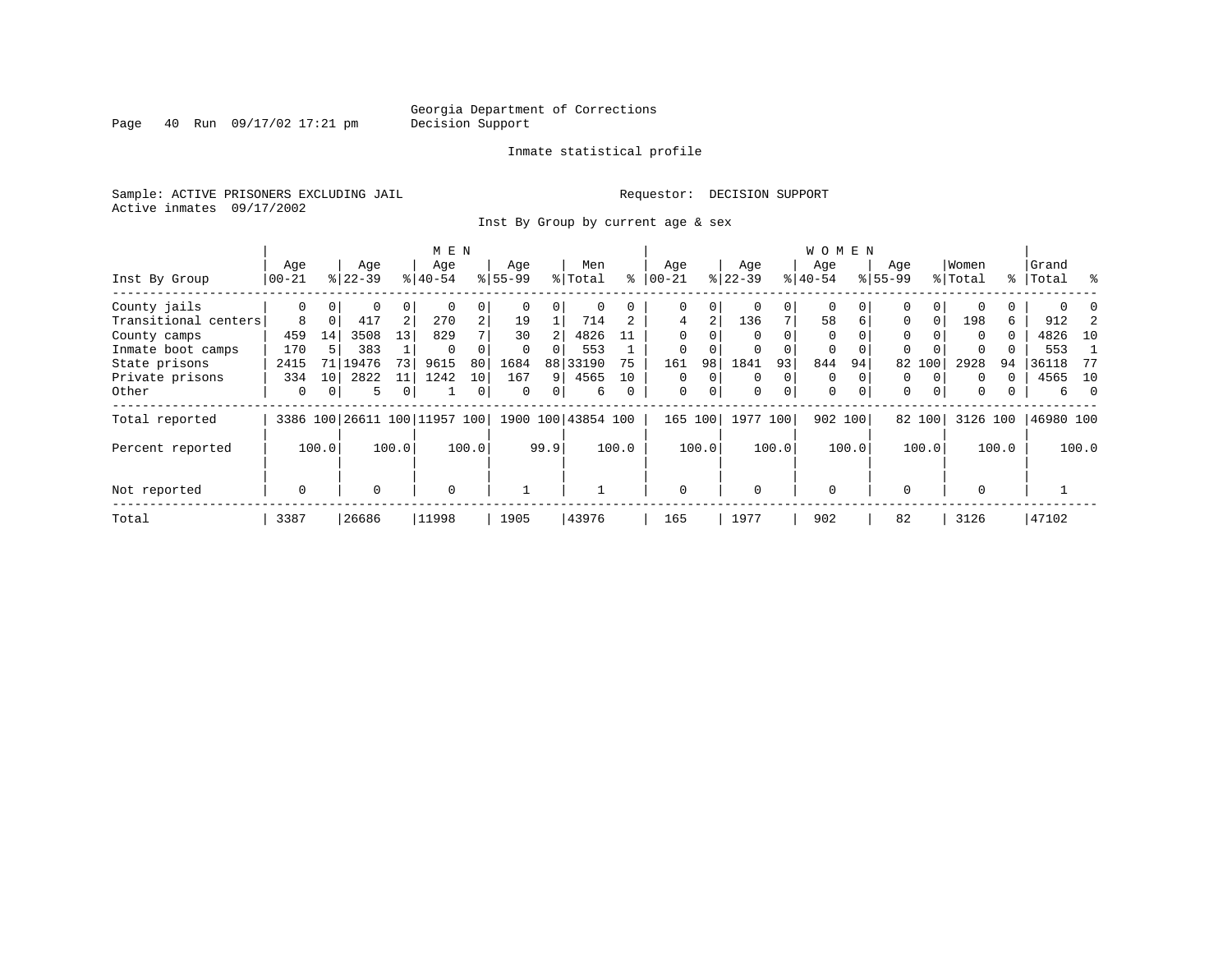Inmate statistical profile

Sample: ACTIVE PRISONERS EXCLUDING JAIL **Requestor: DECISION SUPPORT** Active inmates 09/17/2002

Page 41 Run 09/17/02 17:21 pm

Institution by current age & sex

|                      |                |              |          |                | M E N     |                |                |                |          |              |              |                |             |             | W O M E N |             |             |             |             |          |           |                |
|----------------------|----------------|--------------|----------|----------------|-----------|----------------|----------------|----------------|----------|--------------|--------------|----------------|-------------|-------------|-----------|-------------|-------------|-------------|-------------|----------|-----------|----------------|
|                      | Age            |              | Age      |                | Age       |                | Age            |                | Men      |              | Age          |                | Age         |             | Age       |             | Aqe         |             | Women       |          | Grand     |                |
| Institution          | $00 - 21$      |              | $ 22-39$ |                | $8 40-54$ |                | $8 55-99$      |                | % Total  | ႜ            | $ 00-21$     |                | $ 22-39$    |             | $ 40-54$  |             | $8155 - 99$ |             | % Total     |          | %   Total |                |
| Albany Trans Ctr     | 1              | 0            | 93       | 0              | 52        | 0              | 1              | 0              | 147      | 0            | 0            | $\mathbf{0}$   | 0           | 0           | 0         | 0           | 0           | 0           | 0           | 0        | 147       | ∩              |
| Atlanta Trans Ctr(M) | 3              | $\mathbf 0$  | 139      | $\mathbf{1}$   | 93        | $\mathbf 1$    | 8              | 0              | 243      | $\mathbf 1$  | $\mathbf{0}$ | $\Omega$       | 0           | $\mathbf 0$ | $\Omega$  | $\mathbf 0$ | $\Omega$    | $\mathbf 0$ | $\mathbf 0$ | $\Omega$ | 243       | $\mathbf{1}$   |
| Macon Trans Ctr      | $\overline{2}$ | 0            | 76       | $\mathbf 0$    | 43        | 0              | 2              | $\mathbf 0$    | 123      | 0            | $\Omega$     | $\mathbf{0}$   | $\mathbf 0$ | 0           | $\Omega$  | 0           | $\Omega$    | $\mathbf 0$ | $\mathbf 0$ | $\Omega$ | 123       | $\Omega$       |
| Metro Trans Ctr (W)  | O              | $\Omega$     | $\Omega$ | $\Omega$       | $\Omega$  | $\Omega$       | $\Omega$       | $\Omega$       | $\Omega$ | $\Omega$     | ζ            | $\overline{a}$ | 81          | 4           | 39        | 4           | $\Omega$    | $\Omega$    | 123         | 4        | 123       | $\Omega$       |
| Savannah Mens TC     |                | $\Omega$     | 109      | 0              | 82        | 1              | 8              | $\Omega$       | 201      | 0            | $\Omega$     | $\Omega$       | $\Omega$    | $\Omega$    | $\Omega$  | $\Omega$    | $\Omega$    | $\Omega$    | $\Omega$    | $\Omega$ | 201       | $\Omega$       |
| Savannah Womens TC   | U              | $\Omega$     | $\Omega$ | 0              | $\Omega$  | $\Omega$       | $\Omega$       | $\Omega$       | $\Omega$ | 0            |              | $\mathbf{1}$   | 55          | 3           | 19        | 2           | $\Omega$    | $\Omega$    | 75          | 2        | 75        | $\Omega$       |
| Augusta Trans Ctr    |                | 0            | 75       | $\Omega$       | 41        | 0              | 4              | $\mathbf 0$    | 121      | 0            | ∩            | $\Omega$       | $\Omega$    | $\mathbf 0$ | $\Omega$  | $\Omega$    | $\Omega$    | $\Omega$    | $\Omega$    | $\Omega$ | 121       | $\Omega$       |
| Central State Hosp   |                | $\mathbf 0$  | 5        | 0              | 1         | 0              | $\Omega$       | $\mathbf 0$    | 6        | $\Omega$     |              | 0              | $\Omega$    | 0           |           | 0           | $\Omega$    | 0           | $\mathbf 0$ | 0        | 6         | $\Omega$       |
| Bulloch County       | 15             | $\Omega$     | 95       | $\Omega$       | 35        | $\Omega$       | $\mathbf{1}$   | $\Omega$       | 146      | $\Omega$     | $\cap$       | $\Omega$       | 0           | 0           | $\Omega$  | $\Omega$    | $\Omega$    | $\Omega$    | $\Omega$    | $\Omega$ | 146       | $\Omega$       |
| Carroll County       | 33             | 1            | 161      | $\mathbf{1}$   | 40        | $\Omega$       | ζ              | $\Omega$       | 237      | 1            | $\cap$       | $\Omega$       | $\Omega$    | $\Omega$    | $\Omega$  | 0           | $\Omega$    | $\Omega$    | $\Omega$    | $\Omega$ | 237       | 1              |
| Clarke County        | 5              | $\mathbf 0$  | 75       | $\Omega$       | 21        | 0              | $\Omega$       | $\mathbf 0$    | 101      | $\Omega$     | ∩            | 0              | $\Omega$    | $\Omega$    | C         | $\mathbf 0$ | $\Omega$    | $\Omega$    | $\Omega$    | $\Omega$ | 101       | $\Omega$       |
| Colquitt County      | 22             | 1            | 125      | $\Omega$       | 29        | $\Omega$       | $\Omega$       | $\Omega$       | 176      | 0            | ∩            | 0              | $\Omega$    | 0           | $\Omega$  | $\Omega$    | $\Omega$    | $\Omega$    | $\Omega$    | $\Omega$ | 176       | $\Omega$       |
| Coweta County        | 19             | 1            | 127      | 0              | 44        | 0              | 3              | $\mathbf 0$    | 193      | 0            | ∩            | $\Omega$       | U           | 0           | $\Omega$  | 0           | $\Omega$    | $\Omega$    | $\mathbf 0$ | $\Omega$ | 193       | $\Omega$       |
| Decatur County       | 10             | $\mathbf 0$  | 130      | 0              | 42        | 0              | $\Omega$       | 0              | 182      | 0            | $\Omega$     | 0              | 0           | 0           |           | 0           | $\Omega$    | 0           | $\mathbf 0$ | $\Omega$ | 182       | $\Omega$       |
| Effingham County     | 18             | 1            | 182      | 1              | 40        | 0              | 1              | 0              | 241      | 1            | $\Omega$     | 0              | 0           | 0           | $\Omega$  | 0           | $\Omega$    | 0           | $\mathbf 0$ | 0        | 241       | $\mathbf{1}$   |
| Floyd County         | 19             | 1            | 153      | $\mathbf{1}$   | 41        | 0              | 2              | $\Omega$       | 215      | $\Omega$     | $\cap$       | 0              | U           | 0           | $\Omega$  | 0           | $\Omega$    | $\Omega$    | $\Omega$    | $\Omega$ | 215       | $\Omega$       |
| Gwinnett County      | 18             | 1            | 83       | $\Omega$       | 15        | 0              | $\mathbf{1}$   | $\mathbf 0$    | 117      | 0            |              | 0              | $\Omega$    | $\Omega$    | C         | $\mathbf 0$ | $\Omega$    | $\Omega$    | $\Omega$    | $\Omega$ | 117       | $\Omega$       |
| Hall County          | 20             | 1            | 187      | $\mathbf{1}$   | 25        | $\Omega$       | $\overline{a}$ | $\Omega$       | 234      | 1            | ∩            | $\Omega$       | $\Omega$    | 0           | $\Omega$  | $\Omega$    | $\Omega$    | $\Omega$    | $\Omega$    | $\Omega$ | 234       | $\Omega$       |
| Harris County        | 9              | $\mathbf 0$  | 82       | $\mathbf 0$    | 17        | 0              | 0              | $\mathbf 0$    | 108      | $\Omega$     | ∩            | $\Omega$       | O           | 0           | $\Omega$  | 0           | $\Omega$    | $\Omega$    | $\mathbf 0$ | $\Omega$ | 108       | $\Omega$       |
| Jackson County       | 21             | 1            | 120      | $\mathbf 0$    | 32        | 0              | 1              | 0              | 174      | 0            |              | $\Omega$       | 0           | 0           |           | 0           | $\Omega$    | 0           | $\mathbf 0$ | $\Omega$ | 174       | $\Omega$       |
| Jefferson County     | 22             | $\mathbf 1$  | 138      | $\mathbf{1}$   | 26        | $\mathbf 0$    | $\mathbf{1}$   | $\mathbf 0$    | 187      | $\Omega$     | $\Omega$     | $\Omega$       | $\Omega$    | $\Omega$    | $\Omega$  | 0           | $\Omega$    | $\Omega$    | $\Omega$    | $\Omega$ | 187       | $\Omega$       |
| Mitchell County      | 8              | $\mathbf 0$  | 71       | $\Omega$       | 23        | 0              | $\Omega$       | $\mathbf 0$    | 102      | 0            | ∩            | 0              | U           | $\Omega$    | $\Omega$  | 0           | $\Omega$    | $\Omega$    | $\Omega$    | $\Omega$ | 102       | $\Omega$       |
| Muscogee County      | 40             | 1            | 387      | $\mathbf{1}$   | 82        | 1              | 1              | $\mathbf 0$    | 510      | 1            |              | 0              | O           | 0           |           | $\mathbf 0$ | $\Omega$    | $\Omega$    | $\Omega$    | $\Omega$ | 510       | $\mathbf{1}$   |
| Richmond County      | 21             | 1            | 154      | $\mathbf{1}$   | 35        | $\Omega$       | 4              | $\mathbf 0$    | 214      | 0            | ∩            | 0              | $\Omega$    | $\Omega$    | $\Omega$  | 0           | $\Omega$    | $\Omega$    | $\Omega$    | $\Omega$ | 214       | $\Omega$       |
| Screven County       | 12             | 0            | 108      | $\mathbf 0$    | 23        | $\mathbf 0$    | 0              | $\mathbf 0$    | 143      | 0            | ∩            | $\Omega$       | O           | $\mathbf 0$ | $\cap$    | 0           | $\Omega$    | $\Omega$    | $\mathbf 0$ | $\Omega$ | 143       | $\Omega$       |
| Spalding County      | 26             | $\mathbf{1}$ | 275      | $\mathbf{1}$   | 78        | $\mathbf{1}$   | 3              | $\Omega$       | 382      | $\mathbf{1}$ | $\Omega$     | $\Omega$       | 0           | 0           |           | $\mathbf 0$ | $\Omega$    | $\Omega$    | $\mathbf 0$ | $\Omega$ | 382       | $\mathbf{1}$   |
| Stewart County       | 12             | 0            | 61       | $\Omega$       | 15        | $\mathbf 0$    | $\mathbf{1}$   | $\mathbf 0$    | 89       | $\Omega$     | $\Omega$     | $\Omega$       | 0           | $\Omega$    | U         | 0           | $\Omega$    | $\Omega$    | $\Omega$    | $\Omega$ | 89        | $\Omega$       |
| Sumter County        | 34             | 1            | 245      | $\mathbf{1}$   | 51        | 0              | 4              | 0              | 334      | 1            | ∩            | 0              | $\Omega$    | 0           | $\Omega$  | 0           | $\Omega$    | $\Omega$    | 0           | $\Omega$ | 334       | 1              |
| Terrell County       | 16             | 0            | 88       | 0              | 28        | 0              | $\Omega$       | $\mathbf 0$    | 132      | 0            |              | 0              | $\Omega$    | O           | C         | 0           | $\Omega$    | 0           | $\Omega$    | $\Omega$ | 132       | $\Omega$       |
| Thomas County        | 14             | $\Omega$     | 98       | 0              | 14        | 0              | 1              | 0              | 127      | $\Omega$     | ∩            | 0              | $\Omega$    | 0           | $\Omega$  | $\mathbf 0$ | $\Omega$    | $\Omega$    | $\Omega$    | $\Omega$ | 127       | $\Omega$       |
| Troup County         | 23             | $\mathbf{1}$ | 199      | $\mathbf{1}$   | 41        | $\Omega$       | $\mathbf{1}$   | $\Omega$       | 264      | $\mathbf{1}$ |              | $\Omega$       | O           | $\Omega$    | $\Omega$  | $\Omega$    | $\Omega$    | $\Omega$    | $\Omega$    | $\Omega$ | 264       | 1              |
| Clayton County       | 22             | $\mathbf{1}$ | 164      | $\mathbf{1}$   | 32        | $\mathbf 0$    | $\Omega$       | $\mathbf 0$    | 218      | $\Omega$     |              | $\Omega$       | 0           | $\Omega$    |           | $\mathbf 0$ | $\Omega$    | $\Omega$    | $\mathbf 0$ | $\Omega$ | 218       | $\Omega$       |
| Ware Prison          | 64             | 2            | 683      | 3              | 250       | 2              | 36             | $\overline{2}$ | 1033     | 2            | ∩            | $\Omega$       | 0           | 0           | U         | 0           | $\Omega$    | $\Omega$    | $\mathbf 0$ | $\Omega$ | 1033      | $\overline{2}$ |
| Lowndes Prison       | 34             | 1            | 212      | 1              | 54        | 0              | 1              | 0              | 301      | 1            | ∩            | $\Omega$       | $\Omega$    | 0           | $\Omega$  | 0           | $\Omega$    | $\Omega$    | 0           | $\Omega$ | 301       | $\mathbf{1}$   |
| Dodge Prison         | 45             | 1            | 657      | $\overline{a}$ | 389       | 3              | 53             | 3              | 1144     | 3            |              | 0              | 0           | 0           | 0         | 0           | $\Omega$    | 0           | 0           | $\Omega$ | 1144      | $\overline{2}$ |
| Phillips Prison      | 31             | 1            | 426      | $\overline{2}$ | 281       | $\overline{a}$ | 53             | 3              | 791      | 2            | $\Omega$     | 0              | $\Omega$    | 0           | $\Omega$  | 0           | $\Omega$    | 0           | $\Omega$    | $\Omega$ | 791       | $\mathcal{D}$  |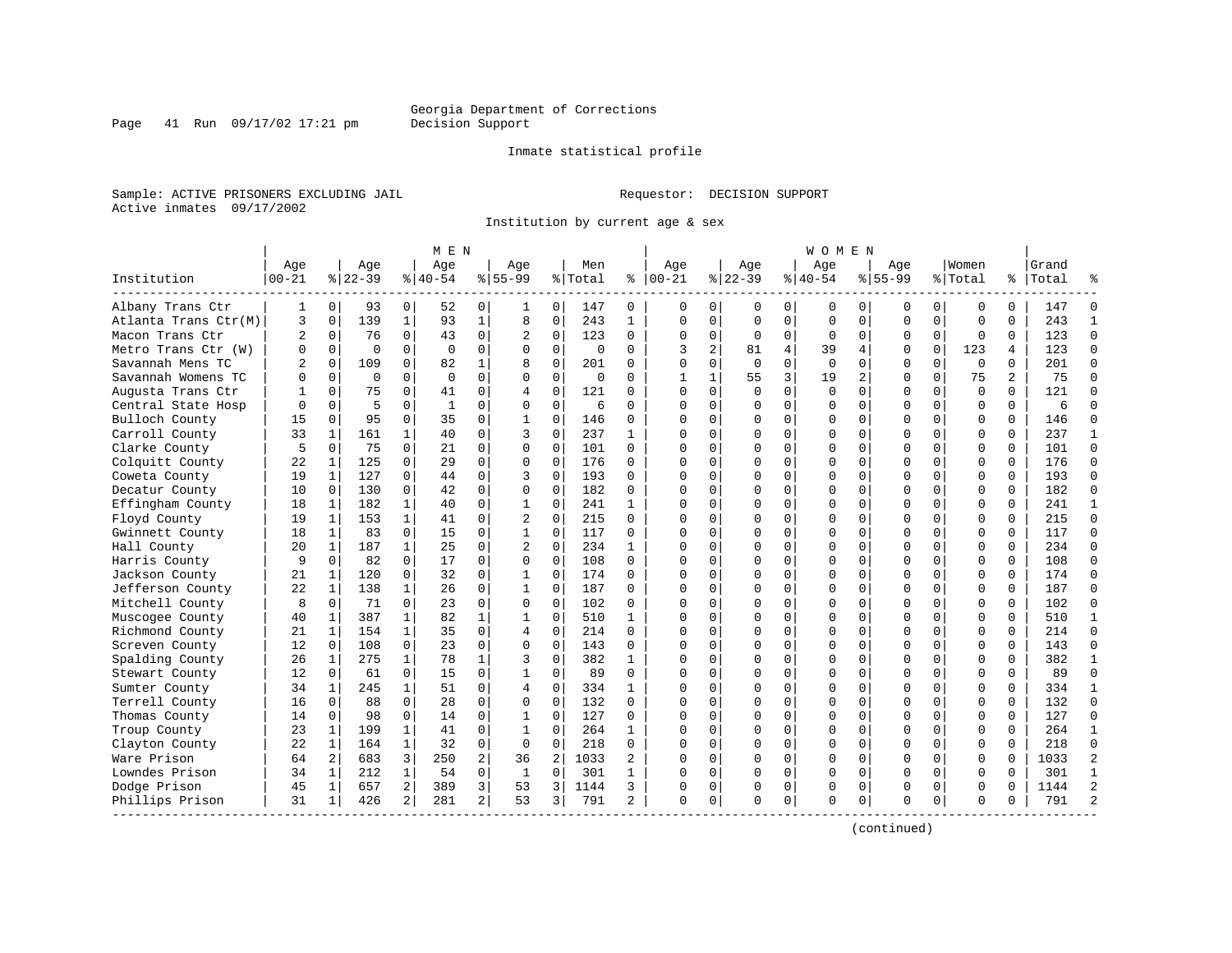Page 42 Run 09/17/02 17:21 pm

Inmate statistical profile

Sample: ACTIVE PRISONERS EXCLUDING JAIL Requestor: DECISION SUPPORT Active inmates 09/17/2002

Institution by current age & sex

| (CONTINUED) |  |
|-------------|--|
|-------------|--|

|                      |                |                |                |                | M E N     |                |              |                |                |                |           |             |          |          | W O M E N    |             |             |          |              |          |           |                |
|----------------------|----------------|----------------|----------------|----------------|-----------|----------------|--------------|----------------|----------------|----------------|-----------|-------------|----------|----------|--------------|-------------|-------------|----------|--------------|----------|-----------|----------------|
|                      | Age            |                | Age            |                | Aqe       |                | Aqe          |                | Men            |                | Aqe       |             | Aqe      |          | Aqe          |             | Aqe         |          | Women        |          | Grand     |                |
| Institution          | $00 - 21$      |                | $ 22-39$       |                | $8 40-54$ |                | $8 55-99$    |                | % Total        | ి              | $00 - 21$ |             | $ 22-39$ |          | $ 40-54$     |             | $8155 - 99$ |          | % Total      |          | %   Total | °              |
| Walker Prison        | 36             | $\mathbf{1}$   | 360            | 1              | 193       | $\overline{2}$ | 27           | 1              | 616            | $\mathbf{1}$   | $\Omega$  | $\Omega$    | $\Omega$ | $\Omega$ | $\Omega$     | $\Omega$    | 0           | 0        | $\Omega$     | $\Omega$ | 616       | 1              |
| Wayne Prison         | 5              | $\Omega$       | 108            | $\mathbf 0$    | 77        | 1              | 5            | $\Omega$       | 195            | $\Omega$       | $\Omega$  | $\Omega$    | $\Omega$ | $\Omega$ | $\Omega$     | $\Omega$    | U           | $\Omega$ | $\Omega$     | $\Omega$ | 195       | $\Omega$       |
| Arrendale Prison     | 405            | 12             | 586            | $\overline{a}$ | 205       | $\overline{a}$ | 18           | 1              | 1214           | 3              | $\Omega$  | $\Omega$    | $\Omega$ | $\Omega$ | $\Omega$     | $\Omega$    | 0           | $\Omega$ | $\Omega$     | $\Omega$ | 1214      | 3              |
| Montgomery Prison    | 32             | 1              | 269            | $\mathbf{1}$   | 80        | $\mathbf{1}$   | 9            | $\Omega$       | 390            | $\mathbf{1}$   | $\Omega$  | $\Omega$    | 0        | $\Omega$ |              | $\Omega$    | 0           | $\Omega$ | $\Omega$     | $\Omega$ | 390       | $\mathbf{1}$   |
| Lee Prison           | 36             | $\mathbf{1}$   | 438            | $\overline{a}$ | 233       | $\overline{a}$ | 18           | $\mathbf{1}$   | 725            | $\overline{2}$ | $\cap$    | $\mathbf 0$ | 0        | 0        |              | 0           | 0           | $\Omega$ | $\Omega$     | $\Omega$ | 725       | $\overline{2}$ |
| Putnam Prison        | 17             | $\mathbf{1}$   | 90             | $\Omega$       | 28        | $\Omega$       | $\mathbf{1}$ | $\Omega$       | 136            | $\Omega$       | $\Omega$  | $\Omega$    | O        | 0        |              | $\Omega$    | U           | 0        | $\Omega$     | $\Omega$ | 136       | $\Omega$       |
| Georgia State Prison | 28             | 1              | 808            | 3              | 320       | 3              | 46           | 2              | 1202           | 3              | $\Omega$  | $\Omega$    | O        | 0        | <sup>0</sup> | $\Omega$    | U           | 0        | $\Omega$     | $\Omega$ | 1202      | 3              |
| Mens Prison          | 6              | 0              | 124            | $\Omega$       | 252       | $\overline{a}$ | 285          | 15             | 667            | 2              | n         | $\mathbf 0$ | O        | 0        |              | $\Omega$    | O           | 0        | $\Omega$     |          | 667       | $\mathbf{1}$   |
| Jackson Prison-Diag  | 193            | б              | 894            | 3              | 431       | 4              | 60           | 3              | 1578           | 4              | C         | 0           | O        | 0        | <sup>0</sup> | $\Omega$    | O           | U        | $\Omega$     |          | 1578      | 3              |
| Jackson Prison-Perm  | $\overline{2}$ | <sup>0</sup>   | 136            | $\mathbf{1}$   | 96        | $\mathbf{1}$   | 12           | 1              | 246            | 1              | $\Omega$  | $\Omega$    | $\Omega$ | $\Omega$ | $\Omega$     | $\Omega$    | U           | $\Omega$ | $\Omega$     | $\cap$   | 246       | $\mathbf{1}$   |
| Coastal Prison       | 190            | 6              | 868            | 3              | 375       | 3              | 30           | $\mathfrak{D}$ | 1463           | 3              | $\Omega$  | $\Omega$    | $\Omega$ | $\Omega$ | $\Omega$     | $\Omega$    | O           | $\Omega$ | $\Omega$     | $\Omega$ | 1463      | 3              |
| Scott Prison         | 41             | $\mathbf{1}$   | 679            | 3              | 393       | 3              | 44           | $\overline{2}$ | 1157           | 3              | $\Omega$  | $\Omega$    | O        | 0        |              | $\Omega$    | O           | $\Omega$ | $\Omega$     | $\Omega$ | 1157      | $\overline{a}$ |
| Rivers Prison        | 49             | 1              | 646            | $\overline{a}$ | 356       | 3              | 46           | 2              | 1097           | 2              | $\cap$    | $\mathbf 0$ | 0        | 0        |              | $\Omega$    | 0           | $\Omega$ | $\Omega$     | $\Omega$ | 1097      | $\overline{2}$ |
| Rutledge Prison      | 28             | 1              | 269            | $\mathbf{1}$   | 244       | $\overline{2}$ | 46           | $\overline{a}$ | 587            | $\mathbf{1}$   | $\Omega$  | $\Omega$    | O        | 0        | <sup>0</sup> | $\Omega$    | U           | 0        | $\Omega$     | $\Omega$ | 587       | $\mathbf{1}$   |
| Central Prison       | 23             | 1              | 381            | $\mathbf{1}$   | 315       | 3              | 62           | 3              | 781            | $\overline{a}$ | $\Omega$  | $\Omega$    | U        | 0        | <sup>0</sup> | $\Omega$    | U           | 0        | $\Omega$     | $\Omega$ | 781       | $\overline{2}$ |
| Augusta Med Prison   | 57             | 2              | 575            | 2              | 355       | 3              | 112          | 6              | 1099           | 2              | $\Omega$  | $\Omega$    | U        | 0        | <sup>0</sup> | $\Omega$    | U           | 0        | $\Omega$     | $\Omega$ | 1099      | $\overline{a}$ |
| Rogers Prison        | 135            | 4              | 847            | 3              | 252       | 2              | 11           | 1              | 1245           | 3              | C         | 0           | $\Omega$ | 0        |              | $\mathbf 0$ | O           | U        | $\Omega$     |          | 1245      | 3              |
| Burruss Prison       | 21             | 1              | 182            | $\mathbf{1}$   | 79        | $\mathbf{1}$   | 14           | $\mathbf{1}$   | 296            | 1              | ∩         | $\Omega$    | $\Omega$ | 0        | $\Omega$     | $\Omega$    | U           | $\Omega$ | $\Omega$     | $\cap$   | 296       | $\mathbf{1}$   |
| Bostick Prison       | 8              | 0              | 203            | $\mathbf{1}$   | 243       | 2              | 151          | 8              | 605            | $\mathbf{1}$   | $\Omega$  | $\Omega$    | $\Omega$ | $\Omega$ | <sup>0</sup> | $\Omega$    | O           | $\Omega$ | $\Omega$     | $\Omega$ | 605       | 1              |
| Valdosta Prison      | 31             | $\mathbf{1}$   | 529            | $\overline{a}$ | 245       | $\overline{a}$ | 43           | $\overline{2}$ | 848            | 2              | $\Omega$  | $\Omega$    | O        | 0        |              | $\Omega$    | O           | $\Omega$ | $\Omega$     | $\Omega$ | 848       | $\overline{2}$ |
| Hays Prison          | 69             | $\overline{a}$ | 500            | $\overline{a}$ | 228       | $\overline{a}$ | 36           | $\overline{2}$ | 833            | $\overline{a}$ | $\Omega$  | $\mathbf 0$ | O        | 0        |              | $\mathbf 0$ | U           | 0        | $\Omega$     | $\Omega$ | 833       | $\overline{2}$ |
| Hancock Prison       | 56             | $\overline{a}$ | 730            | 3              | 350       | 3              | 50           | 3              | 1186           | 3              | $\cap$    | $\Omega$    | O        | 0        |              | $\Omega$    | O           | $\Omega$ | $\Omega$     | $\cap$   | 1186      | $\mathbf{3}$   |
| Telfair Prison       | 70             | $\overline{2}$ | 715            | 3              | 253       | $\overline{a}$ | 29           | $\overline{2}$ | 1067           | 2              | $\Omega$  | $\Omega$    | O        | $\Omega$ | $\Omega$     | $\Omega$    | O           | $\Omega$ | $\Omega$     | $\Omega$ | 1067      | $\overline{2}$ |
| Autry Prison         | 81             | 2              | 785            | 3              | 360       | 3              | 61           | 3              | 1287           | 3              | $\Omega$  | $\Omega$    | O        | 0        | $\Omega$     | $\Omega$    | O           | O        | $\Omega$     | $\Omega$ | 1287      | 3              |
| Johnson Prison       | 58             | 2              | 495            | 2              | 253       | $\overline{a}$ | 30           | 2              | 836            | 2              |           | $\Omega$    | U        | O        |              | $\Omega$    | 0           | U        | $\Omega$     |          | 836       | $\overline{a}$ |
| Wilcox Prison        | 67             | 2.             | 767            | 3              | 454       | $\overline{4}$ | 54           | 3              | 1342           | 3              | n         | $\Omega$    | $\Omega$ | 0        | ∩            | $\Omega$    | O           | 0        | $\Omega$     | $\cap$   | 1342      | 3              |
| Calhoun Prison       | 87             | 3              | 804            | 3              | 311       | 3              | 40           | $\overline{2}$ | 1242           | 3              | $\Omega$  | $\Omega$    | $\Omega$ | 0        | $\Omega$     | $\Omega$    | U           | 0        | $\Omega$     | $\Omega$ | 1242      | 3              |
| Dooly Prison         | 47             | 1              | 647            | $\overline{a}$ | 367       | 3              | 51           | 3              | 1112           | 3              | $\Omega$  | $\Omega$    | $\Omega$ | 0        | <sup>0</sup> | $\Omega$    | 0           | $\Omega$ | $\Omega$     | $\Omega$ | 1112      | $\overline{a}$ |
| Macon Prison         | 45             | 1              | 883            | $\overline{3}$ | 356       | 3              | 61           | 3              | 1345           | 3              | $\Omega$  | $\mathbf 0$ |          | 0        |              | $\Omega$    | U           | $\Omega$ | $\mathbf{1}$ |          | 1346      | 3              |
| Smith Prison         | 71             | $\overline{a}$ | 726            | $\overline{3}$ | 295       | $\overline{a}$ | 30           | $\overline{2}$ | 1122           | 3              | $\cap$    | $\mathbf 0$ | $\Omega$ | $\Omega$ |              | $\mathbf 0$ | O           | $\Omega$ | $\Omega$     | $\cap$   | 1122      | $\overline{2}$ |
| Homerville Prison    | 4              | $\Omega$       | 105            | $\mathbf 0$    | 67        | $\mathbf{1}$   | 8            | $\Omega$       | 184            | 0              | $\Omega$  | $\mathbf 0$ | $\Omega$ | $\Omega$ | $\Omega$     | $\Omega$    | $\cap$      | $\Omega$ | $\Omega$     | $\cap$   | 184       | $\Omega$       |
| Washingtn Women Pris | 0              | 0              | $\overline{2}$ | $\overline{0}$ | $\Omega$  | 0              | $\Omega$     | $\Omega$       | $\overline{a}$ | $\Omega$       | 61        | 37          | 687      | 35       | 273          | 30          | 28          | 34       | 1049         | 34       | 1051      | $\overline{2}$ |
| Baldwin Prison       | 60             | 2              | 436            | 2              | 207       | $\overline{a}$ | 23           | 1              | 726            | 2              | 0         | $\mathbf 0$ | 0        | 0        | $\Omega$     | $\mathbf 0$ | 0           | $\Omega$ | $\Omega$     | $\Omega$ | 726       | $\overline{2}$ |
| Metro Womens Prison  | 0              | U              | 2              | 0              | $\Omega$  | 0              | $\Omega$     | 0              | $\overline{2}$ | 0              | 43        | 26          | 521      | 26       | 263          | 29          | 28          | 34       | 855          | 27       | 857       | 2              |
| Pulaski Womens Pris  | $\Omega$       | 0              | 2              | 0              | $\Omega$  | 0              | $\Omega$     | $\Omega$       | $\mathbf{2}$   | $\Omega$       | 57        | 35          | 632      | 32       | 308          | 34          | 26          | 32       | 1023         | 33       | 1025      | $\overline{a}$ |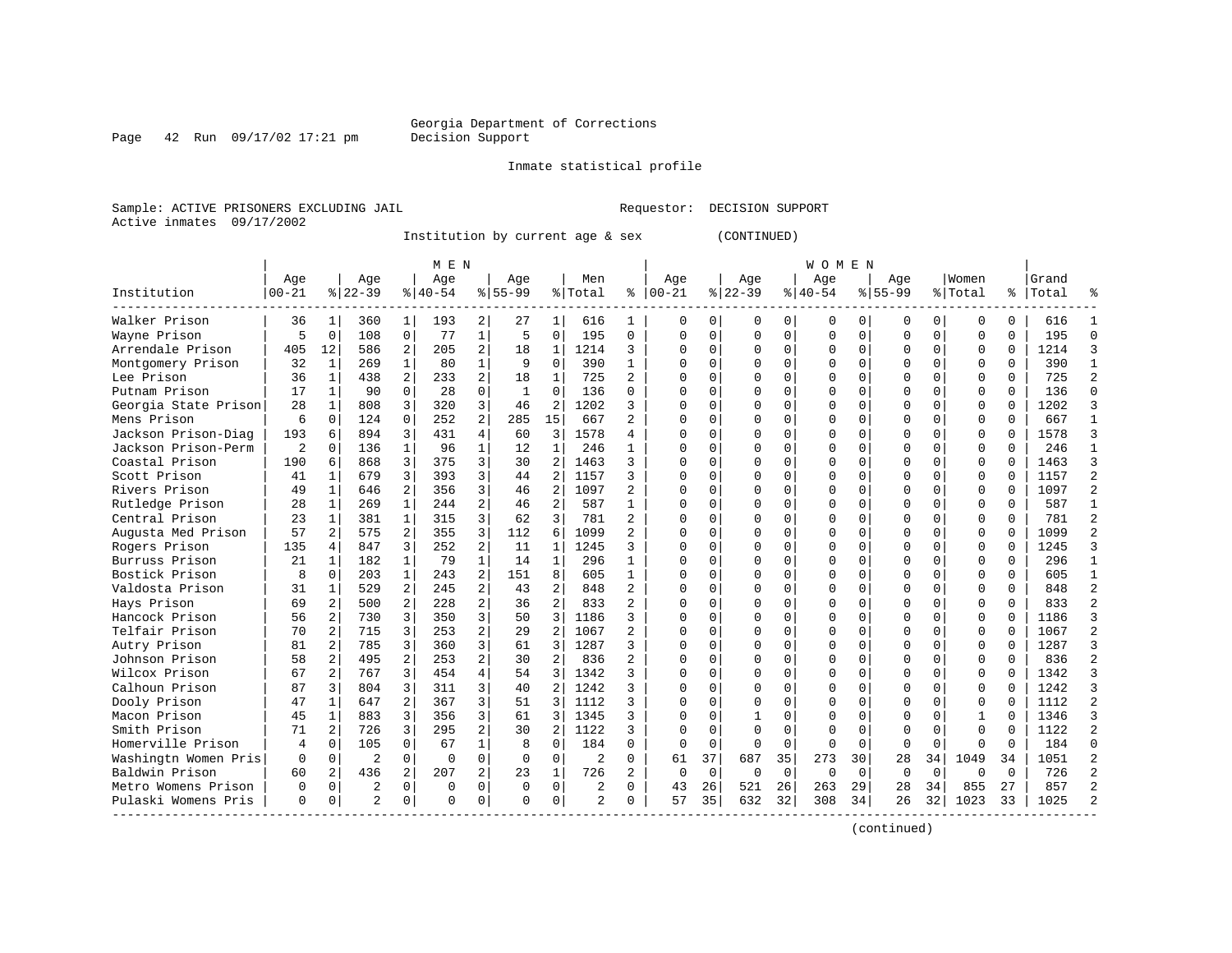Inmate statistical profile

Page 43 Run 09/17/02 17:21 pm

Sample: ACTIVE PRISONERS EXCLUDING JAIL **Requestor: DECISION SUPPORT** Active inmates 09/17/2002

Institution by current age & sex (CONTINUED)

|                      |                   |       |                  |          | M E N                                           |       |                 |       |                |       |                  |       |                  |       | <b>WOMEN</b>     |       |                  |        |                  |       |                    |       |
|----------------------|-------------------|-------|------------------|----------|-------------------------------------------------|-------|-----------------|-------|----------------|-------|------------------|-------|------------------|-------|------------------|-------|------------------|--------|------------------|-------|--------------------|-------|
| Institution          | Age<br>$ 00 - 21$ |       | Age<br>$ 22-39 $ |          | Age<br>$ 40-54 $                                |       | Age<br>$ 55-99$ |       | Men<br>% Total | ႜ     | Age<br>$00 - 21$ |       | Age<br>$ 22-39 $ |       | Age<br>$ 40-54 $ |       | Age<br>$ 55-99 $ |        | Women<br>% Total |       | Grand<br>%   Total | ႜ     |
| Pelham PreTrans Unit |                   |       | 112              | $\Omega$ | 74                                              |       |                 | 0     | 191            | U     |                  |       |                  |       | $\Omega$         |       |                  |        |                  |       | 191                |       |
| Milan Prison         | 43                |       | 161              |          | 48                                              | 0     |                 | 0     | 257            |       |                  |       |                  | 0     | 0                |       |                  |        |                  | U     | 257                |       |
| D Ray James Prison   | 126               |       | 968              | 4        | 409                                             |       | 52              | 3     | 1555           |       |                  |       |                  |       |                  |       |                  |        |                  | 0     | 1555               |       |
| Coffee Corr Facility | 117               |       | 952              |          | 385                                             |       | 51              | 3     | 1505           |       |                  |       |                  |       |                  |       |                  |        |                  |       | 1505               |       |
| Wheeler Corr Facilty | 91                |       | 902              |          | 448                                             |       | 64              |       | 1505           |       |                  |       |                  |       |                  |       |                  |        |                  |       | 1505               |       |
| Transfer Inst Unkn   | 0                 |       | $\Omega$         |          |                                                 |       |                 |       |                |       |                  |       |                  |       |                  |       |                  |        |                  |       |                    |       |
| Ware Annex           | 33                |       | 150              |          | 45                                              |       |                 |       | 231            |       |                  |       |                  |       |                  |       |                  |        |                  |       | 231                |       |
| Phillips Annex       | 33                |       | 114              |          | 46                                              |       | 6               |       | 199            |       |                  |       |                  |       |                  |       |                  |        |                  |       | 199                |       |
| Hays Annex           | 46                |       | 243              |          | 107                                             |       |                 | U     | 405            |       |                  |       |                  |       |                  |       |                  |        |                  | U     | 405                |       |
| Hancock Annex        | 27                |       | 127              |          | 48                                              |       |                 |       | 203            |       |                  |       |                  |       |                  |       |                  |        |                  |       | 203                |       |
| Burruss BC           | 51                |       | 91               |          |                                                 |       |                 |       | 142            |       |                  |       |                  |       |                  |       |                  |        |                  | 0     | 142                |       |
| Hays BC              | 68                |       | 138              |          |                                                 |       |                 |       | 206            |       |                  |       |                  |       |                  |       |                  |        |                  | 0     | 206                |       |
| Baldwin BC           | 51                |       | 154              |          |                                                 |       | $\Omega$        | 0     | 205            |       |                  |       |                  |       | 0                |       | $\Omega$         |        |                  |       | 205                |       |
| Total reported       |                   |       |                  |          | 3387 100 26686 100 11998 100 1905 100 43976 100 |       |                 |       |                |       | 165 100          |       | 1977 100         |       | 902 100          |       |                  | 82 100 | 3126 100         |       | 47102 100          |       |
| Percent reported     |                   | 100.0 |                  | 100.0    |                                                 | 100.0 |                 | 100.0 |                | 100.0 |                  | 100.0 |                  | 100.0 |                  | 100.0 |                  | 100.0  |                  | 100.0 |                    | 100.0 |
| Not Reported         | 0                 |       | U                |          | $\Omega$                                        |       | $\Omega$        |       | U              |       | 0                |       | $\Omega$         |       | $\Omega$         |       | $\Omega$         |        |                  |       |                    |       |
| Total                | 3387              |       | 26686            |          | 11998                                           |       | 1905            |       | 43976          |       | 165              |       | 1977             |       | 902              |       | 82               |        | 3126             |       | 47102              |       |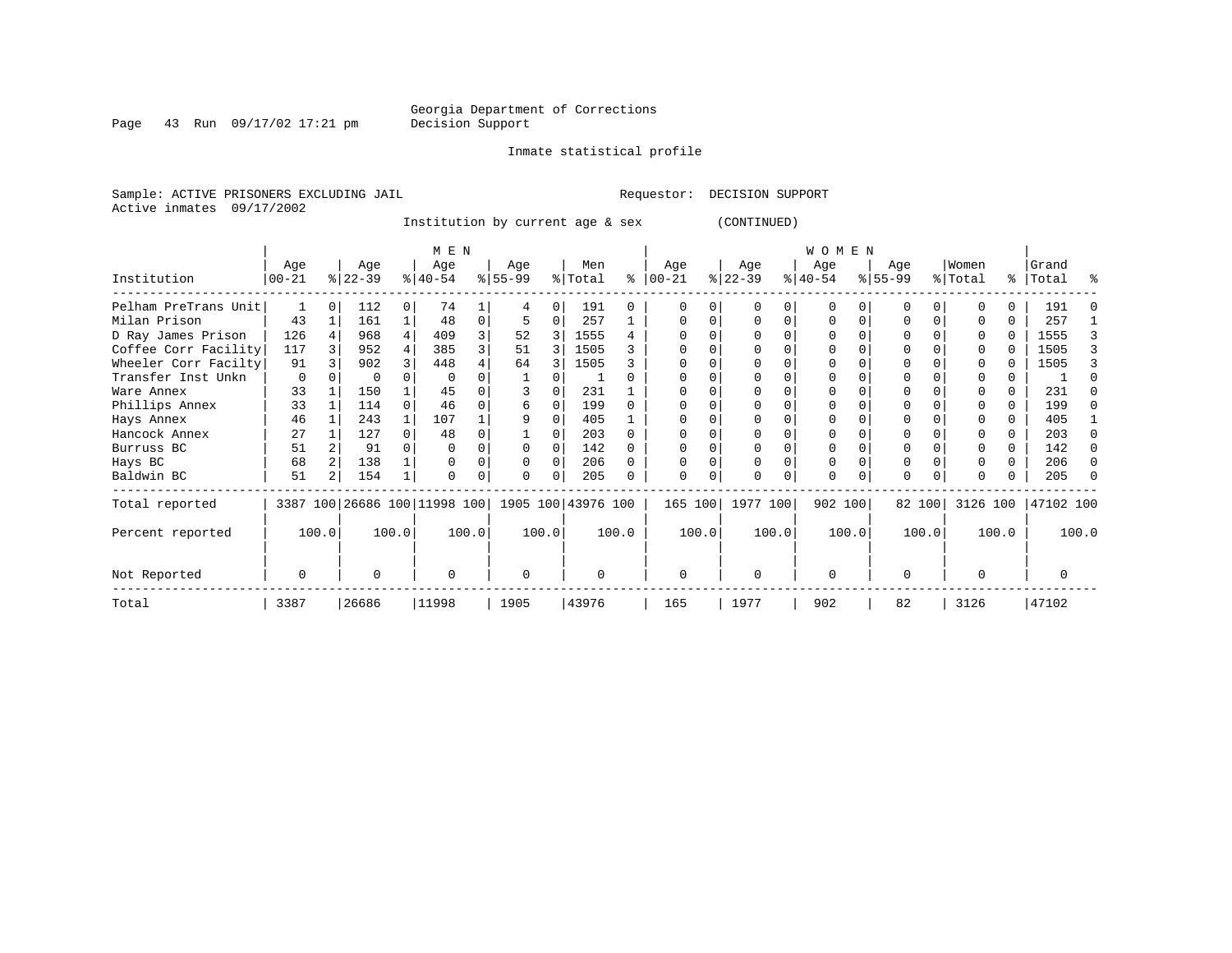Page 44 Run 09/17/02 17:21 pm

#### Inmate statistical profile

Sample: ACTIVE PRISONERS EXCLUDING JAIL **Requestor: DECISION SUPPORT** Active inmates 09/17/2002

Misdemeanors And Felonies by current age & sex

|                       |                |          |                                    |                | M E N              |      |                    |      |                          |              |                  |              |                    |                | WOMEN              |                         |                    |                       |                  |          |                           |                |
|-----------------------|----------------|----------|------------------------------------|----------------|--------------------|------|--------------------|------|--------------------------|--------------|------------------|--------------|--------------------|----------------|--------------------|-------------------------|--------------------|-----------------------|------------------|----------|---------------------------|----------------|
| Crime Type            | Age<br>  00-21 |          | Age<br>$8122 - 39$                 |                | Age<br>$8140 - 54$ |      | Age<br>$8155 - 99$ |      | Men<br>% Total           | ి            | Age<br>$ 00-21 $ |              | Age<br>$ 22 - 39 $ |                | Aqe<br>$8140 - 54$ |                         | Age<br>$8155 - 99$ |                       | Women<br>% Total |          | Grand<br>%   Total        |                |
| MISDEMEANOR<br>FELONY | $\Omega$       | $\Omega$ | 11<br>3373 100 26612 100 11958 100 | 0 <sup>1</sup> | 6                  | 0    |                    | 0    | 18<br>1900 100 43843 100 | $\mathbf{0}$ | $\Omega$         | 0<br>160 100 | 1942 100           | 0 <sup>1</sup> |                    | $\mathbf{0}$<br>896 100 | $\Omega$           | $\mathbf 0$<br>82 100 | 3080 100         | $\Omega$ | $20^{\circ}$<br>46923 100 | $\overline{0}$ |
| Total reported        |                |          | 3373 100 26623 100 11964 100       |                |                    |      |                    |      | 1901 100 43861 100       |              |                  | 160 100      | 1943 100           |                |                    | 897 100                 |                    | 82 100                | 3082 100         |          | 46943 100                 |                |
| Percent reported      |                | 99.6     |                                    | 99.8           |                    | 99.7 |                    | 99.8 |                          | 99.7         |                  | 97.0         |                    | 98.3           |                    | 99.4                    |                    | 100.0                 |                  | 98.6     |                           | 99.7           |
| NOT REPORTED          | 14             |          | 63                                 |                | 34                 |      | 4                  |      | 115                      |              | 5                |              | 34                 |                | 5                  |                         | $\mathbf{0}$       |                       | 44               |          | 159                       |                |
| Total                 | 3387           |          | 26686                              |                | 11998              |      | 1905               |      | 43976                    |              | 165              |              | 1977               |                | 902                |                         | 82                 |                       | 3126             |          | 47102                     |                |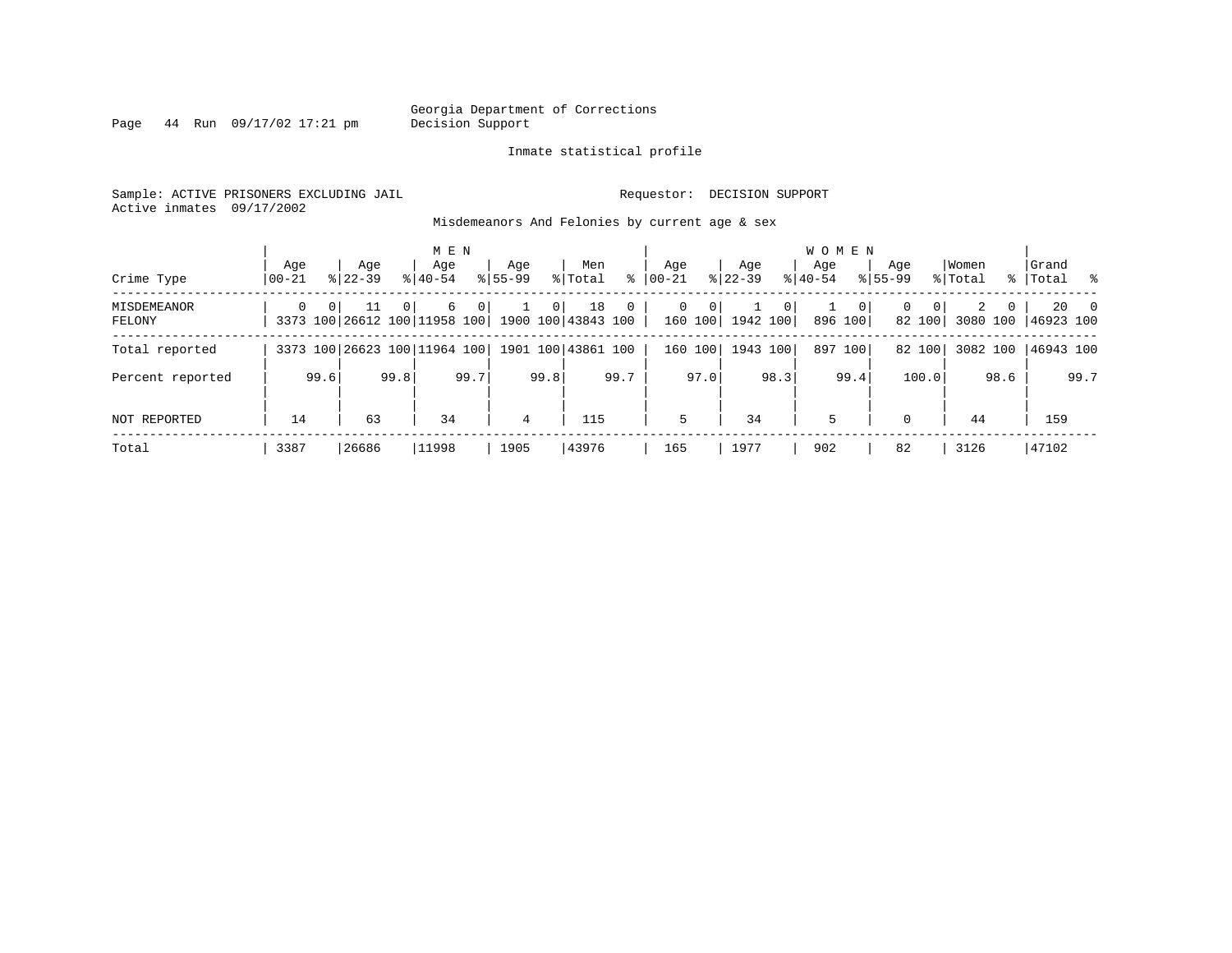Page 45 Run 09/17/02 17:21 pm

#### Inmate statistical profile

Sample: ACTIVE PRISONERS EXCLUDING JAIL **Requestor: DECISION SUPPORT** Active inmates 09/17/2002

Crimes By Group by current age & sex

|                      |           |          |           |              | M E N                        |             |              |                |                    |                |                |             |             |                | W O M E N    |             |                |              |                |                |           |                |
|----------------------|-----------|----------|-----------|--------------|------------------------------|-------------|--------------|----------------|--------------------|----------------|----------------|-------------|-------------|----------------|--------------|-------------|----------------|--------------|----------------|----------------|-----------|----------------|
|                      | Age       |          | Age       |              | Age                          |             | Age          |                | Men                |                | Age            |             | Age         |                | Age          |             | Age            |              | Women          |                | Grand     |                |
| Crimes By Group      | $00 - 21$ |          | $8 22-39$ |              | % 40-54                      |             | $8155 - 99$  |                | % Total            | ႜ              | $ 00 - 21$     |             | $8$   22-39 |                | $8140 - 54$  |             | $8155 - 99$    |              | % Total        | ⊱              | Total     |                |
| HOMICIDE             | 207       | 6        | 3079      | 12           | 1845                         | 15          | 521          | 27             | 5652               | 13             | 18             | 11          | 237         | 12             | 150          | 17          | 36             | 44           | 441            | 14             | 6093      | 13             |
| ABORTION             | $\Omega$  | $\Omega$ | $\Omega$  | 0            | $\Omega$                     | $\mathbf 0$ | $\Omega$     | $\mathbf 0$    | $\Omega$           | $\Omega$       | $\Omega$       | $\mathbf 0$ | $\Omega$    | $\Omega$       | $\Omega$     | $\mathbf 0$ | $\Omega$       | $\Omega$     | $\mathbf 0$    | $\Omega$       | $\Omega$  | $\Omega$       |
| BODILY INJRY&REL OFF | 535       | 16       | 4500      | 17           | 1703                         | 14          | 248          | 13             | 6986               | 16             | 31             | 19          | 225         | 12             | 121          | 14          | 6              | 7            | 383            | 12             | 7369      | 16             |
| ARSON & REL OFF      | 6         | $\Omega$ | 82        | 0            | 50                           | 0           |              | 0              | 145                | 0              | 2              | 1           | 9           | 0              | 12           | 1           | 2              | 2            | 25             | 1              | 170       | $\Omega$       |
| DAMAGE OF PROPERTY   | 18        | 1        | 64        | 0            | 21                           | 0           | 4            | 0              | 107                | $\Omega$       | ∩              | $\Omega$    | 5           | 0              | 3            | $\Omega$    | 1              | $\mathbf{1}$ | 9              | $\Omega$       | 116       | $\Omega$       |
| BURGLARY & REL OFF   | 526       | 16       | 3235      | 12           | 1409                         | 12          | 55           | 3              | 5225               | 12             | 10             | 6           | 123         | 6              | 47           | 5           | $\Omega$       | $\mathbf 0$  | 180            | 6              | 5405      | 12             |
| FORGERY & REL OFF    | 53        | 2        | 779       | 3            | 379                          | 3           | 32           | 2              | 1243               | 3              | 14             | 9           | 344         | 18             | 122          | 14          | 10             | 12           | 490            | 16             | 1733      | $\overline{4}$ |
| THEFT                | 238       | 7        | 1433      | 5            | 796                          | 7           | 55           | 3              | 2522               | 6              | 14             | 9           | 201         | 10             | 130          | 15          | $\overline{2}$ | 2            | 347            | 11             | 2869      | 6              |
| <b>ROBBERY</b>       | 932       | 28       | 4497      | 17           | 1175                         | 10          | 95           | 5              | 6699               | 15             | 40             | 25          | 163         | 8              | 37           | 4           | $\overline{2}$ | 2            | 242            | 8              | 6941      | 15             |
| SEXUAL OFFENSES      | 279       | 8        | 2834      | 11           | 2227                         | 19          | 601          | 32             | 5941               | 14             | 2              | 1           | 59          | 3              | 25           | 3           | 1              | $\mathbf{1}$ | 87             | 3              | 6028      | 13             |
| OBSCENITY CRIMES     | n         | $\Omega$ | U         | 0            | -1                           | 0           | O            | 0              |                    | $\Omega$       | ∩              | O           | $\Omega$    | U              | $\Omega$     | $\Omega$    | O              | $\Omega$     | $\Omega$       | $\Omega$       |           | ∩              |
| TREASON & REL OFF    | $\Omega$  | $\Omega$ | O         | 0            | -1                           | 0           | U            | 0              | 1                  | $\Omega$       | $\Omega$       | O           | $\Omega$    | U              | $\Omega$     | $\Omega$    | 0              | 0            | 0              | 0              |           | ∩              |
| CRIMES INVOLVNG GOVT | 52        | 2        | 407       | 2            | 127                          | 1           |              | 0              | 593                | 1              | 3              | 2           | 36          | 2              | 15           | 2           | 0              | 0            | 54             |                | 647       | -1             |
| FALSIFICATIONS       | 1         | 0        | 22        | 0            | 4                            | 0           | $\Omega$     | 0              | 27                 | $\Omega$       | $\Omega$       | O           | 4           | O              | $\mathbf{1}$ | 0           | $\Omega$       | 0            | 5              | 0              | 32        | $\Omega$       |
| OBSTRUCT LAW ENFORCE | 6         | $\Omega$ | 86        | 0            | 2.4                          | 0           | 2            | $\Omega$       | 118                | 0              |                |             |             | U              | -1           | $\Omega$    | 1              | $\mathbf{1}$ | 10             | O              | 128       | $\Omega$       |
| DISORDERLY CONDUCT   |           | $\Omega$ | 26        | 0            | 11                           | 0           | -1           | 0              | 42                 | O              |                | O           | 2           | U              | <sup>0</sup> | $\Omega$    | U              | O            | $\overline{2}$ |                | 44        |                |
| GAMBLING & REL OFF   |           | $\Omega$ | ζ         | 0            | 2                            | 0           | $\Omega$     | $\Omega$       | 5                  | $\Omega$       | ∩              | U           | $\Omega$    | U              | $\Omega$     | $\Omega$    | U              | U            | $\Omega$       | 0              | 5         |                |
| CRUELTY TO CHILDREN  | 6         | $\Omega$ | 202       | $\mathbf 1$  | 47                           | 0           | 8            | 0              | 263                | 1              | $\overline{4}$ | 3           | 76          | 4              | 10           | 1           | U              | 0            | 90             | 3              | 353       | -1             |
| CRIMES WITH GUNS     | 32        | 1        | 584       | 2            | 235                          | 2           | 50           | 3              | 901                |                |                | 1           | 14          | 1              | 16           | 2           | 3              | 4            | 34             | 1              | 935       | $\overline{2}$ |
| INVASION PRIVACY     | 2         | 0        | 10        | 0            | $\overline{4}$               | 0           | $\mathbf{1}$ | 0              | 17                 | $\Omega$       | $\Omega$       | $\Omega$    | $\mathbf 0$ | $\Omega$       | $\Omega$     | 0           | 0              | $\Omega$     | $\mathbf 0$    | $\Omega$       | 17        | $\Omega$       |
| RACKETEERING         |           | $\Omega$ | 15        | 0            | 16                           | 0           | 4            | 0              | 35                 | 0              | $\Omega$       | 0           | 4           | 0              | 4            | 0           | $\Omega$       | 0            | 8              | $\Omega$       | 43        | $\Omega$       |
| DRUG ABUSE OFFENSES  | 406       | 12       | 3703      | 14           | 1469                         | 12          | 139          | 7              | 5717               | 13             | 16             | 10          | 363         | 19             | 164          | 18          | 13             | 16           | 556            | 18             | 6273      | 13             |
| DRUG TRAFFICKING     | 32        | 1        | 754       | 3            | 204                          | 2           | 32           | $\overline{2}$ | 1022               | $\mathfrak{D}$ | -1             | 1           | 44          | $\overline{2}$ | 23           | 3           | 3              | 4            | 71             | $\mathfrak{D}$ | 1093      | $\mathcal{D}$  |
| AUTO CRIMES          | 3         | $\Omega$ | 177       | $\mathbf{1}$ | 173                          | 1           | 29           | $\overline{2}$ | 382                | 1              | $\Omega$       | $\Omega$    |             | 0              | 11           | 1           | 1              | $\mathbf{1}$ | 19             |                | 401       | $\mathbf{1}$   |
| REVENUE & CONTRABAND | O         | 0        | 0         | $\Omega$     | $\Omega$                     | 0           | $\Omega$     | $\mathbf 0$    | $\Omega$           | $\Omega$       |                | O           | 0           | O              | 0            | $\mathbf 0$ | $\Omega$       | 0            | $\mathbf 0$    | $\Omega$       | $\Omega$  | $\Omega$       |
| CRIMES OF OTH STATES | $\Omega$  | 0        | 1         | 0            | $\Omega$                     | 0           | $\Omega$     | 0              | 1                  | $\Omega$       | ∩              | 0           | -1          | U              | 0            | 0           | 0              | $\Omega$     | 1              | $\Omega$       | 2         | ∩              |
| MISC. FELONIES       | 32        | 1        | 107       | 0            | 29                           | 0           | 8            | 0              | 176                | $\Omega$       | 3              | 2           | 17          | 1              | 3            | 0           | 1              | 1            | 24             |                | 200       | $\Omega$       |
| MISDEMEANORS         | 0         | 0        | 11        | 0            | 6                            | 0           | $\mathbf{1}$ | 0              | 18                 | $\Omega$       | $\Omega$       | 0           | 1           | 0              | 1            | 0           | $\Omega$       | 0            |                | 0              | 20        |                |
| Total reported       |           |          |           |              | 3370 100 26611 100 11958 100 |             |              |                | 1900 100 43839 100 |                | 160 100        |             | 1942 100    |                | 896 100      |             |                | 82 100       | 3080 100       |                | 46919 100 |                |
| Percent reported     |           | 99.5     |           | 99.7         |                              | 99.7        |              | 99.7           |                    | 99.7           |                | 97.0        |             | 98.2           |              | 99.3        |                | 100.0        |                | 98.5           |           | 99.6           |
| <b>NOT REPORTED</b>  | 17        |          | 75        |              | 40                           |             | 5            |                | 137                |                | 5              |             | 35          |                | 6            |             | $\Omega$       |              | 46             |                | 183       |                |
| Total                | 3387      |          | 26686     |              | 11998                        |             | 1905         |                | 43976              |                | 165            |             | 1977        |                | 902          |             | 82             |              | 3126           |                | 47102     |                |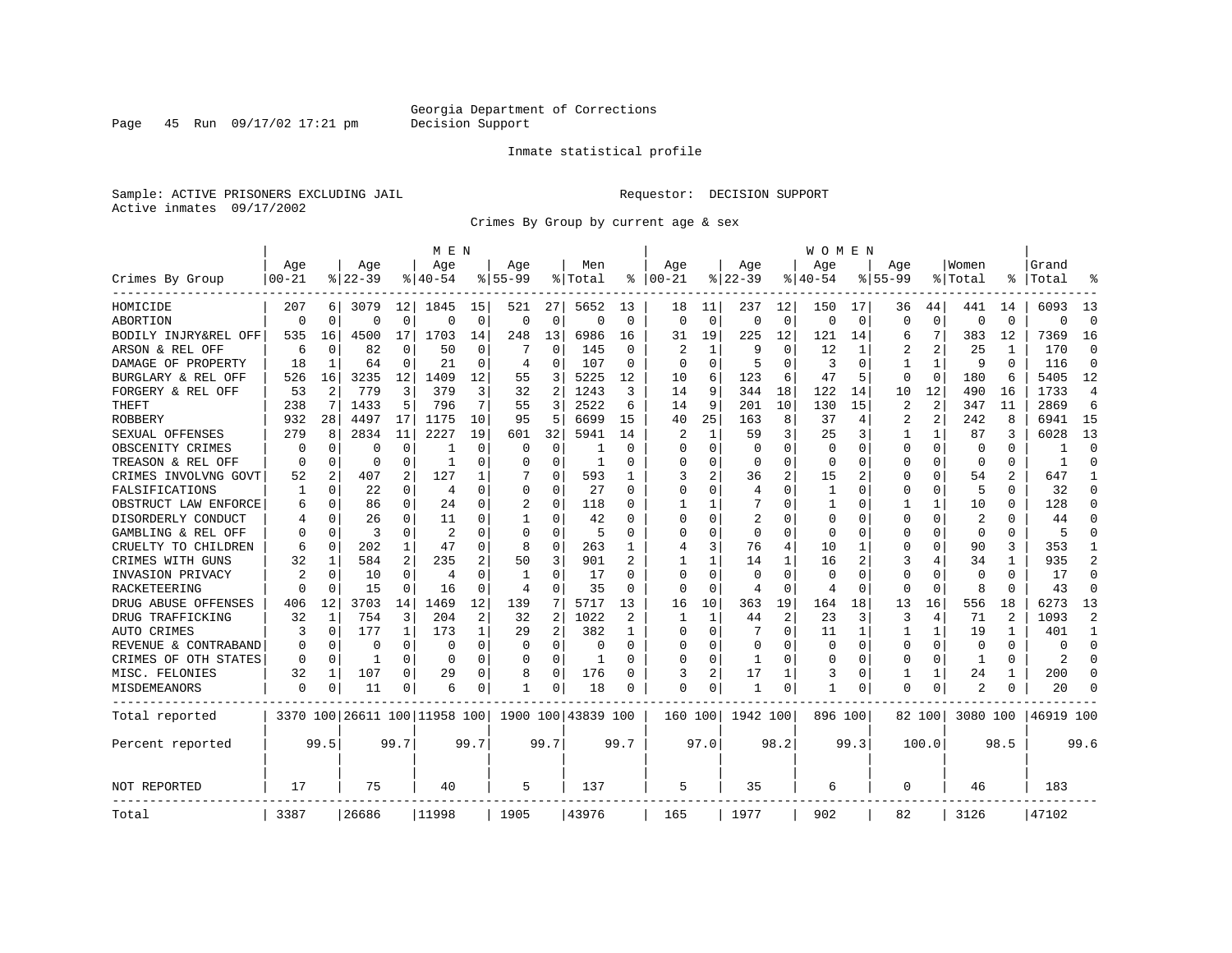Page 46 Run  $09/17/02$  17:21 pm

#### Inmate statistical profile

Sample: ACTIVE PRISONERS EXCLUDING JAIL **Requestor: DECISION SUPPORT** Active inmates 09/17/2002

Most Serious Offense by current age & sex

|                                                                                                                                    |              |              |              |              | M E N          |          |             |                |                |              |               |              |          |              | W O M E N |             |                |                |                |              |           |                |
|------------------------------------------------------------------------------------------------------------------------------------|--------------|--------------|--------------|--------------|----------------|----------|-------------|----------------|----------------|--------------|---------------|--------------|----------|--------------|-----------|-------------|----------------|----------------|----------------|--------------|-----------|----------------|
|                                                                                                                                    | Age          |              | Age          |              | Age            |          | Age         |                | Men            |              | Age           |              | Aqe      |              | Aqe       |             | Age            |                | Women          |              | Grand     |                |
| Most Serious Offense 00-21                                                                                                         |              |              | $ 22-39$     |              | $ 40-54$       |          | $8 55-99$   |                | % Total        |              | $8   00 - 21$ |              | $ 22-39$ |              | $ 40-54$  |             | $8155 - 99$    |                | % Total        |              | %   Total |                |
| NOTE: In the table below, misdemeanors come first, and are in lower-case letters. AFTER THAT COME FELONIES, IN UPPER-CASE LETTERS. |              |              |              |              |                |          |             |                |                |              |               |              |          |              |           |             |                |                |                |              |           |                |
| aggravated assault                                                                                                                 | $\Omega$     | $\mathbf 0$  | 1            | 0            | $\mathsf{C}$   | $\Omega$ | $\Omega$    | 0              |                | $\Omega$     | $\Omega$      | 0            | 0        | 0            | $\Omega$  | 0           | $\Omega$       | $\Omega$       | $\Omega$       | $\Omega$     |           |                |
| simple assault                                                                                                                     |              | $\mathbf 0$  | $\mathbf{1}$ | $\Omega$     | $\Omega$       | 0        | $\Omega$    | 0              | $\mathbf{1}$   | $\Omega$     | $\Omega$      | 0            | $\Omega$ | $\Omega$     | $\Omega$  | 0           | $\Omega$       | $\Omega$       | $\Omega$       | $\Omega$     |           | $\Omega$       |
| simple battery                                                                                                                     |              | $\mathbf 0$  | $\Omega$     | 0            |                | 0        | 0           | 0              |                | 0            | 0             | 0            | $\Omega$ | 0            | $\Omega$  | 0           | 0              | 0              | <sup>0</sup>   | O            |           |                |
| disorderly conduct                                                                                                                 |              | $\mathbf 0$  |              | O            | $\Omega$       | 0        | O           | $\Omega$       |                | O            | $\Omega$      | $\Omega$     | $\Omega$ | 0            | $\Omega$  | $\mathbf 0$ | $\Omega$       | $\Omega$       | $\Omega$       | $\Omega$     |           |                |
| robbery                                                                                                                            |              | $\Omega$     | 1            | U            | $\Omega$       | $\Omega$ | O           | $\Omega$       | $\mathbf{1}$   | 0            | $\Omega$      | $\Omega$     | $\Omega$ | 0            | $\Omega$  | 0           | U              | 0              | $\Omega$       | $\Omega$     |           | $\Omega$       |
| bad checks                                                                                                                         |              | $\Omega$     | 1            | 0            | $\Omega$       | $\Omega$ | O           | $\Omega$       | 1              | $\Omega$     | <sup>0</sup>  | $\Omega$     | $\Omega$ | 0            |           | 0           | U              | 0              | -1             | $\Omega$     |           | ∩              |
| viol motor veh law                                                                                                                 |              | 0            | 1            | 0            | 1              | $\Omega$ |             | $\Omega$       | 3              | $\Omega$     | $\Omega$      | $\Omega$     | 0        | 0            | O         | 0           | $\Omega$       | $\Omega$       | $\Omega$       | $\Omega$     |           |                |
| dui                                                                                                                                |              | $\mathbf 0$  | $\Omega$     | O            | $\overline{c}$ | 0        | $\Omega$    | 0              | $\overline{2}$ | $\Omega$     | $\Omega$      | $\Omega$     | 0        | 0            |           | 0           | $\Omega$       | 0              | $\Omega$       | 0            |           |                |
| obstr of law enf off                                                                                                               |              | 0            | ζ            | O            | 1              | $\Omega$ | U           | $\Omega$       | 4              | $\Omega$     | $\Omega$      | $\Omega$     | 0        | O            | $\Omega$  | 0           | 0              | $\Omega$       | $\Omega$       | $\Omega$     |           | ∩              |
| crmnl trespassing                                                                                                                  |              | $\mathbf 0$  | 1            | O            | 1              | $\Omega$ | $\Omega$    | $\Omega$       | 2              | $\Omega$     | $\Omega$      | $\Omega$     | $\Omega$ | O            | $\Omega$  | 0           | $\Omega$       | $\Omega$       | <sup>0</sup>   | 0            |           | ∩              |
| shoplifting                                                                                                                        |              | $\Omega$     |              | O            | $\Omega$       | $\Omega$ | $\Omega$    | $\Omega$       |                | 0            | $\Omega$      | $\Omega$     | 0        | 0            |           | $\mathbf 0$ | $\Omega$       | $\Omega$       | O              | $\Omega$     |           |                |
| theft by deception <                                                                                                               |              | $\Omega$     | $\Omega$     | U            | $\Omega$       | $\Omega$ | O           | $\Omega$       | $\Omega$       | $\Omega$     | <sup>0</sup>  | $\Omega$     | -1       | O            | $\Omega$  | 0           | $\Omega$       | U              |                | U            |           |                |
| MISC HOMICIDE OFFENS                                                                                                               | 2            | $\mathbf 0$  | 8            | $\Omega$     | ζ              | 0        | 1           | 0              | 14             | $\Omega$     | $\cap$        | $\mathbf 0$  | -1       | 0            | -1        | 0           | 0              | $\Omega$       | $\overline{c}$ | $\Omega$     | 16        | $\cap$         |
| <b>MURDER</b>                                                                                                                      | 115          | 7            | 2105         | 14           | 1433           | 19       | 409         | 33             | 4062           | 16           | 9             | 13           | 113      | 10           | 84        | 17          | 26             | 49             | 232            | 13           | 4294      | 16             |
| VOLUNTARY MANSLAUGHT                                                                                                               | 59           | 4            | 694          | 4            | 291            | 4        | 82          | 7              | 1126           | 4            | 7             | 10           | 98       | 9            | 51        | 10          | 8              | 15             | 164            | 10           | 1290      | 5              |
| INVOLUNTARY MANSLAUG                                                                                                               | 13           | $\mathbf{1}$ | 84           | $\mathbf{1}$ | 25             | $\Omega$ | 9           | $\mathbf{1}$   | 131            | $\mathbf{1}$ | $\mathbf{1}$  | $\mathbf{1}$ | 11       | $\mathbf{1}$ | 5         | 1           | $\Omega$       | $\Omega$       | 17             | $\mathbf{1}$ | 148       | $\mathbf{1}$   |
| RECKLESS ABANDONMENT                                                                                                               | 0            | 0            | $\Omega$     | $\Omega$     | $\Omega$       | 0        | O           | 0              | $\Omega$       | $\Omega$     | $\Omega$      | 0            | -1       | 0            | U         | 0           | 0              | 0              | -1             | $\Omega$     |           | $\cap$         |
| FETICIDE                                                                                                                           | n            | 0            | 1            | $\Omega$     | $\overline{2}$ | 0        | $\Omega$    | 0              | 3              | O            | <sup>0</sup>  | $\Omega$     | $\Omega$ | 0            | $\Omega$  | 0           | $\Omega$       | $\Omega$       | $\Omega$       | $\Omega$     |           |                |
| VEHICULAR HOMICIDE                                                                                                                 | 16           | 1            | 183          | $\mathbf{1}$ | 89             | 1        | 19          | $\overline{2}$ | 307            | $\mathbf{1}$ |               | 1            | 14       | 1            | 9         | 2           | $\overline{2}$ | 4              | 26             | 2            | 333       |                |
| HOMICIDE BY PILOT, DU                                                                                                              |              | $\mathbf 0$  | 8            | U            |                | $\Omega$ | $\Omega$    | $\Omega$       | 12             | $\Omega$     | $\Omega$      | $\Omega$     | $\Omega$ | O            | $\Omega$  | $\mathbf 0$ | $\Omega$       | O              | $\Omega$       | $\Omega$     | 12        | $\Omega$       |
| CONCEAL DEATH OF ANO                                                                                                               | 2            | $\Omega$     | $\Omega$     | O            | $\mathbf{1}$   | $\Omega$ | 1           | $\Omega$       | 4              | $\Omega$     | $\Omega$      | $\Omega$     | $\Omega$ | 0            | $\Omega$  | $\Omega$    | $\Omega$       | $\Omega$       | $\Omega$       | $\Omega$     |           | $\cap$         |
| ATMPT MURDER                                                                                                                       | U            | $\mathbf 0$  | 4            | 0            | $\overline{c}$ | 0        |             | 0              | 7              | $\Omega$     | <sup>0</sup>  | 0            | $\Omega$ | 0            |           | 0           | 0              | $\Omega$       | 1              | 0            | 8         |                |
| MISC ASSAULT/BATTERY                                                                                                               | 4            | $\mathbf 0$  | 32           | 0            | 13             | 0        |             | $\mathbf 0$    | 51             | O            |               | $\Omega$     |          | 0            |           | 0           | $\Omega$       | 0              | $\mathbf 0$    | $\Omega$     | 51        |                |
| FAMILY VIOLENCE BATT                                                                                                               | $\mathbf{1}$ | $\Omega$     | 22           | $\Omega$     | 5              | $\Omega$ | $\Omega$    | $\Omega$       | 28             | $\Omega$     | $\Omega$      | $\Omega$     | $\Omega$ | $\Omega$     | $\Omega$  | $\Omega$    | $\Omega$       | $\Omega$       | $\Omega$       | $\Omega$     | 28        | $\Omega$       |
| <b>AGGRAV ASSAULT</b>                                                                                                              | 368          | 22           | 2819         | 18           | 1008           | 14       | 164         | 13             | 4359           | 17           | 25            | 35           | 163      | 15           | 87        | 18          | 2              | 4              | 277            | 16           | 4636      | 17             |
| ATMPT AGGRAV ASSAULT                                                                                                               | $\mathbf 0$  | 0            | $\mathbf{1}$ | 0            | -1             | 0        | $\Omega$    | 0              | 2              | $\Omega$     | $\Omega$      | $\Omega$     | $\Omega$ | $\Omega$     | $\Omega$  | 0           | $\Omega$       | $\Omega$       | $\mathbf 0$    | 0            | 2         | $\Omega$       |
| <b>AGGRAV BATTERY</b>                                                                                                              | 38           | 2            | 330          | 2            | 138            | 2        | 20          | $\overline{2}$ | 526            | 2            |               | 1            | 18       | 2            | 11        | 2           | 2              | 4              | 32             | 2            | 558       | $\overline{c}$ |
| TERRORIST THREATS &                                                                                                                | 23           | 1            | 169          | $\mathbf 1$  | 76             | 1        | 5           | $\Omega$       | 273            | 1            | $\Omega$      | $\Omega$     | 8        | $\mathbf{1}$ | 8         | 2           | $\Omega$       | $\Omega$       | 16             | 1            | 289       | $\mathbf{1}$   |
| FALSE IMPRISONMENT                                                                                                                 | 4            | 0            | 77           | $\Omega$     | 28             | 0        | 1           | 0              | 110            | $\Omega$     | $\Omega$      | $\Omega$     | $\Omega$ | $\Omega$     | 3         | 1           | $\Omega$       | $\Omega$       | 3              | $\Omega$     | 113       | $\Omega$       |
| KIDNAPPING                                                                                                                         | 79           | 5            | 730          | 5            | 300            | 4        | 34          | 3              | 1143           | 4            | 5             | 7            | 18       | 2            | 6         | 1           | 1              | 2              | 30             | 2            | 1173      | $\overline{4}$ |
| INTERFERENCE WITH CU                                                                                                               | 1            | 0            | 3            | $\Omega$     | $\Omega$       | $\Omega$ | $\mathbf 0$ | $\mathbf 0$    | 4              | $\Omega$     | $\Omega$      | $\Omega$     | $\Omega$ | $\mathbf 0$  | $\Omega$  | $\mathbf 0$ | 0              | $\Omega$       | $\Omega$       | $\Omega$     |           |                |
| AGGRAV ASSAULT POLCE                                                                                                               | 14           | 1            | 206          | $\mathbf 1$  | 69             | 1        | 12          | 1              | 301            | 1            | $\Omega$      | 0            | 9        | 1            | 5         | 1           | $\mathbf{1}$   | $\overline{a}$ | 15             | 1            | 316       | $\mathbf{1}$   |
| AGGRAV BATTERY PEACE                                                                                                               | 0            | 0            | 5            | 0            | $\overline{2}$ | 0        | $\Omega$    | 0              | 7              | 0            | $\Omega$      | 0            | $\Omega$ | 0            | $\Omega$  | $\mathbf 0$ | $\Omega$       | 0              | $\Omega$       | 0            |           | ∩              |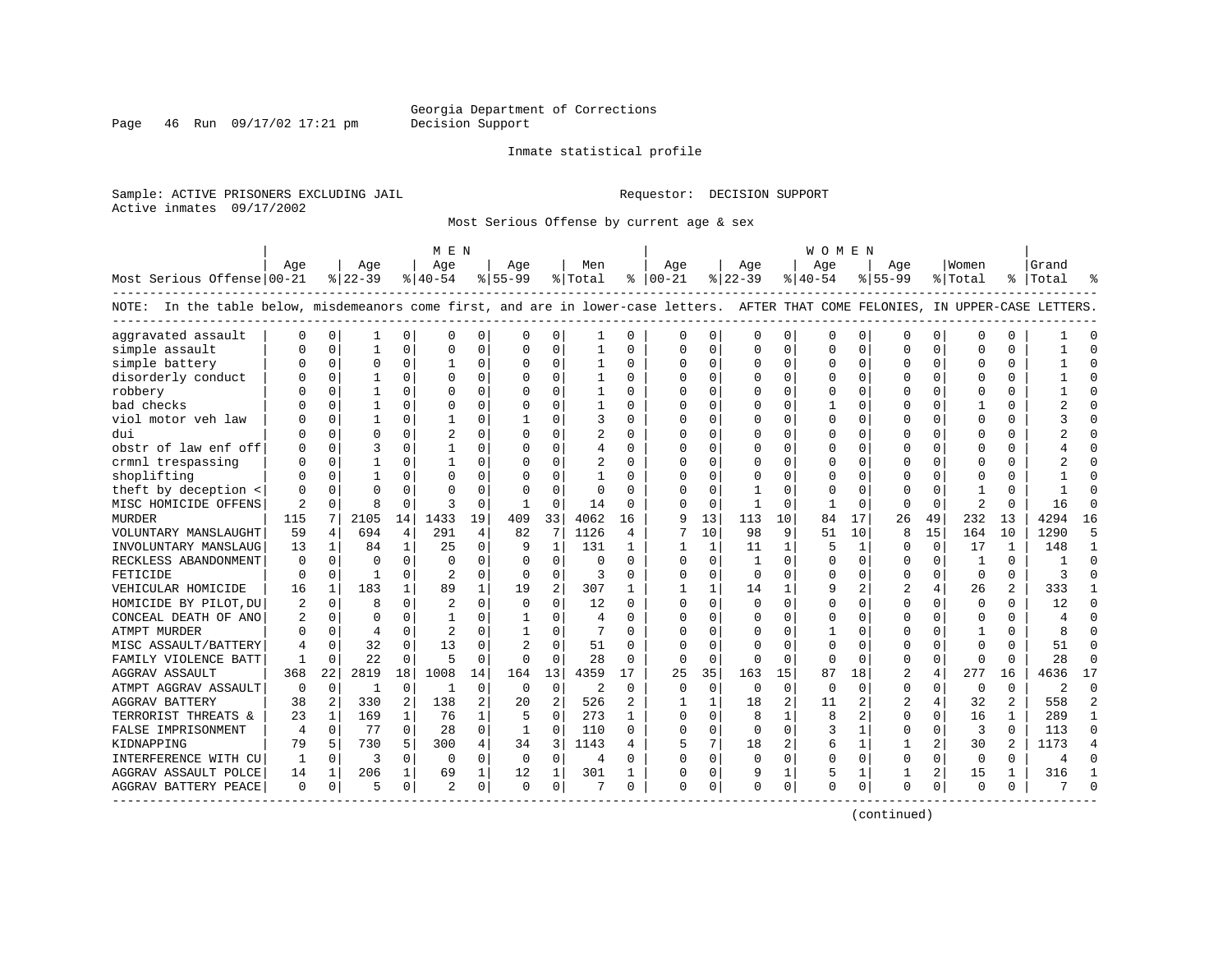Page  $47$  Run  $09/17/02$  17:21 pm

Inmate statistical profile

Sample: ACTIVE PRISONERS EXCLUDING JAIL **Requestor: DECISION SUPPORT** Active inmates 09/17/2002

Most Serious Offense by current age & sex (CONTINUED)

|                            |     |              |           |          | M E N    |          |           |          |         |    |               |          |          |          | W O M E N |    |           |          |         |    |       |    |
|----------------------------|-----|--------------|-----------|----------|----------|----------|-----------|----------|---------|----|---------------|----------|----------|----------|-----------|----|-----------|----------|---------|----|-------|----|
|                            | Age |              | Age       |          | Age      |          | Age       |          | Men     |    | Age           |          | Age      |          | Age       |    | Age       |          | Women   |    | Grand |    |
| Most Serious Offense 00-21 |     |              | $8 22-39$ |          | $ 40-54$ |          | $8 55-99$ |          | % Total |    | $8   00 - 21$ |          | $ 22-39$ |          | $ 40-54$  |    | $8 55-99$ |          | % Total | ႜၟ | Total |    |
| SIMPLE BATTERY             | 0   | 0            | .5        | 0        | 0        | 0        | 0         | 0        | 5       | 0  | 0             | 0        | 0        | 0        | 1         | 0  | 0         | 0        | -1      | 0  | 6     | C  |
| RECK COND                  |     | O            | 5         | $\Omega$ |          | 0        |           | $\Omega$ | 9       | U  | 0             | 0        | 6        |          | 0         | O  | $\Omega$  | 0        | 6       | 0  | 15    |    |
| INJURY BY VEHICLE          |     | O            |           | ∩        |          | 0        |           | $\Omega$ |         | U  | 0             | 0        |          | $\Omega$ | 0         | U  |           | O        |         | 0  |       |    |
| STALKING                   |     | O            |           | $\Omega$ | O        | 0        |           | $\Omega$ | 1       | U  |               | U        |          | $\Omega$ | O         | O  |           | O        | O       | U  |       |    |
| <b>AGGRAV STALKING</b>     |     | O            | 92        |          | 58       | 1        | 10        | 1        | 163     |    |               | 0        |          | O        | 0         | U  |           |          |         | 0  | 165   |    |
| ATMPT KIDNAP               |     | O            | 2         | 0        |          | 0        |           | $\Omega$ | 3       | U  |               | 0        |          | $\Omega$ | $\Omega$  | O  |           |          | Ω       | 0  | 3     |    |
| ARSON MISC                 |     | 0            | 2         | $\Omega$ | O        | 0        |           | 0        | 2       | U  |               | 0        |          | 0        | 0         | O  |           | O        | 0       | 0  | 2     |    |
| ARSON 1ST DEGREE           |     | 0            | 69        | $\Omega$ | 40       |          |           | 1        | 120     | 0  | 2             | 3        | 8        |          | 11        | 2  | 2         |          | 23      | 1  | 143   |    |
| ARSON 2ND DEGREE           |     | 0            | 9         |          | ç        | $\Omega$ |           | 0        | 20      | O  |               | 0        |          | $\Omega$ |           | O  |           | $\Omega$ | 2       | 0  | 22    |    |
| ARSON 3RD DEGREE           |     | O            |           |          |          | 0        |           | $\Omega$ | 2       | U  | ſ             | 0        |          | $\Omega$ | 0         | C  |           |          | 0       | 0  |       | ſ  |
| CRMNL POSS EXPLOSIVE       |     | O            | O         |          |          | O        |           | 0        |         | U  | ſ             | U        |          | O        | ი         |    |           |          |         | 0  |       | ſ  |
| MISC CRIMINAL DAMAGE       | 0   | 0            |           | O        | C        | 0        |           | 0        | 1       | 0  | Ω             | 0        |          | 0        | Ω         | C  |           |          | Ω       | 0  |       | n  |
| CRMNL DAMAGE 1ST DEG       | 4   | O            | 19        | 0        |          | 0        |           | 0        | 27      | U  | O             | 0        |          | O        |           | C  |           |          |         | 0  | 28    | n  |
| CRMNL DAMAGE 2ND DEG       | 12  |              | 44        | 0        | 17       | 0        |           | 0        | 77      |    | Ω             | 0        |          | O        | 2         |    |           | 2        |         | 0  | 84    | O  |
| VANDALISM TO CHURCH        | U   | O            | $\Omega$  |          | O        | 0        |           | $\Omega$ | U       |    |               | 0        |          |          | 0         |    |           |          |         | U  |       | C  |
| ALTER ID                   | 2   | <sup>0</sup> | $\Omega$  | $\Omega$ | C        | 0        |           | $\Omega$ | 2       | U  | O             | 0        |          | $\Omega$ | 0         |    |           | O        |         | U  | 2     | ſ  |
| <b>BURGLARY</b>            | 518 | 31           | 3207      | 21       | 1393     | 19       | 55        | 4        | 5173    | 20 | 10            | 14       | 122      | 11       | 47        | q  |           | 0        | 179     | 10 | 5352  | 19 |
| POSS BURGLAR TOOLS         |     | $\Omega$     | 15        | $\Omega$ | 5        | 0        |           | $\Omega$ | 24      | 0  | 0             | $\Omega$ |          | O        | 0         |    |           | O        |         | 0  | 25    | ſ  |
| ATMPT BURGLARY             |     | O            | 13        | O        | 11       | 0        |           | ∩        | 28      | U  | C             | 0        | O        | $\Omega$ | 0         |    |           | O        | O       | U  | 28    | ∩  |
| MISC FORGERY               | 0   | O            | 6         | 0        | 3        | 0        |           | $\Omega$ | 9       | U  | O             | 0        | O        | $\Omega$ |           | C  |           | 0        |         | 0  | 10    |    |
| FORGERY 1ST DEGREE         | 44  | 3            | 687       | 4        | 349      | 5        | 26        | 2        | 1106    | 4  | 11            | 15       | 316      | 29       | 113       | 23 |           | 17       | 449     | 26 | 1555  |    |
| FORGERY 2ND DEGREE         |     | O            | 15        | $\Omega$ |          | $\Omega$ |           | $\Omega$ | 25      | U  | 0             | $\Omega$ | 5        | $\Omega$ | 1         | O  |           | $\Omega$ | 6       | 0  | 31    | ſ  |
| <b>BAD CHECKS</b>          |     | O            | -1        | $\Omega$ |          | O        |           | $\Omega$ | 2       | U  |               | U        |          | $\Omega$ | O         | O  |           | 0        | 5       | U  |       |    |
| THEFT CREDIT CARD          |     | 0            | 24        | $\Omega$ | 5        | O        |           | $\Omega$ | 30      | U  |               | U        |          | O        | ი         | O  |           | $\Omega$ |         | U  | 33    |    |
| FRAUDULENT CREDIT CA       | 5   | 0            | 30        | $\Omega$ |          | 0        |           | $\Omega$ | 44      | U  |               | 4        |          |          | 3         |    |           | $\Omega$ | 15      | 1  | 59    |    |
| TELECOMMUNICATIONS F       | 0   | 0            |           | $\Omega$ |          | 0        |           | $\Omega$ | 1       | U  |               | 0        |          | $\Omega$ | Ω         | C  |           | O        |         | 0  |       | r  |
| FRAUDULENT ACCESS CO       | O   | $\Omega$     | 3         | $\Omega$ |          | 0        |           | $\Omega$ | 4       | U  | <sup>0</sup>  | 0        |          | $\Omega$ | O         | O  |           | $\Omega$ | -1      | 0  | 5     | ſ  |
| MISC FRAUD                 | U   | $\Omega$     | 12        | 0        |          | 0        |           | 0        | 22      | U  | ſ             | 0        |          | $\Omega$ | 4         | -1 |           | 2        | 10      | 1  | 32    | ∩  |
| THEFT BY TAKING            | 87  | 5            | 478       | 3        | 222      | 3        | 20        | 2        | 807     | 3  | 5             | 7        | 60       | 5        | 35        | 7  | 2         | 4        | 102     | 6  | 909   |    |
| THEFT BY DECEPTION         |     | O            | 17        | $\Omega$ | 17       | 0        |           | $\Omega$ | 40      | U  | <sup>0</sup>  | 0        |          |          | 2         | O  | $\Omega$  | O        | 9       | 1  | 49    | n  |
| THEFT BY EXTORTION         | 0   | 0            | 0         | 0        | 2        | 0        |           | 0        | 2       |    | 0             | 0        | 0        | $\Omega$ | 0         | C  |           | 0        |         | 0  |       |    |
| THEFT OF LOST PROPER       | 0   | 0            | 1         | $\Omega$ | -1       | 0        |           | 0        | 3       | 0  | C             | 0        | O        | $\Omega$ | 0         |    |           | 0        | C       | 0  | ζ     |    |
| THEFT BY REC STOLEN        | 105 | 6            | 508       | 3        | 181      | 2        |           | 0        | 799     | 3  | 3             | 4        | 23       | 2        | 10        | 2  |           | 0        | 36      | 2  | 835   |    |
| THEFT OF SERVICES          | 0   | 0            | 3         | 0        | $\Omega$ | 0        | $\Omega$  | 0        | 3       | 0  | $\Omega$      | 0        |          | 0        | 0         | 0  | $\Omega$  | 0        | -1      | 0  |       |    |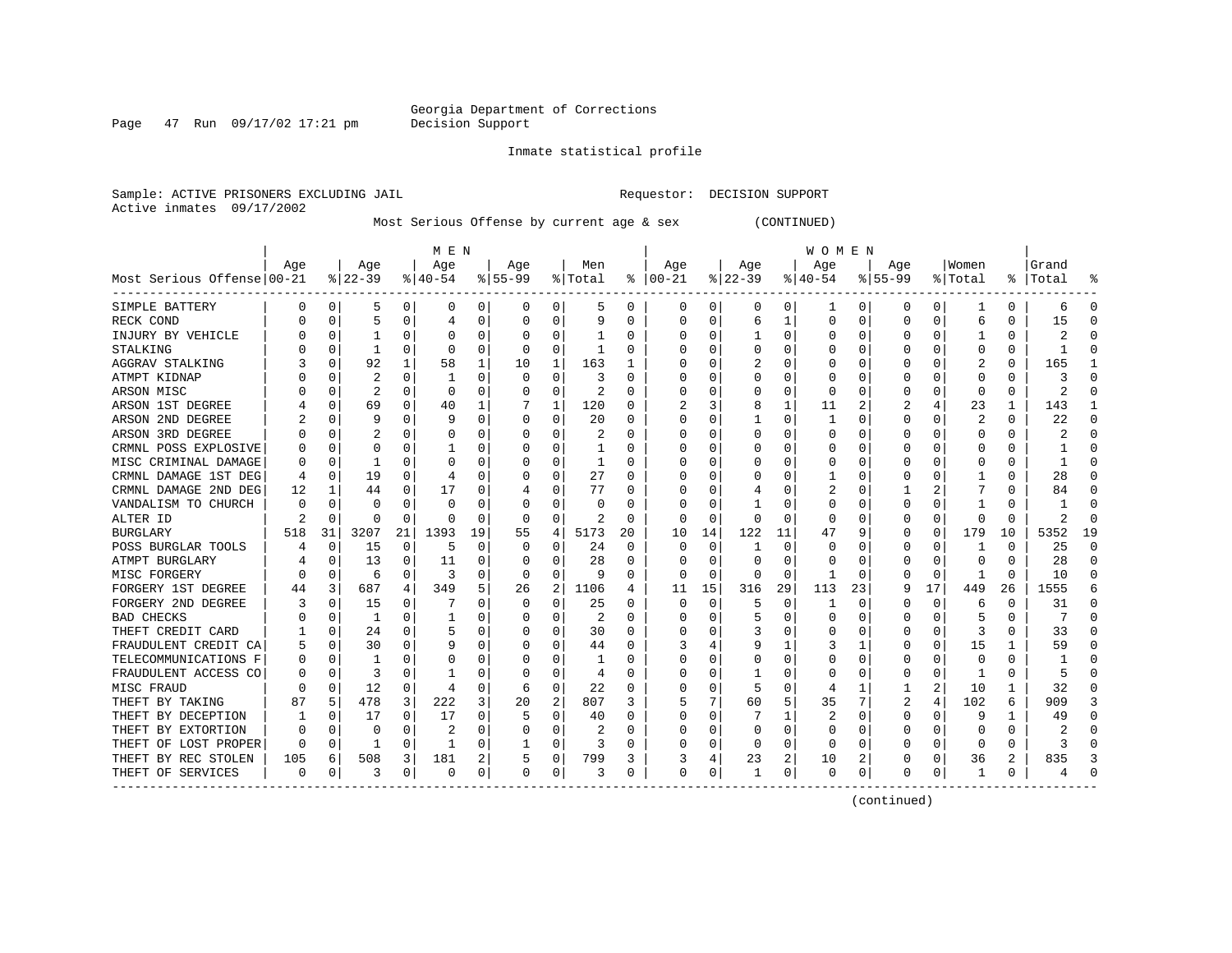Page  $48$  Run  $09/17/02$  17:21 pm

Inmate statistical profile

Sample: ACTIVE PRISONERS EXCLUDING JAIL **Requestor: DECISION SUPPORT** Active inmates 09/17/2002

Most Serious Offense by current age & sex (CONTINUED)

|                            | M E N |             |           |          |              |    |           |          |         |          | <b>WOMEN</b> |    |          |          |          |          |              |          |         |    |           |              |  |
|----------------------------|-------|-------------|-----------|----------|--------------|----|-----------|----------|---------|----------|--------------|----|----------|----------|----------|----------|--------------|----------|---------|----|-----------|--------------|--|
|                            | Age   |             | Age       |          | Age          |    | Aqe       |          | Men     |          | Age          |    | Age      |          | Age      |          | Aqe          |          | Women   |    | Grand     |              |  |
| Most Serious Offense 00-21 |       |             | $ 22-39 $ |          | $8 40-54$    |    | $8 55-99$ |          | % Total | ႜ        | $ 00-21$     |    | $ 22-39$ |          | $ 40-54$ |          | $8155 - 99$  |          | % Total |    | %   Total |              |  |
| THEFT BY CONVERSION        | 0     | 0           | 13        | 0        | 16           | 0  | 2         | 0        | 31      | 0        | 0            | 0  | 2        | 0        | ı        | 0        | 0            | 0        | 3       | 0  | 34        | O            |  |
| THEFT OF TRADE SECRE       | O     | $\mathbf 0$ | 1         | 0        | 0            | 0  |           | 0        | 1       | N        | 0            | 0  | $\Omega$ | $\Omega$ | 0        | C        | <sup>0</sup> | 0        | C       | 0  |           |              |  |
| CONVSN PAYMNTS REAL        |       | $\mathbf 0$ | O         |          |              | 0  |           | $\Omega$ |         | U        |              | U  | 0        | 0        | 0        | C        |              | O        |         | 0  |           |              |  |
| ATMPT THEFT BY TAKIN       |       | $\Omega$    | O         | O        | $\Omega$     | U  |           | $\Omega$ |         | O        |              | U  | $\Omega$ | $\Omega$ | C        | C        |              |          |         | U  |           |              |  |
| THEFT OF MOTOR VEH,        | 11    | 1           | 101       |          | 43           |    |           | $\Omega$ | 156     |          |              | U  |          | O        |          | C        |              |          |         | 0  | 161       |              |  |
| THEFT BRING PROP IN        |       | $\Omega$    |           | O        | 6            | 0  |           | $\Omega$ | 14      | 0        | C            | U  |          | O        | 0        | C        |              |          |         | 0  | 14        |              |  |
| THEFT RECV PROP OUT        |       | 0           | 1         | $\Omega$ | <sup>0</sup> | 0  | $\Omega$  | $\Omega$ | -1      | 0        |              | 0  |          | $\Omega$ | 0        | C        |              | $\Omega$ |         | 0  | 2         |              |  |
| THEFT BY SHOPLIFTING       | 6     | 0           | 220       | 1        | 264          | 4  | 16        | 1        | 506     |          | 6            | 8  | 102      | 9        | 81       | 16       |              | 0        | 189     | 11 | 695       |              |  |
| ENTERING VEHICLE           | 25    | 2           | 85        | 1        | 43           | 1  | 3         | 0        | 156     |          | 0            | 0  |          | $\Omega$ | 0        | $\Omega$ |              | $\Omega$ | -1      | 0  | 157       |              |  |
| ROBBERY                    | 366   | 22          | 1558      | 10       | 396          | 5  | 31        | 2        | 2351    | 9        | 23           | 32 | 95       | 9        | 22       |          |              | 4        | 142     | 8  | 2493      | 9            |  |
| ARMED ROBBERY              | 510   | 31          | 2796      | 18       | 762          | 10 | 63        | 5        | 4131    | 16       | 12           | 17 | 58       | 5        | 14       | 3        | 0            | O        | 84      | 5  | 4215      | 15           |  |
| ROBBERY BY FORCE           | 10    | 1           | 19        | 0        | 2            | 0  |           | 0        | 31      | $\Omega$ |              | 3  | $\Omega$ | $\Omega$ | 0        | C        | <sup>0</sup> | O        | 2       | 0  | 33        | $\Omega$     |  |
| ROBBERY BY INTIMIDAT       |       | 1           | 24        | 0        |              | 0  |           | $\Omega$ | 38      | $\Omega$ |              | 1  |          | $\Omega$ | O        | C        |              | O        | 2       | 0  | 40        | $\Omega$     |  |
| ROBBERY BY SUDDEN SN       |       | 0           | 21        | 0        |              | 0  |           | $\Omega$ | 30      | 0        | O            | 0  |          | 0        | 0        | C        |              | O        | 2       | 0  | 32        | n            |  |
| HIJACKING MOTOR VEHI       | 8     | 0           | 13        | 0        | 0            | 0  | O         | 0        | 21      | 0        | 0            | 0  |          | 0        | $\Omega$ | C        | O            |          |         | 0  | 22        | n            |  |
| ATMPT ROBBERY              |       | 0           | 24        | 0        |              | 0  |           | 0        | 32      | 0        | 0            | 0  | 3        | 0        | $\Omega$ | C        |              |          | 3       | 0  | 35        | n            |  |
| ATMPT ARMED ROBBERY        | 19    | 1           | 42        | 0        |              | 0  |           | $\Omega$ | 65      | 0        |              | 3  | 3        | $\Omega$ |          | C        |              |          | 6       | 0  | 71        | <sup>0</sup> |  |
| MISC SEXUAL                |       | 0           | 9         | 0        | 10           | U  |           | $\Omega$ | 21      | 0        |              | U  |          | O        | C        | C        |              |          |         | U  | 22        | C            |  |
| RAPE                       | 51    | 3           | 797       | 5        | 734          | 10 | 107       | 9        | 1689    |          |              | U  |          | 0        |          | C        |              |          | 5       | O  | 1694      |              |  |
| SODOMY                     |       | $\Omega$    | 14        | 0        | q            | 0  | 5         | $\Omega$ | 30      | U        |              | U  | O        | $\Omega$ | 0        | C        |              |          | O       | U  | 30        |              |  |
| AGGRAV SODOMY              |       | 0           | 89        | 1        | 99           |    | 33        | 3        | 227     | 1        |              | U  |          | O        |          |          |              |          | 4       | 0  | 231       |              |  |
| <b>INCEST</b>              |       | $\Omega$    | 45        | O        | 77           | 1  | 19        | 2        | 148     | 1        |              | U  |          | $\Omega$ |          | C        |              |          |         | 0  | 152       |              |  |
| AGGRAV SEXUAL BATTER       |       | $\Omega$    | 39        | 0        | 43           | 1  | 13        | 1        | 95      | O        |              | U  | O        | O        | 2        | C        |              | 0        |         | U  | 97        | n            |  |
| PANDERING BY COMPULS       | 0     | $\Omega$    | $\Omega$  | 0        | -1           | 0  | $\Omega$  | $\Omega$ |         | N        |              | 0  | 0        | $\Omega$ | 0        | C        |              | $\Omega$ | O       | 0  |           |              |  |
| STATUTORY RAPE             | 87    | 5           | 463       | 3        | 78           | 1  | 24        | 2        | 652     | 3        |              | 0  | 9        |          | 2        | C        |              | 0        | 11      | 1  | 663       |              |  |
| CHILD MOLESTATION          | 91    | 5           | 837       | 5        | 719          | 10 | 243       | 19       | 1890    |          |              | 3  | 22       |          | 9        |          |              | O        | 33      | 2  | 1923      |              |  |
| ENTICING CHILD-INDEC       | 1     | 0           | 27        | 0        | 23           | 0  | 7         | 1        | 58      | 0        | C            | 0  | 5        | $\Omega$ | 0        | C        |              | 0        | 5       | 0  | 63        | ∩            |  |
| AGGRAV CHILD MOLESTA       | 28    | 2           | 480       | 3        | 423          | 6  | 147       | 12       | 1078    | 4        | C            | U  | 14       |          | 6        | -1       |              | O        | 20      | 1  | 1098      |              |  |
| SEXL/ASSLT/AGN/PERS/       | 0     | $\Omega$    | 6         | 0        | 0            | 0  | O         | $\Omega$ | 6       | O        | C            | 0  |          | $\Omega$ | 0        | C        |              | O        | 2       | 0  | 8         | n            |  |
| SOLICIT SODOMY FROM        |       | 0           | 0         | 0        | 0            | 0  |           | $\Omega$ | 1       | O        | O            | 0  | O        | O        | 0        | C        |              | 0        | O       | 0  |           | ∩            |  |
| ATMPT RAPE                 |       | 0           | 23        | 0        | 8            | 0  |           | 0        | 32      | O        | O            | 0  | O        | $\Omega$ | 0        | C        |              | O        |         | 0  | 32        | <sup>0</sup> |  |
| ATMPT AGGRAV SODOMY        |       | 0           |           | 0        | 2            | 0  |           | $\Omega$ |         | 0        |              | 0  |          | 0        | 0        | C        |              | 0        |         | 0  |           |              |  |
| ATMPT CHILD MOLESTAT       |       | 0           |           | 0        | 0            | 0  |           | 0        | 2       | 0        |              | 0  |          | 0        | C        | C        |              | 0        |         | 0  |           |              |  |
| AGG ASLT W ATMPT TO        |       | 0           |           | 0        |              | 0  | $\Omega$  | 0        | 4       | 0        | $\Omega$     | 0  | 0        | 0        | 0        | 0        | <sup>0</sup> | 0        | O       | 0  |           |              |  |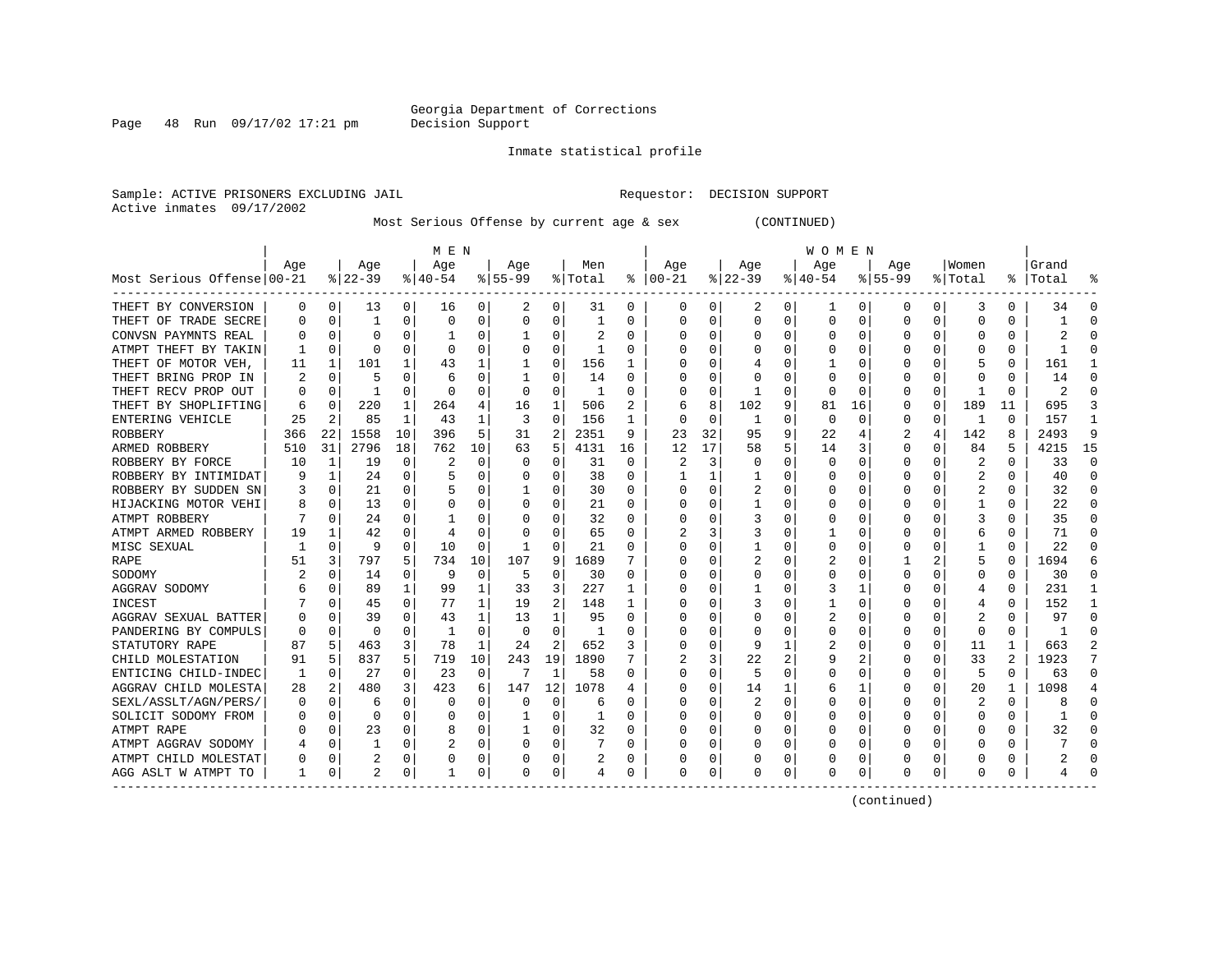Page 49 Run 09/17/02 17:21 pm

#### Inmate statistical profile

Sample: ACTIVE PRISONERS EXCLUDING JAIL **Requestor: DECISION SUPPORT** Active inmates 09/17/2002

Most Serious Offense by current age & sex (CONTINUED)

|                            | M E N |             |                |          |              |          |                |          |         |   | <b>WOMEN</b> |          |              |             |           |              |              |              |              |               |       |           |
|----------------------------|-------|-------------|----------------|----------|--------------|----------|----------------|----------|---------|---|--------------|----------|--------------|-------------|-----------|--------------|--------------|--------------|--------------|---------------|-------|-----------|
|                            | Age   |             | Age            |          | Age          |          | Age            |          | Men     |   | Age          |          | Age          |             | Age       |              | Aqe          |              | Women        |               | Grand |           |
| Most Serious Offense 00-21 |       |             | $8 22-39$      |          | $8 40-54$    |          | $8 55-99$      |          | % Total | ႜ | $ 00-21$     |          | $ 22-39 $    |             | $ 40-54 $ |              | $8155 - 99$  |              | % Total      | $\frac{1}{6}$ | Total |           |
| EXHIB SEX SHOWS TO M       | 0     | 0           | 0              | 0        | ı            | 0        | 0              | 0        | ı       | 0 | 0            | 0        | 0            | 0           | 0         | 0            | 0            | 0            | 0            | 0             |       | 0         |
| FALSE SWEARNG WRITTN       |       | $\mathbf 0$ | $\Omega$       | 0        |              | 0        | O              | 0        | 1       | 0 | O            | 0        | 0            | $\Omega$    | 0         | 0            | $\Omega$     | 0            | 0            | 0             |       | $\cap$    |
| BRIBERY GOVT OFFICER       |       | $\mathbf 0$ |                | O        |              | $\Omega$ |                | $\Omega$ |         | 0 |              | 0        | 0            | 0           |           | $\Omega$     | $\Omega$     | 0            |              | 0             |       |           |
| DEFRAUDING STATE           |       | $\Omega$    | O              |          |              | O        |                | O        |         | U |              | O        | <sup>0</sup> | O           |           | $\Omega$     | $\Omega$     | U            |              | U             |       |           |
| INFLUENCING WITNESS        |       | $\Omega$    | 3              | U        | $\Omega$     | 0        |                | 0        | 5       | 0 |              | 0        | <sup>0</sup> | 0           | $\Omega$  | 0            | O            | 0            | $\Omega$     | 0             |       |           |
| OBSTR OF LAW ENF OFF       | 49    | 3           | 401            | 3        | 122          | 2        |                | 1        | 579     | 2 |              | 4        | 36           | 3           | 12        | 2            |              | 0            | 51           | 3             | 630   |           |
| MISC JUDICIAL PROCEE       |       | 0           |                | O        | n            | O        | O              | 0        |         | U | O            | $\Omega$ | <sup>0</sup> | $\Omega$    | $\Omega$  | $\Omega$     | O            | 0            | $\Omega$     | 0             |       |           |
| PERJURY                    |       | $\Omega$    | 4              | U        |              | U        |                | $\Omega$ | 5       | U | O            | $\Omega$ |              | O           |           | $\Omega$     |              | <sup>0</sup> |              | 0             |       |           |
| FALSE SWEARING             |       | $\Omega$    |                | 0        | 0            | U        |                | $\Omega$ |         | U |              | $\Omega$ | O            | $\Omega$    |           | $\Omega$     | <sup>0</sup> | <sup>0</sup> | <sup>0</sup> | U             |       |           |
| IMPERSONATING OFFICE       |       | $\mathbf 0$ | $\overline{c}$ | O        | C            | 0        |                | 0        | 3       | 0 |              | 0        |              | 0           |           | $\Omega$     |              | 0            | 0            | 0             |       |           |
| FALSE STATEMENTS GOV       |       | $\mathbf 0$ | 13             | O        | 2            | 0        |                | 0        | 15      | 0 |              | 0        | 2            | $\Omega$    |           | $\Omega$     | <sup>0</sup> | 0            | 3            | O             | 18    | C         |
| IMPRSNTNG ANTHR RBAL       |       | 0           | 1              | $\Omega$ | $\mathbf{1}$ | $\Omega$ |                | 0        | 2       | O | C            | $\Omega$ |              | O           | Ω         | $\Omega$     | $\Omega$     | 0            |              | 0             | 3     | $\cap$    |
| ESCAPE                     |       | 0           | 75             | $\Omega$ | 19           | 0        |                | 0        | 101     | U | C            | $\Omega$ |              | O           | Ω         | $\Omega$     | $\Omega$     | 0            | 5            | 0             | 106   | $\cap$    |
| AIDING ESCAPE              |       | 0           | 1              | 0        | 0            | 0        | O              | 0        | 1       | 0 |              | 1        | 0            | 0           | 0         | 0            | 0            | 0            |              | 0             |       | $\Omega$  |
| HINDERING APPREH OR        |       | 0           | 4              | 0        |              | 0        | O              | 0        | 5       | 0 | $\Omega$     | 0        |              | 0           | 0         | 0            |              |              | 3            | 0             | 8     | $\Omega$  |
| MUTINY IN PENAL INST       |       | 0           |                | O        | 0            | 0        | O              | 0        |         | 0 | O            | 0        | 0            | 0           | 0         | 0            | $\Omega$     | 0            | 0            | 0             |       | $\cap$    |
| <b>BAIL JUMPING</b>        |       | 0           | 5              |          |              | 0        |                | O        | 9       | U |              | 0        |              | 0           |           | $\Omega$     | <sup>0</sup> |              |              | U             | 10    | $\cap$    |
| ATMPT ESCAPE               |       | $\Omega$    | O              | O        | C            | U        |                | O        |         | U |              | 0        | O            | 0           | O         | C            | O            |              | O            | U             |       |           |
| FALSE PUBLIC ALARM         |       | $\Omega$    | 1              | O        | $\Omega$     | U        |                | $\Omega$ | 1       | U | C            | O        | O            | 0           | O         | <sup>0</sup> | O            |              | <sup>0</sup> | U             |       | $\cap$    |
| CRMNL INTERFERE GOVT       |       | 0           | 25             | O        | 11           | 0        |                | O        | 41      | U | O            | 0        |              | 0           | Ω         | $\Omega$     |              | <sup>0</sup> | 2            | 0             | 43    | n         |
| COMMERICAL GAMBLING        |       | 0           | 1              | O        | $\Omega$     | 0        |                | O        |         | U | O            | 0        | O            | 0           | Ω         | <sup>0</sup> |              |              | <sup>0</sup> | 0             |       |           |
| DOGFIGHTING                |       | $\Omega$    |                | U        |              | U        |                | 0        | 2       | U |              | 0        | O            | O           | Ω         | n            |              | 0            | O            | 0             |       |           |
| LOTTERY VIOLATION          |       | $\Omega$    | $\Omega$       | O        |              | U        |                | $\Omega$ | -1      | U |              | $\Omega$ | 0            | 0           | O         | <sup>0</sup> |              | <sup>0</sup> | O            | 0             |       | n         |
| BUS HIJACKING              |       | $\Omega$    | 1              | 0        | 0            | 0        |                | $\Omega$ |         | 0 |              | $\Omega$ | $\Omega$     | $\Omega$    | 0         | $\Omega$     |              | $\Omega$     | 0            | 0             |       |           |
| CRUELTY TO CHILDREN        |       | $\mathbf 0$ | 196            | 1        | 39           | 1        |                | 0        | 246     | 1 |              | 6        | 74           | 7           | 10        | 2            | 0            | 0            | 88           | 5             | 334   |           |
| ATMPT CRUELTY TO CHI       |       | 0           | $\Omega$       | O        |              | 0        |                | 0        | 1       | U |              | 0        | $\Omega$     | $\Omega$    | O         | $\Omega$     | $\Omega$     | 0            | 0            | 0             |       | $\cap$    |
| SEX EXPLOITATION CHI       |       | 0           |                | 0        |              | 0        |                | 0        | 12      | 0 | O            | $\Omega$ | 1            | 0           | 0         | $\Omega$     | $\Omega$     | 0            | 1            | 0             | 13    | $\bigcap$ |
| ABANDONMENT OF CHILD       |       | $\Omega$    |                | O        | З            | 0        |                | 0        | 4       | U | C            | $\Omega$ | 1            | O           | O         | <sup>0</sup> | O            | 0            |              | 0             |       | $\cap$    |
| MISC WEAPON/EXPLOSIV       |       | $\Omega$    | 8              | 0        | 0            | 0        | O              | 0        | 10      | U | O            | $\Omega$ | 0            | 0           | 0         | 0            | O            | 0            | Ω            | 0             | 10    | $\Omega$  |
| CARRY CONCEALED WEAP       |       | $\mathbf 0$ | 4              | $\Omega$ | n            | 0        | n              | 0        | 4       | 0 | O            | $\Omega$ | 0            | 0           | 0         | 0            | O            | 0            | O            | 0             | 4     | $\cap$    |
| POSS OF FIREARM DUR        | 3     | 0           | 143            | 1        | 40           | 1        |                | 1        | 193     | 1 | C            | 0        |              | 0           | 1         | $\Omega$     |              | 2            |              | 0             | 200   | -1        |
| POSS OF CERTAIN WEAP       | 0     | 0           | 17             | 0        | 6            | 0        | $\overline{c}$ | 0        | 25      | 0 |              | 0        |              | 0           | $\Omega$  | 0            | 0            | 0            | 0            | 0             | 25    | C         |
| POSS FIREARM CONVCT        | 22    | 1           | 404            | 3        | 186          | 3        | 41             | 3        | 653     | 3 |              | 0        | 9            | 1           | 15        | 3            | 2            |              | 26           | 2             | 679   |           |
| CARRY WEAPON AT SCHO       | 3     | 0           | 4              | 0        | 0            | 0        | 0              | 0        |         | 0 |              | 1        | 0            | $\mathbf 0$ | $\Omega$  | 0            | $\Omega$     | 0            |              | 0             | 8     |           |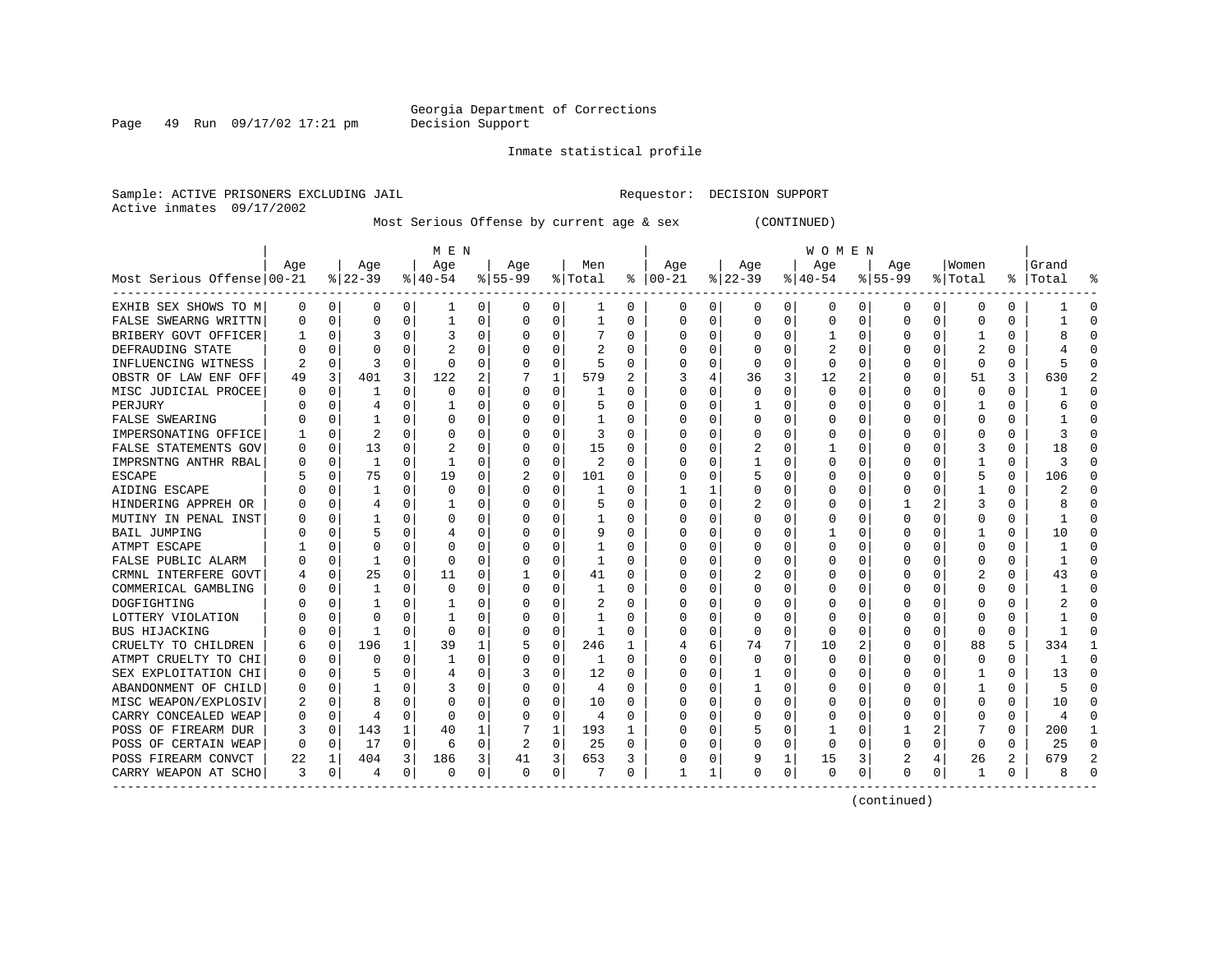Page 50 Run 09/17/02 17:21 pm

#### Inmate statistical profile

Sample: ACTIVE PRISONERS EXCLUDING JAIL **Requestor: DECISION SUPPORT** Active inmates 09/17/2002

Most Serious Offense by current age & sex (CONTINUED)

|                            | M E N    |              |              |              |             |          |           |          |         |          | W O M E N      |             |          |          |          |          |           |          |          |              |           |          |  |  |
|----------------------------|----------|--------------|--------------|--------------|-------------|----------|-----------|----------|---------|----------|----------------|-------------|----------|----------|----------|----------|-----------|----------|----------|--------------|-----------|----------|--|--|
|                            | Age      |              | Age          |              | Age         |          | Age       |          | Men     |          | Aqe            |             | Age      |          | Age      |          | Aqe       |          | Women    |              | Grand     |          |  |  |
| Most Serious Offense 00-21 |          |              | $8 22-39$    |              | $ 40-54 $   |          | $8 55-99$ |          | % Total |          | $8   00 - 21$  |             | $ 22-39$ |          | $ 40-54$ |          | $8 55-99$ |          | % Total  |              | %   Total |          |  |  |
| POSS WEAPON BY PRISO       | 0        | 0            | 1            | $\Omega$     | 1           | 0        | 0         | 0        | 2       | 0        | 0              | 0           | 0        | 0        | 0        | 0        | 0         | 0        | 0        | 0            | 2         | O        |  |  |
| DESTROY/INJUR POLICE       |          | 0            | 0            | 0            | $\mathbf 0$ | 0        | O         | 0        | 1       | U        | 0              | 0           | $\Omega$ | $\Omega$ | U        | $\Omega$ | $\Omega$  | $\Omega$ | C        | O            |           | ſ        |  |  |
| CRUELTY TO ANIMALS         |          | 0            |              | U            | $\Omega$    | 0        | O         | O        | 2       | U        | O              | 0           | $\Omega$ | O        | U        | $\Omega$ | $\Omega$  | $\Omega$ |          | 0            |           |          |  |  |
| AGGRAV CRUELTY TO AN       |          | $\Omega$     | $\mathbf{1}$ | U            |             | $\Omega$ | O         | O        | 4       | U        | C              | 0           | ∩        | O        | U        | $\Omega$ | ∩         |          |          | U            |           |          |  |  |
| PEEPING TOM                |          | $\Omega$     | 10           | U            |             | O        |           | 0        | 17      | U        | O              | 0           |          | O        | U        | $\Omega$ |           |          |          | U            | 17        |          |  |  |
| RACKETEERING               |          | $\Omega$     | 15           | $\Omega$     | 16          | 0        |           | $\Omega$ | 35      | U        | O              | 0           |          | O        |          |          |           | $\Omega$ | 8        | 0            | 43        |          |  |  |
| S/D NARCOTICS, OPIAT       | 3        | $\Omega$     | 64           | 0            | 52          | 1        | 6         | 0        | 125     | 0        | O              | $\Omega$    | 8        |          | 6        |          |           | $\Omega$ | 14       | 1            | 139       |          |  |  |
| S/D DEP, STIM, CNTRF D     | 11       | $\mathbf{1}$ | 63           | 0            | 28          | $\Omega$ |           | 0        | 103     | U        |                | 1           | 13       | 1        | 6        |          |           | $\Omega$ | 20       | 1            | 123       | ſ        |  |  |
| S/D OF LSD                 | O        | 0            | $\mathbf{1}$ | 0            | $\mathbf 0$ | $\Omega$ | O         | 0        | 1       | U        | 0              | $\Omega$    | 0        | $\Omega$ |          | 0        |           | $\Omega$ | $\Omega$ | 0            | 1         | ſ        |  |  |
| S/D OF MARIJUANA           | 23       | $\mathbf{1}$ | 175          | 1            | 63          | 1        |           | $\Omega$ | 266     | 1        | <sup>0</sup>   | 0           | 9        | 1        | 5        |          |           | $\Omega$ | 14       | $\mathbf{1}$ | 280       |          |  |  |
| POSS NARCOTICS, OPIA       | 17       | 1            | 199          | $\mathbf{1}$ | 100         | 1        |           | 0        | 321     | 1        | $\mathfrak{D}$ | 3           | 42       | 4        | 23       | 5        | O         | $\Omega$ | 67       | 4            | 388       | -1       |  |  |
| POSS DEP, STIM, CNTRF      | 7        | $\Omega$     | 92           | $\mathbf{1}$ | 33          | 0        |           | $\Omega$ | 137     | 1        | 4              | 6           | 17       | 2        | 3        |          | O         | O        | 24       | 1            | 161       |          |  |  |
| POSS OF LSD                |          | $\Omega$     | 2            | $\Omega$     | 0           | 0        | O         | 0        | 3       | $\Omega$ | 0              | 0           | $\Omega$ | $\Omega$ |          | 0        | O         | $\Omega$ | 1        | 0            | 4         | $\Omega$ |  |  |
| POSS OF MARIJUANA          | 32       | 2            | 254          |              | 44          | 1        | 6         | O        | 336     |          | <sup>0</sup>   | O           | 12       |          |          | n        |           | 2        | 14       |              | 350       |          |  |  |
| ILLEGAL ATTM TO OBT        | $\Omega$ | $\mathbf 0$  | 3            | U            |             | O        | O         | $\Omega$ | 10      | U        | 0              | O           | 6        |          |          | n        | ∩         |          | 8        | 0            | 18        | ſ        |  |  |
| VIOL GA CNTRL SBST A       |          | $\mathbf 0$  | 35           | U            | 16          | O        |           | U        | 54      | U        | O              | 0           |          | U        |          | n        |           |          | 5        | U            | 59        |          |  |  |
| VIOL DNGROUS DRGS AC       |          | $\Omega$     | -1           | U            | $\Omega$    | 0        | O         | O        | -1      | U        | O              | 0           |          | O        | U        | n        |           |          |          | U            | 2         |          |  |  |
| UNLWFL MFG/DEL/DIST        |          | $\Omega$     | 23           | U            | q           | $\Omega$ |           | $\Omega$ | 35      | U        | O              | 0           | U        | U        | Ω        | n        |           |          | n        | U            | 35        |          |  |  |
| POSS DRUG RELATED MA       |          | $\Omega$     | $\Omega$     | 0            | 2           | O        |           | $\Omega$ | 2       | U        | O              | $\Omega$    | O        | 0        | 0        | n        |           | 0        | O        | U            | 2         |          |  |  |
| S/D CONT SUB PUBLIC        |          | 0            | 74           | 0            | 14          | 0        | 2         | 0        | 98      | U        |                | 0           | 6        | 1        |          | 0        |           | $\Omega$ |          | O            | 105       |          |  |  |
| S/D CONT SUB SCHOOL        |          | $\Omega$     | 27           | $\Omega$     | 5           | $\Omega$ |           | $\Omega$ | 39      | U        |                | $\Omega$    |          | $\Omega$ | $\Omega$ | 0        |           | $\Omega$ | 2        | $\Omega$     | 41        |          |  |  |
| S/D COCAINE                | 99       | 6            | 1250         | 8            | 510         | 7        | 37        | 3        | 1896    |          |                | 3           | 80       | 7        | 40       | 8        |           | 9        | 127      | 7            | 2023      |          |  |  |
| POSS OF COCAINE            | 194      | 12           | 1407         | 9            | 575         | 8        | 66        | 5        | 2242    | 9        | 7              | 10          | 162      | 15       | 73       | 15       |           | 13       | 249      | 14           | 2491      |          |  |  |
| ATMPT VIOL SUBSTANCE       | -1       | 0            | 33           | $\Omega$     | 11          | 0        | 3         | 0        | 48      | $\Omega$ | O              | $\mathbf 0$ | 2        | 0        | 1        | 0        | O         | 0        | 3        | 0            | 51        | ∩        |  |  |
| MISC DRUGS TRAFFICKI       | 10       | 1            | 263          | 2            | 67          | 1        | 13        | 1        | 353     | 1        | O              | $\Omega$    | 16       | 1        | 10       | 2        |           | 2        | 27       | 2            | 380       |          |  |  |
| TRAF COCAINE LESS 20       | 8        | 0            | 290          |              | 80          | 1        | 12        | 1        | 390     | 2        | 0              | 0           | 10       | 1        | 7        |          | O         | 0        | 17       | 1            | 407       |          |  |  |
| TRAF COCAINE 201-400       |          | 0            | 60           | 0            | -9          | 0        | 1         | 0        | 73      | U        |                | O           |          | O        |          | O        | $\Omega$  |          | 7        | 0            | 80        |          |  |  |
| TRAF COCAINE 401+ GM       |          | 0            | 93           | $\mathbf{1}$ | 27          | 0        |           | $\Omega$ | 125     | U        |                |             |          |          | 0        | $\Omega$ |           |          | 10       | 1            | 135       |          |  |  |
| TRAF NARCOTIC LESS 1       |          | $\Omega$     | U            | U            |             | 0        | O         | $\Omega$ |         | U        | <sup>0</sup>   | $\Omega$    | U        | O        | U        | n        | ∩         |          | $\Omega$ | 0            |           |          |  |  |
| TRAF NARCOTIC 15-28        |          | $\Omega$     | $\Omega$     | U            |             | $\Omega$ | O         | 0        | 2       | U        | <sup>0</sup>   | 0           | U        | O        | U        | $\Omega$ | O         | O        | O        | 0            | 2         |          |  |  |
| TRAF NARCOTIC 29+ GM       | 2        | 0            | 11           | $\Omega$     |             | 0        | 0         | 0        | 14      | 0        | 0              | $\Omega$    |          | O        |          | 0        |           | 0        |          | 0            | 16        |          |  |  |
| TRAF MARIJNA 101-200       | 3        | $\Omega$     | 8            | 0            | 4           | 0        |           | 0        | 16      | $\Omega$ | <sup>0</sup>   | $\Omega$    |          | 0        | Ω        | 0        |           | 0        | 3        | U            | 19        | C        |  |  |
| TRAF AMPHTMINE 28-19       | 3        | $\Omega$     | 6            | 0            | 6           | 0        |           | $\Omega$ | 15      | 0        | 0              | $\Omega$    |          | 0        |          | 0        |           | 0        |          | 0            | 16        |          |  |  |
| TRAF AMPHTMINE 200-3       | $\Omega$ | 0            | 3            | 0            | $\mathbf 0$ | 0        | 0         | 0        | 3       | 0        | 0              | 0           | 0        | 0        | 0        | 0        | $\Omega$  | 0        | 0        | 0            | 3         |          |  |  |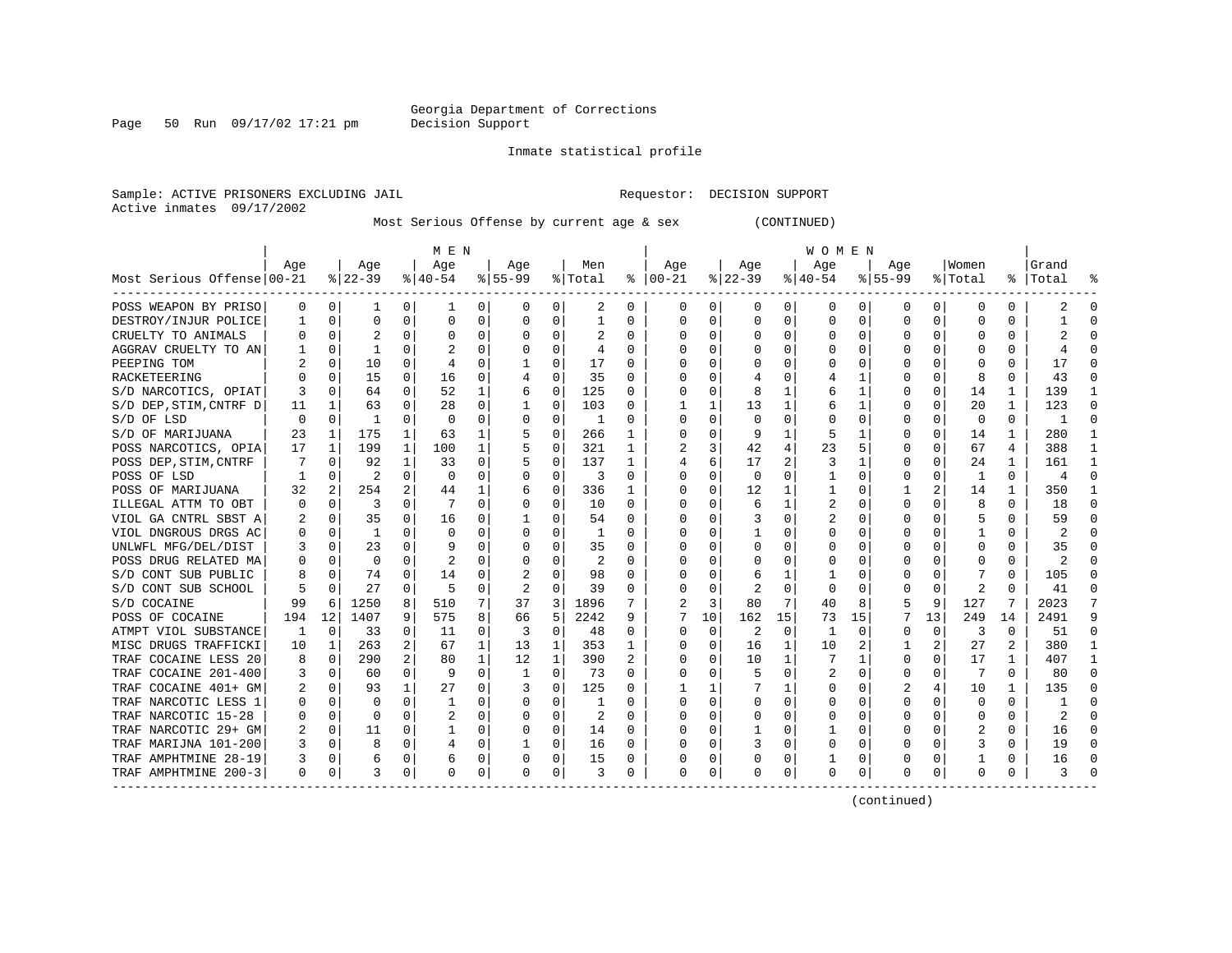Page 51 Run 09/17/02 17:21 pm

Inmate statistical profile

Sample: ACTIVE PRISONERS EXCLUDING JAIL **Requestor: DECISION SUPPORT** Active inmates 09/17/2002

Most Serious Offense by current age & sex (CONTINUED)

|                            |          |          |          |          | M E N                                               |      |          |                |          |          | <b>WOMEN</b> |         |          |      |           |          |           |          |              |          |                    |      |  |  |
|----------------------------|----------|----------|----------|----------|-----------------------------------------------------|------|----------|----------------|----------|----------|--------------|---------|----------|------|-----------|----------|-----------|----------|--------------|----------|--------------------|------|--|--|
|                            | Age      |          | Age      |          | Age                                                 |      | Age      |                | Men      |          | Age          |         | Age      |      | Age       |          | Age       |          | Women        |          | Grand              |      |  |  |
| Most Serious Offense 00-21 |          |          | $ 22-39$ |          | $ 40-54 $                                           |      | $ 55-99$ |                | % Total  | ႜ        | $ 00-21$     |         | $ 22-39$ |      | $ 40-54 $ |          | $8 55-99$ |          | % Total      |          | %   Total          | ႜ    |  |  |
| TRAF AMPHTMINE 400+        | $\Omega$ | $\Omega$ | 5        | 0        |                                                     | 0    | O        | 0              |          | 0        | $\left($     | 0       |          | 0    | $\Omega$  | 0        | 0         | 0        |              | 0        |                    |      |  |  |
| TRANSACTIONS DRUG OB       | O        | $\Omega$ |          | 0        | $\Omega$                                            | 0    | O        | 0              |          | O        | $\Omega$     | 0       | $\Omega$ | 0    | $\Omega$  | $\Omega$ | O         | 0        | O            | U        |                    |      |  |  |
| USE COMM FACLTY VIO        |          | $\Omega$ |          |          |                                                     |      |          | O              | ٦        | 0        |              |         |          | U    | $\Omega$  | $\Omega$ |           |          |              | 0        |                    |      |  |  |
| ATT/CONSPRCY COMMT C       |          | $\Omega$ | 13       | U        |                                                     |      |          | O              | 19       | O        |              |         |          | U    |           | $\Omega$ | O         |          |              | 0        | 21                 |      |  |  |
| UNAUTH DIST CONTRLLD       |          | $\Omega$ | 0        | U        | $\Omega$                                            | O    |          | O              | $\Omega$ | U        |              |         | $\Omega$ | U    |           | $\Omega$ |           | 0        |              | 0        |                    |      |  |  |
| VIOL MOTOR VEHICLE L       | 3        | $\Omega$ | 53       | $\Omega$ | 23                                                  | O    | 6        | $\Omega$       | 85       | U        |              |         |          | U    |           |          |           | 2        | 10           |          | 95                 |      |  |  |
| DRVNG HABTL VIOLATOR       | $\Omega$ | $\Omega$ | 118      | -1       | 141                                                 | 2    | 22       | $\overline{c}$ | 281      |          |              |         |          | U    |           |          | O         | O        | 8            | $\Omega$ | 289                |      |  |  |
| HABIT TRAF VOIL/IMPA       | 0        | $\Omega$ | 6        | 0        | 8                                                   | U    |          | O              | 15       | $\Omega$ |              |         |          | 0    |           | $\Omega$ |           |          |              | U        | 16                 | ∩    |  |  |
| HABIT TRAF VIOL/OTHE       | $\Omega$ |          | O        |          |                                                     |      |          |                |          | U        |              |         |          | U    |           | $\Omega$ | U         |          | <sup>0</sup> | 0        |                    |      |  |  |
| MISC MRALS/PBLIC H/S       |          |          |          |          |                                                     | 0    |          | O              | 2        | O        |              |         | $\Omega$ | U    |           | $\Omega$ | O         |          |              | U        |                    |      |  |  |
| MISC CORRECTIONL INS       |          | $\Omega$ |          |          | $\overline{c}$                                      | O    |          | O              | 6        | 0        |              |         |          | U    |           | O        |           |          | C            | 0        |                    |      |  |  |
| VIOLATN OTHR STATES        |          | $\Omega$ |          |          | ∩                                                   |      |          | $\Omega$       |          | U        |              |         |          | U    |           | $\Omega$ | O         | $\Omega$ |              | 0        |                    |      |  |  |
| CONSPIRACY                 | 15       |          | 65       | U        |                                                     |      |          | $\Omega$       | 91       | U        |              |         | 11       |      |           | $\Omega$ |           |          | 16           | 1        | 107                |      |  |  |
| CRMNL ATMPT                | 11       |          | 31       | $\Omega$ | 15                                                  | 0    |          | $\Omega$       | 61       | O        |              |         |          | O    |           | O        | U         |          | 6            | 0        | 67                 |      |  |  |
| AIRCRAFT HIJACKING         | 0        |          |          | U        | $\Omega$                                            | 0    |          | O              |          | O        |              |         |          | U    |           | $\Omega$ | O         |          | O            | 0        |                    |      |  |  |
| UNAUTH DIST RECRD DE       |          |          |          |          |                                                     | 0    |          | $\Omega$       |          | 0        |              |         | $\Omega$ | U    |           | $\Omega$ | O         |          |              | 0        |                    |      |  |  |
| CRMNL SOLICITATION         |          | $\Omega$ |          | $\Omega$ |                                                     | 0    |          | $\Omega$       | 13       | 0        |              | 0       | $\Omega$ | 0    |           | $\Omega$ | 0         | $\Omega$ | <sup>0</sup> | 0        | 13                 |      |  |  |
| PARTY TO A CRIME           |          | $\Omega$ | 2        | U        |                                                     | 0    | U        | $\Omega$       |          | O        |              | 0       |          | U    |           | $\Omega$ | 0         | U        |              | 0        |                    |      |  |  |
| CRMNL TRESPASSING          |          | 0        | $\Omega$ | 0        |                                                     | 0    | O        | 0              | 2        |          | ∩            | 0       | $\Omega$ | 0    | $\Omega$  | 0        | $\Omega$  | 0        | <sup>0</sup> |          |                    |      |  |  |
| Total reported             |          |          |          |          | 3373 100 26623 100 11964 100   1901 100   43861 100 |      |          |                |          |          |              | 160 100 | 1943 100 |      | 897 100   |          |           | 82 100   |              |          | 3082 100 46943 100 |      |  |  |
| Percent reported           |          | 49.1     |          | 58.2     |                                                     | 61.6 |          | 65.8           |          | 58.7     |              | 43.6    |          | 55.5 |           | 55.0     |           | 64.6     |              | 55.0     |                    | 58.5 |  |  |
| Not reported               | 1725     |          | 11165    |          | 4607                                                |      | 651      |                | 18148    |          | 93           |         | 879      |      | 406       |          | 29        |          | 1407         |          | 19555              |      |  |  |
| Total                      | 3387     |          | 26686    |          | 11998                                               |      | 1905     |                | 43976    |          | 165          |         | 1977     |      | 902       |          | 82        |          | 3126         |          | 47102              |      |  |  |